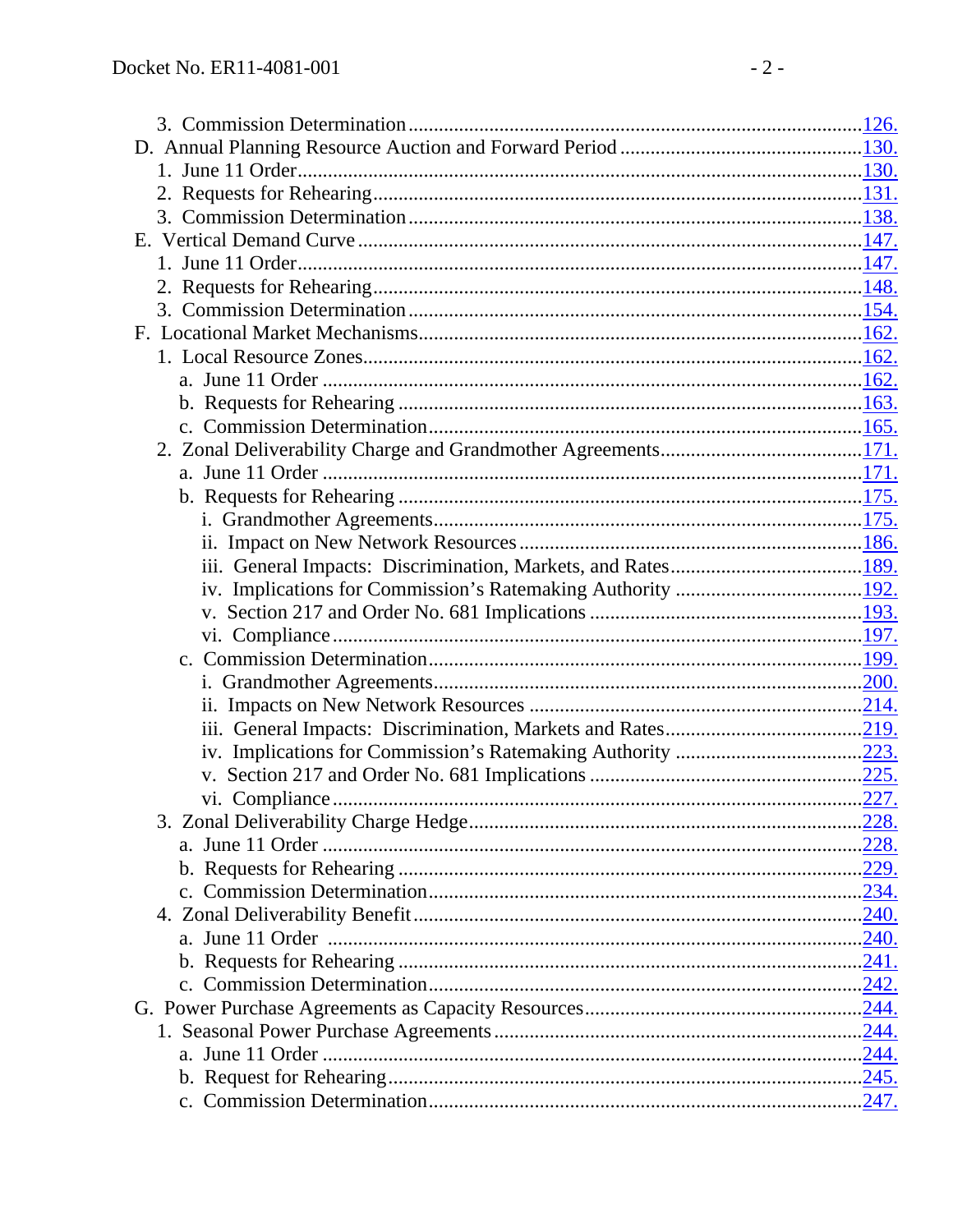1. On June 11, 2012, the Commission conditionally accepted proposed revisions by Midwest Independent Transmission System Operator, Inc. (MISO) to its Open Access Transmission, Energy and Operating Reserve Markets Tariff (Tariff).**[1](#page-2-0)** The revisions were intended to comply, in part, with the Commission's order addressing concerns about the deliverability of capacity resources throughout the MISO region.**[2](#page-2-1)** Several parties seek rehearing and clarification of the June 11 Order. As discussed further below, we deny rehearing and, in part, grant clarification.

<span id="page-2-0"></span>**<sup>1</sup>** *Midwest Indep. Transmission Sys. Operator, Inc.*, 139 FERC ¶ 61,199 (2012) (June 11 Order). Effective April 26, 2013, MISO changed its name from "Midwest Independent Transmission System Operator, Inc." to "Midcontinent Independent System Operator, Inc."

<span id="page-2-1"></span>**<sup>2</sup>** *Midwest Indep. Transmission Sys. Operator, Inc.*, 126 FERC ¶ 61,144 (2009) (Locational Requirements Order), *order rejecting compliance filing*, 131 FERC ¶ 61,228 (2010) (Locational Requirements Compliance Order), *order on clarification*, 135 FERC ¶ 61,081 (2011).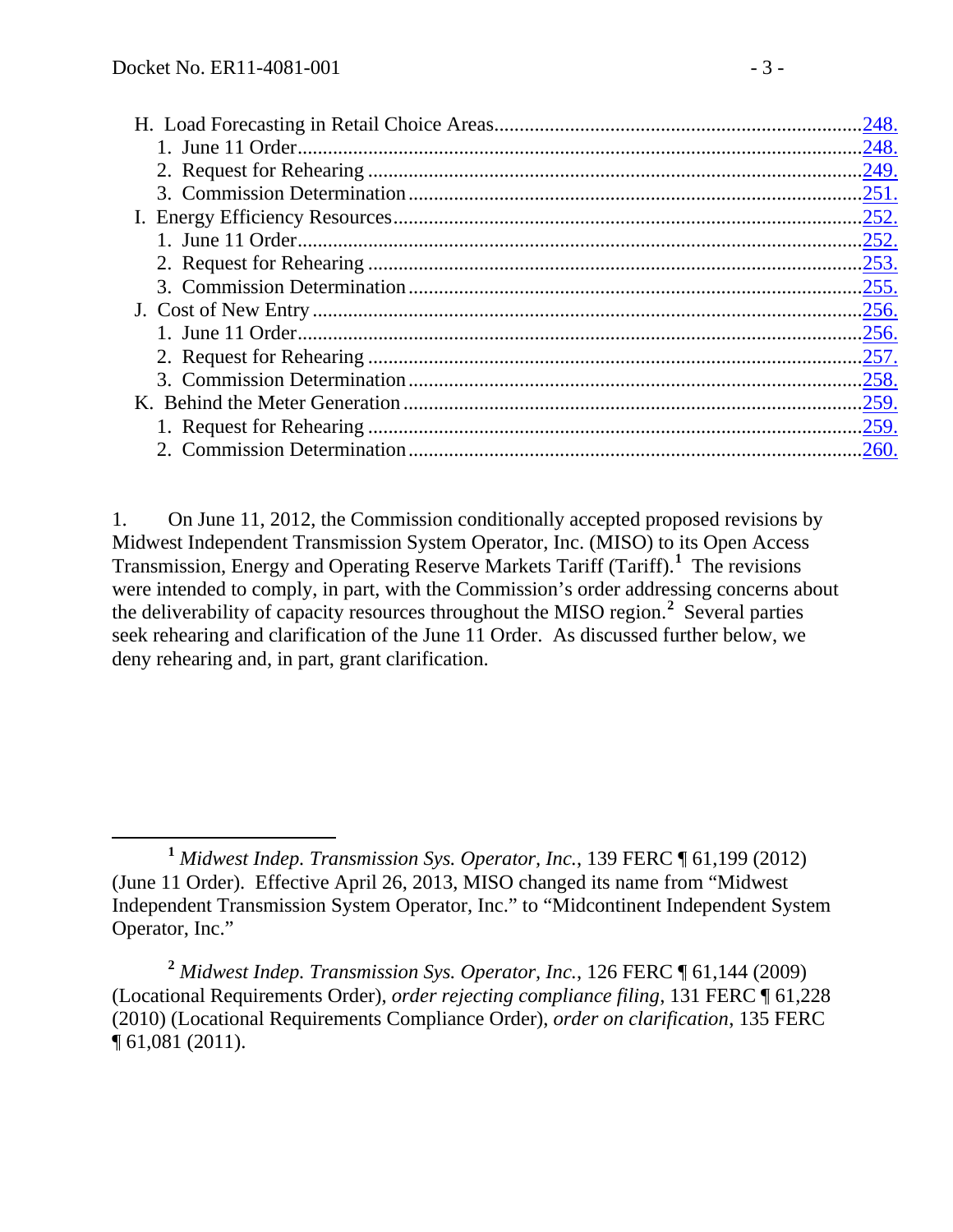#### <span id="page-3-0"></span>**I. Background**

2. The Commission conditionally approved MISO's previous resource adequacy construct in March 2008.**[3](#page-3-1)** In the March 2008 Order, the Commission generally accepted MISO's plan to create a mandatory Planning Reserve Margin for each Load Serving Entity (LSE) and to require each LSE to bilaterally procure capacity to satisfy its Planning Reserve Margin.**[4](#page-3-2)** In the March 2008 Order, the Commission required MISO to propose financial settlement provisions for the resource adequacy construct, which would assess a Financial Settlement Charge on LSEs that are deficient in meeting their resource adequacy requirements.**[5](#page-3-3)** Observing the importance of resource deliverability, the Commission also required MISO to "clarify the method it [would] use to 'establish additional planning zones . . . to address regional issues,'" such as transmission constraints, and to include the details of its zonal methodology in the Tariff.**[6](#page-3-4)**

3. MISO submitted a compliance filing with proposed financial settlement provisions in June 2008. At that time, MISO proposed to assess Financial Settlement Charges against LSEs that failed to satisfy the resource adequacy requirement.**[7](#page-3-5)** In addition, MISO proposed to establish the current voluntary capacity auction "to allow LSEs with insufficient capacity to satisfy their resource adequacy requirements with planning resources from market participants that have excess planning resources."<sup>[8](#page-3-6)</sup> In support of the voluntary construct, MISO argued that its proposal represented "a reasonable compromise position between those stakeholders that opposed any type of capacity auctions and those that advocated mandatory capacity auctions."**[9](#page-3-7)** In the Financial

<span id="page-3-2"></span><span id="page-3-1"></span> **<sup>3</sup>** *Midwest Indep. Transmission Sys. Operator, Inc.*, 122 FERC ¶ 61,283 (March 2008 Order), *reh'g denied*, 125 FERC ¶ 61,061 (2008).

**<sup>4</sup>** March 2008 Order, 122 FERC ¶ 61,283 at PP 360, 365, and 376.

**<sup>5</sup>** *Id.* P 179.

 $^{6}$  *Id.* P 169.

<span id="page-3-6"></span><span id="page-3-5"></span><span id="page-3-4"></span><span id="page-3-3"></span>**<sup>7</sup>** *Midwest Indep. Transmission Sys. Operator, Inc.*, 125 FERC ¶ 61,060, at P 9 (2008) (Financial Settlement Order), *order on reh'g and compliance*, 127 FERC ¶ 61,054 (2009) (Financial Settlement Rehearing Order), *order on reh'g and compliance*, 137 FERC ¶ 61,213 (2011) (Financial Settlement Second Rehearing Order).

**<sup>8</sup>** Financial Settlement Order, 125 FERC ¶ 61,060 at P 8.

<span id="page-3-7"></span>**<sup>9</sup>** *Id.* P 32.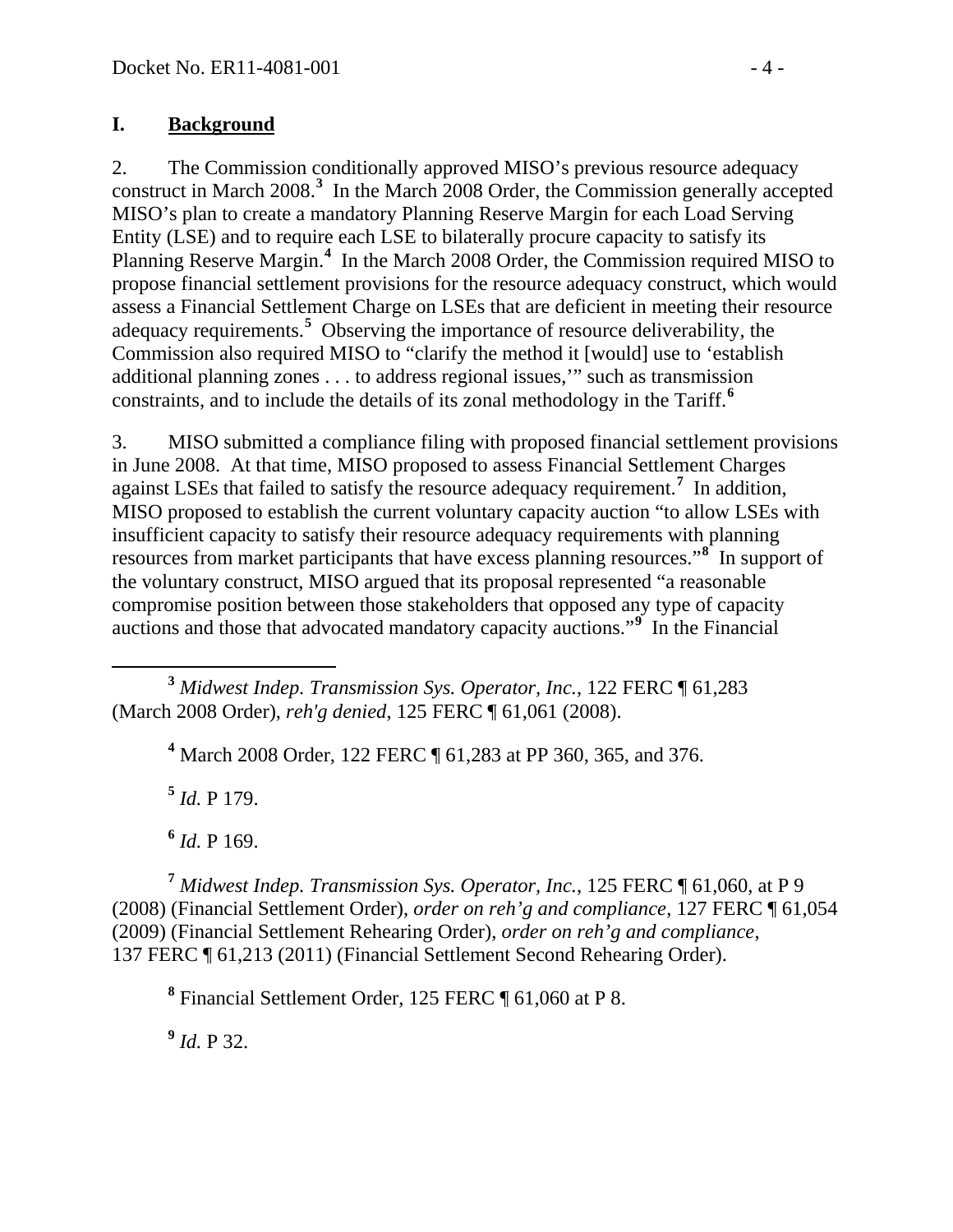Settlement Order, the Commission accepted the voluntary construct because "[t]he voluntary auction will afford LSEs with an additional mechanism to procure needed capacity and increase transparency in the procurement of capacity."**[10](#page-4-0)** The Commission further emphasized that its acceptance was based "solely on the reasonableness of the auction mechanism in providing a useful alternative option for obtaining capacity in the [MISO]."<sup>[11](#page-4-1)</sup> The Commission further explained that it did not consider the voluntary auction as a precursor to a mandatory capacity auction.**[12](#page-4-2)** The Commission also rejected arguments that a mandatory auction or a mandatory centralized capacity market is necessary to ensure resource adequacy.**[13](#page-4-3)**

4. With respect to the development of additional planning zones as required by the March 2008 Order, the Commission conditionally accepted MISO's May 2008 compliance filing.**[14](#page-4-4)** However, the Commission remained concerned with resource deliverability, as it has throughout the development of MISO's resource adequacy construct. The Commission observed that, "[a]ny congestion limits the ability of the system operator to import additional resources and those limitations must be reflected in the creation of additional zones."**[15](#page-4-5)** Specifically, the Commission shared deliverability concerns raised by numerous stakeholders about a possible "disconnect between the deliverability analysis used in the creation of planning zones and the analysis used to evaluate designated capacity resources."**[16](#page-4-6)** As a result, the 2008 Compliance Order required MISO to further "clarify . . . and/or align the deliverability requirements of planning reserve zones and capacity resources."**[17](#page-4-7)**

<span id="page-4-0"></span>**<sup>10</sup>** *Id.* PP 36-38.

**<sup>11</sup>** *Id.* P 38.

**<sup>12</sup>** *Id.*

<span id="page-4-3"></span><span id="page-4-2"></span><span id="page-4-1"></span>**<sup>13</sup>** *Id.* P 39. The Commission also declined to require MISO to "adopt a downward-sloping demand curve in the mold of PJM and the New York ISO." *Id.*

<span id="page-4-6"></span><span id="page-4-5"></span><span id="page-4-4"></span>**<sup>14</sup>** *Midwest Indep. Transmission Sys. Operator, Inc.*, 125 FERC ¶ 61,062, at P 160 (2008) (2008 Compliance Order).

<span id="page-4-7"></span> $15 \, Id.$ **<sup>16</sup>** *Id.* P 162. **<sup>17</sup>** *Id.*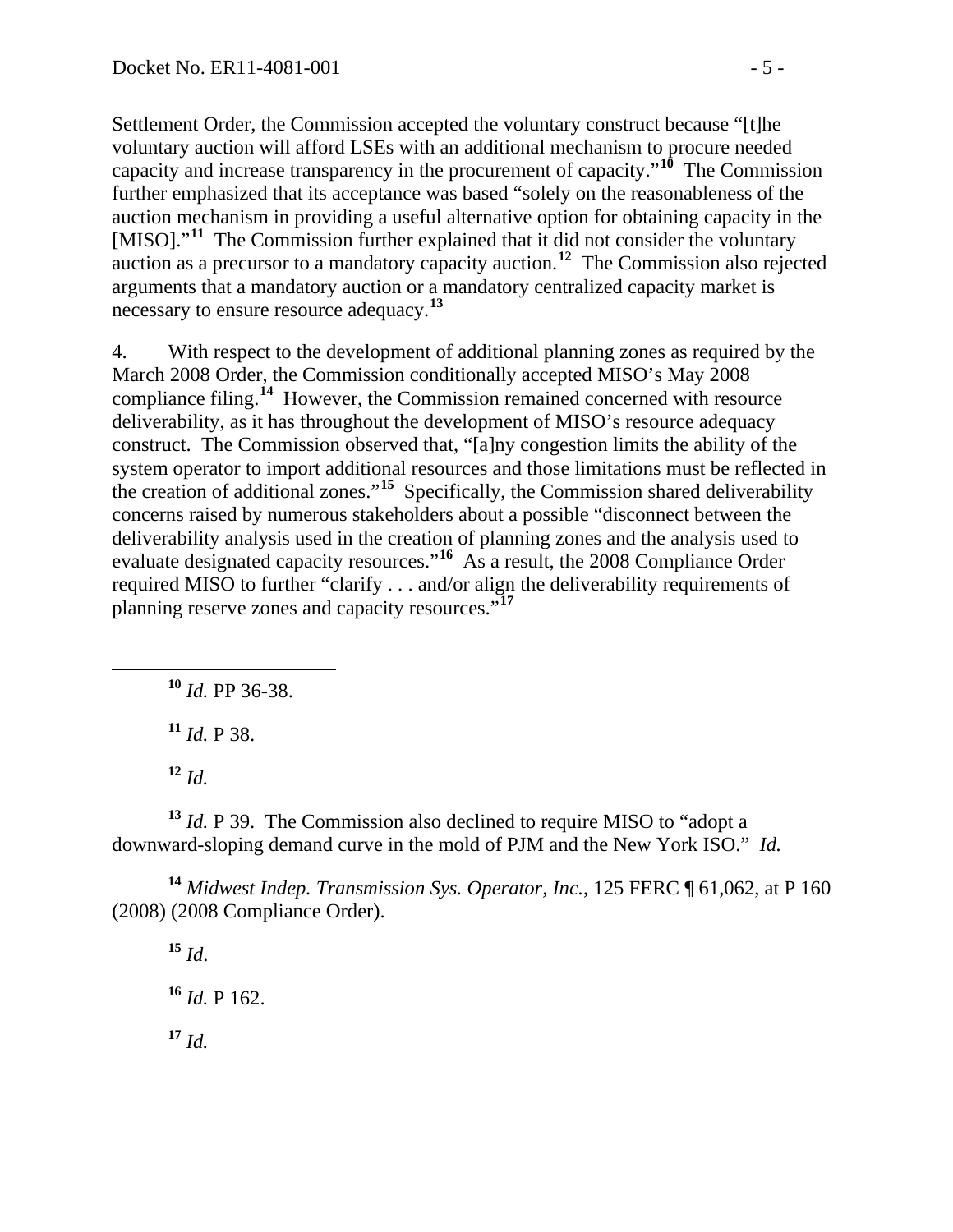5. The Commission once again expressed its concern that transmission constraints would limit aggregate deliverability in the Locational Requirements Order, which addressed rehearing of and compliance with the 2008 Compliance Order.**[18](#page-5-1)** Despite conditionally accepting MISO's proposed clarification in response to the 2008 Compliance Order, the Commission explained "that a more robust and permanent approach to addressing congestion that limits aggregate deliverability is ultimately required."**[19](#page-5-2)** In order to resolve these deliverability concerns, the Commission directed MISO to evaluate locational capacity requirements in other regions to ensure sufficient capacity is available in import-restricted zones to satisfy the Planning Reserve Margin. Further, the Locational Requirements Order directed MISO to "inform the Commission . . . what steps are being taken to develop a more permanent approach."**[20](#page-5-3)** The Commission subsequently rejected MISO's filing submitted in compliance with the Locational Requirements Order because MISO had failed to address aggregate deliverability in the region.**[21](#page-5-4)** Thus, the Commission clarified that the Locational Requirements Order requires MISO to "develop a plan that details the steps that will be taken to incorporate [locational] market mechanisms into the Resource Adequacy Plan."**[22](#page-5-5)**

#### <span id="page-5-0"></span>**II. June 11 Order**

6. In July 2011, MISO filed revisions to its resource adequacy construct. In the June 11 Order, the Commission accepted most of the features of MISO's resource adequacy proposal, including its proposal to allow LSEs to meet their planning resource requirements by: (1) participating in the Planning Resource Auction (auction); (2) selfscheduling resources into the auction; or (3) opting out of the auction by submitting a fixed resource adequacy plan. The Commission also accepted the major elements of MISO's resource adequacy construct for an annual Planning Year with a two-month forward period and a vertical demand curve. However, the Commission rejected MISO's proposed mandatory auction requirement because MISO had not met its burden that the proposal was just and reasonable because it had not demonstrated that a mandatory construct was necessary. The Commission also rejected MISO's Minimum Offer Price

<span id="page-5-2"></span>**<sup>19</sup>** *Id.*

<span id="page-5-3"></span>**<sup>20</sup>** *Id.*

<span id="page-5-4"></span>**<sup>21</sup>** Locational Requirements Compliance Order, 131 FERC ¶ 61,228 at P 23.

<span id="page-5-5"></span>**<sup>22</sup>** *Id.* P 24.

<span id="page-5-1"></span>**<sup>18</sup>** Locational Requirements Order, 126 FERC ¶ 61,144 at P 47.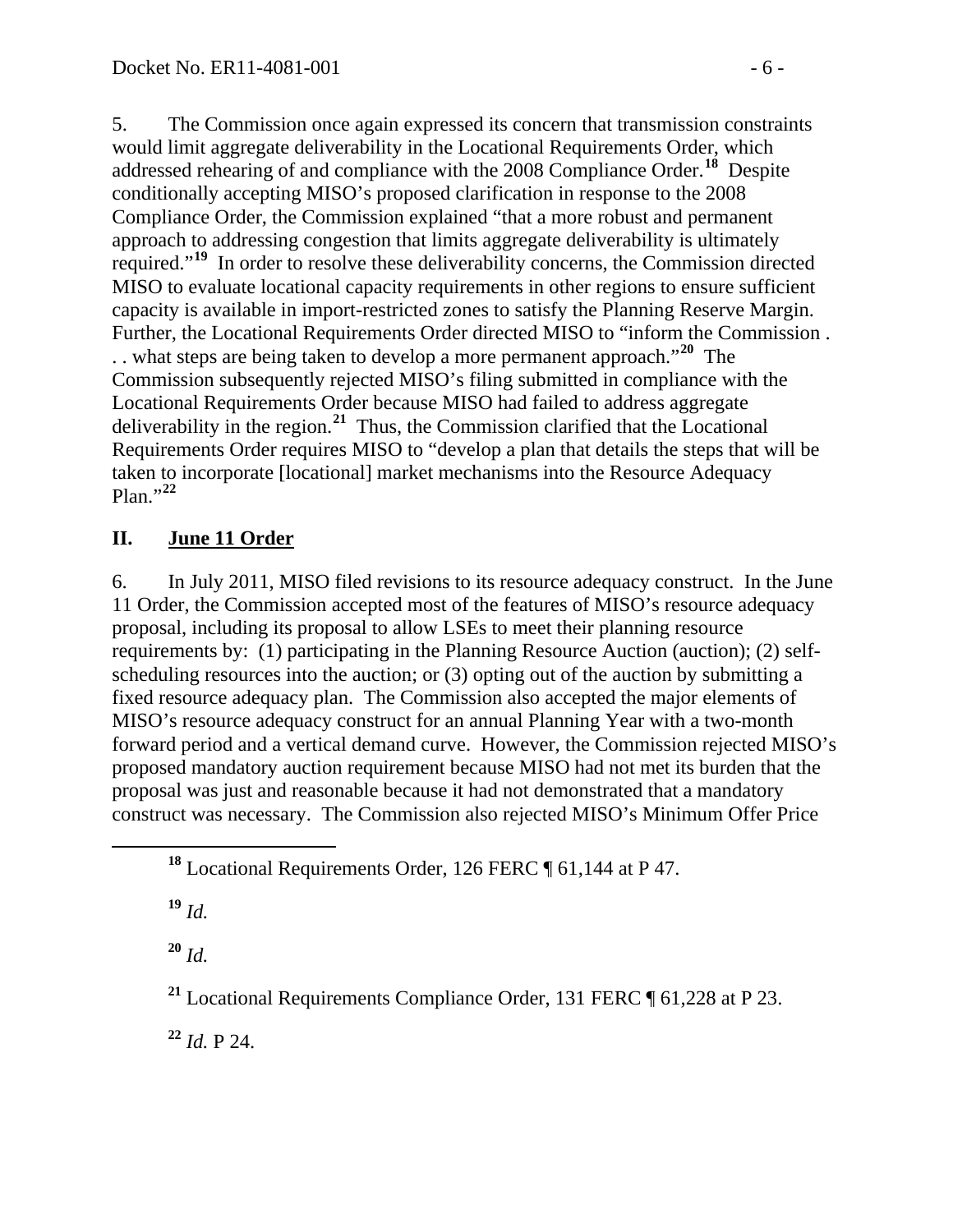Rule (MOPR) proposal due to the lack of incentives for price suppression in MISO's market and the ineffectiveness of MISO's proposal.

7. In addition, the Commission accepted MISO's locational market mechanism that would provide for auctions in Local Resource Zones and the assessment of Zonal Deliverability Charges to reflect the impact of deliverability constraints between resources and loads. The Commission rejected MISO's proposal to exempt certain LSEs from Zonal Deliverability Charges to the extent these LSEs possess firm transmission service from their resources to their load since such an exemption would mute the locational price signal. However, in recognition of the fact that LSEs that have historically relied on remote generation may need a period of time to adjust resource portfolios and plan for additional resources, the Commission allowed these exemptions, called Grandmother Agreements, to be in effect during a transition period that phases out at the end of the 2014/2015 Planning Year. Finally, the Commission accepted the other elements of MISO's proposal with the exception of its proposal for load forecasting in retail choice regions.

### <span id="page-6-0"></span>**III. Requests for Rehearing and Other Pleadings**

8. Requests for rehearing were filed by MISO's Independent Market Monitor (Market Monitor); Wisconsin Public Service Corporation and Upper Peninsula Power Company (Wisconsin PSC); Capacity Suppliers;**[23](#page-6-1)** NRG Companies (NRG);**[24](#page-6-2)** Great River Energy; Midwest TDUs;<sup>[25](#page-6-3)</sup> American Public Power Association (APPA); Demand Response Supporters;**[26](#page-6-4)** and Dairyland Power Cooperative, Hoosier Energy Rural Electric

<span id="page-6-2"></span>**<sup>24</sup>** NRG Companies are Louisiana Generating LLC; Bayou Cove Peaking Power LLC; Big Cajun I Peaking Power LLC; Cottonwood Energy Company LP; NRG Sterlington Power LLC; and NRG Power Marketing, LLC.

<span id="page-6-3"></span><sup>25</sup> For purposes of this request for rehearing, Midwest TDUs consist of Indiana Municipal Power Agency, Madison Gas & Electric Company, Midwest Municipal Transmission Group, Missouri Joint Municipal Electric Utility Commission, Missouri River Energy Services, Southern Minnesota Municipal Power Agency, and WPPI Energy.

<span id="page-6-4"></span>**<sup>26</sup>** Demand Response Supporters are Comverge, Inc.; EnergyConnect by Johnson Controls; EnerNoc, Inc.; and Energy Curtailment Specialists, Inc.

<span id="page-6-1"></span><sup>&</sup>lt;sup>23</sup> Capacity Suppliers are Ameren Energy Marketing; Calpine Corporation; Dynegy Power Marketing, LLC; Dynegy Midwest Generation, LLC; Electric Power Supply Association; Exelon Corp. (Exelon); FirstEnergy Solutions Corp. and NextEra Energy Resources, LLC (NextEra).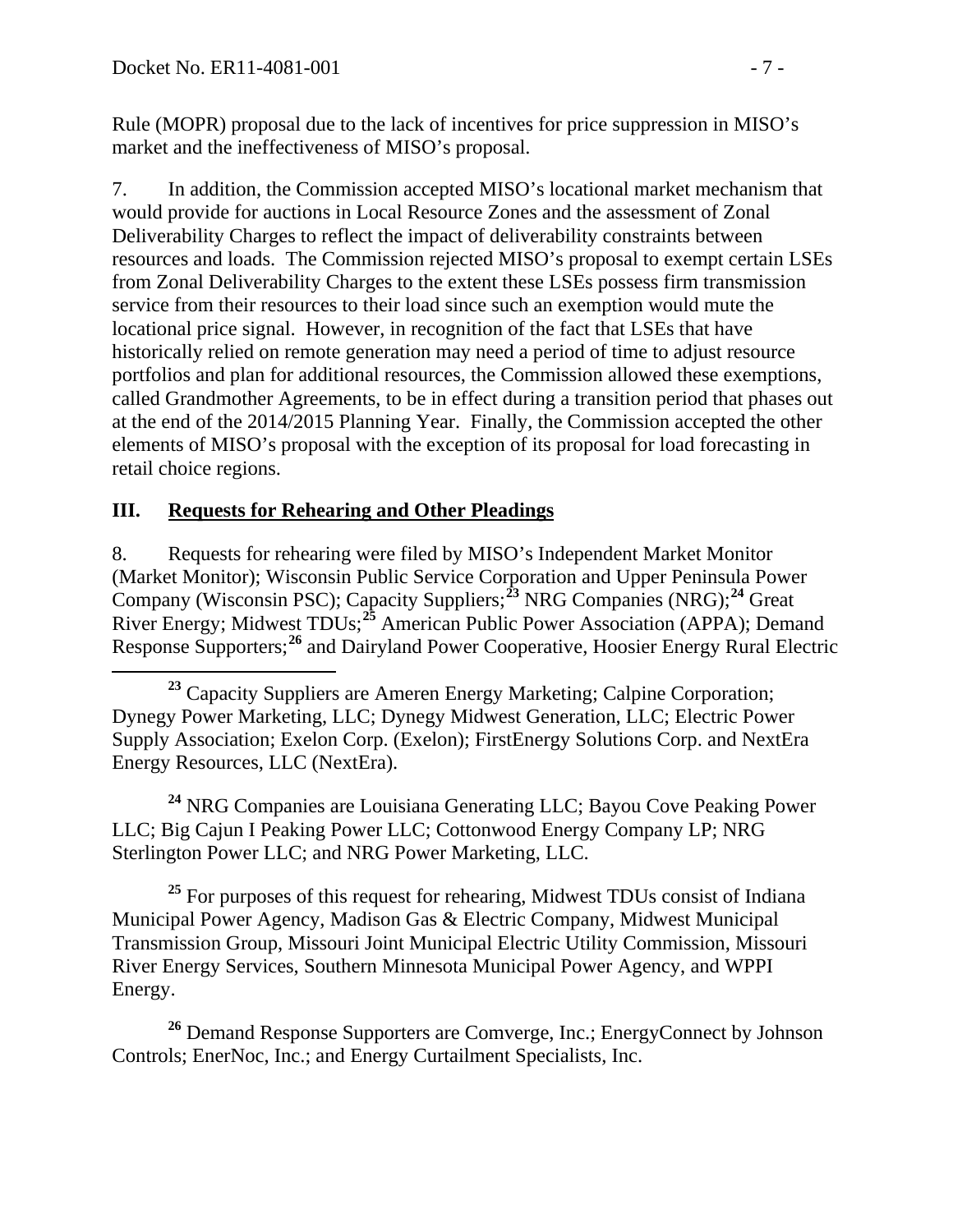Cooperative, Inc. (Hoosier) and Southern Illinois Power Cooperative (Southern Illinois) (together, Dairyland). Ameren Services Company (Ameren) filed a request for rehearing and clarification. Wisconsin Electric Power Company (Wisconsin Electric), Illinois Municipal Electric Agency (Illinois Municipal), and the Coalition of MISO Transmission Customers (Coalition of MISO Customers) filed requests for clarification and alternate requests for rehearing. Michigan Citizens Against Rate Excess (Michigan Citizens) filed a request for rehearing or, in the alternative, request to file additional comments out-oftime. Louisiana Energy and Power Authority and Conway Corporation filed motions to intervene out-of-time and comments requesting that the Commission deny rehearing.

9. On July 26, 2012, Hoosier and Southern Illinois filed a motion for leave to answer and answer to Capacity Suppliers' and NRG's requests for rehearing. Also on July 26, 2012, Hoosier and Southern Illinois filed a motion to reject the Market Monitor's request for rehearing.

10. Motions to intervene out-of-time were filed by Arkansas Electric Cooperative Corporation (Arkansas Electric); National Rural Electric Cooperative Association (NRECA); Entergy Operating Companies**[27](#page-7-0)** and Entergy Services, Inc. (together, Entergy); South Mississippi Electric Power Association (South Mississippi Association); the Municipal Energy Agency of Mississippi; Southwestern Electric Cooperative, Inc. (Southwestern); and the Mississippi Delta Energy Agency and its two members, the Clarksdale Public Utilities Commission of the City of Clarksdale, Mississippi and the Public Service Commission of the City of Yazoo City, Mississippi (Mississippi Delta Agency and Members).

11. On August 25, 2014, Indicated Capacity Suppliers**[28](#page-7-1)** filed a motion for expedited action requesting that the Commission issue an order on rehearing in this proceeding as soon as possible. Indicated Capacity Suppliers argue that the results of a survey conducted in 2013 by MISO and the Organization of MISO States (MISO OMS Survey), coupled with MISO's colder than average weather during the winter of 2013-2014 that presented challenges to the electric and natural gas system, highlight the need for capacity market reform and the need for expedited consideration of the issues in this proceeding. Specifically, Indicated Capacity Suppliers contend that the MISO OMS Survey projected a shortfall of 2.3 GW in 2016 for MISO's Central and North regions and that more reasonable survey assumptions would reveal a higher shortfall than the

<span id="page-7-1"></span><span id="page-7-0"></span>**<sup>27</sup>** Entergy Operating Companies are Entergy Arkansas, Inc.; Entergy Gulf States Louisiana, L.L.C.; Entergy Louisiana, LLC; Entergy Mississippi, Inc.; Entergy New Orleans, Inc.; Entergy Texas, Inc.; and Entergy Services, Inc.

**<sup>28</sup>** Indicated Capacity Suppliers are Exelon; Dynegy, Inc.; and NextEra.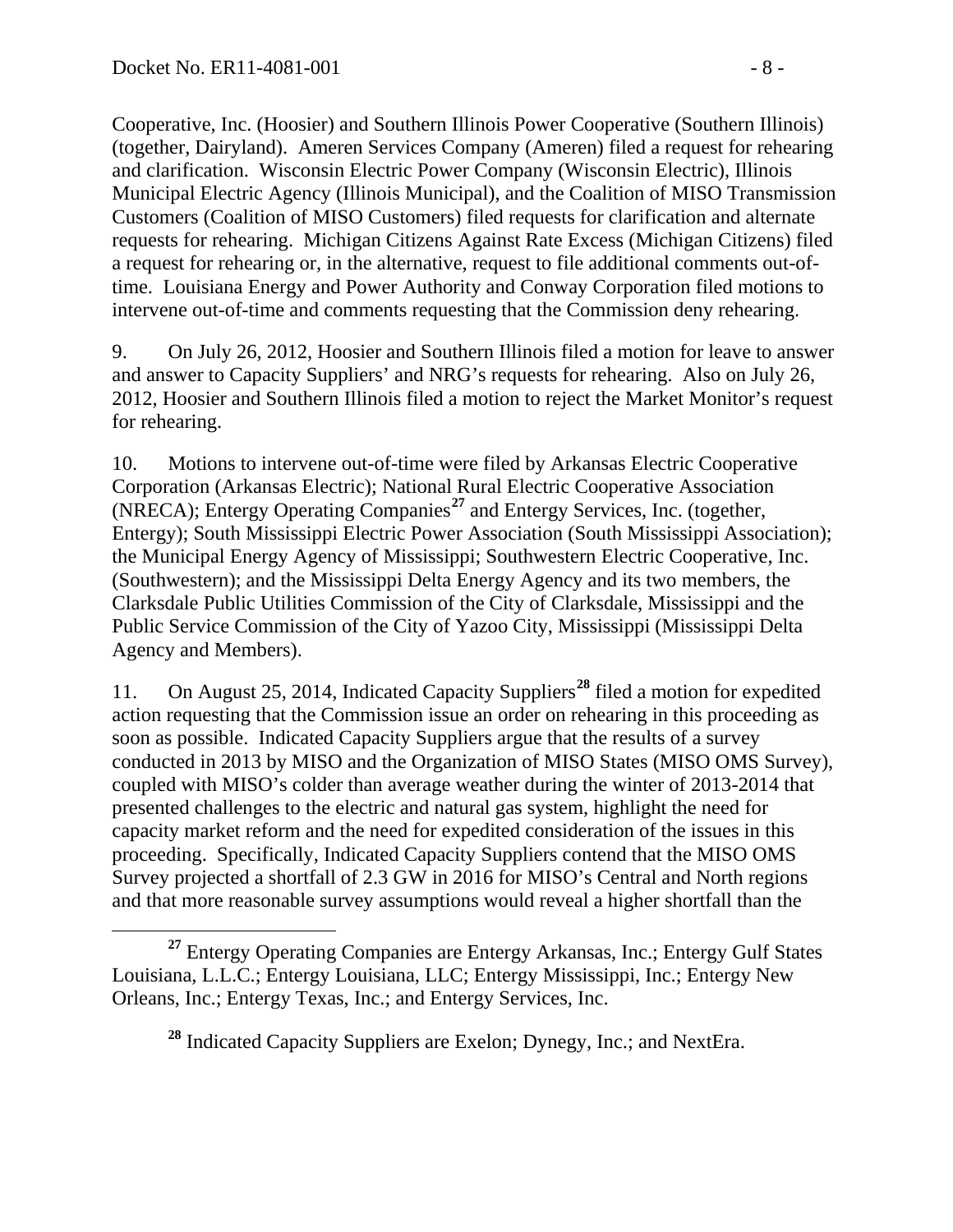survey indicates. Indicated Capacity Suppliers assert that the North American Electric Reliability Corporation (NERC) also anticipates potential reserve requirement deficiencies in MISO, finding a potential capacity shortfall of 6.75 GW by 2016.**[29](#page-8-0)** Indicated Capacity Suppliers generally urge the Commission to implement a capacity market construct as recommended by Capacity Suppliers in this proceeding.

12. Southern Indiana Gas and Electric Company (Southern Indiana), APPA and NRECA (APPA/NRECA), Joint Customers, Organization of MISO States, Coalition of Capacity Suppliers and Customers,**[30](#page-8-1)** Midwest TDUs,**[31](#page-8-2)** and Indiana Utility Regulatory Commission (Indiana Commission) filed answers in opposition to Indicated Capacity Suppliers' motion.

13. Ameren, Coalition of MISO Customers and Wisconsin Industrial Energy Group filed answers in support of Indicated Capacity Suppliers' motion.

14. MISO filed an answer to the Indicated Capacity Suppliers' motion, asking the Commission to consider relevant contextual information regarding the resource assessment survey and results discussed in the motion. MISO states that the survey is meant to provide transparency about what is currently known about future resource needs and supplies, to facilitate additional planning and actions. MISO states the Indicated Capacity Suppliers' motion could be construed to overstate the likelihood of a potential future reserve margin shortfall, based on the survey results. MISO states that, as is the case with all projections, there is a level of uncertainty associated with responses about demand and resources for future years, even if based on the best information known at the time. MISO states that LSEs are continuing to develop plans and make resource decisions for future years, including 2016, and therefore, the survey results should not be viewed as a definitive statement about what will happen in 2016 and beyond.

<span id="page-8-1"></span>**<sup>30</sup>** The Coalition of Capacity Suppliers and Customers are NIPSCO, Duke Energy Indiana, Inc. (Duke), Hoosier and Southern Illinois, Alliant Energy Corp., and Xcel Energy, Inc.

<span id="page-8-2"></span>**<sup>31</sup>** For purposes of this answer, Midwest TDUs consist of Great Lakes Utilities, Indiana Municipal Power Agency, Madison Gas & Electric Company, Midwest Municipal Transmission Group, Missouri Joint Municipal Electric Utility Commission, Missouri River Energy Services, Southern Minnesota Municipal Power Agency, and WPPI Energy.

<span id="page-8-0"></span>**<sup>29</sup>** Indicated Capacity Suppliers Motion at 3 (citing NERC, *December 2013 Long-Term Reliability Assessment* 20, 52-70, *available at* www.nerc.com/pa/RAPA/ra/Reliabilty%20Asesments%20DL/2013\_LTRA\_FINAL.pdf.)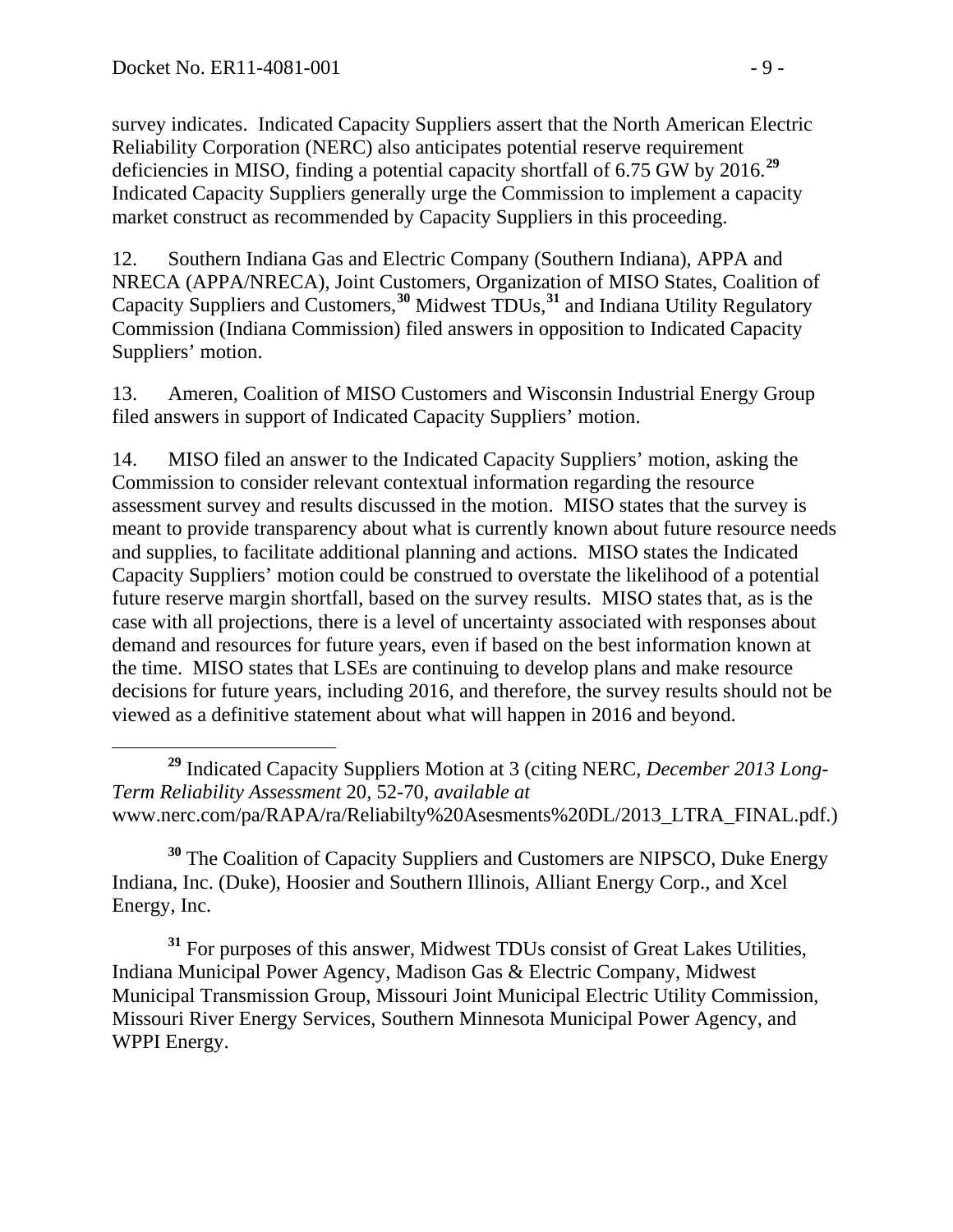15. On June 23, 2015, Great River Energy filed a motion for expedited action on its request for rehearing.

#### <span id="page-9-0"></span>**IV. Briefing Procedures**

16. On August 12, 2013, the Commission issued an order initiating briefing procedures pursuant to Rule 713(d)(2) of the Commission's Rules of Practice and Procedure, 18 C.F.R. § 385.713(d)(2) (2013).<sup>[32](#page-9-1)</sup> The Commission noted that the Market Monitor, in its request for rehearing, presented evidence suggesting that "a large share of the capacity requirements in MISO are satisfied via bilateral purchases, including purchases from outside MISO. Therefore, if capacity prices rise as capacity margins fall . . . states and regulated LSEs are likely to have the incentive to depress capacity prices."**[33](#page-9-2)** The Commission also noted that Capacity Suppliers argued that approximately one-fourth of the generation in MISO is "merchant or non-utility affiliated."**[34](#page-9-3)** The Commission found that it "would benefit in its further consideration of this matter by the receipt of briefs from parties in this proceeding addressing the matters raised in the requests for rehearing submitted by the Market Monitor and Capacity Suppliers with respect to the Commission's rejection of MISO's [MOPR]."**[35](#page-9-4)**

17. Initial Briefs were filed by Capacity Suppliers; NRG; Midwest TDUs; Illinois Municipal; Indiana Commission; Southern Indiana; Organization of MISO States; Coalition of MISO Customers; Duke; Michigan Citizens; MidAmerican Energy Company (MidAmerican); American Municipal Power, Inc. (American Municipal) and the Michigan South Central Power Agency; Arkansas Electric, Mississippi Delta Agency and Members, the Municipal Energy Agency of Mississippi (Joint Customers); South Mississippi Association; Hoosier and Southern Illinois; APPA/NRECA; Indicated MISO Load Serving Entities;**[36](#page-9-5)** Indianapolis Power & Light Company and Northern Indiana

<span id="page-9-2"></span><span id="page-9-1"></span> **<sup>32</sup>** *Midwest Indep. Transmission Sys. Operator, Inc.*, 144 FERC ¶ 61,125 (2013) (Order Initiating Briefing Procedures).

**<sup>33</sup>** *Id.* P 3 (quoting Market Monitor Request for Rehearing at 9).

**<sup>34</sup>** *Id.* (quoting Capacity Suppliers Request for Rehearing at 13).

<span id="page-9-4"></span><span id="page-9-3"></span>**<sup>35</sup>** *Id.* at 4. The Organization of MISO States filed a request to extend the briefing schedule to provide 60 days for initial briefs and 45 days thereafter for reply briefs, which the Commission granted.

<span id="page-9-5"></span>**<sup>36</sup>** The Indicated MISO Load Serving Entities are Alliant Energy Corporate Services, Inc.; Consumers Energy Company; Dairyland Power Cooperative; DTE Energy Company; Otter Tail Power Company; Wisconsin Electric; and Xcel Energy Services

(continued...)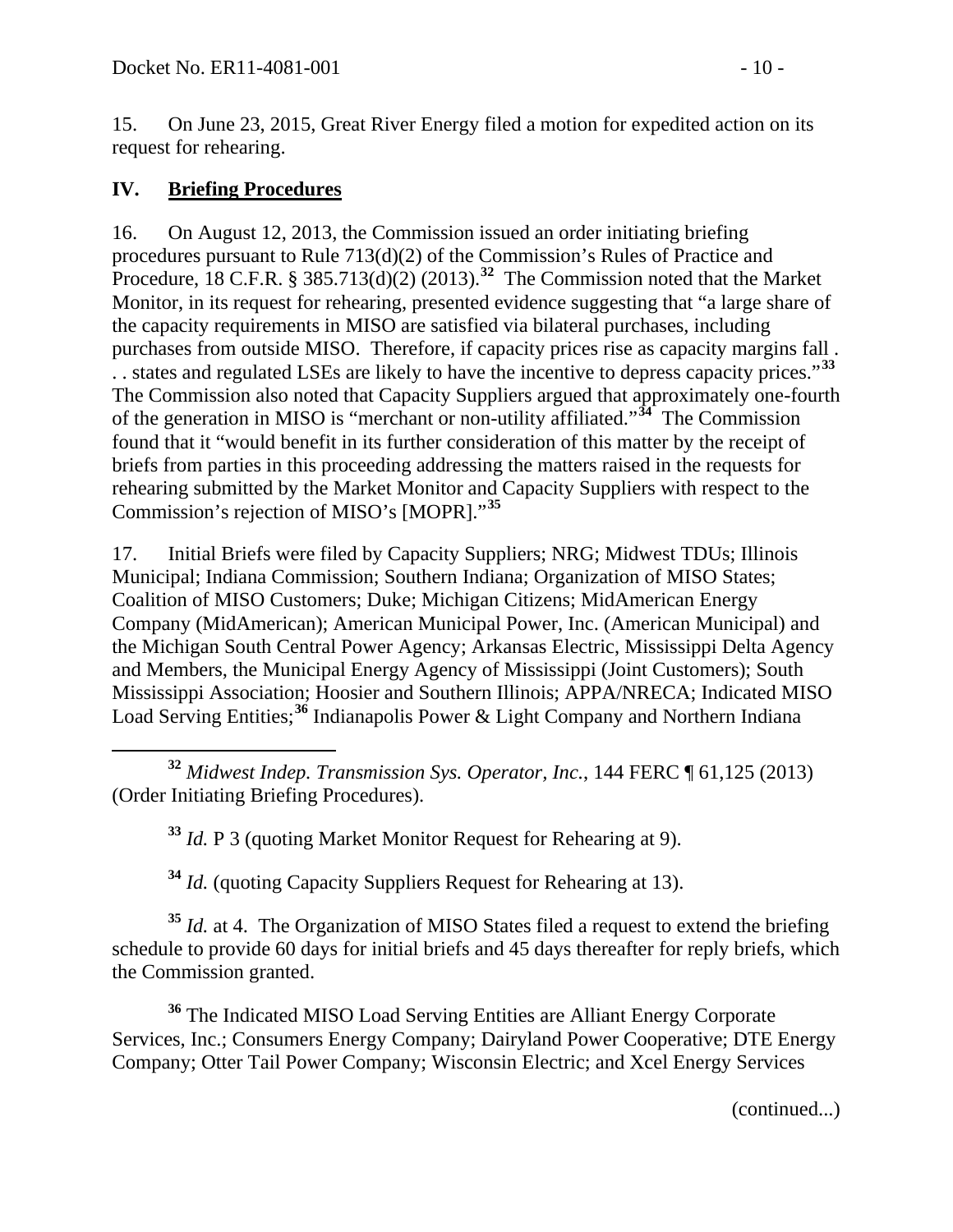Public Service Company (together, NIPSCO); and Southwestern. The Market Monitor filed an initial brief out-of-time and motion to accept initial brief out-of-time.

18. Reply Briefs were filed by MidAmerican; NRG; Coalition of MISO Customers; Midwest TDUs; Capacity Suppliers; Duke; Southern Indiana; the Organization of MISO States; Michigan Citizens; American Municipal and the Michigan South Central Power Agency; Joint Customers; Hoosier and Southern Illinois; APPA/NRECA; and NIPSCO.**[37](#page-10-1)**

19. On November 26, 2013, the Independent Market Monitor for PJM Interconnection, LLC (PJM) filed an answer, motion for leave to answer, and motion to intervene out-of-time.**[38](#page-10-2)**

## <span id="page-10-0"></span>**V. Procedural Matters**

20. We deny Hoosier and Southern Illinois's motion to reject the Market Monitor's request for rehearing. Hoosier and Southern Illinois argue that section 313 of the Federal Power Act (FPA) empowers only those entities that are aggrieved by an order issued by

 $\overline{a}$ Inc.

<span id="page-10-1"></span>**<sup>37</sup>** On December 3, 2013, NIPSCO filed an errata to its reply brief to clarify that a statement contained in its reply brief should be attributed to Dr. David Patton, MISO's Market Monitor, and not the Independent Market Monitor for PJM.

<span id="page-10-2"></span>**<sup>38</sup>** The Independent Market Monitor for PJM states that the answer is solely for the purpose of clarifying the record. In particular, in its reply brief, NIPSCO attributed a statement from testimony at the September 25, 2013 technical conference in Docket No. AD13-7-000 to the Independent Market Monitor for PJM. The Independent Market Monitor for PJM clarifies that the testimony was provided by Dr. David Patton, MISO's Market Monitor, and not the Independent Market Monitor for PJM.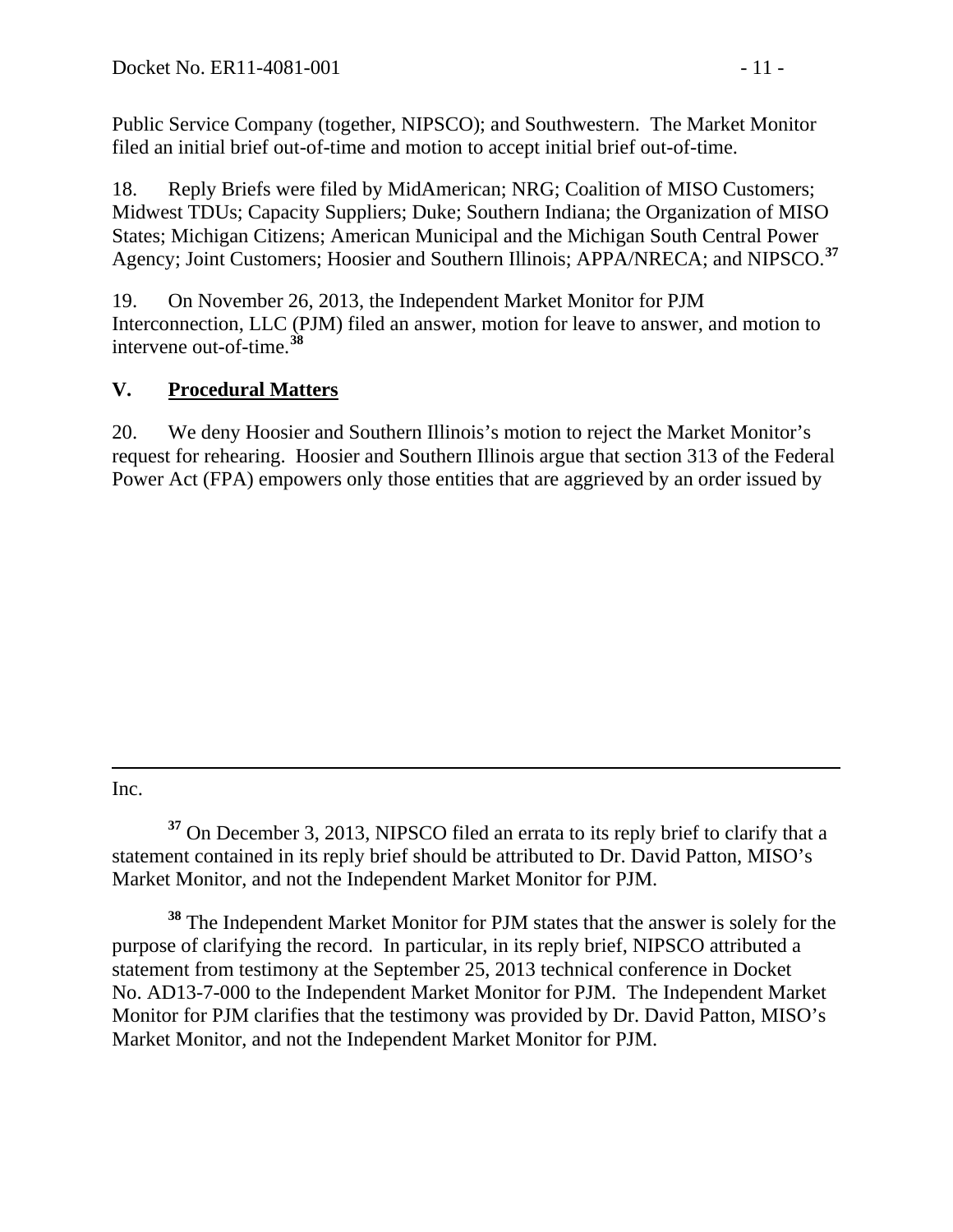the Commission to apply for rehearing.**[39](#page-11-0)** Hoosier and Southern Illinois contend that the Market Monitor is therefore prohibited from seeking rehearing in this case because the Market Monitor is not an aggrieved party as required by section 313.**[40](#page-11-1)** According to Hoosier and Southern Illinois, the Commission has recently recognized that a party is aggrieved if it can show that it has both constitutional and prudential standing to challenge a Commission order.**[41](#page-11-2)** According to Hoosier and Southern Illinois, the Market Monitor has not suffered an injury in fact that is concrete and particularized.**[42](#page-11-3)** Specifically, Hoosier and Southern Illinois argue that the June 11 Order does not fix the Market Monitor's rights in any regard and does not command the Market Monitor to do or to refrain from doing anything.**[43](#page-11-4)** Hoosier and Southern Illinois contend that the fact that the Market Monitor merely disagrees with the Commission's determination does not render the Market Monitor an aggrieved party.**[44](#page-11-5)**

21. The Market Monitor is a party to this proceeding, having intervened in MISO's July 2011 filing. However, as noted by Hoosier and Southern Illinois, under section 313 of the FPA, only a party that has been aggrieved by a Commission order may file a request for rehearing.**[45](#page-11-6)** In light of the Market Monitor's role in monitoring and evaluating the market outcomes and market rules to promote the efficiency and competitiveness of all markets in MISO, including the capacity market, and to ensure that we have considered all relevant factors that may have a bearing on our decision, we find it appropriate to consider the issues raised by the Market Monitor on rehearing.

22. When late intervention is sought after the issuance of a dispositive order, the prejudice to other parties and burden upon the Commission of granting the late intervention may be substantial. Thus, movants bear a higher burden to demonstrate good cause for granting such late intervention. We find that Arkansas Electric, NRECA,

<span id="page-11-4"></span>**<sup>43</sup>** *Id.* at 4.

<span id="page-11-5"></span> $44$  *Id.* at 4-5.

<span id="page-11-6"></span>**<sup>45</sup>** *See* 16 U.S.C. §§ 825*l*(a) and (b) (2012).

<span id="page-11-2"></span><span id="page-11-1"></span><span id="page-11-0"></span>**<sup>39</sup>** Hoosier and Southern Illinois, Motion to Reject at 2 (citing 16 U.S.C. § 825l (2012)).

**<sup>40</sup>** *Id.* at 3.

**<sup>41</sup>** *Id.* (quoting *City of Tacoma, Wash.*, 135 FERC ¶ 61,155, at P 17 (2011)).

<span id="page-11-3"></span>**<sup>42</sup>** *Id.* (citing *Tenneco, Inc. v. FERC*, 688 F.3d 1018 (5th Cir. 1982)).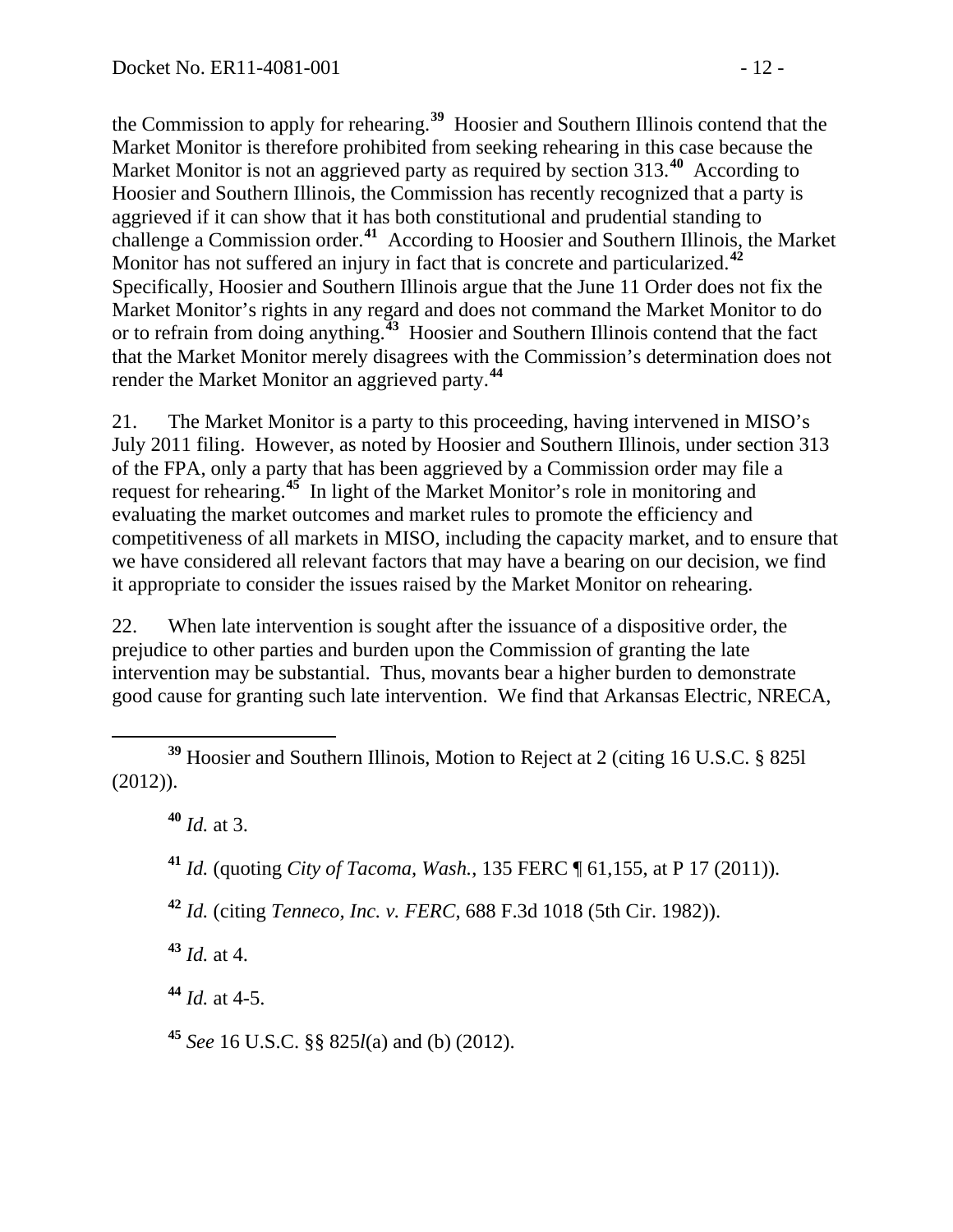Entergy, South Mississippi Association, the Municipal Energy Agency of Mississippi, Southwestern, Mississippi Delta Agency and Members, Louisiana Energy and Power Authority, Conway Corporation, and the Independent Market Monitor for PJM have not met this higher burden of justifying their late interventions.**[46](#page-12-3)**

23. In light of our decision to deny Louisiana Energy and Power Authority's and Conway Corporation's late motions to intervene, we will dismiss Louisiana Energy and Power Authority's and Conway Corporation's requests for rehearing. Because Louisiana Energy and Power Authority and Conway Corporation are not parties to this proceeding, they lack standing to seek rehearing of the June 11 Order under the FPA and the Commission's regulations.**[47](#page-12-4)**

24. Rule 713(d) of the Commission's Rules of Practice and Procedure, 18 C.F.R. § 385.713(d) (2015), prohibits answers to requests for rehearing. We will, therefore, reject the answer filed by Hoosier and Southern Illinois.

### **VI. Substantive Matters**

25. The Commission denies rehearing and grants, in part, clarification, as discussed below, based on the record developed in this docket.**[48](#page-12-5)**

## **A. Planning Resource Auction**

# <span id="page-12-2"></span><span id="page-12-1"></span><span id="page-12-0"></span>**1. June 11 Order**

26. In the June 11 Order, the Commission rejected MISO's proposal to establish a mandatory forward capacity auction. The Commission explained that based on MISO's depiction of resource planning in the region as being founded upon bilateral arrangements, as well as MISO's stated intention of supplementing its existing resource adequacy construct, rather than replacing it, MISO had not justified the need for a

<span id="page-12-3"></span> **<sup>46</sup>** *See, e.g., Midwest Independent Transmission System Operator, Inc.*, 102 FERC ¶ 61,250, at P 7 (2003).

<span id="page-12-4"></span>**<sup>47</sup>** *See* 16 U.S.C. § 825(a) (2012); 18 C.F.R. § 385.713(b) (2015); *Southern Company Services, Inc*., 92 FERC ¶ 61,167 (2000).

<span id="page-12-5"></span>**<sup>48</sup>** The determinations made by the Commission herein are based on the factual record developed in the present docket, and do not reflect developments that may have occurred subsequent to the time that the Commission was accepting pleadings and evidence in this docket.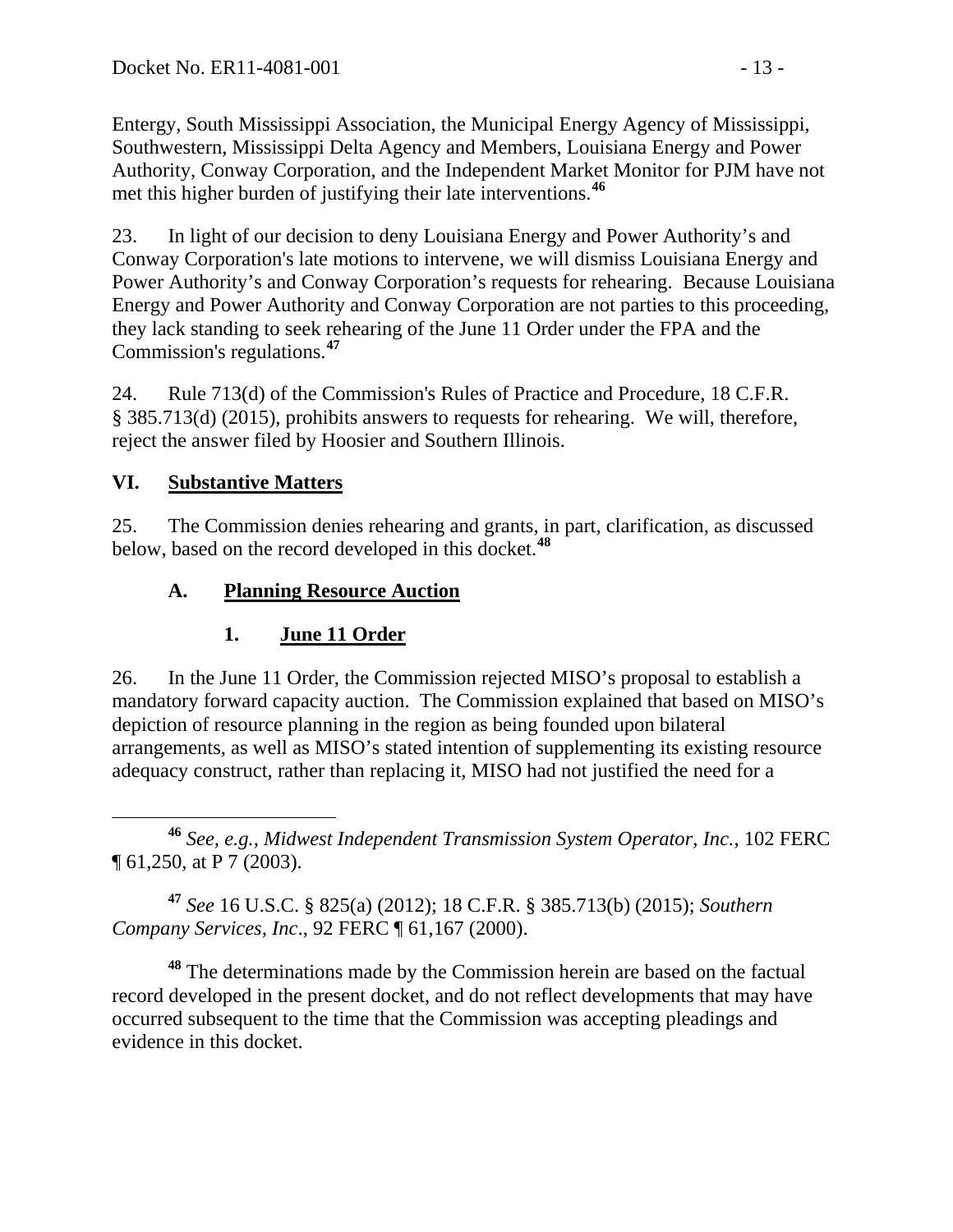mandatory auction. The Commission additionally directed MISO to address resource deficiencies without requiring a mandatory auction. **[49](#page-13-1)** The Commission stated that, in order to encourage LSEs to procure sufficient resources, one option would be a deficiency charge designed to be similar to the currently effective Financial Settlement Charge in section 69.9 of Module E, which is based on the Cost of New Entry (CONE), with modifications to make the proposed charge appropriate for the annual term of the proposed auction.

## <span id="page-13-0"></span>**2. Requests for Rehearing**

27. Capacity Suppliers and NRG argue that the Commission failed to explain how the resource adequacy construct ultimately approved in the June 11 Order complies with the Commission's prior directives requiring MISO to "find a new 'permanent approach' 'that utilize[s] market mechanisms' 'to obtain sufficient local resources to ensure reliability.'"**[50](#page-13-2)** Capacity Suppliers allege that the Commission has not provided a reasoned explanation of its decision to change course in the June 11 Order.**[51](#page-13-3)** Capacity Suppliers also argue that the capacity construct approved by the Commission is unduly discriminatory because it requires sellers to participate but does not impose a reciprocal obligation on buyers.**[52](#page-13-4)**

28. Capacity Suppliers further claim that, by approving a voluntary market in the MISO region based on the prominence of cost-of-service regulation, the Commission effectively abdicated its jurisdiction over the market to the various state regulatory agencies.**[53](#page-13-5)** Capacity Suppliers contend that the Commission's jurisdiction is not discretionary, regardless of regional differences or the prevalence of cost-of-service regulation in the region. Capacity Suppliers state that, as a result, the Commission is statutorily obligated to ensure just and reasonable rates. Capacity Suppliers observe that,

**<sup>49</sup>** June 11 Order, 139 FERC ¶ 61,199 at P 40.

<span id="page-13-4"></span><span id="page-13-3"></span><span id="page-13-2"></span><span id="page-13-1"></span>**<sup>50</sup>** Capacity Suppliers Request for Rehearing at 32 (citing Locational Requirements Compliance Order, 131 FERC ¶ 61,228 at PP 23-24); NRG Request for Rehearing at 10.

**<sup>51</sup>** Capacity Suppliers Request for Rehearing at 32.

**<sup>52</sup>** *Id.* at 34.

<span id="page-13-5"></span>**<sup>53</sup>** *Id.* at 39-41.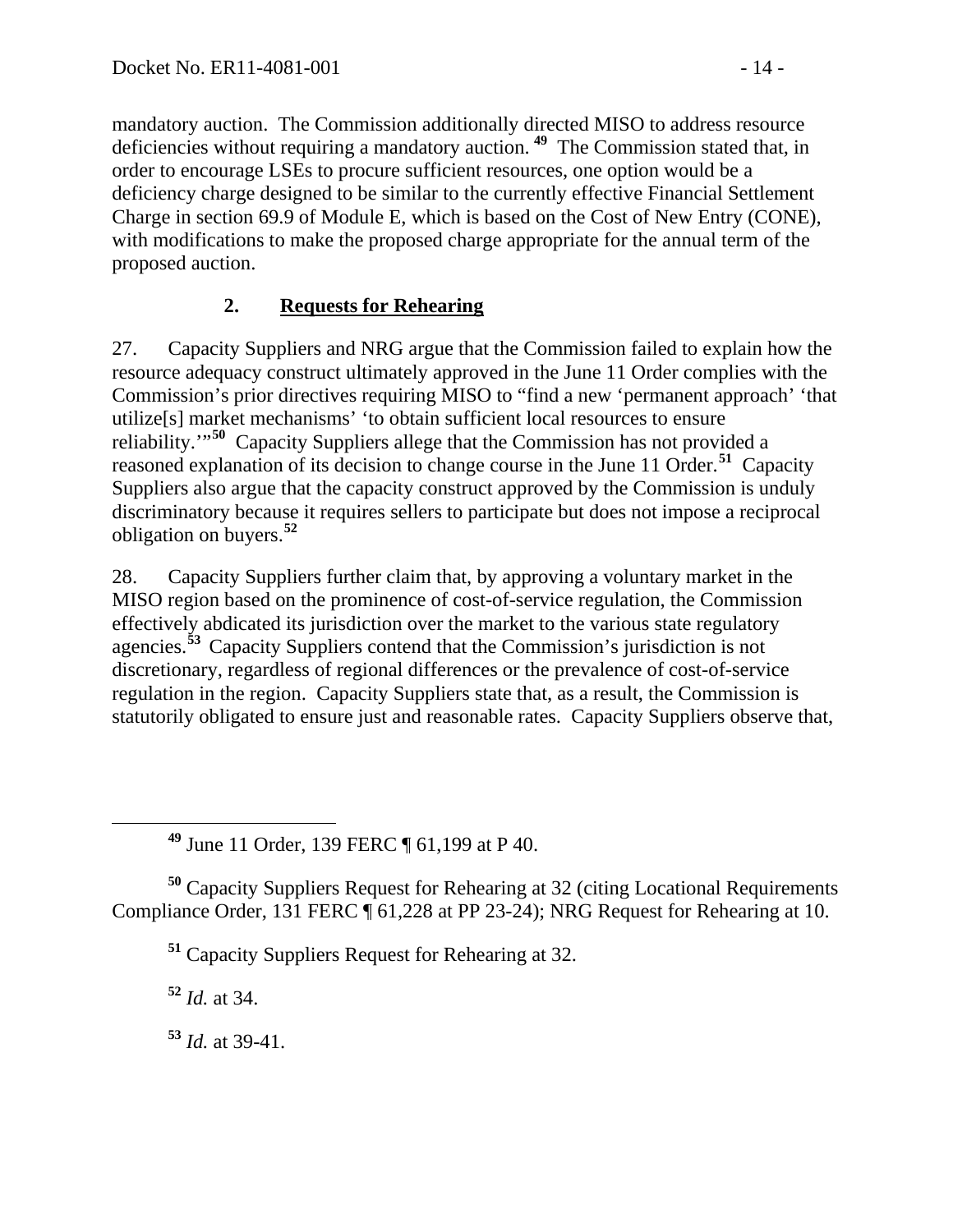implicit in this obligation, is the requirement that the Commission protect states from the actions of other states.**[54](#page-14-0)**

29. Capacity Suppliers and NRG also argue that the construct approved by the Commission "cannot fulfill the purposes of a capacity market, just like MISO's previous capacity markets."**[55](#page-14-1)** Specifically, NRG contends that a voluntary capacity auction, paired with a vertical demand curve in the absence of buyer-side market power mitigation, will not produce economic signals to retain existing generation and incentivize new generation.<sup>[56](#page-14-2)</sup> According to Capacity Suppliers, the primary purpose of a capacity market is to produce long-term economic signals that lead to the development of generating capacity sufficient to maintain system reliability. In order to achieve this end, Capacity Suppliers assert that clearing prices must average out over time to the CONE.**[57](#page-14-3)** However, Capacity Suppliers state that the revenues in MISO's existing capacity construct have not achieved this measure and thus do not achieve the goal of making up the "missing money" for merchant resources.**[58](#page-14-4)** In particular, Capacity Suppliers attribute this shortcoming to the voluntary nature of the auction approved by the Commission.**[59](#page-14-5)** Capacity Suppliers further argue that the ultimate problem with the approved voluntary capacity construct is that resource adequacy will eventually be jeopardized.**[60](#page-14-6)**

30. Capacity Suppliers also assert that any differences between MISO and other regions do not justify the Commission's holding in the June 11 Order.**[61](#page-14-7)** Capacity Suppliers state that the Commission based its finding on the fact that MISO does not face the same degree of transmission and generation constraints as do other regions and LSEs in the MISO region utilize bilateral contracts and cost-of-service regulation to ensure

**<sup>55</sup>** *Id.* at 33; NRG Request for Rehearing at 10.

**<sup>56</sup>** NRG Request for Rehearing at 10.

<span id="page-14-3"></span>**<sup>57</sup>** Capacity Suppliers Request for Rehearing at 33.

<span id="page-14-4"></span>**<sup>58</sup>** *Id.* at 34.

<span id="page-14-5"></span>**<sup>59</sup>** *Id.* at 34-35.

<span id="page-14-6"></span>**<sup>60</sup>** *Id.* at 35-36.

<span id="page-14-7"></span>**<sup>61</sup>** *Id.* at 36-38.

<span id="page-14-2"></span><span id="page-14-1"></span><span id="page-14-0"></span>**<sup>54</sup>** *Id.* at 40-41 (citing *New York v. FERC*, 535 U.S. 1, 5-6 (2002); *PJM Interconnection, L.L.C., 137 FERC* 161, 145, at P 3 (2011)).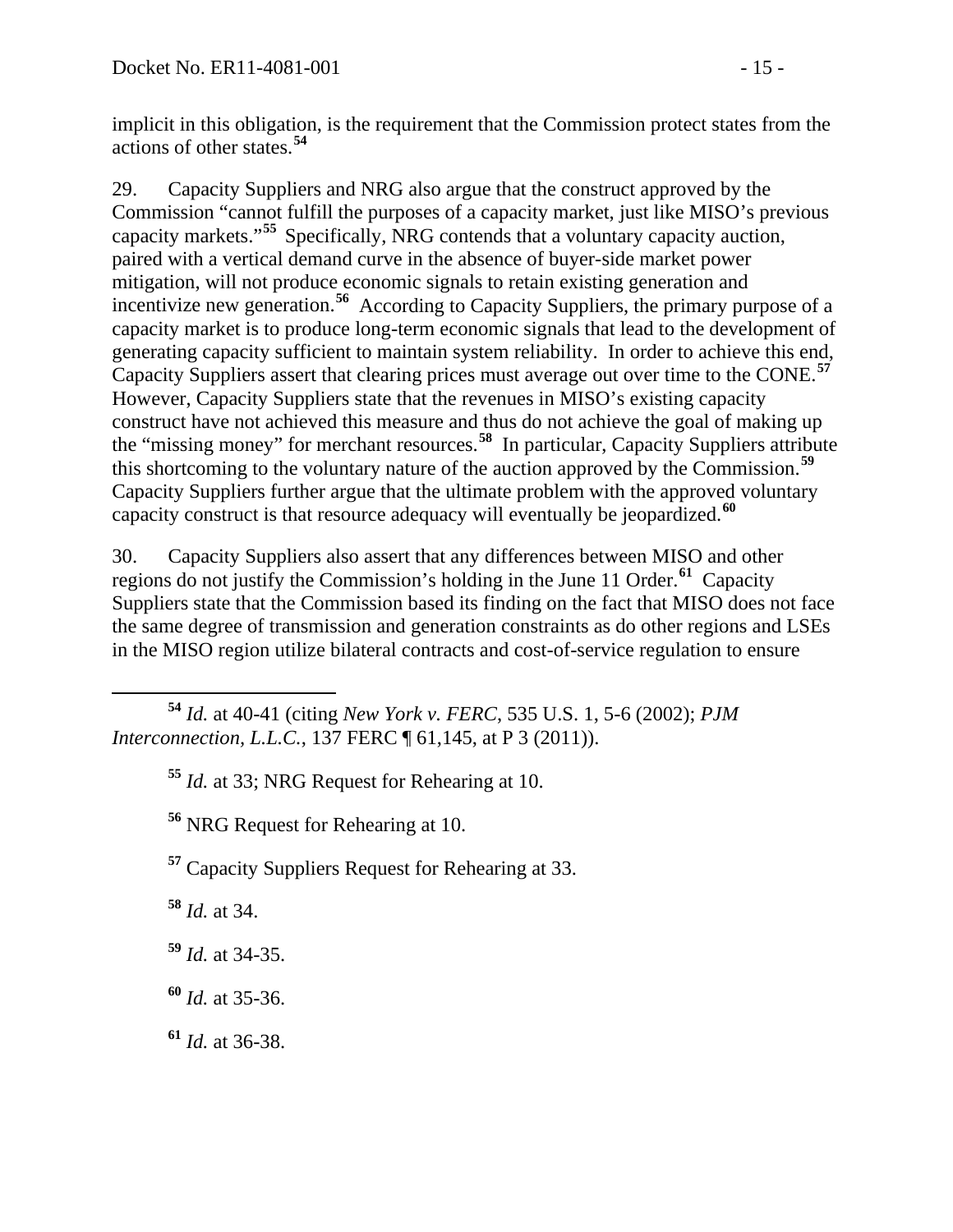resource adequacy, rather than retail-choice.**[62](#page-15-0)** Capacity Suppliers urge that even the complete absence of any restraints in the MISO region would not justify approval of a voluntary auction because constraints are irrelevant to the most common gaming behavior.**[63](#page-15-1)** Further, the share of capacity that is bilaterally procured is also irrelevant according to Capacity Suppliers.

31. Capacity Suppliers further assert that regional differences do not justify a voluntary capacity auction in MISO because, even if most of the capacity in the MISO region is subject to cost-of-service regulation, the Commission is still required by the FPA to ensure that suppliers in deregulated states and merchant generators are treated fairly.**[64](#page-15-2)** Capacity Suppliers state that the Commission has historically recognized the benefits of competitive markets.**[65](#page-15-3)** Moreover, Capacity Suppliers point out that some jurisdictions allow retail competition and that more states may adopt retail choice in the future. In this respect, Capacity Suppliers conclude that the June 11 Order "puts retail choice entities at a large disadvantage compared to utilities."**[66](#page-15-4)**

32. NRG contends that the Commission erroneously substituted its preferred market construct in place of MISO's proposed construct in contravention of section 205 of the FPA.**[67](#page-15-5)** NRG explains that pursuant to section 205, a filing utility has the burden of demonstrating that its proposal is just and reasonable and the Commission is prohibited from substituting a more just and reasonable provision in the place of a utility's just and reasonable proposal.**[68](#page-15-6)** In particular, NRG states that the Commission rejected MISO's proposed mandatory auction without finding that the proposal was unjust and unreasonable, stating instead that the mandatory portion of the auction was unnecessary. Thus, NRG argues that the Commission unlawfully rejected MISO's proposal and substituted its judgment for that of the filing utility without bearing the burden of

<span id="page-15-1"></span>**<sup>63</sup>** *Id.*

<span id="page-15-2"></span>**<sup>64</sup>** *Id.* at 37-38.

<span id="page-15-3"></span>**<sup>65</sup>** *Id.* (citing *PJM Interconnection, L.L.C.*, 117 FERC ¶ 61,331, at P 141 (2006)).

<span id="page-15-4"></span>**<sup>66</sup>** *Id.* at 38.

<span id="page-15-5"></span>**<sup>67</sup>** NRG Request for Rehearing at 9-10.

<span id="page-15-6"></span>**<sup>68</sup>** *Id.* at 9.

<span id="page-15-0"></span>**<sup>62</sup>** *Id.* at 36 (citing June 11 Order, 139 FERC ¶ 61,199 at P 38).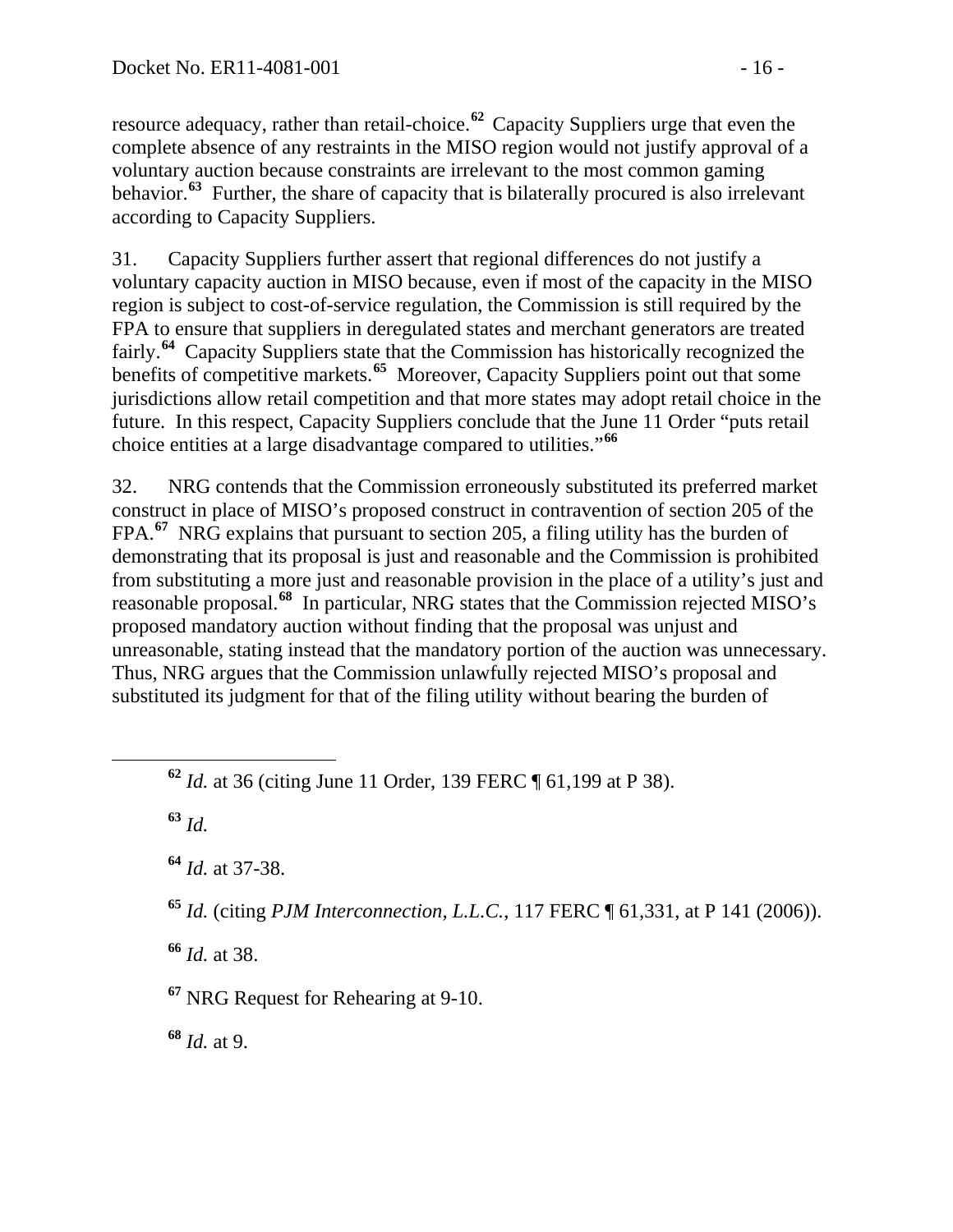demonstrating pursuant to section 206 of the FPA that the adopted proposal was just and reasonable.**[69](#page-16-0)**

33. NRG and Capacity Suppliers contend that the Commission erred in approving a capacity construct that will allow capacity prices to close at or near zero.**[70](#page-16-1)** Specifically, NRG argues that the Commission's rejection of MISO's proposed mandatory auction and MISO's proposed MOPR provisions, in conjunction with the Commission's approval of MISO's proposed vertical demand curve fails to meet the requirements of the FPA in two respects.**[71](#page-16-2)** First, NRG contends that the Commission is obligated to approve a market designed with the goal of providing a reasonable opportunity to earn a return of, and on, equity.**[72](#page-16-3)** NRG argues that by allowing clearing prices in MISO's planning resource auction to clear at levels at or near zero, the "capacity market in MISO does not meet the required market design."**[73](#page-16-4)** In addition, NRG claims that the Commission's holding sanctions discrimination between traditional utilities and non-utility capacity suppliers. NRG explains that traditional utilities and non-affiliated capacity suppliers are both entitled to a reasonable opportunity to recover their full cost of service in addition to a reasonable return of equity.**[74](#page-16-5)** However, NRG asserts that integrated utility sellers of capacity will receive a higher rate for capacity services than non-affiliated capacity suppliers because the former are guaranteed full cost-of-service rate recovery "backstopped by ratepayers."**[75](#page-16-6)** Moreover, NRG contends that despite any differences in the composition of different regions, the requirement to ensure just and reasonable rates applies in all states.**[76](#page-16-7)**

<span id="page-16-0"></span>**<sup>69</sup>** *Id.* (citing *W. Resources, Inc. v. FERC*, 9 F.3d 1568 (D.C. Cir. 1993)).

**<sup>70</sup>** *Id.* at 5-7; Capacity Suppliers Request for Rehearing at 25.

**<sup>71</sup>** NRG Request for Rehearing at 7-8.

<span id="page-16-4"></span><span id="page-16-3"></span><span id="page-16-2"></span><span id="page-16-1"></span>**<sup>72</sup>** *Id.* at 7 (citing *Bridgeport Energy, LLC*, 113 FERC ¶ 61,311, at P 29 (2005) (Bridgeport) for the proposition that, with regard to the fixed capacity market, a just and reasonable fixed capacity market design requires that resources must be provided the opportunity to recover their costs).

<span id="page-16-7"></span><span id="page-16-6"></span><span id="page-16-5"></span>**<sup>73</sup>** *Id. Id.* at 8. *Id.* at 7-8. *Id.* at 13.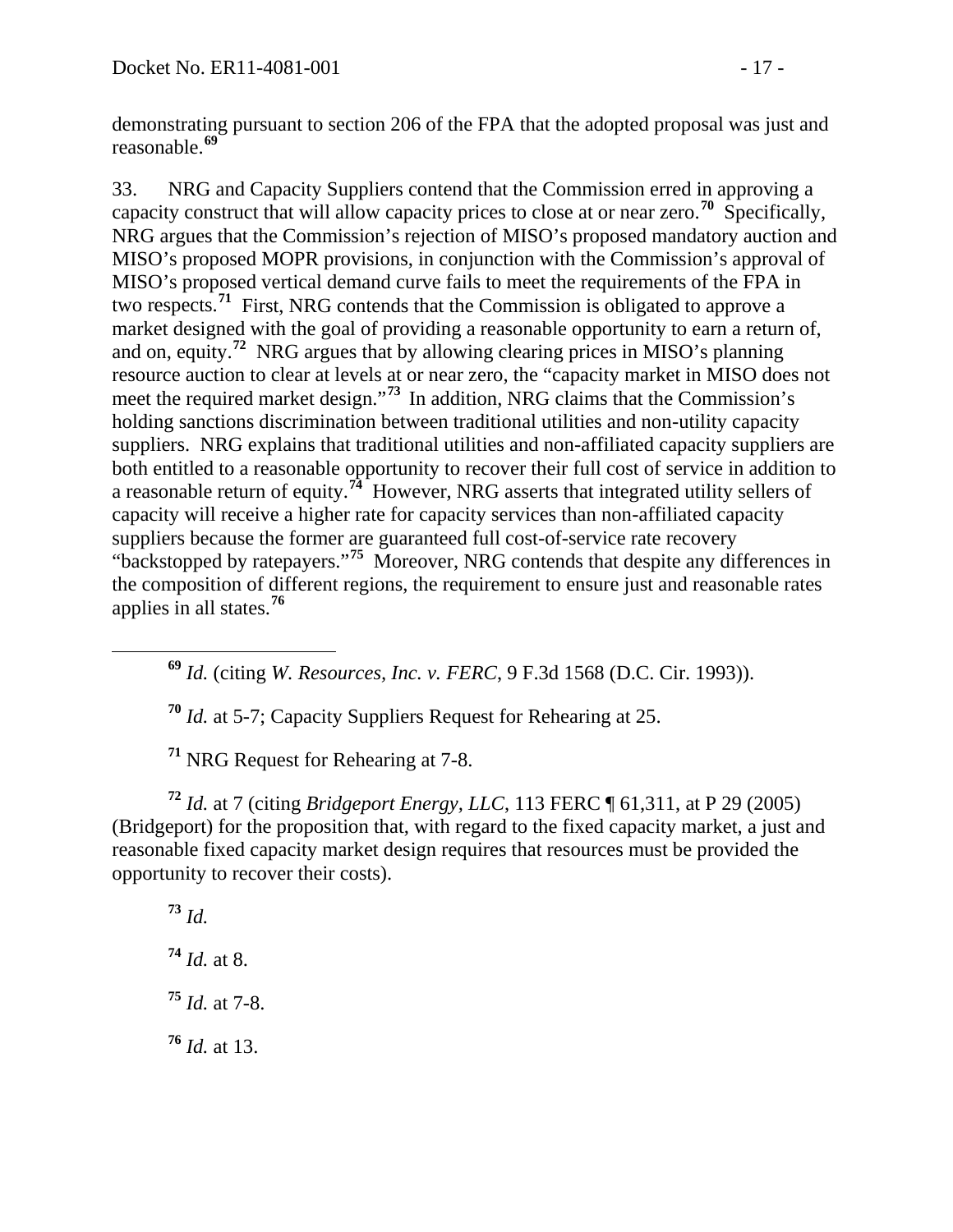34. NRG further argues that "the Commission failed to develop the requisite factual record to determine whether a capacity market with prices at or near zero, combined with an energy market with price caps, gives a supplier a reasonable opportunity to recover its capital investment and other fixed costs over its expected lifetime."**[77](#page-17-1)**

#### <span id="page-17-0"></span>**3. Commission Determination**

35. For the reasons discussed below, we deny rehearing. As a preliminary matter, we disagree with Capacity Suppliers' and NRG's assertion that the voluntary capacity construct approved in the June 11 Order was not in compliance with the Commission's directives. The prior Commission orders made no mention of the voluntary capacity construct, and therefore they are incorrect in stating that the Commission ordered MISO to change it.**[78](#page-17-2)**

36. The Commission directive to develop a permanent approach, referenced by Capacity Suppliers, refers to a directive to address congestion that limits aggregate deliverability in the resource adequacy markets.<sup>[79](#page-17-3)</sup> In response, MISO provided a locational market mechanism that evaluates deliverability in its July 2011 filing that the Commission accepted in the June 11 Order, thereby satisfying the Commission's compliance requirement,**[80](#page-17-4)** as discussed more fully in this order.**[81](#page-17-5)** We affirm the decision in the June 11 Order to reject MISO's proposed mandatory auction. As the Commission explained in the June 11 Order, MISO has the burden of supporting its proposal as just and reasonable and not unduly discriminatory or prejudicial.**[82](#page-17-6)** The Commission determined that MISO had not met this burden.**[83](#page-17-7)**

<span id="page-17-1"></span>**<sup>77</sup>** *Id.*

<span id="page-17-2"></span>**<sup>78</sup>** Capacity Suppliers Request for Rehearing at 32.

<span id="page-17-3"></span>**<sup>79</sup>** *See* Locational Requirements Order, 126 FERC ¶ 61,144 at P 47.

<span id="page-17-4"></span>**<sup>80</sup>** June 11 Order, 139 FERC ¶ 61,199 at P 84.

**<sup>81</sup>** *See infra* section VI.F*.*

**<sup>82</sup>** June 11 Order, 139 FERC ¶ 61,199 at P 37.

<span id="page-17-7"></span><span id="page-17-6"></span><span id="page-17-5"></span>**<sup>83</sup>** *Id*. P 40 ("Based on MISO's depiction of resource planning in its footprint to be based largely on bilateral arrangements [footnote deleted], as well as its intent to only supplement the current resource adequacy plan, rather than transform it into a mandatory forward capacity process [footnote deleted], MISO has not justified the need for a

(continued...)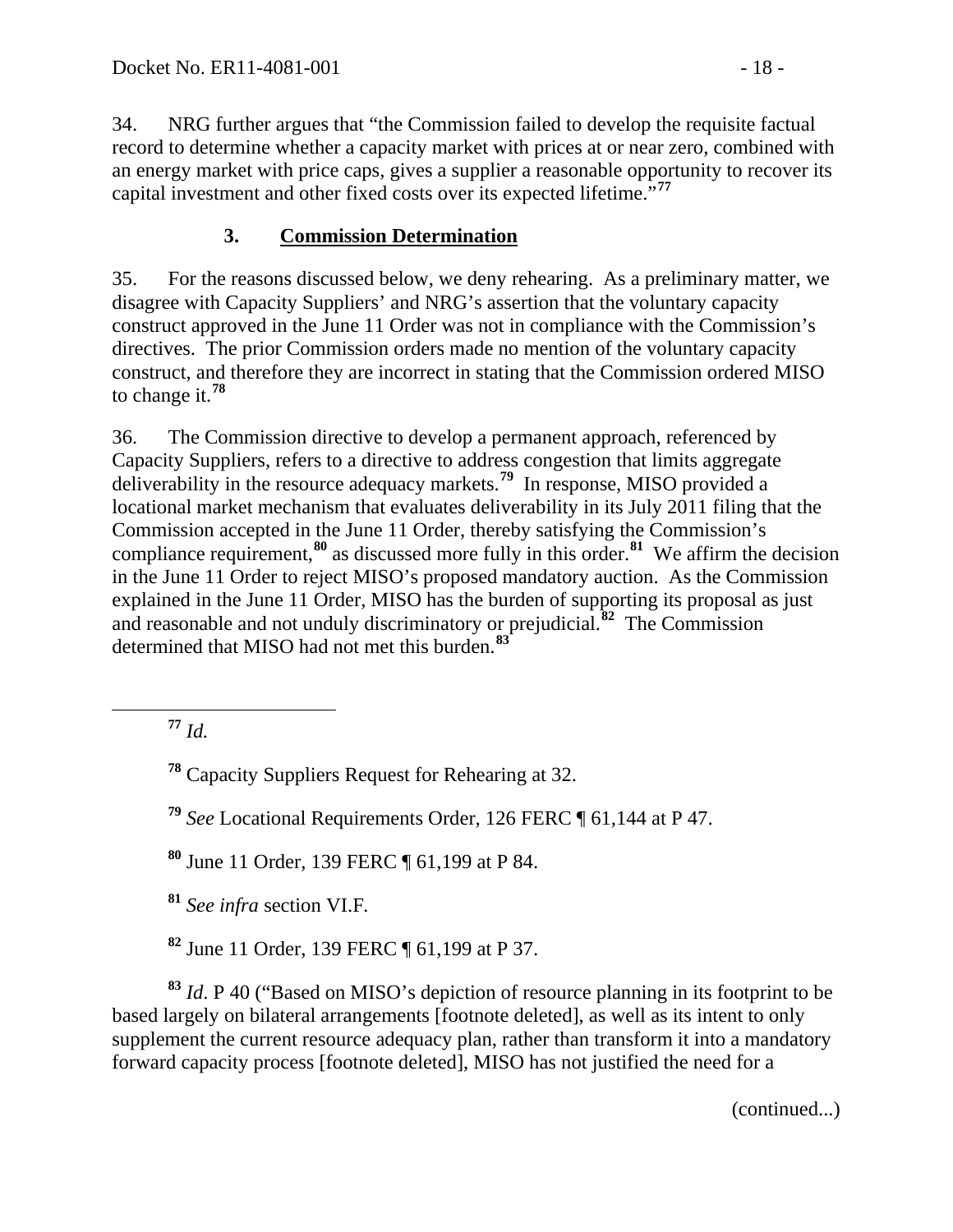37. More specifically to NRG's position, as we recently explained in the PJM MOPR Rehearing Order,<sup>[84](#page-18-0)</sup> we recognize that under FPA section 205 and section 4, the comparable provision of the Natural Gas Act (NGA),**[85](#page-18-1)** our authority permits us to accept or reject a proposal submitted by the utility depending upon whether the utility has carried its burden of proof to show that its proposal is just and reasonable. As such, we cannot impose on the utility significant changes, without satisfying our burden under section 206, or NGA section 5, to find the existing tariff provisions unjust and unreasonable.

38. Nonetheless, an applicant that fails to satisfy its burden to show that its FPA section 205, or NGA section 4, proposal is just and reasonable may prefer to implement its proposal with the changes necessary to make that proposal just and reasonable rather than continue to operate under its existing just and reasonable tariff. Accordingly, the Commission, in exercising its FPA section 205 and NGA section 4 authority, has utilized a long standing practice of accepting filings conditioned on the utility or pipeline revising its proposal, when the Commission finds the filing generally just and reasonable, but further determines that certain components of the filing are not just and reasonable. The Commission adopted this approach given the complexity of FPA section 205 and NGA section 4 filings, which, like the proposal submitted here by MISO, may consist of numerous inter-related tariff revisions. In these circumstances, a conditional acceptance serves the need for administrative efficiency by avoiding the necessity of rejecting the filing in its entirety.

39. However, as we emphasized in the PJM MOPR Order, the Commission is not improperly imposing those conditions under FPA section 205 or NGA section 4. The Commission, rather, is finding only that the filing has not been shown to be just and reasonable as filed, unless the utility or pipeline makes the revisions identified by the Commission. Accordingly, the utility or pipeline is free to indicate that it is unwilling to accede to the Commission's conditions by withdrawing its filing and returning to the use of its prior rate. As the U.S. Court of Appeals for the District of Columbia Circuit found in *City of Winnfield v. FERC*, **[86](#page-18-2)** the Commission can revise a rate proposal under section

 $\overline{a}$ mandatory auction.").

<span id="page-18-2"></span><span id="page-18-1"></span><span id="page-18-0"></span>**<sup>84</sup>** *PJM Interconnection, L.L.C.,* 153 FERC ¶ 61,066, at P 15 (2015) (PJM MOPR Rehearing Order).

**<sup>85</sup>** 15 U.S.C. § 717c (2012).

**<sup>86</sup>** 744 F.2d 871 (D. C. Cir. 1984) (*City of Winnfield*).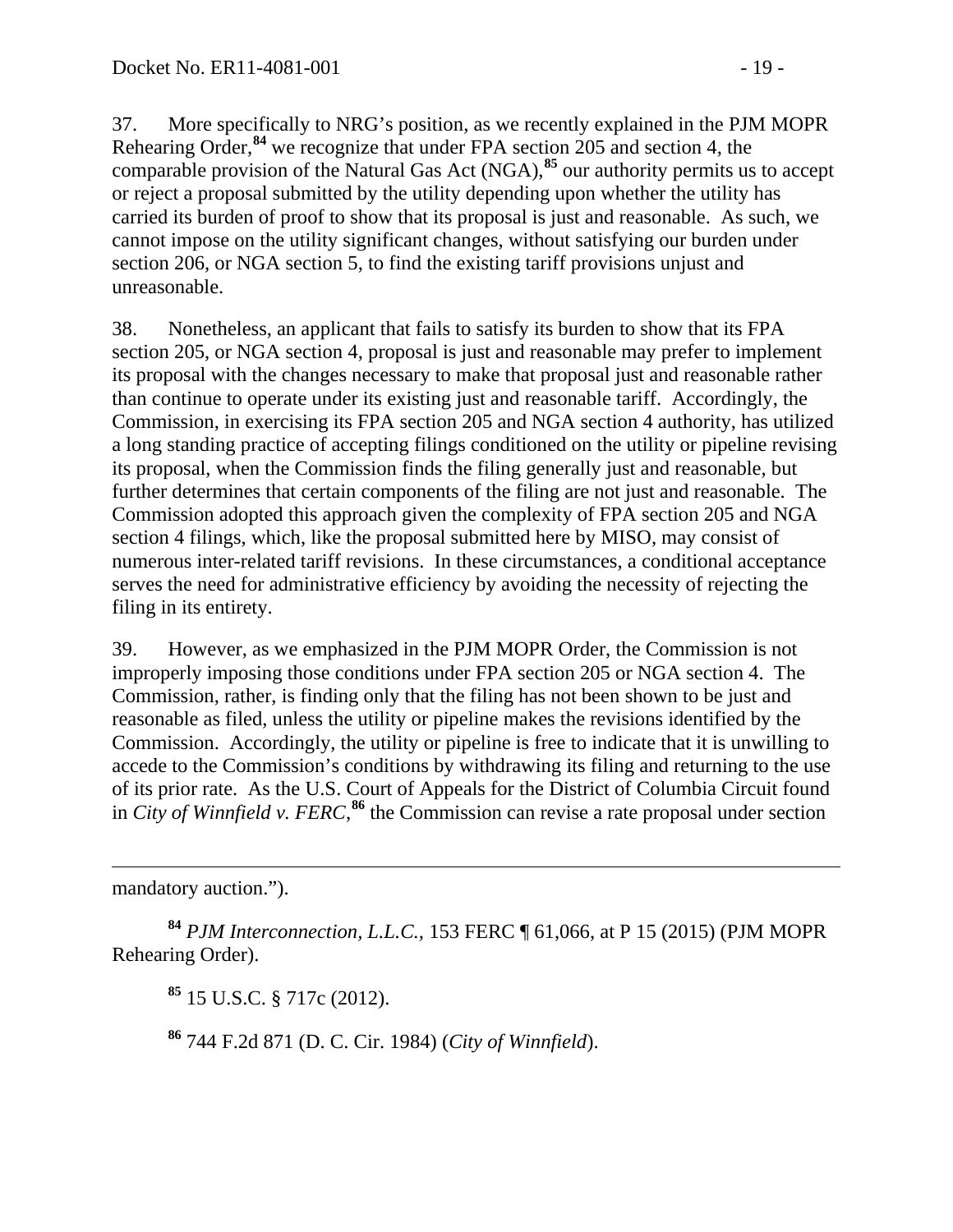205 as long as the utility "accepts" the change.**[87](#page-19-0)** The court recognized, as has the Commission, the administrative convenience of not having to reject a filing only to have the utility refile to signify its acceptance later:

It would be empty formalism to strike down those rates solely because they were initially introduced into the proceeding by Commission staff rather than the utility itself. And it would be wasteful to require, instead of the sensible procedure adopted here, that the Commission first deny LP&L's requested increase and that the utility then commence a separate § 205 proceeding proposing the acceptable increase of rates under the existing scheme that the Commission staff had suggested.**[88](#page-19-1)**

In *Western Resources*, the court similarly recognized the Commission's ability to act under section 205 or section 4 when the utility or pipeline "consents" to the change.**[89](#page-19-2)**

40. In line with the sensible procedure in *City of Winnfield,* the conditional acceptance process utilized by the Commission gives the utility or pipeline an opportunity, through a compliance filing, to cure the problems the Commission has found in its filing, without having its entire filing rejected. As long as the utility or pipeline accepts the condition, this process allows its section 205 or section 4 filing to take effect, without the delay and administrative difficulties attributable to the submission of a new FPA section 205 filing or NGA section 4 filing to cure the problems identified by the Commission.

41. The Commission has recognized that, with the consent of the public utility or interstate natural gas pipeline, it may implement, under FPA section 205 and NGA section 4, provisions that differ from those initially proposed. In a proceeding instituted by ISO New England Inc. (ISO-NE), for example, the Commission found that it had properly acted under section 205 in requiring ISO-NE to utilize one of three rate design options, as outlined in the pleadings, each of which ISO-NE had made clear it would accept.<sup>[90](#page-19-3)</sup> The Commission noted that, "[w]hile ISO-NE [had] not propose[d] the three-

**<sup>87</sup>** *Id.* at 875.

**<sup>88</sup>** *Id.*

<span id="page-19-2"></span><span id="page-19-1"></span><span id="page-19-0"></span>**<sup>89</sup>** *See Western Resources, Inc. v. FERC*, 9 F.3d 1568, at 1579 (D.C. Cir. 1993) (*Western Resources*).

<span id="page-19-3"></span>**<sup>90</sup>** *ISO New England, Inc.,* 106 FERC ¶ 61,294, *order on reh'g*, 108 FERC ¶ 61,138 (2004), *order on remand*, *ISO New England, Inc*., 113 FERC ¶ 61,055 (2005).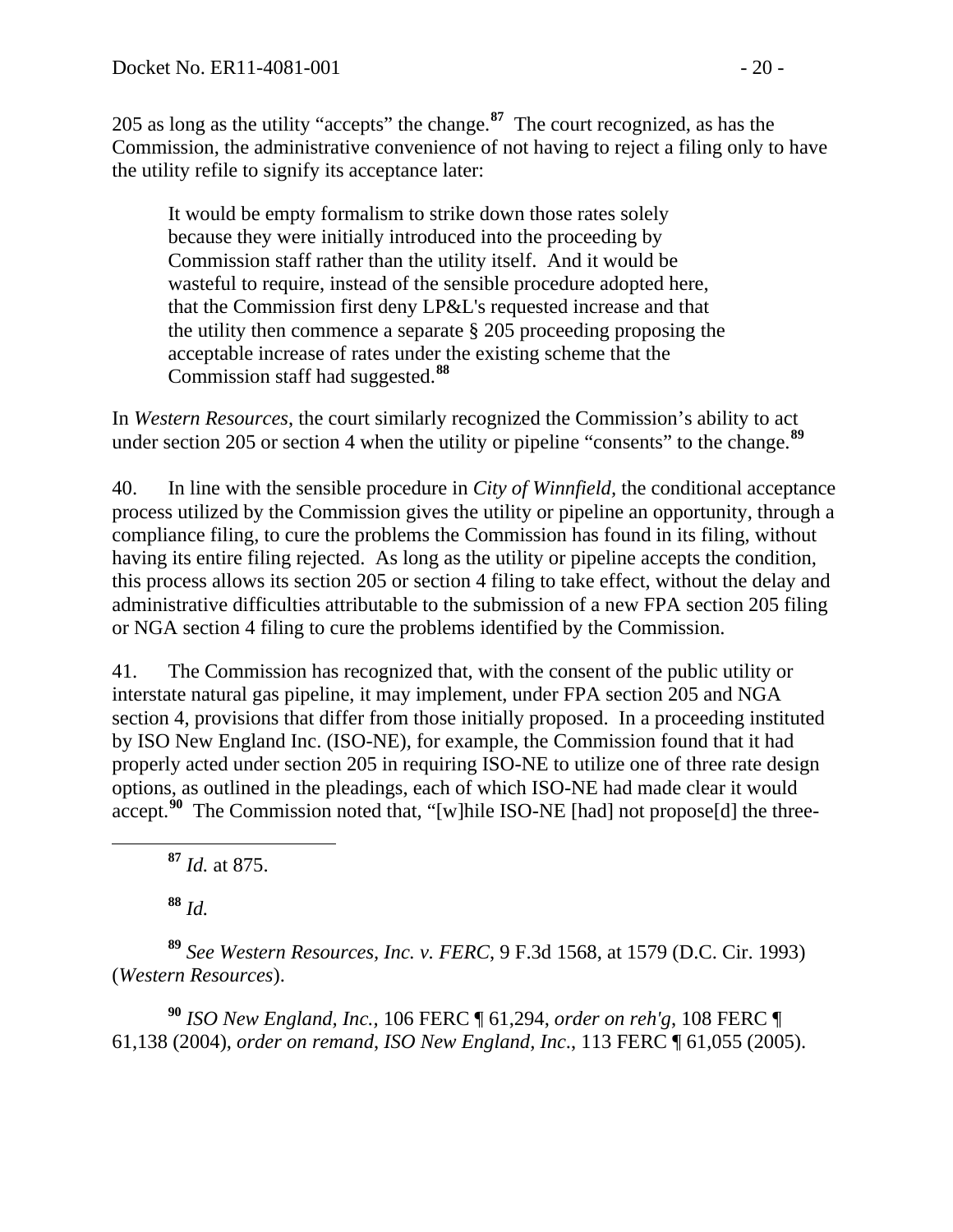tiered rate design in its initial filing, [its] acceptance of this rate design . . . established that [it] has not been imposed unwillingly on the utility under section 206."**[91](#page-20-0)**

42. The Commission similarly permits utilities and pipelines that are unwilling to consent to the Commission's conditional acceptance of their filings to withdraw those filings and thus retain the effectiveness of their existing tariffs. In *PJM Interconnection, L.L.C*.,**[92](#page-20-1)** the Commission, after conditionally accepting a filing by American Electric Power Service Corporation (AEP), subject to hearing and settlement judge procedures, permitted AEP to withdraw its filing and terminate the proceeding, given that "AEP no longer support[ed] its [FPA] section 205 filing rate increase filing, and because no charges [had been] assessed . . . under the proposed formula rate filing."**[93](#page-20-2)** Similarly, in *Columbia Gulf Transmission Company,***[94](#page-20-3)** the Commission accepted a filing subject to a technical conference and the pipeline later moved to withdraw the proposal, which the Commission accepted. The Commission explained: "since Applicants are not required to offer the proposed [rate] service, and are not prepared to support their proposed tariff sheets, applicants may withdraw the [relevant] tariff sheets.<sup>5[95](#page-20-4)</sup>

<span id="page-20-1"></span><span id="page-20-0"></span> **<sup>91</sup>** *Id.* P 27. *See also Municipal Defense Group v. FERC*, 170 F.3d 197, 201 (D.C. Cir. 1999) (finding that a pipeline, which had submitted multiple tariff options, but had not withdrawn its initial tariff option, which the Commission accepted, remained the proponent of that initial option under NGA section 4).

**<sup>92</sup>** 143 FERC ¶ 61,009 (2013).

**<sup>93</sup>** *Id*. P 3.

**<sup>94</sup>** 127 FERC ¶ 61,059 (2009).

<span id="page-20-4"></span><span id="page-20-3"></span><span id="page-20-2"></span>**<sup>95</sup>** *Id*. P 19. *See also Texas Gas Transmission Corp.,* 100 FERC ¶ 61,126 (2002) (accepting and suspending filing subject to conditions and outcome of technical conference), *order on technical conference,* 101 FERC ¶ 61,408 (2002) (imposing conditions)*,* Docket Nos. RP02-378-000 (July 18, 2003) (delegated letter order) (accepting withdrawal of tariff provisions); *Columbia Gas Transmission Corp.*, Docket No. RP00-374-002 (April 2, 2001) (delegated letter order) (accepting withdrawal of a tariff filing where the pipeline did not agree with the Commission's condition); *Columbia Gulf Transmission Co.*, 132 FERC  $\P$  61,134 (2010) (permitting the pipeline to submit a new filing to reinstate its prior just and reasonable rates where the pipeline was unwilling to accept Commission's conditions, as applicable to the filing at issue, and thus elected to withdraw its filing). *See also Columbia Gulf Transmission Co.*, 134 FERC ¶ 61,194 (2011) (rejecting a filing when the pipeline filed for rehearing disagreeing with the Commission's interpretation of its tariff).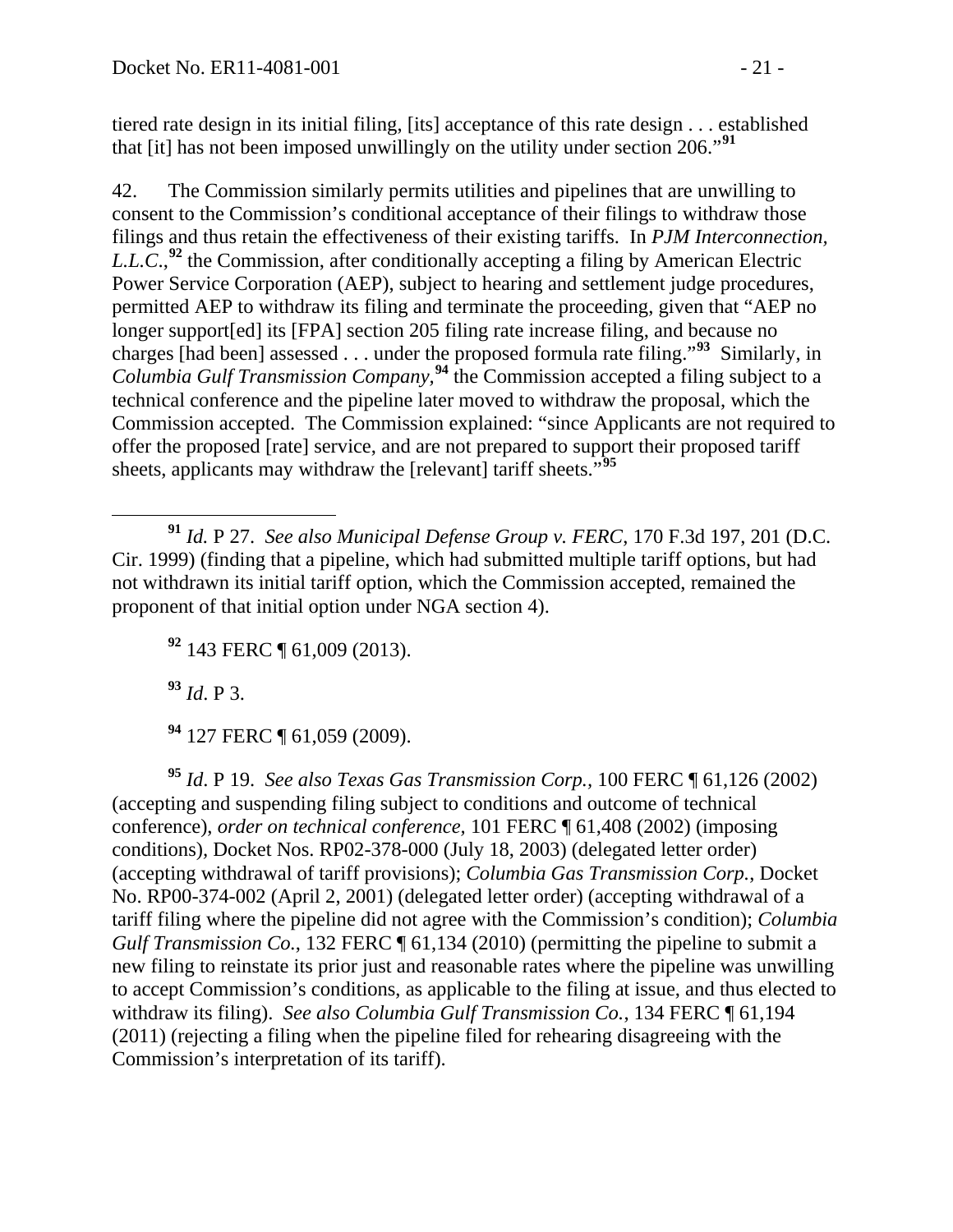43. Here, MISO's Tariff, as of the date of MISO's filing, provided for a regional monthly resource adequacy construct, with MISO's filing proposing to establish a mandatory construct, including an annual zonal auction, among other changes. In the June 11 Order, the Commission determined that MISO had not demonstrated that its proposed mandatory auction for deficiencies was just and reasonable. In its filing, MISO stated that its proposal was only intended to supplement the current resource adequacy plan that the Commission had determined was just and reasonable. In light of the fact that LSEs would continue to meet their resource requirements mostly through owned resources or bilateral arrangements and the auction would continue to play a residual balancing role – just the same as under the existing voluntary construct – the Commission determined that MISO had not provided an adequate basis for such a significant change to the structure of the resource adequacy construct. The Commission therefore accepted MISO's filing conditioned on MISO's retention of its current just and reasonable voluntary construct. **[96](#page-21-0)**

44. We clarify, however, that this action was not taken pursuant to section 206 given that the Commission did not find the then-existing regional monthly resource adequacy construct unjust and unreasonable. The conditional acceptance pursuant to section 205 provided MISO with the opportunity to move forward with the rest of its filing while retaining the just and reasonable voluntary resource adequacy construct. Based on the fact that MISO neither sought rehearing of the June 11 Order, nor submitted a request to withdraw its filing, and that MISO submitted its compliance filing to retain the voluntary resource adequacy construct, it appears that MISO has consented to the Commission's condition. Nonetheless, given the requests for rehearing on this issue and the unique facts and circumstances of this case, and to avoid any possible confusion as to MISO's acceptance of the voluntary construct condition, MISO must file a notice within 30 days of the date of this order if it determines to withdraw its filing.

45. We note that MISO's filing in Docket No. ER11-4081-000 fulfilled certain compliance obligations. Specifically, in the Locational Requirements Order, the Commission explained "that a more robust and permanent approach to addressing congestion that limits aggregate deliverability is ultimately required."**[97](#page-21-1)** In order to

<span id="page-21-1"></span>**<sup>97</sup>** Locational Requirements Order, 126 FERC ¶ 61,144 at P 47.

<span id="page-21-0"></span>**<sup>96</sup>** June 11 Order, 139 FERC ¶ 61,199 at PP 1, 40. *See also City of Winnfield*, 744 F.2d at 875 ("the structure of the [FPA]. . . is not 'undermined' or even threatened when, in a § 205 proceeding, the Commission declines to permit a new form of rate calculation but grants a rate increase under the form the utility had previously been using, which increase the utility accepts.").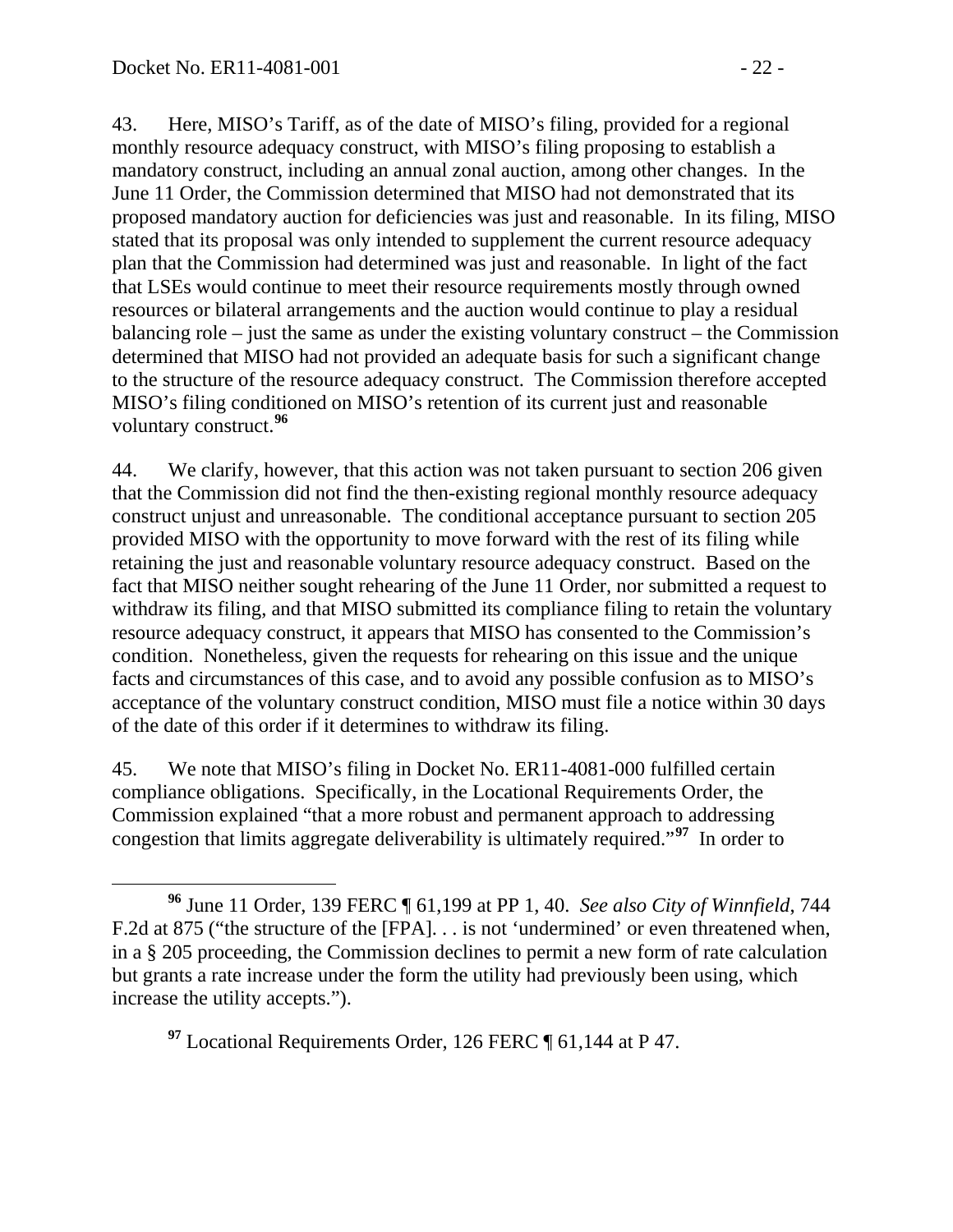resolve these deliverability concerns, the Commission directed MISO to evaluate locational capacity requirements in other regions to ensure sufficient capacity is available in import-restricted zones to satisfy the planning reserve margin. Further, in the Locational Requirements Order, the Commission directed MISO to "inform the Commission . . . what steps are being taken to develop a more permanent approach."**[98](#page-22-0)** The Commission subsequently rejected MISO's filing submitted in compliance with the Locational Requirements Order because MISO had failed to address aggregate deliverability in the region.**[99](#page-22-1)** Thus, the Commission clarified that the Locational Requirements Order requires MISO to "develop a plan that details the steps that will be taken to incorporate [locational] market mechanisms into the Resource Adequacy Plan."**[100](#page-22-2)** Were MISO to file a notice noting its determination to withdraw its filing in Docket No. ER11-4081-000, it would still be obligated to fulfill these compliance obligations in a filing due to the Commission within 30 days of the date of this order, as the issue of the propriety of the earlier required compliance filings had not been raised.

46. We turn now to the merits of the rehearing arguments regarding the Commission's conditional acceptance of MISO's proposed reforms to its resource adequacy construct. As a threshold matter, we find that Capacity Suppliers and NRG have not demonstrated that the Commission should grant rehearing and require a mandatory capacity auction for the MISO region. We affirm that, based on the record before us, MISO's resource adequacy construct is appropriate for the primarily vertically-integrated MISO region, which does not require a forward mandatory capacity market to produce just and reasonable rates. The need for new capacity in MISO is driven by a variety of considerations, including, but not limited to, state resource planning and the opportunity to recover costs from the energy, ancillary services, and capacity markets. Accordingly, ensuring resource adequacy in the MISO region will be a product of a wide range of factors in addition to the auction clearing prices, such as market prices for other energy and reserve products, the terms of bilateral arrangements, and state regulatory resource planning. This market and regulatory framework, with the largely vertically-integrated nature of the MISO region, has provided the basis for resource sufficiency in MISO for a significant period of time, and therefore there appears to be no need on the basis of this record to require a mandatory auction to manage resource adequacy.

<span id="page-22-1"></span><span id="page-22-0"></span>47. We disagree with Capacity Suppliers' claim that MISO's resource adequacy plan without a mandatory requirement is unduly discriminatory because it requires sellers to

**<sup>98</sup>** *Id.*

**<sup>99</sup>** Locational Requirements Compliance Order, 131 FERC ¶ 61,228 at P 23.

<span id="page-22-2"></span>**<sup>100</sup>** *Id.* P 24.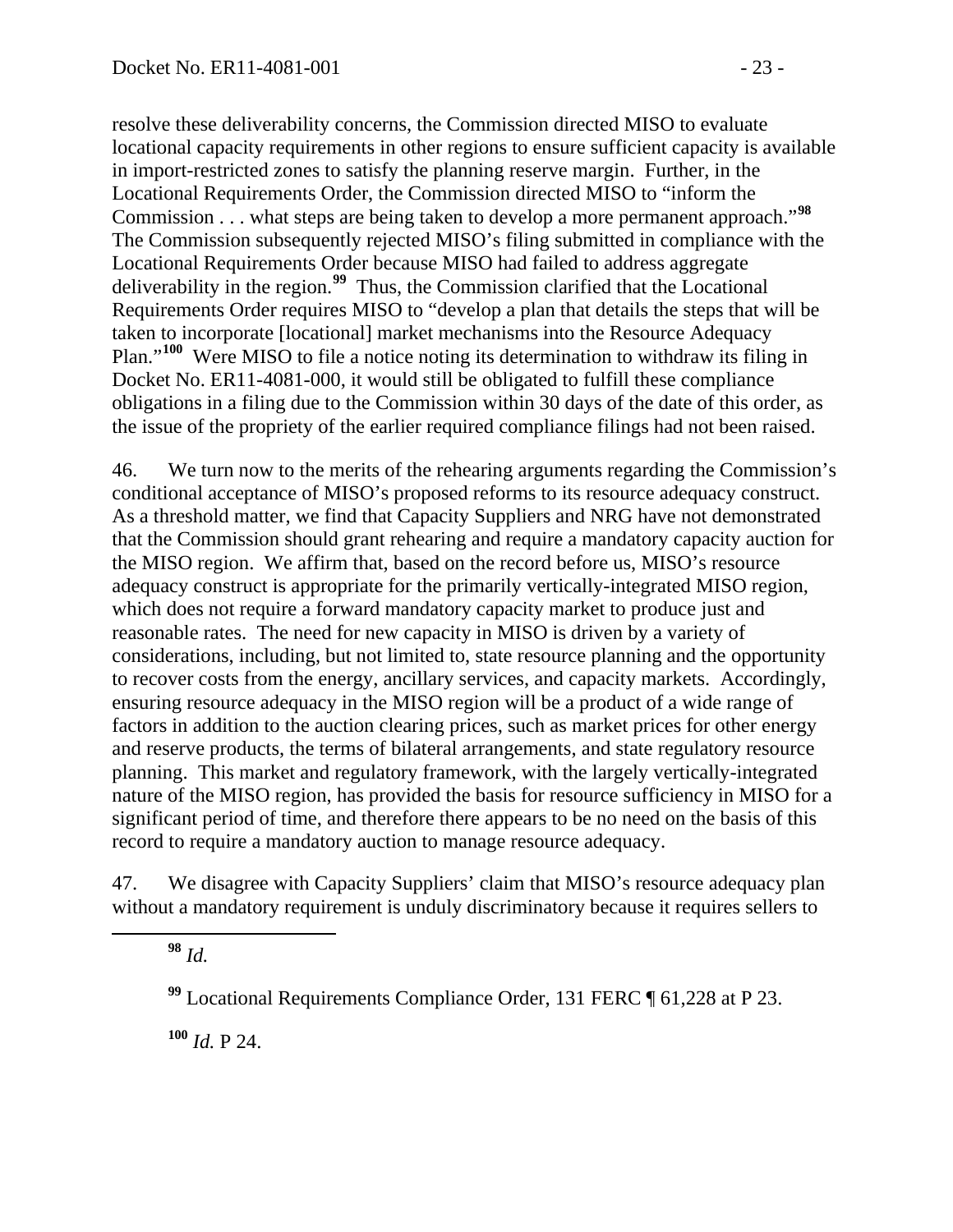participate but buyers do not have such an obligation. LSEs, as buyers of resources, must obtain sufficient resources to meet their planning resource margin requirement or pay a significant penalty of 2.748 times CONE.<sup>[101](#page-23-0)</sup> We do not consider this requirement and its associated penalty to be a "free pass," as characterized by Capacity Suppliers, or that buyers have no incentive to purchase capacity, as NRG claims.**[102](#page-23-1)**

48. We also disagree with Capacity Suppliers' claim that the Commission is abdicating its jurisdiction over the wholesale capacity market in MISO. As the discussion in the June 11 Order and this order makes clear, we have examined the justness and reasonableness of the MISO resource adequacy construct. The continuing role of state agencies in the planning process in no way constitutes an abdication of the Commission's obligations.

49. We interpret one of Capacity Suppliers' points to be that the Commission abdicated its jurisdiction by allowing for a continuation of a voluntary capacity auction that is unjust and unreasonable because it can be gamed by states and LSEs.**[103](#page-23-2)** NRG makes a similar point when it argues that unmitigated market power will artificially lead to continued low capacity prices and unjust and unreasonable rates for independent power producers.**[104](#page-23-3)** We consider these assertions to be unsupported on the record. As discussed more fully in section VI.B, the Commission found in the June 11 Order, and we affirm in this order, that the record does not reflect evidence of price suppression or an incentive to suppress prices such that buyer-side market power mitigation is required.

50. We are not persuaded that a mandatory centralized capacity auction construct is necessary to ensure resource adequacy in the MISO region. Such assertions are unsupported given that utilities in MISO have historically procured sufficient capacity to meet their needs.

51. Nor do we consider the MISO construct to be unjust or unreasonable because it does not provide a price equal to the CONE. As market prices, the zonal auction clearing prices reflect the supply-demand dynamics in MISO's region. The record in this case shows that the MISO region had a significant capacity surplus, as discussed above, and

<span id="page-23-2"></span><span id="page-23-1"></span><span id="page-23-0"></span> **<sup>101</sup>** *See Midwest Indep. Transmission Sys. Operator, Inc.*, 153 FERC ¶ 61,230, at PP 25-30 (2015).

**<sup>102</sup>** NRG Request for Rehearing at 6.

**<sup>103</sup>** Capacity Suppliers Request for Rehearing at 41.

<span id="page-23-3"></span>**<sup>104</sup>** NRG Request for Rehearing at 6.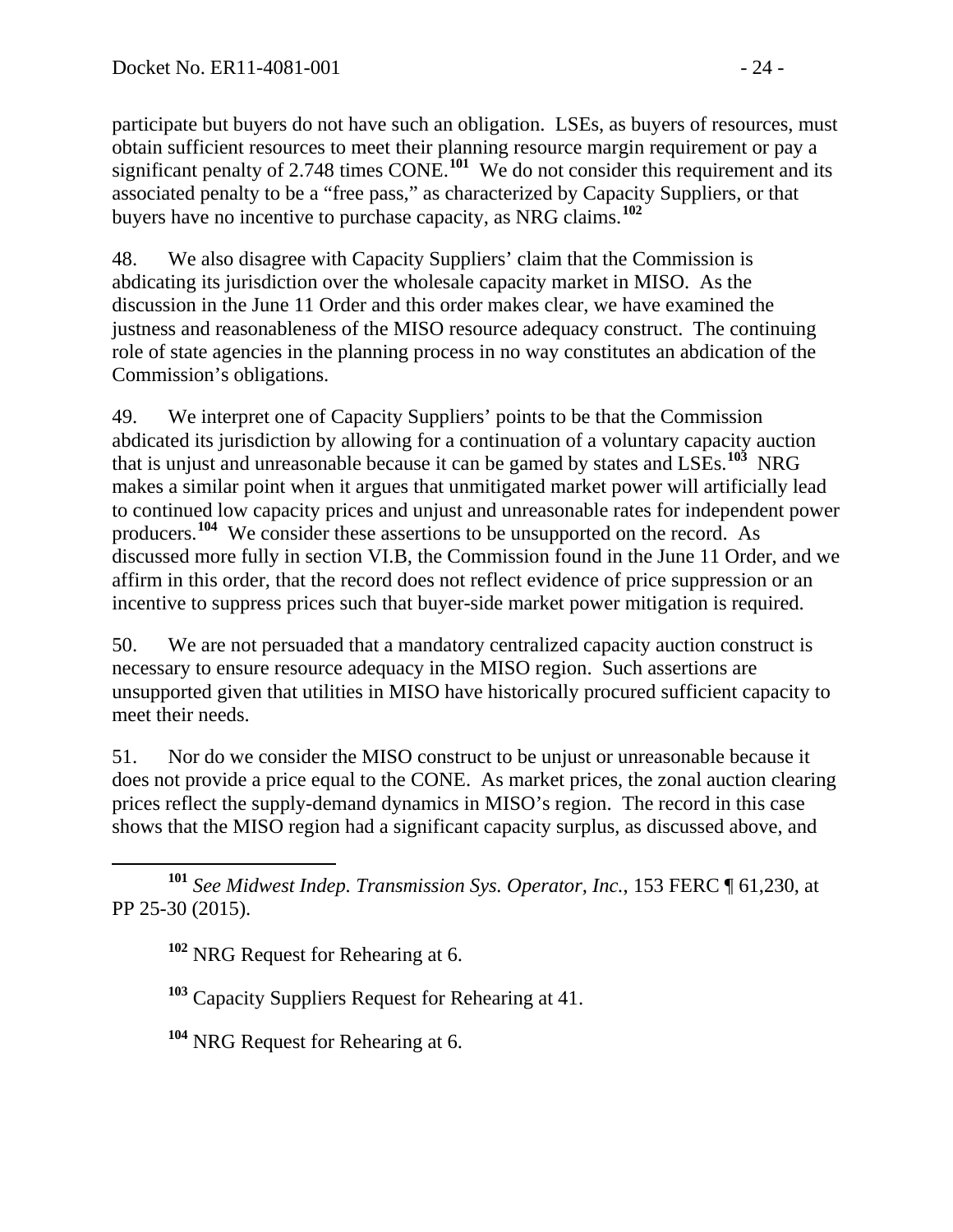the auction clearing prices reflect this reality. Accordingly, we do not consider these prices to necessarily be defective price signals simply because the MISO construct has not yielded prices equal to the CONE.

52. We disagree with Capacity Suppliers' contention that regional differences between the MISO region and other capacity markets do not justify the resource adequacy construct that the Commission approved for MISO. On the contrary, the predominance of vertically-integrated LSEs and long-term bilateral arrangements for obtaining capacity are key MISO region characteristics underlying the Commission's determination that there are no demonstrated incentives for the price-suppression behavior of concern to Capacity Suppliers and NRG. These regional factors therefore play a significant role in the Commission's determination that MISO's wholesale capacity market, as approved by the Commission, is just and reasonable. Also, the fact that many resources in MISO are receiving cost-of-service cost recovery in addition to compensation from wholesale markets is a factor in the Commission's determination that there are sufficient incentives to attract new resources, as discussed above.

53. We also find no basis for NRG's contention that the June 11 Order sanctions discrimination between traditional utilities and non-utility capacity suppliers. The record in this proceeding shows that non-utility capacity suppliers typically sell to local utilities via long-term power purchase agreements.<sup>[105](#page-24-0)</sup> The cost of these agreements is being recovered by utilities in their cost-of-service filings with state regulators. Therefore, NRG receives similar opportunities for recovery that traditional utilities receive. Furthermore, NRG provides no explanation for its statement that utility sellers receive a higher rate for the capacity services they provide than non-affiliated capacity suppliers.**[106](#page-24-1)** Accordingly, we consider the capacity construct approved by the Commission in the June 11 Order to be consistent with precedent.**[107](#page-24-2)**

**<sup>106</sup>** NRG Request for Rehearing at 8.

<span id="page-24-2"></span><span id="page-24-1"></span><span id="page-24-0"></span>**<sup>107</sup>** *Bridgeport*, 113 FERC ¶ 61,311 at P 29 (stating that "in a competitive market, the Commission is responsible only for assuring that Bridgeport is provided the *opportunity* to recover its costs").

**<sup>105</sup>** *See* Midwest TDUs Initial Brief at 15-18.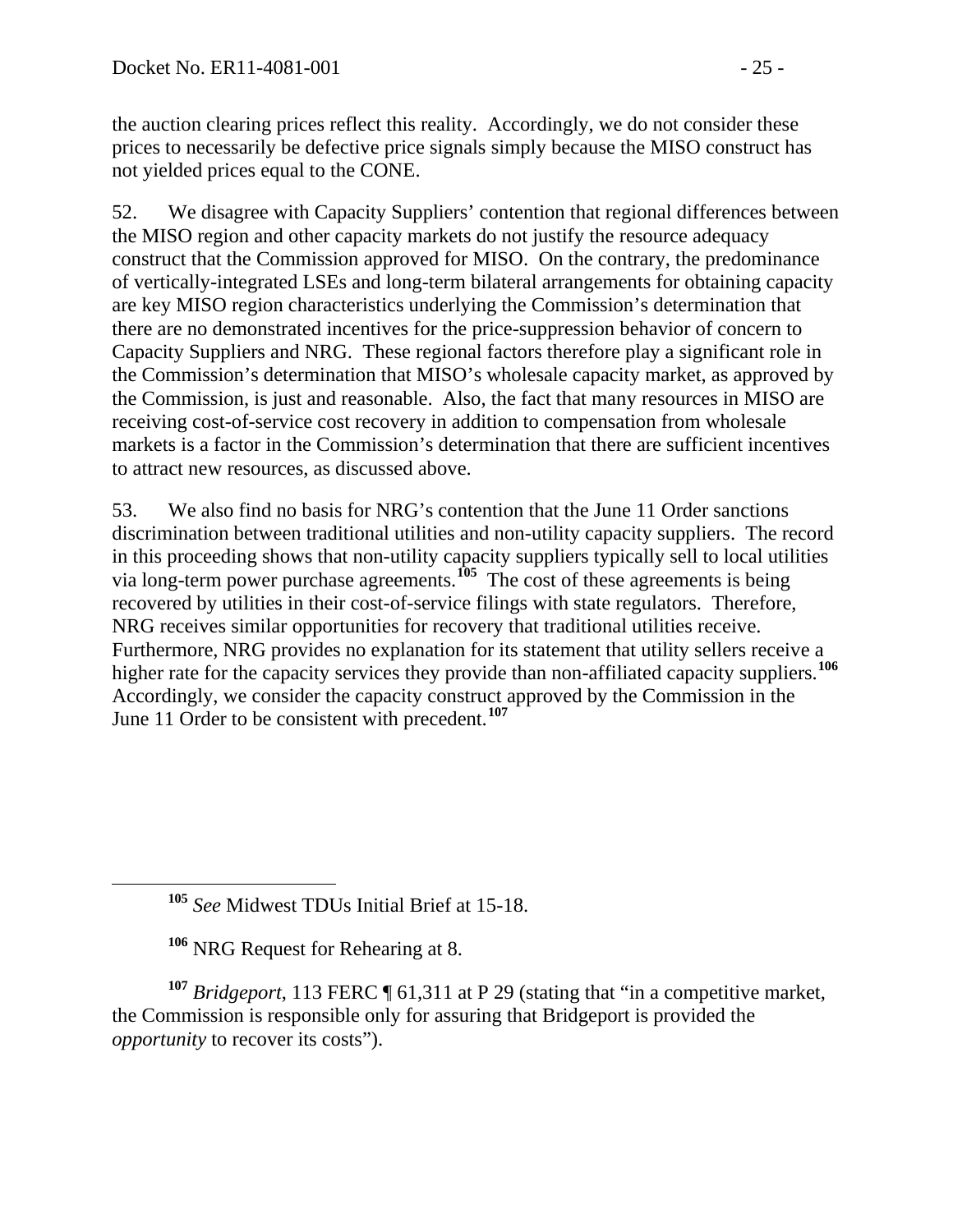#### **B. Buyer-Side Market Power Mitigation and the Minimum Offer Price Rule**

### <span id="page-25-1"></span><span id="page-25-0"></span>**1. June 11 Order**

54. In the June 11 Order, the Commission rejected MISO's proposed MOPR, explaining that MISO had not demonstrated the need for buyer-side market power mitigation in the MISO region. Specifically, the Commission observed that traditional utilities in the region own the vast majority of capacity, and therefore, would not significantly benefit from lower prices in MISO's voluntary capacity market. The Commission observed that, as a result, states in MISO would not have the incentive to exercise buyer-side market power. Additionally, the Commission explained that, due to the numerous flaws in MISO's proposal, MISO's proposed MOPR provisions would be ineffective in deterring the exercise of buyer-side market power.**[108](#page-25-3)**

## <span id="page-25-2"></span>**2. Requests for Rehearing**

55. Capacity Suppliers, Demand Response Supporters, and NRG argue that the Commission erred in directing MISO to remove its MOPR provisions.**[109](#page-25-4)** The Market Monitor also encourages the Commission to reconsider its decision to require removal of the MOPR provisions.**[110](#page-25-5)** Specifically, Capacity Suppliers argue that the Commission's rejection of the MOPR proposed by MISO contradicts the FPA, Commission precedent, and ignores record evidence.**[111](#page-25-6)** Capacity Suppliers state that due to the direct effect of buyer-side market power on capacity rates, the Commission's rejection of the MOPR abdicates its statutory responsibility to ensure just and reasonable rates.**[112](#page-25-7)** Capacity Suppliers assert that the Commission's rejection of the MOPR fails to treat buyer-side and seller-side market power equivalently.**[113](#page-25-8)** Additionally, Capacity Suppliers and NRG

**<sup>108</sup>** June 11 Order, 139 FERC ¶ 61,199 at PP 66-68.

<span id="page-25-5"></span><span id="page-25-4"></span><span id="page-25-3"></span>**<sup>109</sup>** Capacity Suppliers Request for Rehearing at 8; Demand Response Supporters Request for Rehearing at 5-6; NRG Request for Rehearing at 12.

**<sup>110</sup>** Market Monitor Request for Rehearing at 9.

**<sup>111</sup>** Capacity Suppliers Request for Rehearing at 8.

**<sup>112</sup>** *Id.* at 8-9.

<span id="page-25-8"></span><span id="page-25-7"></span><span id="page-25-6"></span>**<sup>113</sup>** *Id.* at 9-10 (citing *Weyerhaeuser Co. v. Ross-Simmons Hardwood Lumber Co.*, 549 U.S. 312, 321-22 (2007); *Energy Transfer Partners, L.P.*, 120 FERC ¶ 61,086, at P 31 (2007)).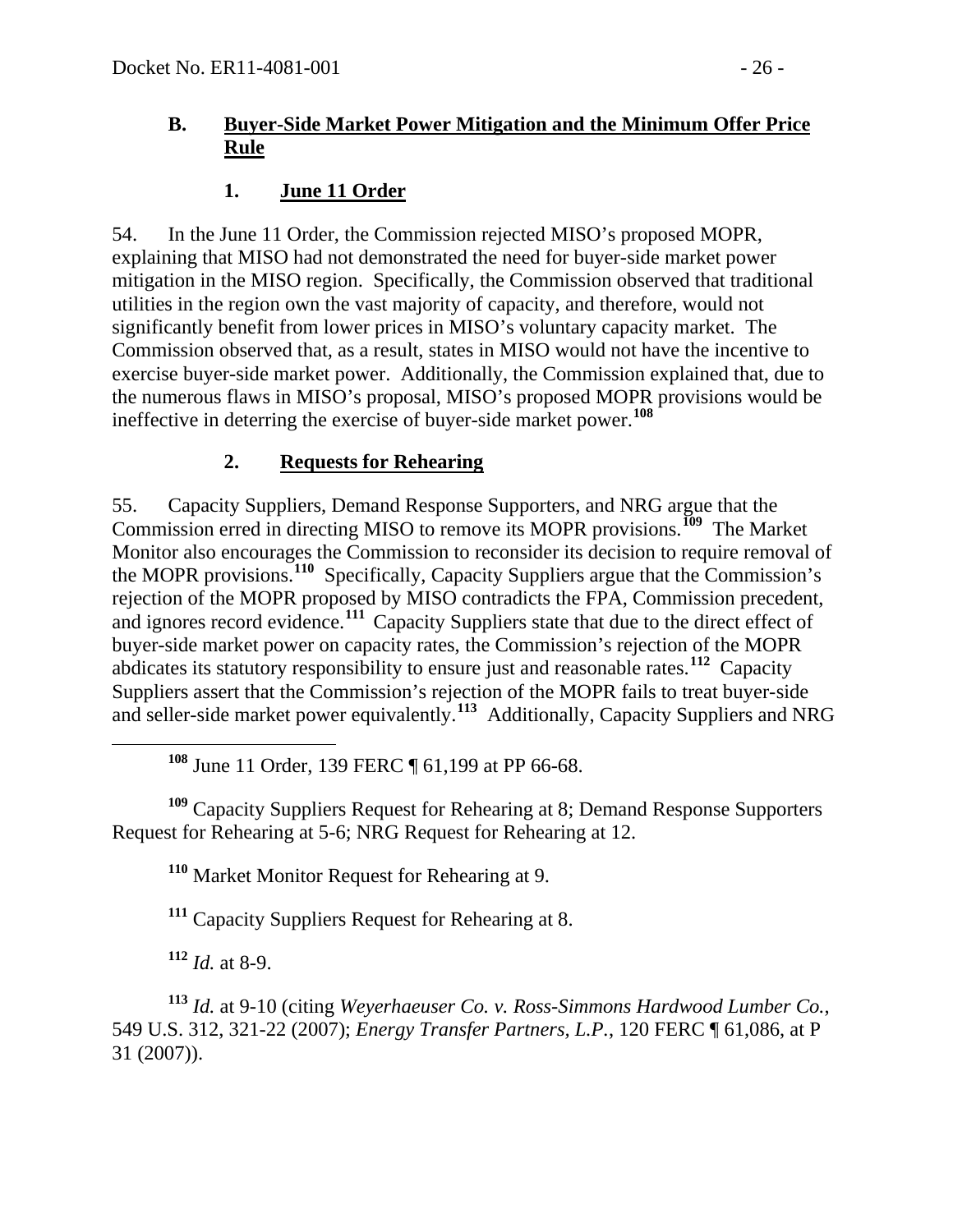argue that the Commission failed to follow its own precedent imposing and enhancing buyer-side market power mitigation in neighboring regions.**[114](#page-26-0)** NRG argues that the Commission has historically recognized that buyer-side market power mitigation rules are critical to developing a successful resource adequacy construct.**[115](#page-26-1)** Capacity Suppliers argue that the Commission failed to consider substantial evidence in the record demonstrating the unjust and unreasonable effect on rates of unmitigated uneconomic entry.**[116](#page-26-2)**

56. Capacity Suppliers also assert that regional differences do not justify the purported failure to mitigate buyer-side market power.**[117](#page-26-3)** In particular, Capacity Suppliers argue that the Commission's reliance on regional differences ignores the obvious effect of capacity auction prices on bilateral prices. Thus, Capacity Suppliers point out that any entity which needs to procure more capacity than it sells will benefit from lower capacity prices in the capacity auction.

57. Furthermore, Capacity Suppliers contend that the Commission's ruling also ignores the impact of unmitigated capacity prices on the minority of parties that rely upon the capacity market.**[118](#page-26-4)** Capacity Suppliers state that while the vast majority of capacity in MISO is owned by utilities that do not need to procure significant amounts of capacity from MISO's capacity market, a significant amount of capacity in MISO is not owned by traditional utilities. Capacity Suppliers submit that approximately one-fourth of the generation in MISO is "merchant or non-utility affiliated."**[119](#page-26-5)**

58. Further, Capacity Suppliers argue that the FPA does not allow for discrimination against anyone, even if they are in the comparative minority.**[120](#page-26-6)** Capacity Suppliers add

<span id="page-26-0"></span> **<sup>114</sup>** *Id.* at 10-11 (citing *PJM Interconnection, L.L.C.*, 135 FERC ¶ 61,022, at P 141 (2011)); NRG Request for Rehearing at 12.

<span id="page-26-1"></span>**<sup>115</sup>** NRG Request for Rehearing at 12 (citing *ISO New England, Inc.* and New England Power Pool Participants Committee, 135 FERC ¶ 61,029, at P 158 (2011)).

<span id="page-26-4"></span><span id="page-26-3"></span><span id="page-26-2"></span>**<sup>116</sup>** *Id.* at 11-12 (citing Capacity Suppliers' Motion to Intervene and Protest, Affidavit of Dr. Roy J. Shanker (Shanker Aff.), at 38).

**<sup>117</sup>** *Id.* at 12-13.

**<sup>118</sup>** *Id.* at 13-16.

<span id="page-26-5"></span>**<sup>119</sup>** *Id.* at 13.

<span id="page-26-6"></span>**<sup>120</sup>** *Id.* (citing *Dynegy Midwest Generation, Inc.*, 633 F.3d 1122, 1127 (D.C.

(continued...)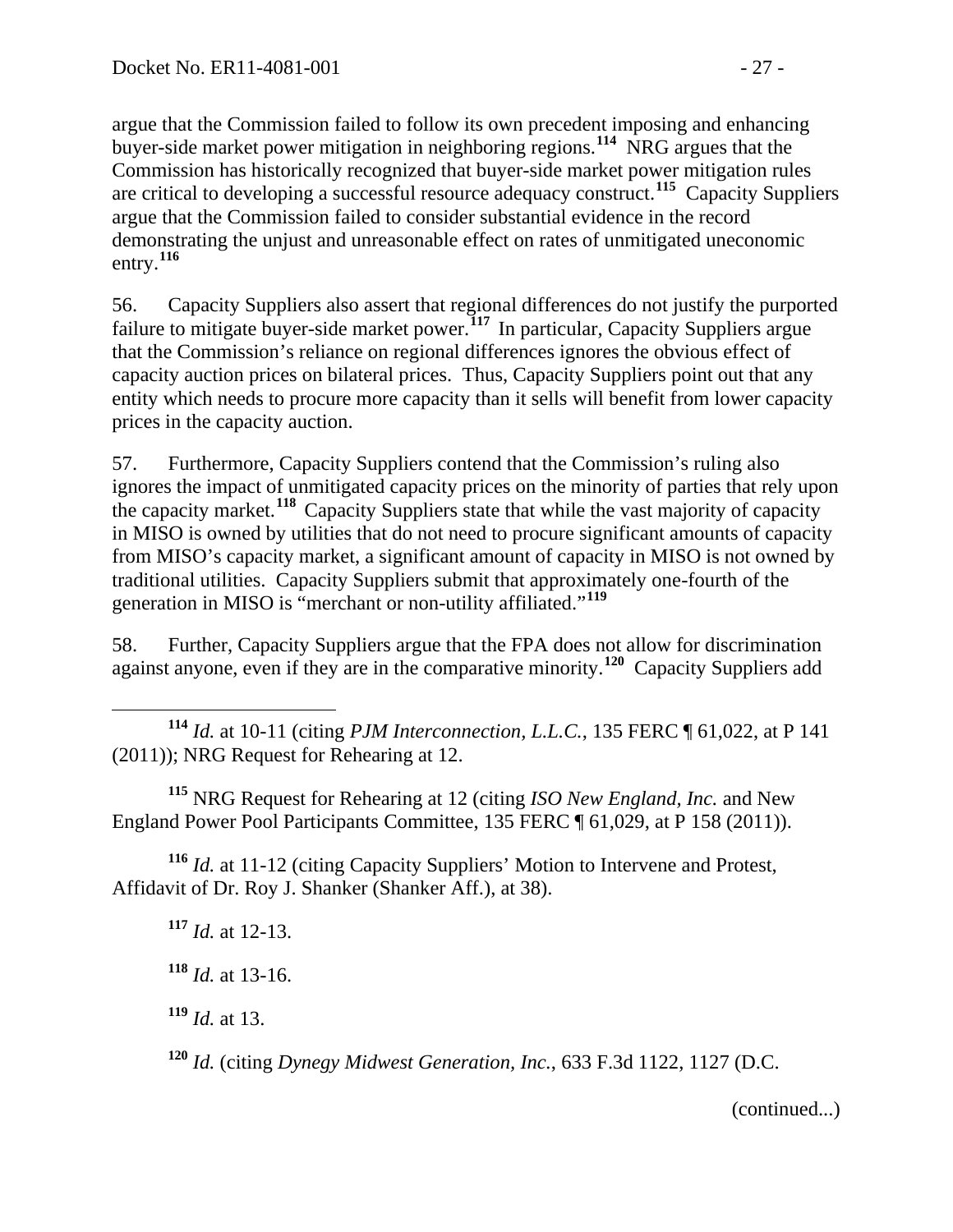that the Commission's holding in this case is inconsistent with its treatment of the issue in the PJM region. Capacity Suppliers state that the Commission has previously rejected proposals to exempt state-sponsored uneconomic entry from mitigation because allowing the exercise of buyer-side market power would disrupt competitive price signals that the region, including other states, rely on.**[121](#page-27-0)** Capacity Suppliers also point out that while it is unclear what effect the absence of buyer-side market power mitigation would have on capacity markets, strong mitigation provisions would have no effect on the market if no buyers actually attempt to exercise buyer-side market power.**[122](#page-27-1)** On the other hand, Demand Response Supporters assert that permitting uneconomic new resources to offer into MISO's capacity auction will lead to market price distortions and suppressed marketwide clearing prices. As a result, according to Demand Response Supporters, the ability of demand response resources to participate at a reasonable price will be limited.**[123](#page-27-2)**

59. Capacity Suppliers and Demand Response Supporters argue that the Commission should adopt just and reasonable tariff provisions that mitigate buyer-side market power. Demand Response Supporters urge the Commission to direct MISO to develop buyerside market power mitigation provisions that will subject uneconomic new resources to mitigation and set the MOPR at 100 percent of net CONE.**[124](#page-27-3)** Likewise, Capacity Suppliers argue that effective mitigation measures include the following features: (1) all new entry should be screened for offer prices below 100 percent of levelized net CONE; (2) mitigation should apply to all resource types; (3) any resources that fail the appropriate screens and are not otherwise exempt should be mitigated to 100 percent of the lesser of net CONE or unit-specific net CONE; (4) mitigation should apply to selfsupply if it fails the above screens and the effective waiver for self-supply under the fixed resource adequacy plan should be eliminated; and (5) there should be a general exemption for all supply that either relies only on market revenues or that has received outside revenues only through a non-discriminatory procurement process.**[125](#page-27-4)**

<span id="page-27-1"></span><span id="page-27-0"></span> $\overline{a}$ Cir. 2011)).

**<sup>121</sup>** *Id.* at 14.

**<sup>122</sup>** *Id.* at 15.

<span id="page-27-2"></span>**<sup>123</sup>** Demand Response Supporters Request for Rehearing at 5-6.

<span id="page-27-3"></span>**<sup>124</sup>** *Id.*

<span id="page-27-4"></span>**<sup>125</sup>** Capacity Suppliers Request for Rehearing at 15-16.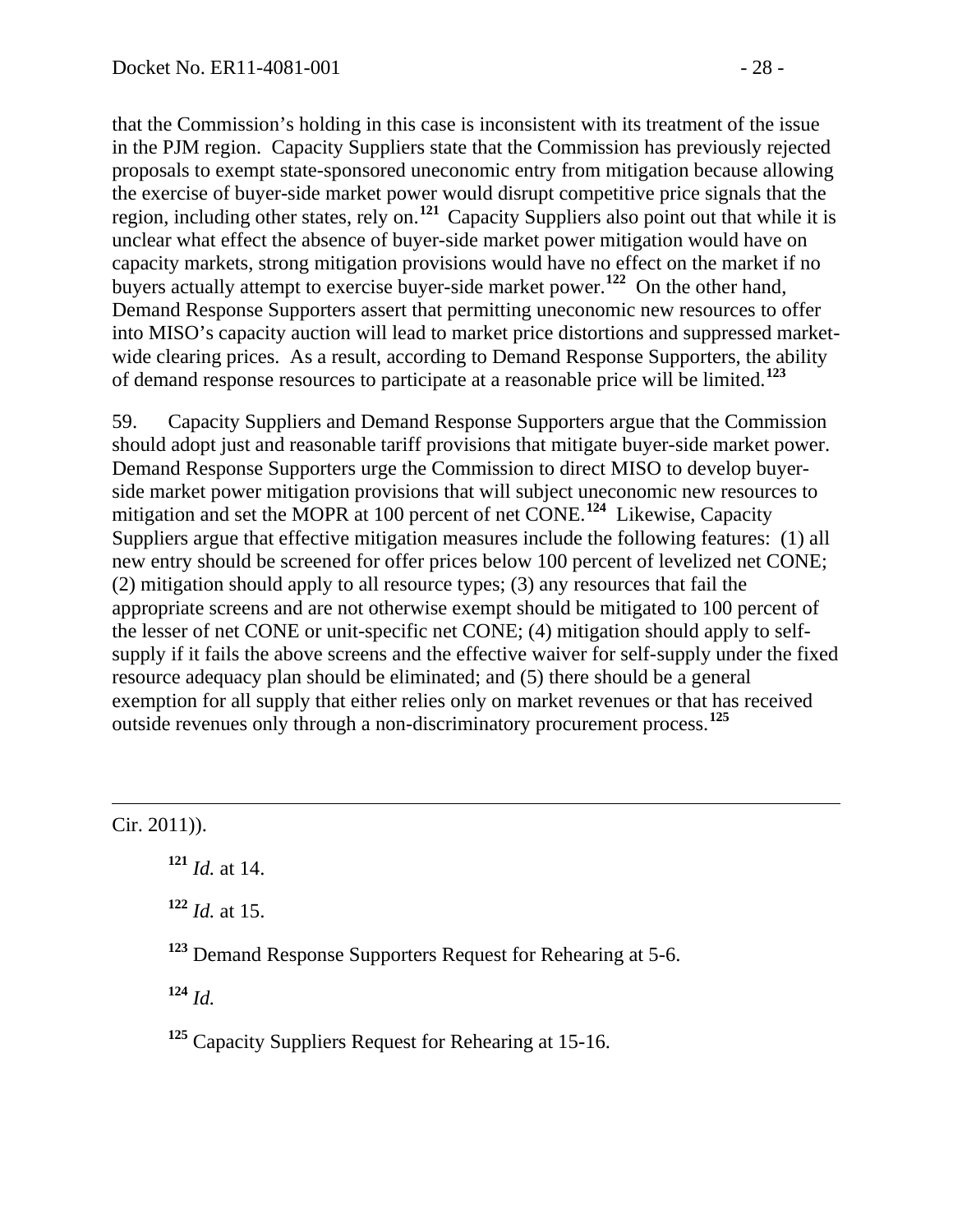60. According to the Market Monitor, the Commission's decision was based on findings that states and market participants in MISO will not have the incentive to lower capacity prices and that the MOPR provisions proposed by MISO were flawed in ways that would render them ineffective. The Market Monitor argues that market participants in fact may have incentive to depress prices as capacity prices rise and capacity margins fall. The Market Monitor also contends that such incentives will be magnified in a locational market structure because capacity prices in a local zone with limited surplus will be more sensitive.**[126](#page-28-2)**

61. The Market Monitor also believes that the fact that the proposed MOPR provisions are flawed provides no basis for eliminating them unless the flaws cannot be remedied. The Market Monitor argues that the flaws in MISO's proposal can be remedied. The Market Monitor adds that the Commission has the authority to order modifications to the provisions that would fully address these concerns and that the record contained no evidence that would suggest that the MOPR provisions are unnecessary.<sup>[127](#page-28-3)</sup>

## **3. Additional Briefing**

# <span id="page-28-1"></span><span id="page-28-0"></span>**a. Initial Briefs in Favor of MOPR**

62. With respect to the MOPR, the Market Monitor asks the Commission to consider the question, "Is the purpose of the capacity market to provide price signals… to facilitate the efficient investment, retirement, and maintenance decisions that will satisfy MISO's resource adequacy needs?"**[128](#page-28-4)** The Market Monitor asserts that if the answer is "no," the Commission has no reason to consider a MOPR in MISO. The Market Monitor argues that, if the answer is "yes," the MOPR alone will not achieve this objective.

63. NRG points out that part of the basis for the Commission's decision in the June 11 Order was "regional differences" between MISO and the Eastern regional transmission organizations (RTO). NRG notes that the 30 percent of MISO generation provided by merchant generators is critical to maintaining an acceptable reserve margin. It concludes that the current market structure lacks a robust and transparent means of incenting these resources to remain viable.**[129](#page-28-5)**

<span id="page-28-3"></span>**<sup>127</sup>** *Id.* at 10-11.

<span id="page-28-4"></span>**<sup>128</sup>** Market Monitor Initial Brief at 2.

<span id="page-28-5"></span>**<sup>129</sup>** NRG Initial Brief at 3-4.

<span id="page-28-2"></span>**<sup>126</sup>** Market Monitor Request for Rehearing at 9.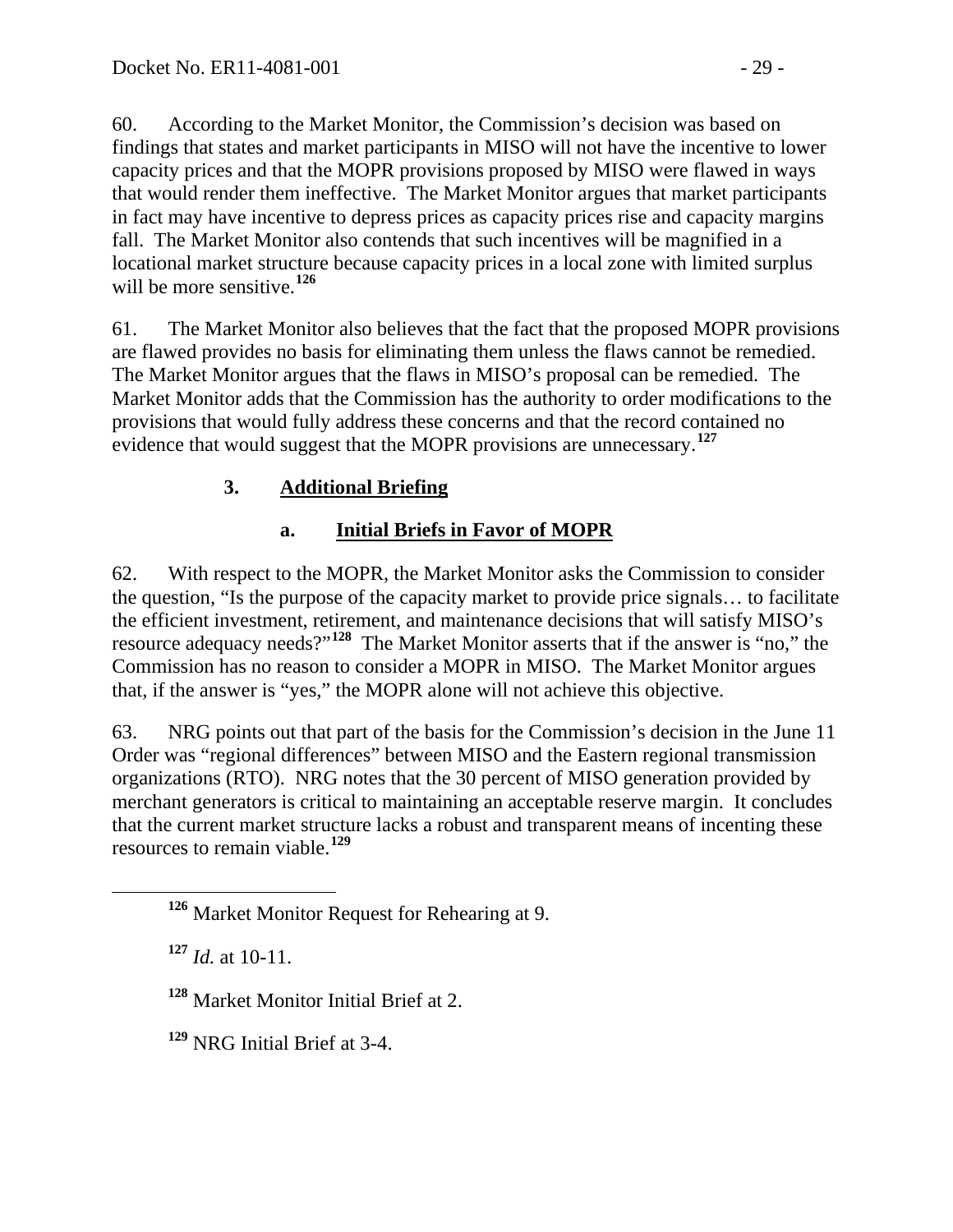64. NRG argues that a well-designed wholesale market is indifferent to the underlying retail structure. NRG contends that ratepayers of integrated utilities are not disadvantaged by a competitive procurement mechanism that includes a MOPR. Further, it asserts that a functional resource adequacy market will increase competition and ensure the least-cost means of ensuring reliability. NRG asserts that arguments that ratepayers benefit from integrated utilities overspending for more expensive resources should be viewed with skepticism.**[130](#page-29-0)**

65. NRG also contends that the June 11 Order did not address the interplay between the bilateral market and the Commission's centralized resource adequacy construct. NRG argues that by allowing LSEs to insert new, unmitigated entry into the market or take capacity out of the market by bidding in less than their total load, net long resources can exercise buyer-side market power. According to NRG, not only are competitive suppliers in MISO denied just and reasonable rates from the MISO centralized resource adequacy construct, but they are also denied any realistic opportunity to recover their costs in the bilateral market. In contrast, Capacity Suppliers argue that the amount of bilateral contracting is irrelevant to the decision of whether to mitigate buyer-side market power in the wholesale capacity market. They contend that even if entities buy only a small amount of capacity at auction, those prices still influence bilaterally-negotiated capacity prices.**[131](#page-29-1)**

66. NRG and Capacity Suppliers also disagree with the contention that buyer-side market power mitigation rules are appropriate for Eastern RTOs, but not for MISO. NRG points out that, although PJM's footprint includes both integrated and non-integrated states, the Reliability Pricing Model rules apply to all market participants. NRG argues that the Commission should ensure some minimum level of consistency between key capacity market features in different markets.**[132](#page-29-2)** NRG also asserts that the Commission has recognized the importance of buyer-side market power mitigation for successful markets.<sup>[133](#page-29-3)</sup> Capacity Suppliers assert that there is no evidence from the experience of bilateral contracting in Eastern RTOs to suggest that a mandatory capacity market with

**<sup>130</sup>** *Id.* at 4.

<span id="page-29-1"></span><span id="page-29-0"></span>**<sup>131</sup>** Capacity Suppliers Initial Brief at 5 (citing *San Diego Gas & Elec. Co. v. Sellers of Energy and Ancillary Servs.*, 95 FERC ¶ 61,418, at P 6 (2001)).

**<sup>132</sup>** NRG Initial Brief at 5.

<span id="page-29-3"></span><span id="page-29-2"></span>**<sup>133</sup>** *Id.* at 6 (citing *ISO New England, Inc. and New England Power Pool Participants Committee,* 135 FERC ¶ 61,029 at P 158 and *PJM Interconnection L.L.C.*, 135 FERC ¶ 61,022, at P 195 (2011)).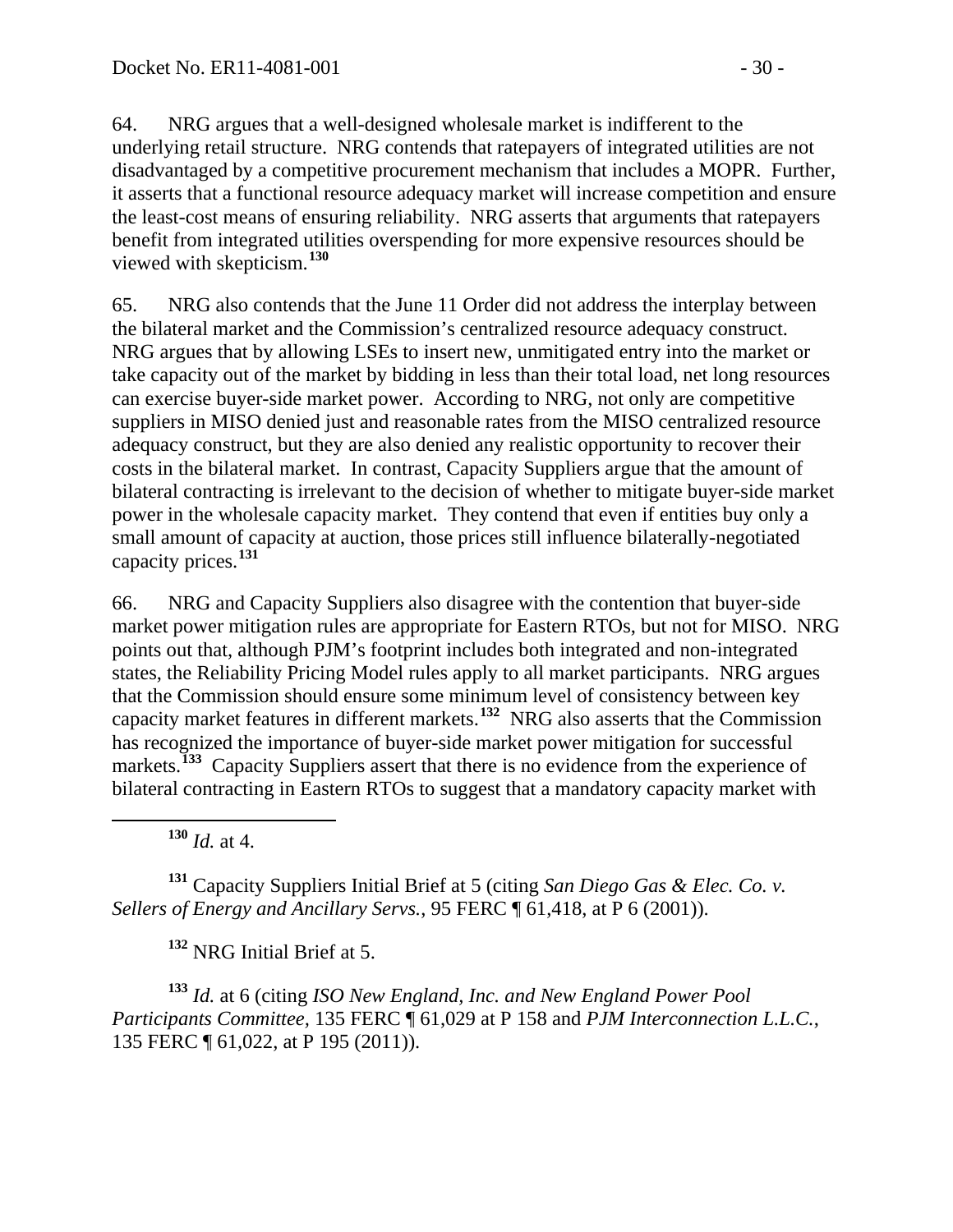strong buyer-side market power mitigation impedes bilateral contracting. To the contrary, Capacity Suppliers argue that a robust and efficient capacity market sends accurate price signals that assist efficient bilateral market contracting.**[134](#page-30-0)**

67. NRG contends that allowing LSEs to purchase only a portion of their resource adequacy needs from the auction presents large buyer-side market power problems. NRG argues that, consequently, sellers are required to offer 100 percent of their capacity into the market, but buyers are not required to buy from the market at all, leading to the potential for buyer-side market power where there are a limited number of buyers and denying owners of merchant capacity any opportunity to earn a just and reasonable return.**[135](#page-30-1)**

68. NRG argues that the current discrepancies between MISO and PJM market designs are creating inefficient outcomes. NRG states that entities in MISO are fleeing the market to sink capacity in PJM. NRG contends that the supply and demand conditions in the two markets are not markedly different; the market design accounts for the 27-fold difference in prices for capacity between the two RTOs. NRG asserts that this pricing paradigm causes societal waste because it results in generators in the areas south and west of PJM procuring firm transmission service into PJM through MISO in order to participate in PJM's market. NRG also contends that the capacity price vacuum in MISO is causing problems in PJM, which has expressed concern of whether it is capable of accepting a large number of cross-border capacity offers and maintaining a reliable and robust system.**[136](#page-30-2)**

69. Finally, NRG contends that the entry of Entergy into MISO's footprint provides additional impetus for the Commission to revisit its decision. According to NRG, historically, the Entergy region has not been friendly to merchant developer interest, with most recent merchant generators in the region being sold to Entergy for "pennies on the dollar." NRG contends that providing Entergy the option to self-build new capacity and bid that capacity into the market at zero price would inhibit the ability of merchant generators to justify making additional large-scale capital investments into the Entergy region and result in inaccurate price signals in the broader MISO market.**[137](#page-30-3)**

<span id="page-30-2"></span>**<sup>136</sup>** *Id.* at 10-11.

<span id="page-30-3"></span>**<sup>137</sup>** *Id.* at 12-13.

<span id="page-30-0"></span>**<sup>134</sup>** Capacity Suppliers Initial Brief at 5.

<span id="page-30-1"></span>**<sup>135</sup>** NRG Initial Brief at 10.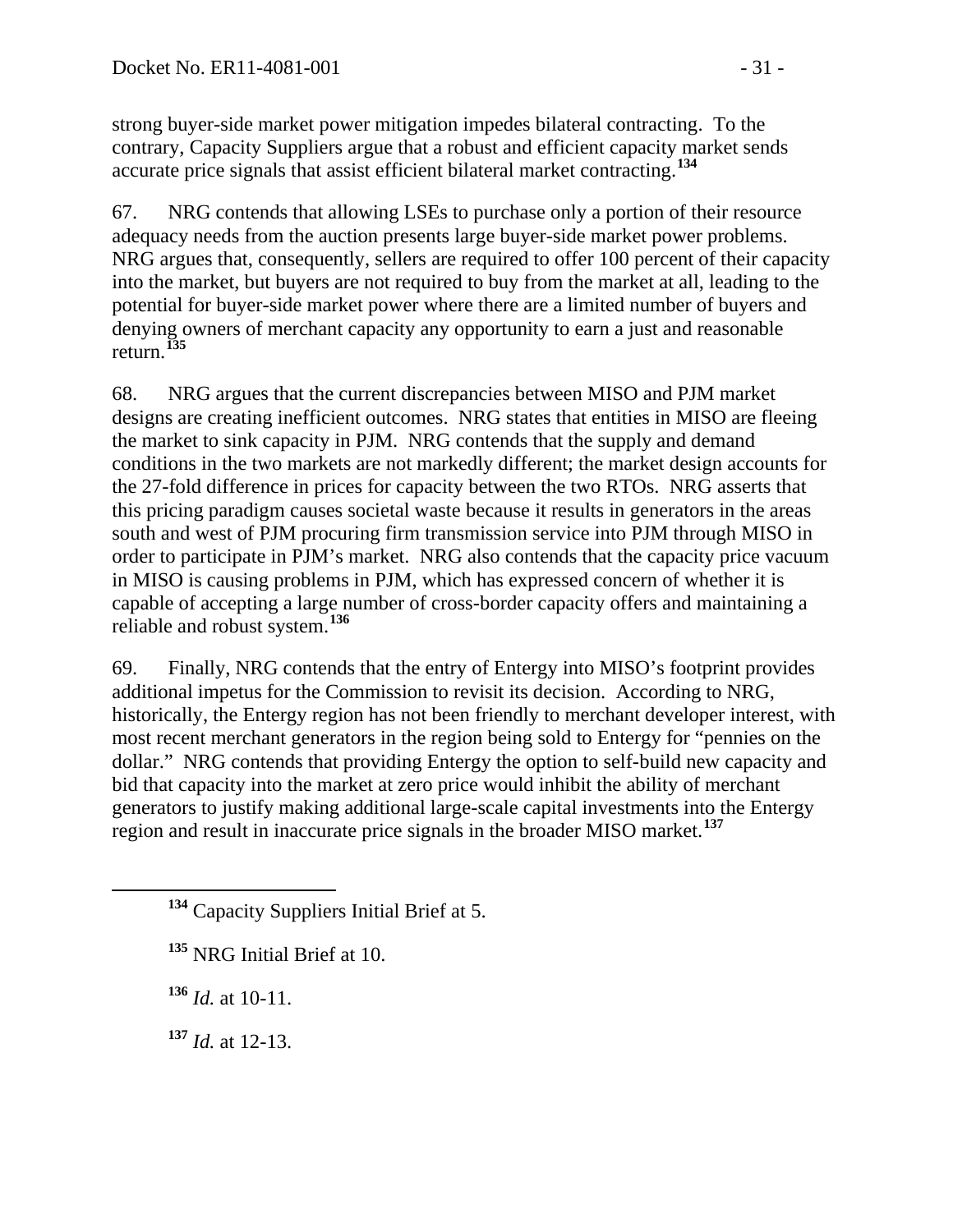70. Capacity Suppliers argue that the Commission must prevent undue discrimination and ensure that prices are just and reasonable, regardless of the amount of merchant generation. Capacity Suppliers reiterate that about one-fourth of generation in MISO is non-regulated. Capacity Suppliers also contend that if the amount of merchant generation was so inconsequential as to need no protection from buyer-side market power, then it should also be too small to exert seller market power and there would be no need for seller market power mitigation.**[138](#page-31-1)**

71. Capacity Suppliers agree that the Commission should not adopt MISO's originally proposed MOPR, but reiterate the argument in their rehearing request, described above, that the Commission should have revised the MOPR.**[139](#page-31-2)**

72. Finally, Capacity Suppliers urge the Commission to act quickly to reform the MISO resource adequacy construct because of increasing resource adequacy concerns, including lower capacity margins.**[140](#page-31-3)** They point to the near-zero capacity prices, increasing exports to PJM and the closure of the 556 MW Kewaunee nuclear plant, which relied on capacity revenues. Capacity Suppliers also contend that the few large resources in MISO that are ready to come online all appear to be state-sponsored resources or recipients of significant state subsidies and that, without a MOPR, these resources will suppress capacity prices paid to existing resources.**[141](#page-31-4)**

### <span id="page-31-0"></span>**b. Initial Briefs Opposing MOPR**

73. Numerous parties support the Commission's rejection of MISO's proposed MOPR and ask the Commission to deny rehearing of that determination.**[142](#page-31-5)** Generally, these parties allege that: (1) the MISO region is different than Eastern RTOs in which the

**<sup>138</sup>** *Id.* at 6-7.

**<sup>139</sup>** *Id*. at 8-9.

<span id="page-31-3"></span><span id="page-31-2"></span><span id="page-31-1"></span>**<sup>140</sup>** *Id*. at 15 (citing MISO, *2013 Post Summer Assessment, Supply Adequacy Working Group Presentation* 3 (Oct. 3, 2013),

https://www.misoenergy.org/Library/Repository/Meeting%20Material/Stakeholder/SAW G/2013/20131003/20131003%20SAWG%20Item%2005%202013%20Post%20Summer %20Assessment.pdf.).

**<sup>141</sup>** *Id.* 

<span id="page-31-5"></span><span id="page-31-4"></span>**<sup>142</sup>** American Municipal and the Michigan South Central Power Agency Initial Brief at 9; Southern Indiana Initial Brief; Duke Initial Brief.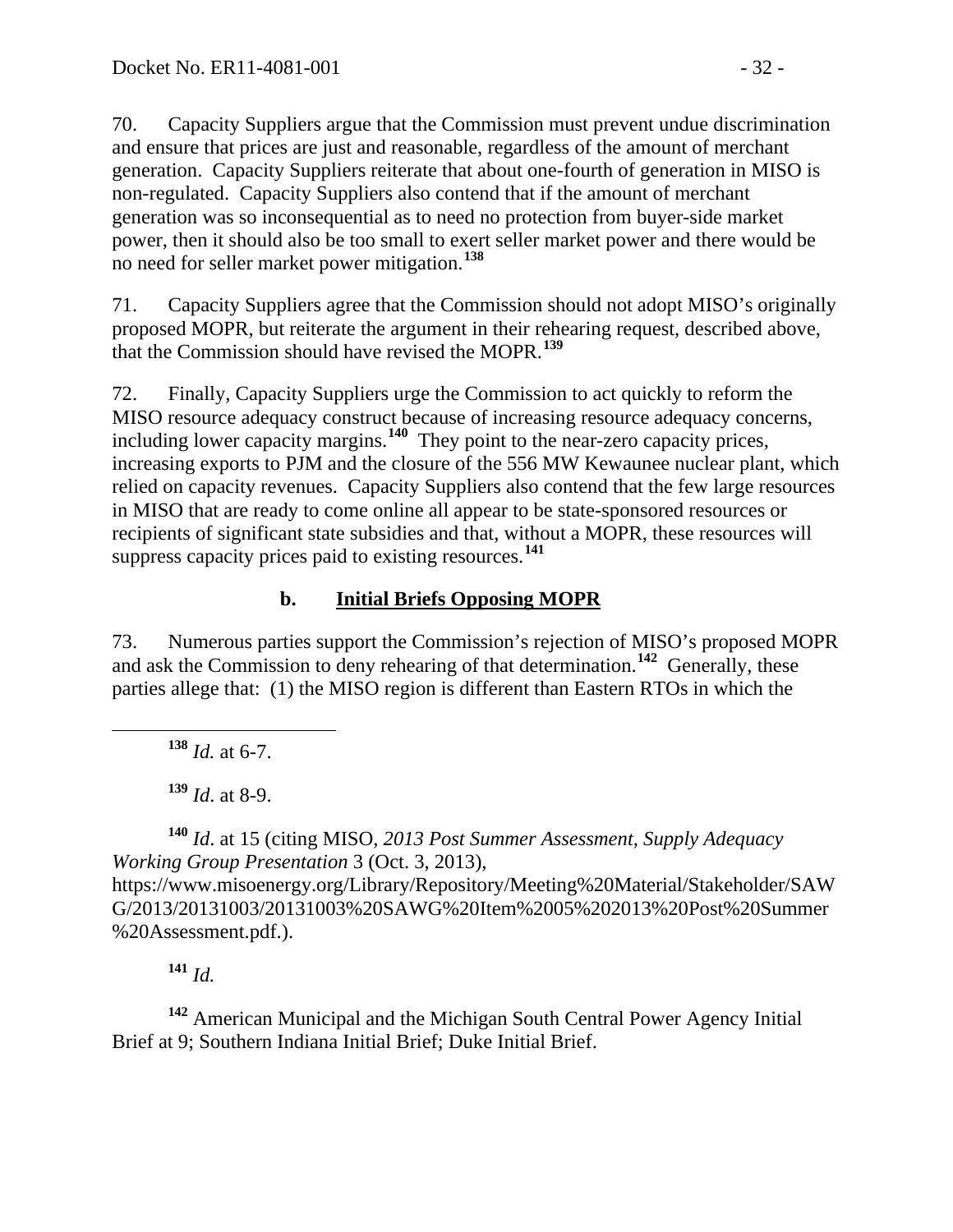Commission accepted MOPR proposals, as the MISO region is comprised primarily of traditional, vertically-integrated utilities; (2) these utilities lack an incentive to exercise buyer-side market power; (3) their construction of new generating facilities through their traditional, state-regulated processes does not constitute an exercise of buyer-side market power; and (4) the acceptance of a MOPR in the MISO capacity auction would cause significant harm to customers in the MISO footprint.

74. Several parties argue that the MISO region, unlike Eastern RTOs, is largely comprised of traditional obligation-to-serve utilities without restructured retail markets, which enables LSEs and regulators in the region to undertake longer-term commitments to generation resources, either in the form of direct construction by incumbent LSEs or through comparable long-term contracts.**[143](#page-32-0)** For example, Midwest TDUs agree with the Commission's conclusion that LSEs in MISO continue to own the vast majority of the region's generation. They argue that LSEs typically procure long-term resources via contract, even where they do not directly own a generating facility. **[144](#page-32-1)**

75. Parties also argue that the Commission, by rejecting the MOPR, properly recognized the scope of state and Commission authority over resource adequacy.**[145](#page-32-2)** Numerous parties emphasize the critical role that state regulators play in ensuring resource adequacy in the MISO footprint through integrated resource planning, and note that regulators and LSEs in the region establish their portfolios to meet additional goals beyond simply lowest-cost reliability (e.g., managing fuel diversity and risk, reliability concerns, economies of scale, satisfying renewable portfolio requirements, and addressing locational and associated risks).**[146](#page-32-3)** For example, Midwest TDUs argue that it is by design that LSEs in MISO are unlikely to find themselves significantly net short from a resource adequacy perspective.**[147](#page-32-4)** Parties assert that adopting a MOPR would wrongly redefine capacity as a fungible commodity and diminish benefits that might

**<sup>143</sup>** *E.g.*, Organization of MISO States Initial Brief at 10-12.

<span id="page-32-1"></span><span id="page-32-0"></span>**<sup>144</sup>** Midwest TDUs Initial Brief at 9-12; *see also* MidAmerican Initial Brief at 16-17.

**<sup>145</sup>** *E.g.*, Organization of MISO States Initial Brief at 7-10.

<span id="page-32-4"></span><span id="page-32-3"></span><span id="page-32-2"></span>**<sup>146</sup>** *E.g.*, Midwest TDUs Initial Brief at 12; Organization of MISO States Initial Brief at 10-12.

**<sup>147</sup>** Midwest TDUs Initial Brief at 12.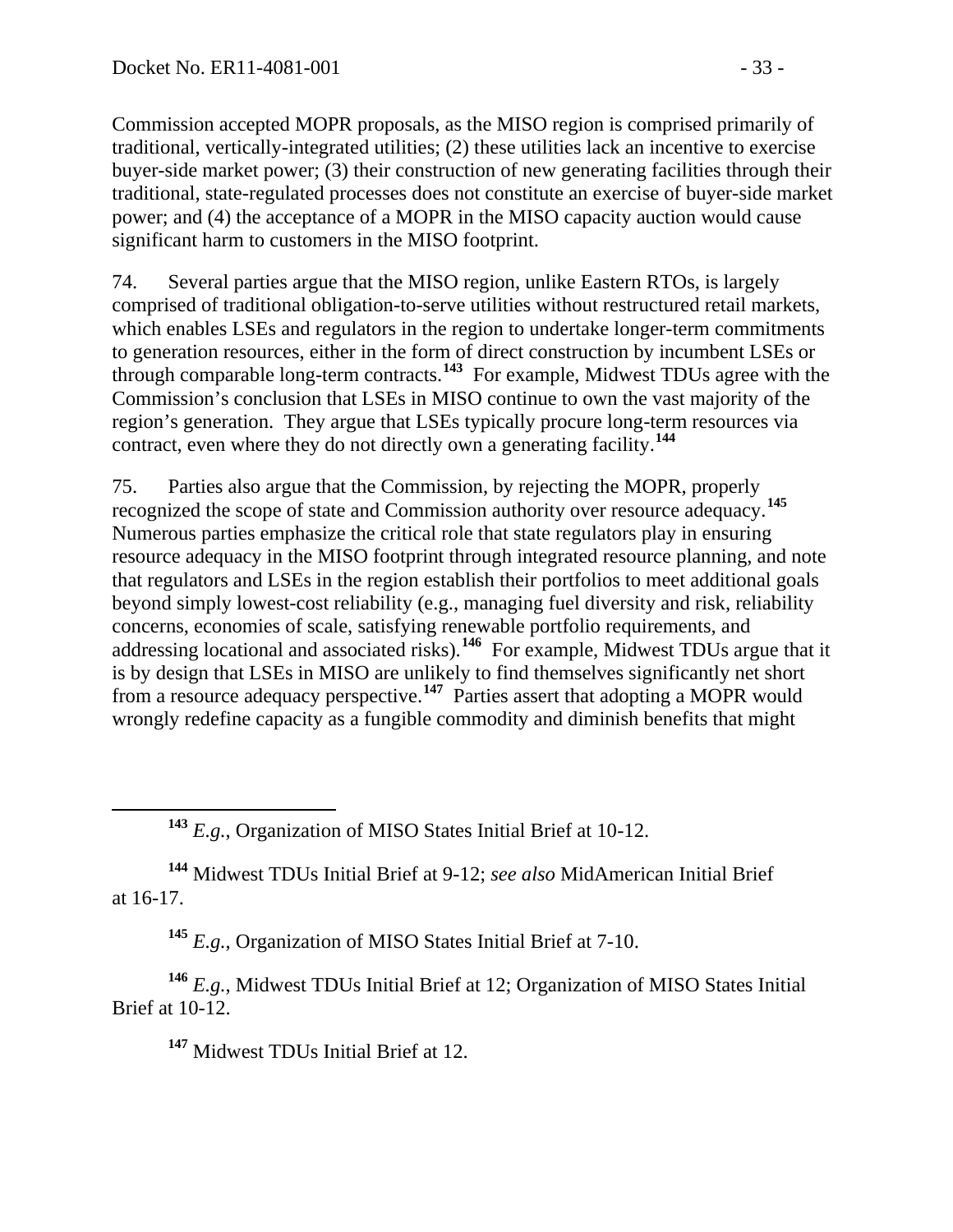drive an investment in a new generating facility, such as the ability to meet a renewable portfolio standard obligation.**[148](#page-33-0)**

76. Parties further argue that the MISO capacity auction is residual in nature, which enables LSEs to economically address mismatches between their resource procurement and each year's zonal Planning Reserve Margin.**[149](#page-33-1)** Several parties emphasize that the overwhelming majority of capacity needed to satisfy resource adequacy requirements is procured outside of the MISO capacity auction through either self-supply or bilateral contracts.<sup>[150](#page-33-2)</sup> Parties similarly argue that there is no evidence that LSEs and their state regulators, who have historically addressed anticipated capacity shortages through the traditional regulatory model, have been rendered unable to reliably serve customers in the future.**[151](#page-33-3)**

77. Many commenters question the accuracy or significance of Capacity Suppliers' assertion that approximately one-fourth of the generation in MISO is merchant or nonutility affiliated. NIPSCO notes that Capacity Suppliers fail to identify how much of this amount is supported by long-term bilateral contracts,**[152](#page-33-4)** and Midwest TDUs argue that Capacity Suppliers have failed to provide any support for this assertion. Midwest TDUs further argue that it would be wrong to look at the amount of capacity owned by nonutility generators and assume that those resources are uncommitted merchant generation surviving on MISO capacity market revenues or short-term bilateral contracts. Midwest TDUs provide evidence that a substantial share of the non-utility generation in MISO, including a significant portion of Capacity Suppliers' own generation,**[153](#page-33-5)** is under long-

**<sup>148</sup>** *E.g.*, APPA/NRECA Initial Brief at 14-16.

**<sup>149</sup>** *E.g.*, MidAmerican Initial Brief at 22-24.

<span id="page-33-2"></span><span id="page-33-1"></span><span id="page-33-0"></span>**<sup>150</sup>** *E.g.*, Indicated MISO Load Serving Entities Initial Brief at 6-10; NIPSCO Initial Brief at 13-14 (noting that, in the first Planning Resource Auction for the 2013- 2014 Planning Year, 96 percent of offers were either submitted as part of a fixed resource adequacy plan or were self-scheduled (i.e., required to offer at \$0/MW-day)); APPA/NRECA Initial Brief at 20.

**<sup>151</sup>** *E.g.*, MidAmerican Initial Brief at 19.

**<sup>152</sup>** NIPSCO Initial Brief at 21-22.

<span id="page-33-5"></span><span id="page-33-4"></span><span id="page-33-3"></span>**<sup>153</sup>** Midwest TDUs note that Capacity Suppliers represent that they control 13,300 MW, or about 10 percent of the generation in MISO, which would be a substantial portion of the one-quarter of non-utility affiliated generation cited by Capacity Suppliers. Midwest TDUs reference information from NextEra establishing that almost all of

(continued...)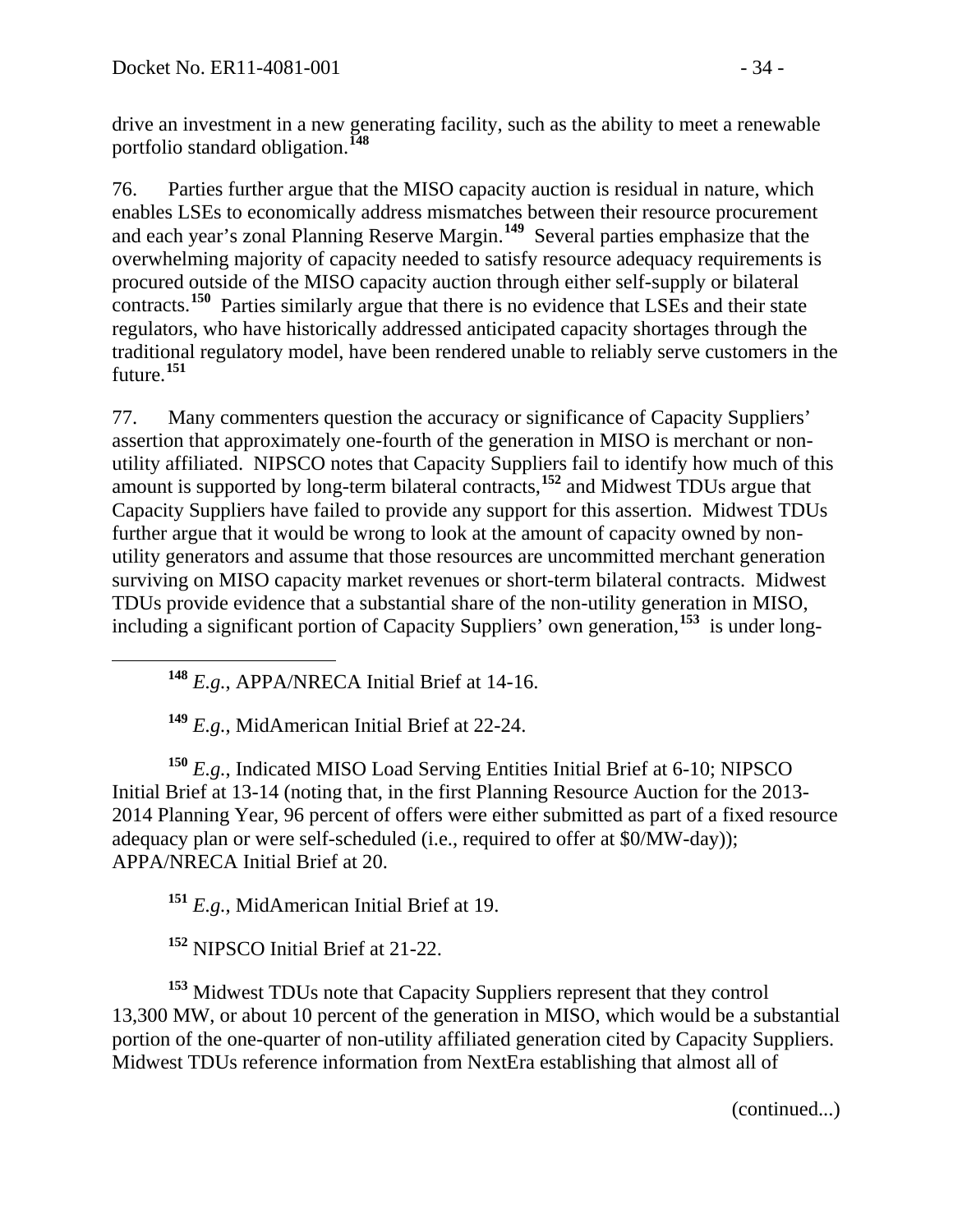term contract with LSEs and therefore indistinguishable from utility generation. Midwest TDUs also note that much of the nameplate capacity of MISO's non-utility generation is wind-powered, for which long-term power purchase agreements are the norm. Finally, Midwest TDUs note that recent plant closures and sales have further reduced the amount of non-utility generation in MISO. Midwest TDUs conclude that, even assuming the accuracy of Capacity Suppliers' representation that one-quarter of the generation in MISO is non-utility owned, only a small fraction of MISO generation could be merchant facilities outside of Illinois that are not committed on a long-term basis.**[154](#page-34-0)**

78. Several parties argue that LSEs in the MISO zone have no incentive to exercise buyer-side market power.**[155](#page-34-1)** Parties explain that a price suppression strategy in the residual market makes no sense as a rationale for procuring "uneconomic" resources when the "in-auction" procurement is small, as the necessary circumstances to create such an incentive are absent in MISO.<sup>[156](#page-34-2)</sup> Parties argue that LSEs have a legitimate business purpose in offering their capacity resources in the market at their incremental going forward cost, rather than at a net CONE level or anything close to a full cost-ofservice rate, and assert that traditional state regulation, particularly with integrated

 $\overline{a}$ NextEra's generation in MISO is sold under long-term contracts, and provide evidence that Calpine, Exelon, Ameren, and Dynegy also have significant resources in MISO under long-term contracts. In total, Midwest TDUs estimate that 5,548 MW of the Capacity Suppliers' MISO generating fleet is under long-term contract, wind generation for which a long-term contract is highly desirable, and/or was sold to a utility after the Capacity Suppliers filed their request for rehearing. Midwest TDUs Initial Brief at 15-20.

**<sup>154</sup>** *Id.* at 14-23

<span id="page-34-1"></span><span id="page-34-0"></span>**<sup>155</sup>** *E.g.*, Organization of MISO States Initial Brief at 12-14; Indicated MISO Load Serving Entities Initial Brief at 10-14; APPA/NRECA Initial Brief at 12-14.

<span id="page-34-2"></span>**<sup>156</sup>** *E.g.*, MidAmerican Initial Brief at 27-29. For example, the APPA/NRECA's witnesses explain that an exercise of buyer-side market power "can be profitable only for entities that are net purchasers of capacity, where the net purchases are large relative both to the buyer's needs and to the relevant total market . . . . Furthermore, any buyer who might consider investing in uneconomic capacity in an attempt to depress market-clearing prices must contemplate the substantial risks that other generation firms will react to uneconomic entry in ways that will make the price manipulation unsustainable for the many years of uneconomic capacity's lifetime. . . ." APPA/NRECA Initial Brief at 12-13 (quoting Kirsch/Morey Affidavit at 13-14 (citations omitted)); *see also* Midwest TDUs Initial Brief at 29 (citing and quoting Wilson Aff. ¶¶ 41-46, 53).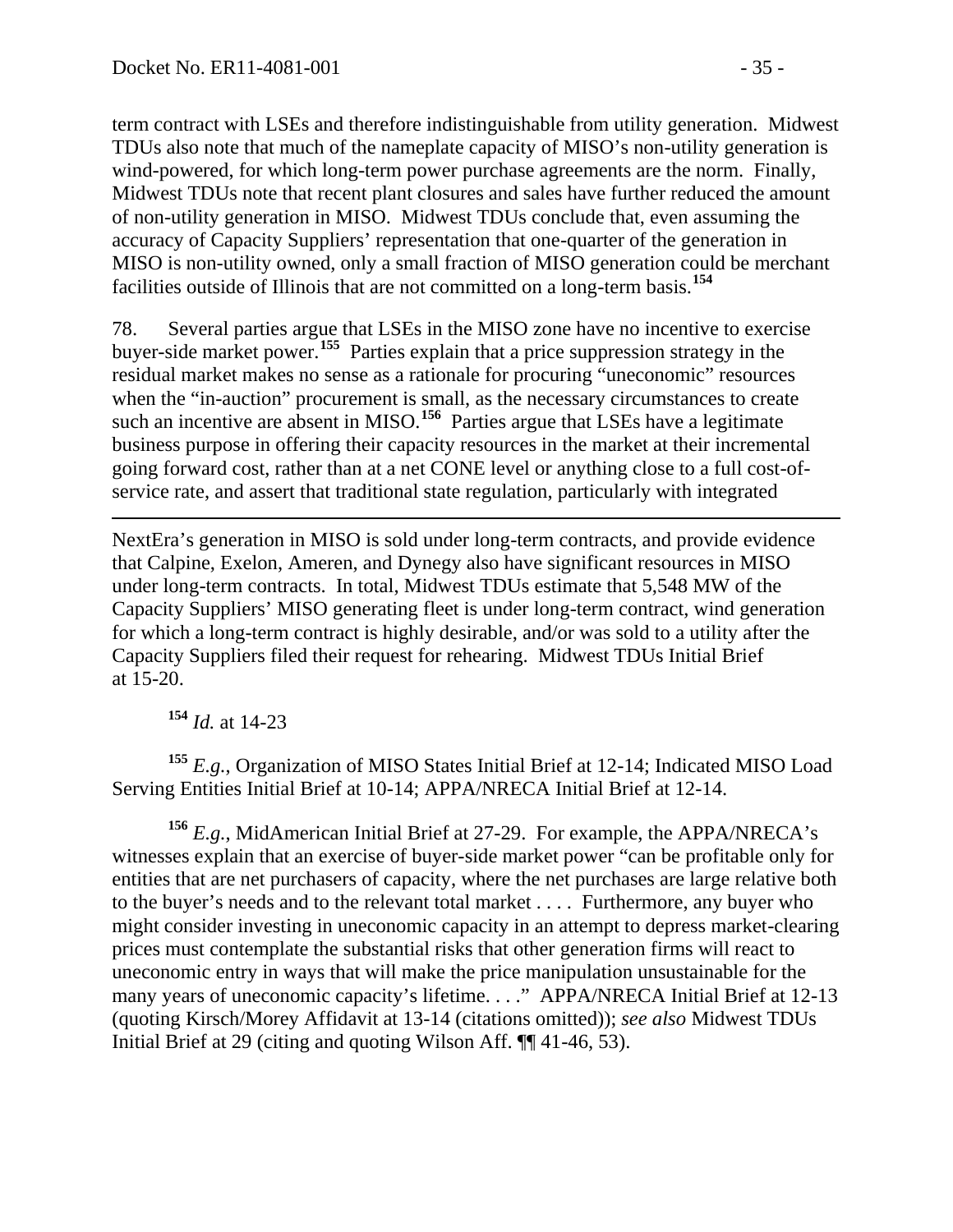resource planning, leads regulated utilities *not* to be net short capacity.**[157](#page-35-0)** For example, referencing the Commission's holding with respect to the ISO-NE capacity market, in which the Commission concluded that "a competitive offer for most existing resources would be expected to be quite low since the added costs for providing capacity in many cases is nearly zero,"**[158](#page-35-1)** Midwest TDUs argue that new resources being offered into MISO's near-term capacity market are functionally "existing" resources, as the costs to construct them have already been sunk, and the costs that can be avoided if the capacity does not clear in the auction are near zero.

79. Accordingly, parties argue that it is fully rational to offer a new resource's capacity into the residual market at that capacity's going-forward, avoidable cost, which may well approach zero, and that the Commission has long recognized that sales at levels that recover avoidable costs, with some contribution to fixed costs, reflect "the normal competitive process at work."**[159](#page-35-2)** Indeed, Coalition of MISO Customers argue that traditional utilities' profits will increase (all things else being equal) as the investment in new plant increases, so those utilities have an incentive to invest in new generation capacity to grow their earnings, regardless of what clearing prices may be in MISO's capacity market.**[160](#page-35-3)** In addition, parties argue that the Commission has existing enforcement tools that could be used to address any manipulative conduct in the market.**[161](#page-35-4)**

80. Numerous parties allege that the imposition of a MOPR, in the absence of buyerside market power incentives, would irreparably harm MISO's established regulatory model and impair the region's ability to assure future resource adequacy.<sup>[162](#page-35-5)</sup> Parties assert that imposing a MOPR in a traditionally-regulated region like MISO threatens to severely undermine long-term procurement decisions made by LSEs with state regulatory

<span id="page-35-0"></span> **<sup>157</sup>** *E.g.*, Midwest TDUs Initial Brief at 30-31; Organization of MISO States Initial Brief at 12; Duke Initial Brief at 11-12.

<span id="page-35-1"></span>**<sup>158</sup>** Midwest TDUs Initial Brief at 31 (quoting *ISO New England, Inc. and New England Power Pool Participants Committee*, 138 FERC ¶ 61,027, at P 122 (2012)).

<span id="page-35-4"></span><span id="page-35-3"></span><span id="page-35-2"></span>**<sup>159</sup>** *E.g.*, *id*. at 32-33 (quoting *Pub. Serv. Co. of Okla.*, 54 FERC ¶ 61,021, at 61,032 (1991)); *see also* Indicated MISO Load Serving Entities Initial Brief at 11-12.

**<sup>160</sup>** Coalition of MISO Customers Initial Brief at 5.

**<sup>161</sup>** *E.g.*, Organization of MISO States Initial Brief at 21-23.

<span id="page-35-5"></span>**<sup>162</sup>** *E.g.*, NIPSCO Initial Brief at 20-21; APPA/NRECA Initial Brief at 24-26.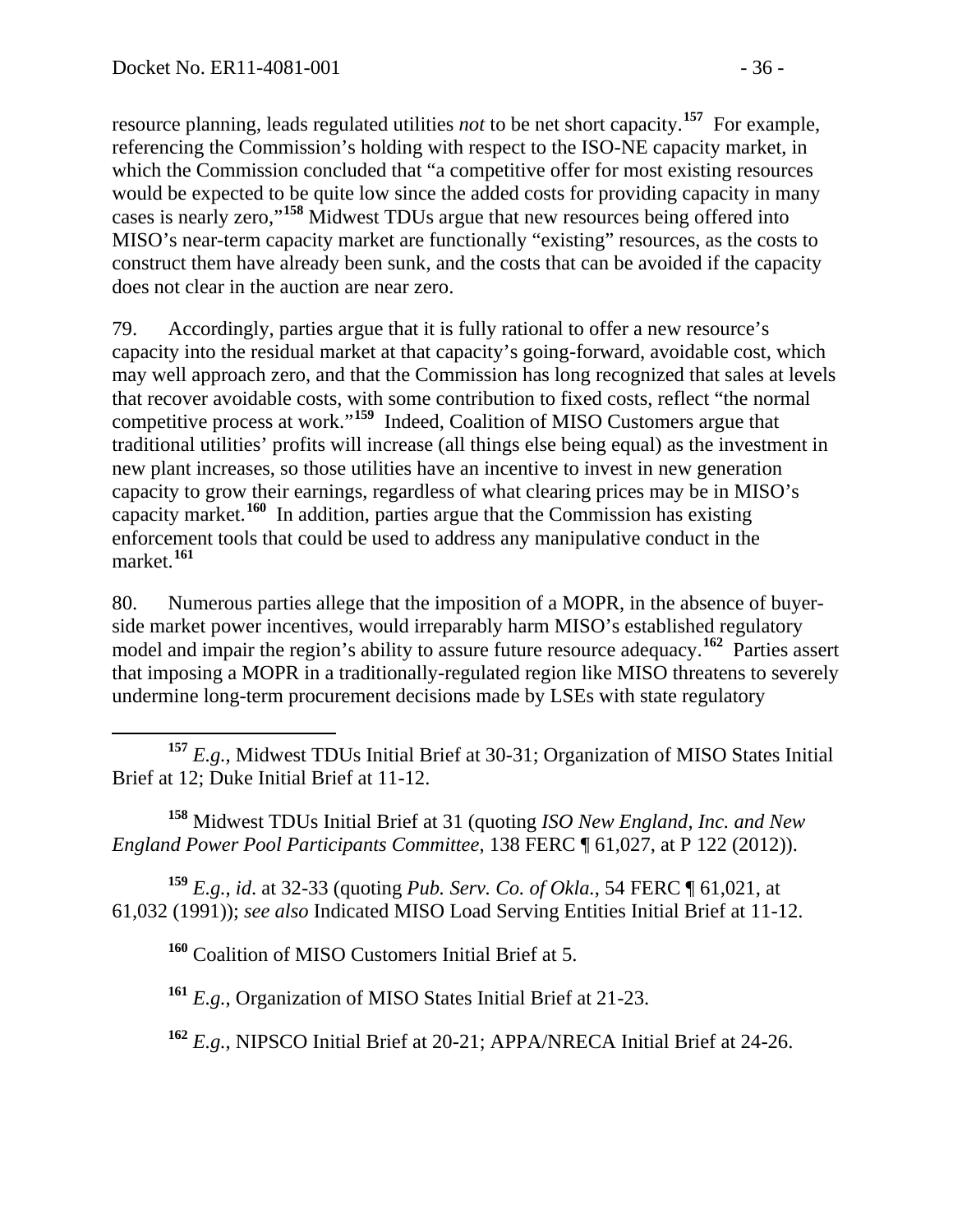oversight through the retail ratemaking, siting, and integrated resource planning processes.**[163](#page-36-0)** Parties argue that a MOPR could force LSEs to pay for capacity twice if a resource failed to clear the capacity market,**[164](#page-36-1)** and are concerned that a MOPR would make traditional, long-term planning and procurement procedures highly risky, devastate state renewable programs (if applied beyond gas-fired units, as Capacity Suppliers request), and threaten the regulatory construct that gives LSEs in MISO an incentive to procure resources through cost-of-service recovery for prudent investment.**[165](#page-36-2)** Midwest TDUs also note that MISO expressly intended that its "new one year voluntary resource adequacy mechanism will allow state regulators to meet policy goals in a way that ensures reliability and affordability," and that "MISO will continue to rely on state processes for resource planning," as its "new voluntary one-year capacity mechanism with self-schedule and opt-out provisions respects existing state regulatory processes."<sup>[166](#page-36-3)</sup> Midwest TDUs further contend that it would be inconsistent with Commission policy to make it hazardous for LSEs in MISO to make long-term power supply commitments, and argue that section 217(b)(4) of the FPA commands the Commission to use its authority to support the planning and expansion of the transmission system and enable LSEs to secure transmission rights on a long-term basis for long-term power supply arrangements planned to meet LSE needs to meet their service obligations.**[167](#page-36-4)**

81. Midwest TDUs and NIPSCO argue that even if there was a rational basis to impose a MOPR in MISO, the Commission should not do so at this time, as a MOPR would undermine LSE and state regulatory efforts to assure resource adequacy at a time when, according to MISO's projections, new resources will be needed as early as 2016, due to the retirements and retrofits resulting from EPA regulations.**[168](#page-36-5)** To the extent additions are needed to replace retiring resources, Midwest TDUs state that there is every

<span id="page-36-1"></span><span id="page-36-0"></span> **<sup>163</sup>** *E.g.*, Midwest TDUs Initial Brief at 37; Organization of MISO States Initial Brief at 15-17; APPA/NRECA Initial Brief at 28-29.

**<sup>164</sup>** *E.g.*, APPA/NRECA Initial Brief at 25.

**<sup>165</sup>** *E.g.*, Midwest TDUs Initial Brief at 38; NIPSCO Initial Brief at 39-42.

<span id="page-36-3"></span><span id="page-36-2"></span>**<sup>166</sup>** Midwest TDUs Initial Brief at 38 (quoting MISO, *Resource Adequacy*, *available at* 

<span id="page-36-5"></span><span id="page-36-4"></span>https://www.misoenergy.org/Library/Repository/Communication%20Material/One-Pagers/ResourceAdequacy.pdf).

**<sup>167</sup>** Midwest TDUs Initial Brief at 36-39; *see also* NIPSCO Initial Brief at 44.

**<sup>168</sup>** NIPSCO Initial Brief at 25.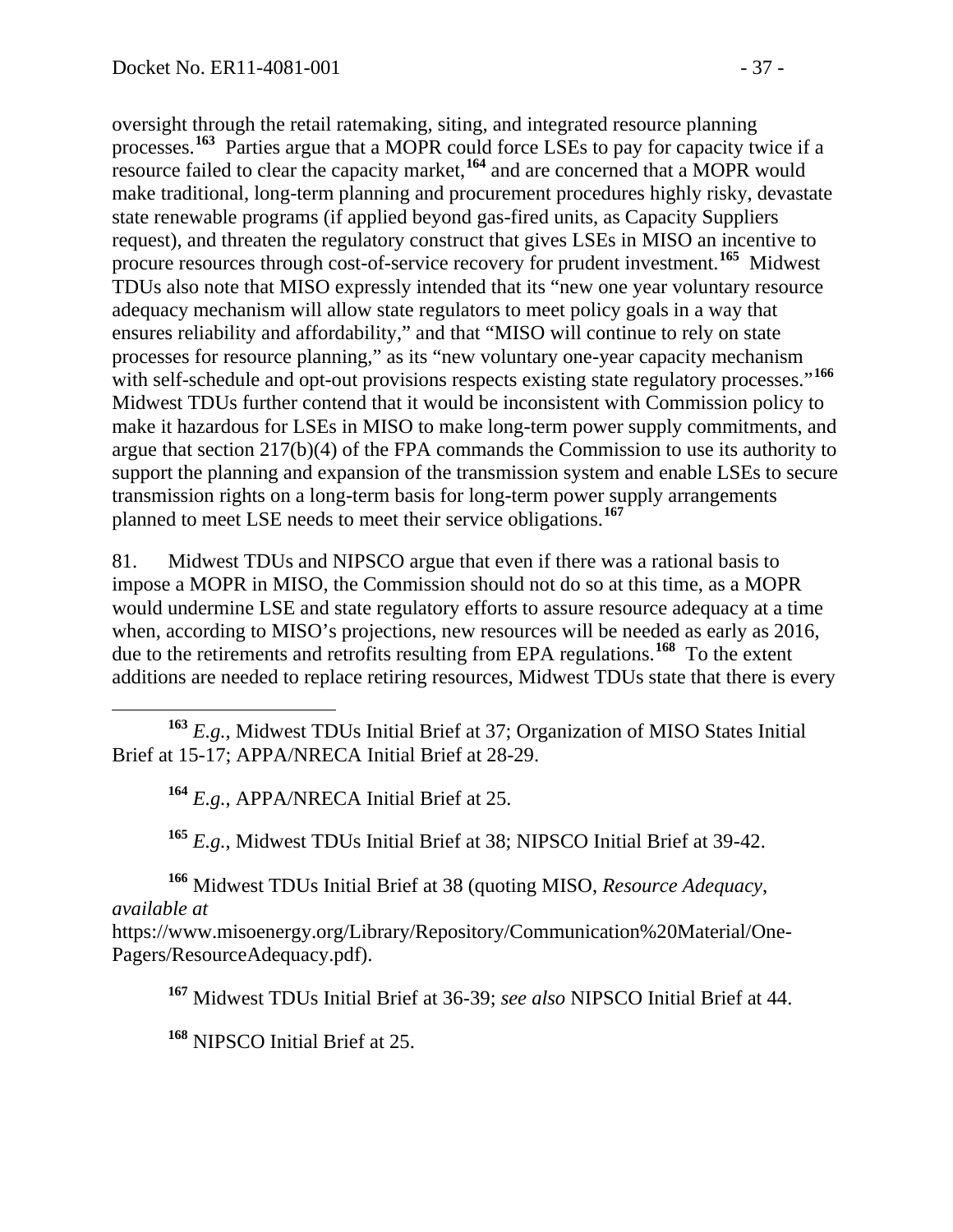reason to think that LSEs in MISO will do so under the traditional cost-of-service model; however, imposing a MOPR "would discourage LSEs from acting promptly to meet the resource adequacy challenge through the traditional planning processes, in the hope that MOPR-elevated spot capacity price might timely attract sufficient needed generation investment."**[169](#page-37-0)** Midwest TDUs also provide evidence that several LSEs in MISO have already announced plans for new generation, but argue that there is no assurance that if efforts like these are discouraged by a MOPR, that the MISO capacity market would incent sufficient investment to meet forecasted load needs in 2016 or thereafter. Midwest TDUs also question whether non-utility generators would, in fact, jump at the chance to add resources to meet MISO's 2016 needs, as merchants with existing generation stand to benefit from scarcity.

82. Parties argue that a MOPR would not be pro-competitive and would be unsupported by relevant anti-trust law.**[170](#page-37-1)** For example, Midwest TDUs characterize a MOPR as a "price floor," theoretically designed to ensure that prices are not suppressed below a competitive level, but question whether an administratively-determined price floor would be able to accurately determine that competitive level.**[171](#page-37-2)** Parties note that the Commission's mission is to protect competition and consumers, not competitors,**[172](#page-37-3)** and that price floors are disfavored, as "[l]ow prices benefit consumers regardless of how those prices are set" and buyers are entitled to set their own offers.**[173](#page-37-4)** Midwest TDUs state that no party alleges that low offer prices in MISO's markets have been, or will be, the result of collusion, and argue that state-sponsored generation programs cannot be deemed collusion, as they seek to increase, rather than suppress, output. Midwest TDUs caution the Commission against inferring that simply because a price offered in the residual capacity market is low, it should be "mitigated" upwards as the result of an exercise of market power. Midwest TDUs note that Capacity Suppliers are not obligated to sell into MISO's near-term residual auction, as, among other options, they can sell earlier through long-term bilateral contracts, or sell to neighboring regions; given these fundamentals, Midwest TDUs argue that buyer-side market power cannot be inferred

<span id="page-37-0"></span>**<sup>169</sup>** Midwest TDUs Initial Brief at 40-43.

<span id="page-37-1"></span>**<sup>170</sup>** *E.g.*, *id.* at 44; Organization of MISO States Initial Brief at 23-25.

**<sup>171</sup>** *E.g.*, Midwest TDUs Initial Brief at 43-45.

**<sup>172</sup>** *E.g.*, Organization of MISO States Initial Brief at 32-35.

<span id="page-37-4"></span><span id="page-37-3"></span><span id="page-37-2"></span>**<sup>173</sup>** Midwest TDUs Initial Brief at 45 (quoting *Atlantic Richfield Co. v. USA Petroleum Co.*, 495 U.S. 328, 340 (1990)).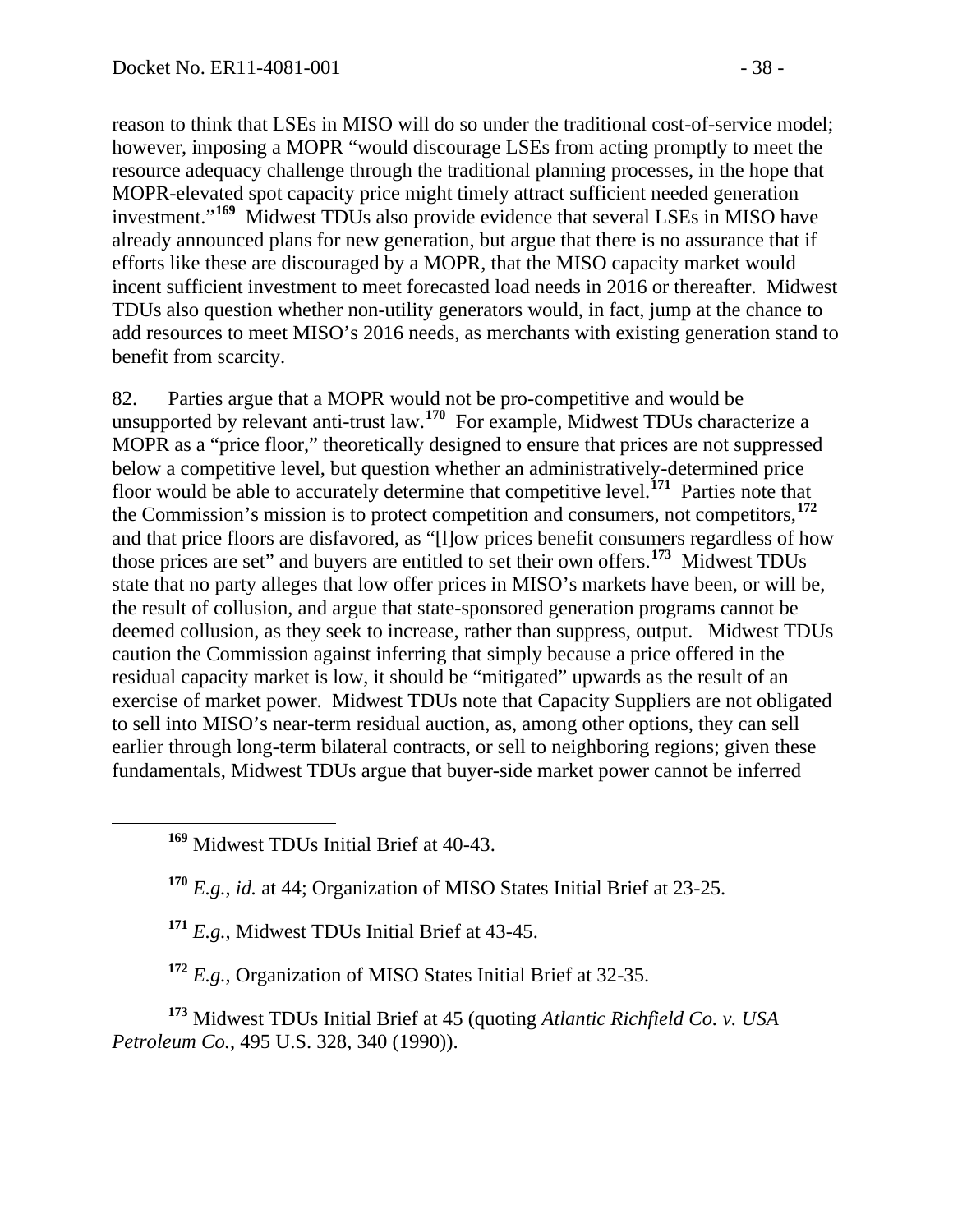from the fact that in a given year's auction, some offers are low.**[174](#page-38-0)** Midwest TDUs also challenge Capacity Suppliers' reliance on *Weyerhaeuser Co. v. Ross-Simmons Hardwood Lumber Co.*,  $^{175}$  $^{175}$  $^{175}$  arguing that the case concerned over-bidding rather than under-bidding, and that, even under that precedent, capacity offers can be legitimately priced below net CONE.**[176](#page-38-2)**

83. Finally, parties argue that the Commission's decision not to adopt a MOPR does not discriminate against merchant and retail choice providers as compared to utilityowned generation.**[177](#page-38-3)** Responding to Capacity Suppliers' argument that MISO's Commission-approved mitigation rules fail to apply "equivalent" standards to buyer- and seller-side market power mitigation, Midwest TDUs argue that: (1) buyers and sellers are not similarly-situated, as LSEs are captive, with load-serving obligations, and must procure capacity, while merchant suppliers may decide what generation, if any, they wish to purchase, whether and where to build new generation, and where to market their capacity;**[178](#page-38-4)** (2) it is entirely consistent with the FPA to be more assertive in preventing high prices than in preventing low ones, as guarding consumers – not guarding sellers from consumers – is a statutory objective;<sup>[179](#page-38-5)</sup> (3) the Commission-approved rules make no distinctions that are adverse to merchant generators, as the obligation to offer energy from resources that elect to receive capacity credits applies to all generators;**[180](#page-38-6)** (4) although Capacity Suppliers' argument equates "buyers" to LSEs and "sellers" to

**<sup>174</sup>** *Id.* at 43-50.

<span id="page-38-1"></span><span id="page-38-0"></span>**<sup>175</sup>** 549 U.S. 312 (2007) (extending to the buyer market power context the U.S. Supreme Court's test for claims that a seller with market power has bid anticompetitively).

**<sup>176</sup>** Midwest TDUs Initial Brief at 50-57.

**<sup>177</sup>** *E.g.*, APPA/NRECA Initial Brief at 21-23.

<span id="page-38-4"></span><span id="page-38-3"></span><span id="page-38-2"></span>**<sup>178</sup>** *See also* Indicated MISO Load Serving Entities Initial Brief at 17-18; APPA/NRECA Initial Brief at 22-23 (noting that the "absence of buyer-side market power mitigation mechanisms where there are seller-side mitigation mechanisms does not, in and of itself, indicate a problem").

**<sup>179</sup>** *See also* APPA/NRECA Initial Brief at 23.

<span id="page-38-6"></span><span id="page-38-5"></span>**<sup>180</sup>** *See also* MidAmerican Initial Brief at 20 (noting that similarly-situated sellers are paid exactly the same amount under the MISO Tariff, regardless of their business model).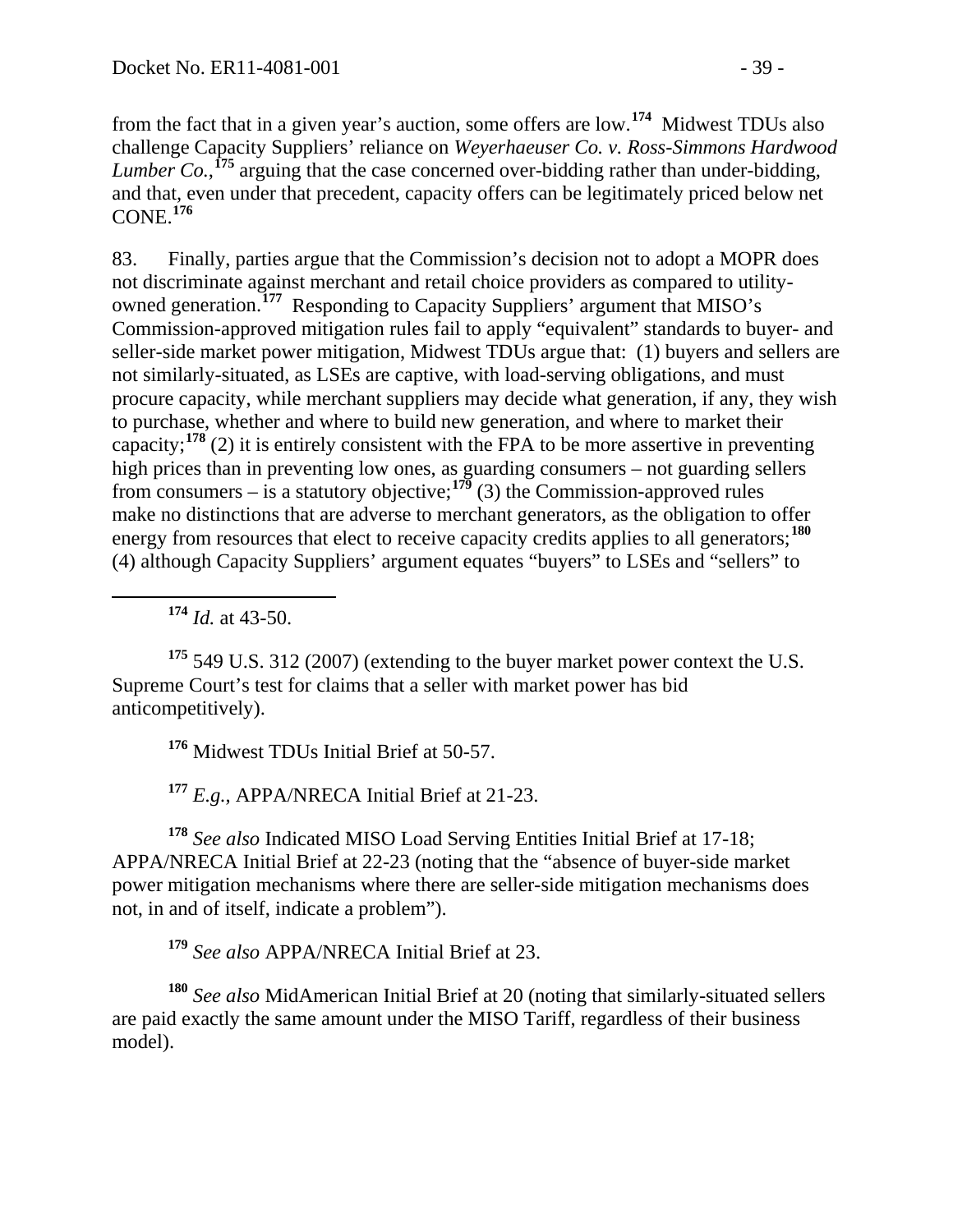merchant generators, MOPRs do not restrict "bids" submitted by load, but rather the price of capacity resource offers, and as such they relate to market participants acting as sellers; (5) *Dynegy Midwest Generation, Inc. v. FERC***[181](#page-39-0)** did not concern market power mitigation, but rather whether each transmission pricing zone's transmission owner(s) should have the option to stop most cost-based reactive power payments to generators, an issue of zone-by-zone discretion that is not at issue here; (6) seller market power mitigation in MISO's market is more narrowly targeted than Capacity Suppliers' proposed MOPR, as the seller market power mitigation applies in limited circumstances, while the MOPR would apply regardless of any impact test; and (7) merchant generators, should they choose to do so, have opportunities to share the risk-reducing benefit of the MISO region's reliance on long-lived generation assets, financed by stable loads and long-term commitments.**[182](#page-39-1)** Indicated Load-Serving Entities further argue that a MOPR is not needed to protect against undue discrimination between LSEs within MISO in states that have adopted retail choice and LSEs that continue to serve under traditional regulatory models, as MISO's Tariff does not treat generators or LSEs differently under its current rules.**[183](#page-39-2)**

84. Should the Commission nonetheless require a MOPR, parties argue that the Commission should give MISO broad leeway to develop a MISO-specific approach, and should not require LSEs to purchase capacity that they do not need.**[184](#page-39-3)** Parties also request that the Commission reject Capacity Suppliers' proposals to make MISO's MOPR more restrictive (e.g., 100 percent net CONE, applying the MOPR to all new resources) than in the eastern markets.**[185](#page-39-4)**

#### **c. Reply Briefs in Favor of MOPR**

85. NRG and Capacity Suppliers disagree with assertions that a MOPR will cause inefficient outcomes. Specifically, NRG contends that the MOPR will benefit ratepayers

**<sup>181</sup>** 633 F.3d 1122 (D.C. Cir. 2011).

<span id="page-39-2"></span><span id="page-39-1"></span><span id="page-39-0"></span>**<sup>182</sup>** Midwest TDUs Initial Brief at 57-62; *see also* APPA/NRECA Initial Brief at 17-19 (arguing that the "missing money" problem for some generators is a consequence of their choosing to do business solely in MISO-run markets and ignore bilateral markets).

**<sup>183</sup>** Indicated MISO Load Serving Entities Initial Brief at 15-17.

<span id="page-39-3"></span>**<sup>184</sup>** *E.g.*, MidAmerican Initial Brief at 30-32; Midwest TDUs Initial Brief at 63.

<span id="page-39-4"></span>**<sup>185</sup>** *E.g.*, Midwest TDUs Initial Brief at 62-65; NIPSCO Initial Brief at 48-51.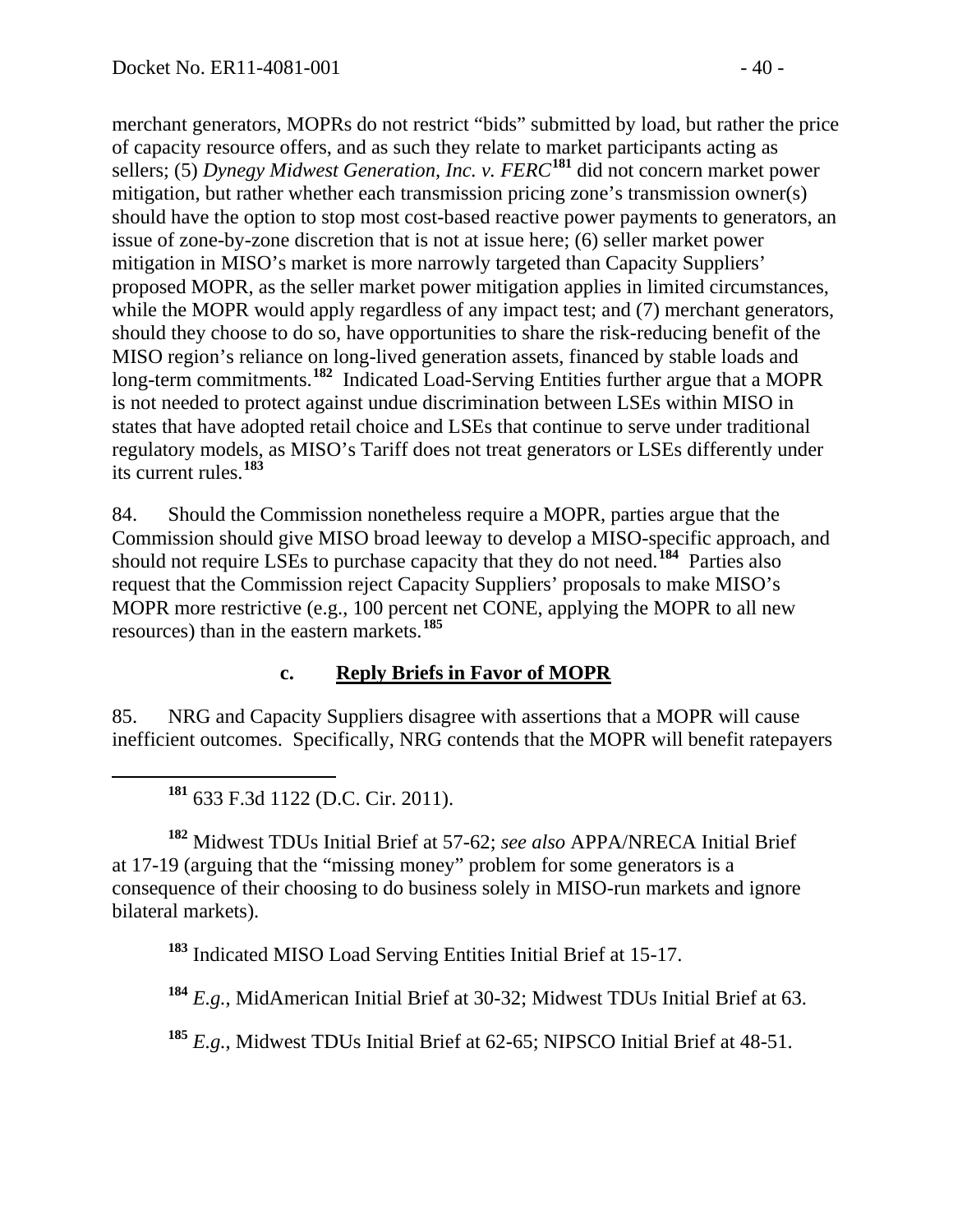by disciplining the desire for irrational investments in new resources. NRG contends that, contrary to the assertions of certain parties, in instances where no capacity is needed, but the LSE elects to build new capacity anyway to meet non-economic objectives and the resource fails to clear, capacity prices should be mitigated. NRG contends that the Commission should protect ratepayers from such premature or uneconomic investment.

86. NRG disagrees with the argument put forth by certain parties, including Midwest TDUs, that the Commission should not require a MOPR because LSEs would cease building resources because they would be at risk of purchasing the same resource twice.**[186](#page-40-0)** NRG argues that such an argument ignores the "entire point of a capacity market" of influencing the behavior of market participants by providing them with transparent pricing information.**[187](#page-40-1)** Building uneconomic generation, NRG reasons, would needlessly increase costs to ratepayers. Consequently, NRG reiterates its position that new resources should be unable to count resources that have not cleared in the auction towards their capacity requirements. Capacity Suppliers state that, contrary to the assertions of certain parties, a MOPR is not a barrier to new entry, only a barrier to uneconomic new entry.**[188](#page-40-2)** NRG and Capacity Suppliers also respond to fears by parties that their resources would not clear, leading to double payment. NRG argues that the danger of trapped capacity that is procured as it is needed is exceedingly slim because a facility need only clear once in a capacity auction to be deemed existing capacity, and thus not subject to further price mitigation.**[189](#page-40-3)** Capacity Suppliers argue that such a situation would be limited to uneconomic resources, which should not be allowed to suppress wholesale prices.**[190](#page-40-4)**

<span id="page-40-0"></span>87. NRG argues that there may need to be special accommodations for utilities that have already commenced construction prior to the Commission taking action in this proceeding.**[191](#page-40-5)** NRG states that it would support an appropriate transition period to

**<sup>186</sup>** NRG Reply Brief at 2-4 (citing Midwest TDUs Initial Brief at 4).

<span id="page-40-1"></span>**<sup>187</sup>** *Id.*

**<sup>188</sup>** Capacity Suppliers Reply Brief at 22 (citing NIPSCO Initial Brief at 26).

**<sup>189</sup>** NRG Reply Brief at 5 (citing MidAmerican Initial Brief at 12).

<span id="page-40-4"></span><span id="page-40-3"></span><span id="page-40-2"></span>**<sup>190</sup>** Capacity Suppliers Reply Brief at 22 (citing Organization of MISO States Initial Brief at 9; Hoosier and Southern Illinois Initial Brief at 9; Conway Corporation Comments at 6-7).

<span id="page-40-5"></span>**<sup>191</sup>** NRG Reply Brief at 6 (citing Louisiana Energy and Power Authority Comments at 7).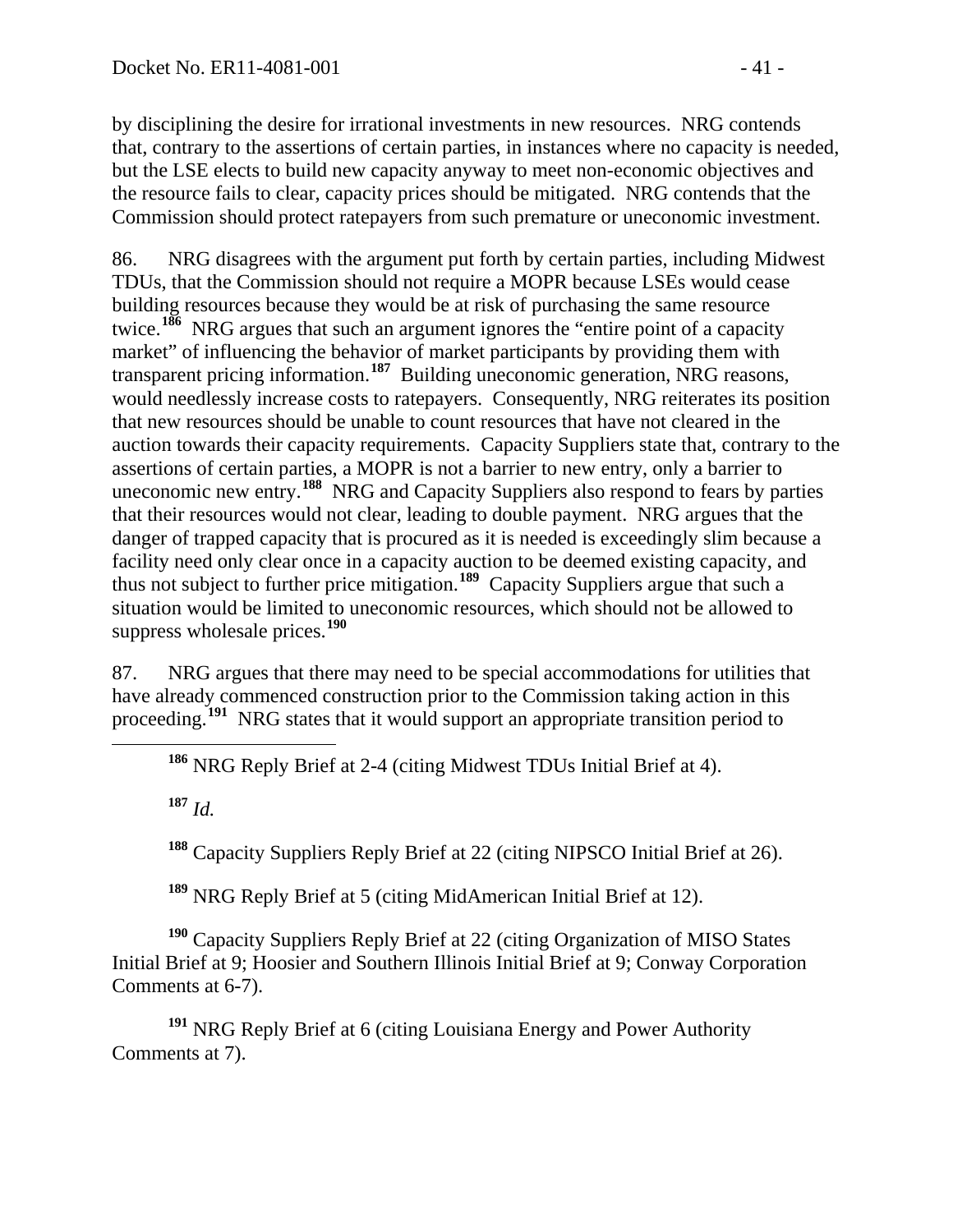accommodate entities that have decided to build new resources prior to Entergy joining MISO or comparable situations.

88. NRG disagrees with parties who argue that LSEs should have the right to make economically inefficient investments because they make decisions on a multi-year time scale, and take a long-term view of their capacity needs.**[192](#page-41-0)** NRG asserts that the MOPR in no way inhibits utilities from employing long-term planning to make economically efficient siting decisions. NRG explains that the MOPR allows an LSE concerned about a potential shortfall in resources to bid its new resources into the market and objectively test whether the new resource indeed represents the lowest cost increment of new capacity to meet its needs in the long run. NRG disagrees with the premise that an LSE would be harmed by delaying construction of a new resource until it is actually needed because there would be less expensive options available.**[193](#page-41-1)**

89. NRG also responds to arguments that certain parties have a low cost of capital or other inherent advantage that allows them to build a new project at a cheaper cost.**[194](#page-41-2)** NRG asserts that such arguments do not favor eliminating a MOPR but rather the use of competitive benchmarking following the adoption of the MOPR, which the Commission could direct MISO to address in a number of ways, as demonstrated by the Eastern RTOs.**[195](#page-41-3)**

90. NRG and Capacity Suppliers disagree with arguments that a MOPR would create a price floor and fix prices at anti-competitive levels.**[196](#page-41-4)** NRG argues that MOPRs only come into play when project sponsors attempt to bid capacity into the market at an artificially low price, rather than at the true cost. NRG explains that MOPR rules typically allow project sponsors to bid the lower of an administratively-determined threshold or the actual price. Consequently, there is no price floor. Capacity Suppliers also disagree with arguments that an effective MOPR would cause wholesale rates to rise

**<sup>193</sup>** *Id*.

**<sup>194</sup>** *Id.* at 8 (citing Hoosier and Southern Illinois Initial Brief at 12).

**<sup>195</sup>** *Id*. at 7-8.

<span id="page-41-4"></span><span id="page-41-3"></span><span id="page-41-2"></span>**<sup>196</sup>** *Id.* at 8 (citing Southwestern Initial Brief at 7; APPA/NRECA Initial Brief at 16); Capacity Suppliers Reply Brief at 22 (citing Organization of MISO States Initial Brief at 23; Midwest TDUs Initial Brief at 43).

<span id="page-41-1"></span><span id="page-41-0"></span>**<sup>192</sup>** *Id*. (citing Arkansas Electric Initial Brief at 15; APPA/NRECA Initial Brief at 14-16.)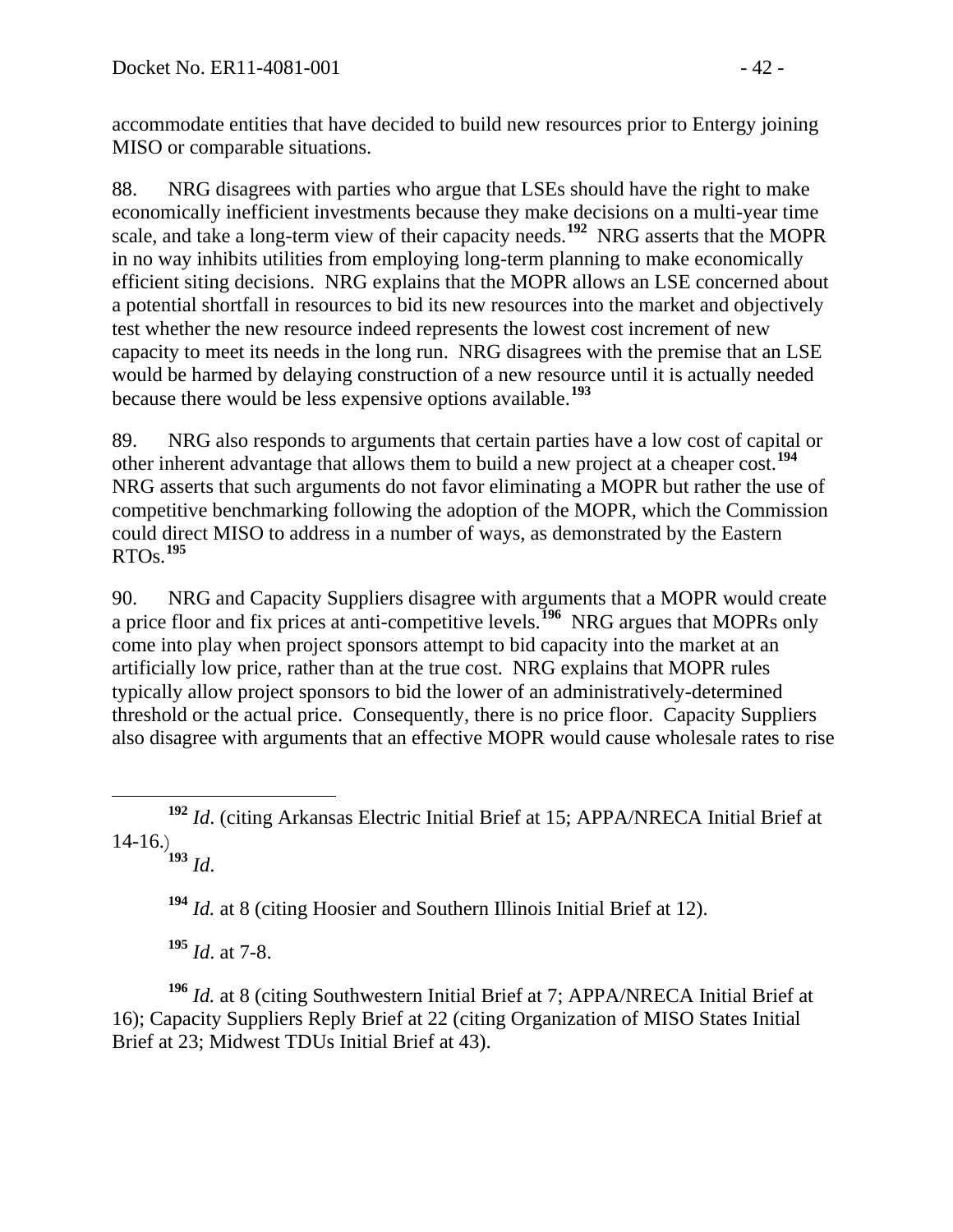to, and lock in at, the CONE.**[197](#page-42-0)** However, they concede that under normal supply and demand conditions, capacity prices would be expected to equal the CONE.

91. NRG and Capacity Suppliers disagree with assertions that the preponderance of bilateral contracting in MISO is inconsistent with a MOPR.**[198](#page-42-1)** NRG states that existing units are exempt from the MOPR, leaving only bilateral contracts for new resources subject to the MOPR. NRG contends that this structure leads to cost minimization. It also notes that sophisticated parties can structure bilateral contracts such that the construction and payment only begins if the project clears the auction. Capacity Suppliers contend that wholesale capacity prices drive bilateral market prices because rational buyers will not pay substantially more in the bilateral market than they can pay in the wholesale market. Capacity Suppliers state that buyers have not refuted the assertion that wholesale markets drive bilateral prices, creating an incentive to suppress prices in the wholesale market. Capacity Suppliers dismiss as unsupported claims that the longer terms of most bilateral contracts reduce this effect and argue that if buyers forecast wholesale prices at near zero, they will demand very low prices in the bilateral market.<sup>[199](#page-42-2)</sup>

92. NRG and Capacity Suppliers also disagree with assertions that because generators in MISO are largely under long-term contracts, or because private entities are actively seeking out new contracting opportunities, the Commission has no need to ensure just and reasonable rates for merchant generation.**[200](#page-42-3)** Such an argument, NRG asserts, ignores the more than 4,000 MW of uncontracted capacity that NRG owns in the new MISO South Zone. NRG further contends that this argument ignores the fact that bilateral contracting and a strong MOPR are not mutually exclusive – so long as the new resources are actually needed by the marketplace or the LSE wishes to make an uneconomic investment decision in support of some alternative goal.**[201](#page-42-4)** Capacity Suppliers contend that capacity buyers in MISO have the incentive to suppress capacity prices, as admitted by certain buyers.**[202](#page-42-5)** They point out that other parties deny such an incentive exists or

<span id="page-42-3"></span><span id="page-42-2"></span><span id="page-42-1"></span>**<sup>198</sup>** NRG Reply Brief at 9 (citing Southwestern Initial Brief at 7; Arkansas Electric Initial Brief at 15); Capacity Suppliers Reply Brief at 9-10.

**<sup>199</sup>** Capacity Suppliers Reply Brief at 9-10.

**<sup>200</sup>** NRG Reply Brief at 9-10; Capacity Suppliers Reply Brief at 5.

<span id="page-42-4"></span>**<sup>201</sup>** NRG Reply Brief at 9-10.

<span id="page-42-5"></span>**<sup>202</sup>** Capacity Suppliers Reply Brief at 5-6 (citing Hoosier and Southern Illinois

(continued...)

<span id="page-42-0"></span>**<sup>197</sup>** Capacity Suppliers Reply Brief at 23 (citing Indicated MISO Load Serving Entities Initial Brief at 11).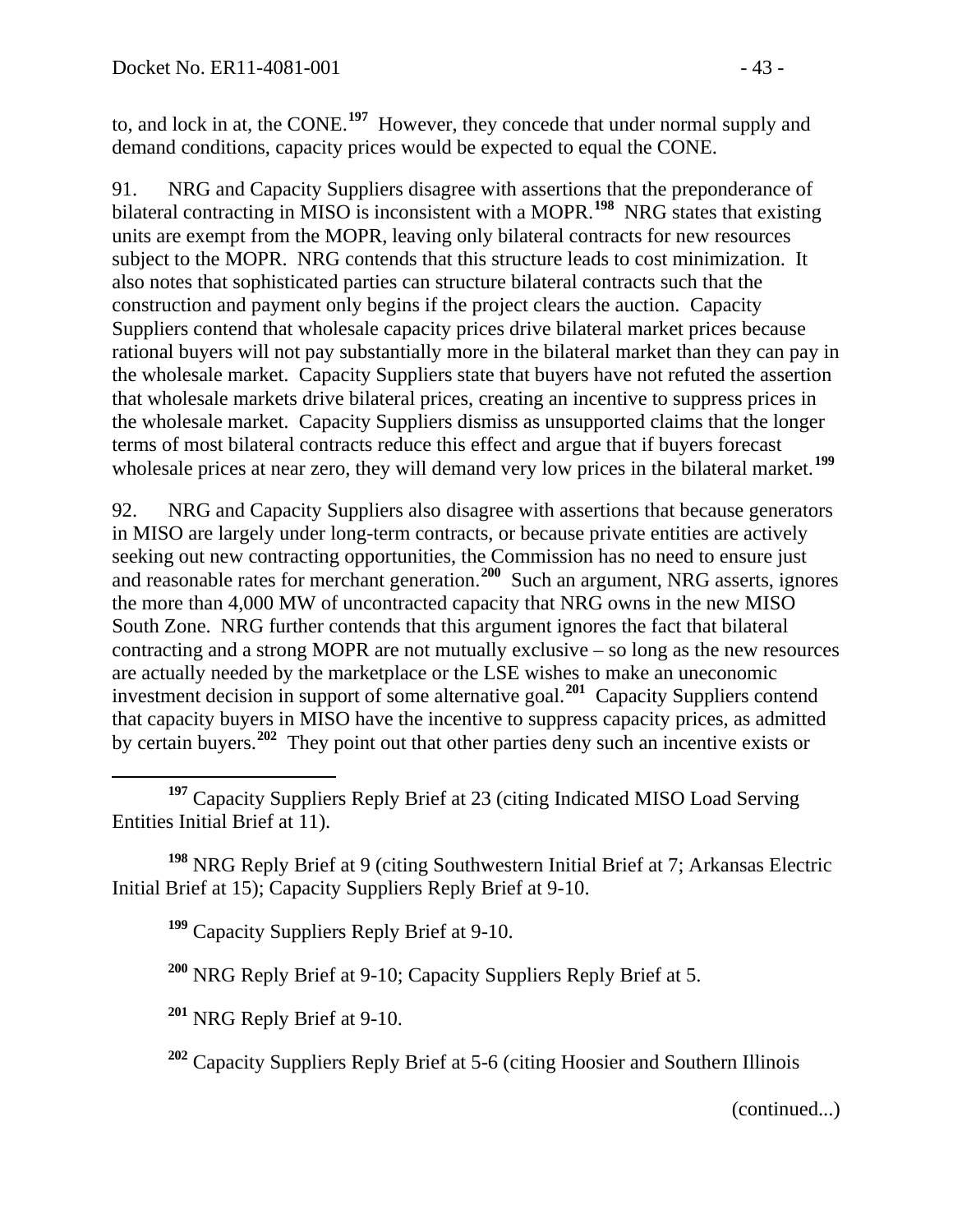that there are even net buyers in MISO, but contend that such arguments are not credible because basic economics dictate that rational buyers prefer lower prices.**[203](#page-43-0)** Further, such parties, according to Capacity Suppliers, fail to acknowledge that a well-functioning capacity market retains or attracts the least-cost, most reliable resources when and where needed. Capacity Suppliers contend that a utility-by-utility or state-by-state approach cannot achieve such benefits because their pools of resources are smaller.

93. Capacity Suppliers also disagree with arguments that price discrimination does not occur in the current wholesale market because similarly situated buyers are paid exactly the same amount under the Tariff.**[204](#page-43-1)** Capacity Suppliers contend that such an assertion ignores out-of-market subsidies paid to new resources. Where such resources are uneconomic but clear in the market because of subsidies, they reduce the prices paid to existing resources. Capacity Suppliers contend that out-of-market payments result in market distortions because not all resources are paid the same price in the wholesale market.

94. Capacity Suppliers contend that certain parties have misinterpreted the result of the 2013-2014 Planning Year Capacity Auction, which resulted in an RTO-wide clearing price of \$1.05 per MW-day. This amount translates into about \$38.25 per MW-year, in contrast to the CONE, which ranges from \$85,990 per MW-year to \$91,610 per MW-year in MISO, according to Capacity Suppliers.**[205](#page-43-2)** Capacity Suppliers insist that such prices reveal the flaws in the current market design, considering that MISO has forecasted capacity shortages as soon as 2016.**[206](#page-43-3)** Such prices, according to Capacity Suppliers,

<span id="page-43-0"></span> $\overline{a}$ Initial Brief at 10 ("[A] buyer always has an incentive to reduce the price of any goods or services it buys . . .")).

**<sup>203</sup>** *Id.* at 6 (citing NIPSCO Initial Brief at 23).

**<sup>204</sup>** *Id.* at 7-8 (citing MidAmerican Initial Brief at 20).

<span id="page-43-2"></span><span id="page-43-1"></span>**<sup>205</sup>** *Id*. at 10 (citing Midcontinent Indep. Sys. Operator, Inc., Filing, Docket No. ER13-2310-000, at 8 (filed Sept. 3, 2013)).

<span id="page-43-3"></span>**<sup>206</sup>** *Id.* (citing MISO Markets Committee of the Board of Directors, *Resource Adequacy Framework Presentation* 3 (Oct. 2013) (indicating that "[c]urrent forecasts project available resources to be below [P]lanning [R]eserve [M]argin requirements by 2016"), *available at*

https://www.misoenergy.org/Library/Repository/Meeting%20Material/Stakeholder/BOD/ Markets%20Committee/2013/20131023/20131023%20Markets%20Committee%20of%2 0the%20BOD%20Item%2006%20Framework%20Resource%20Adequacy.pdf).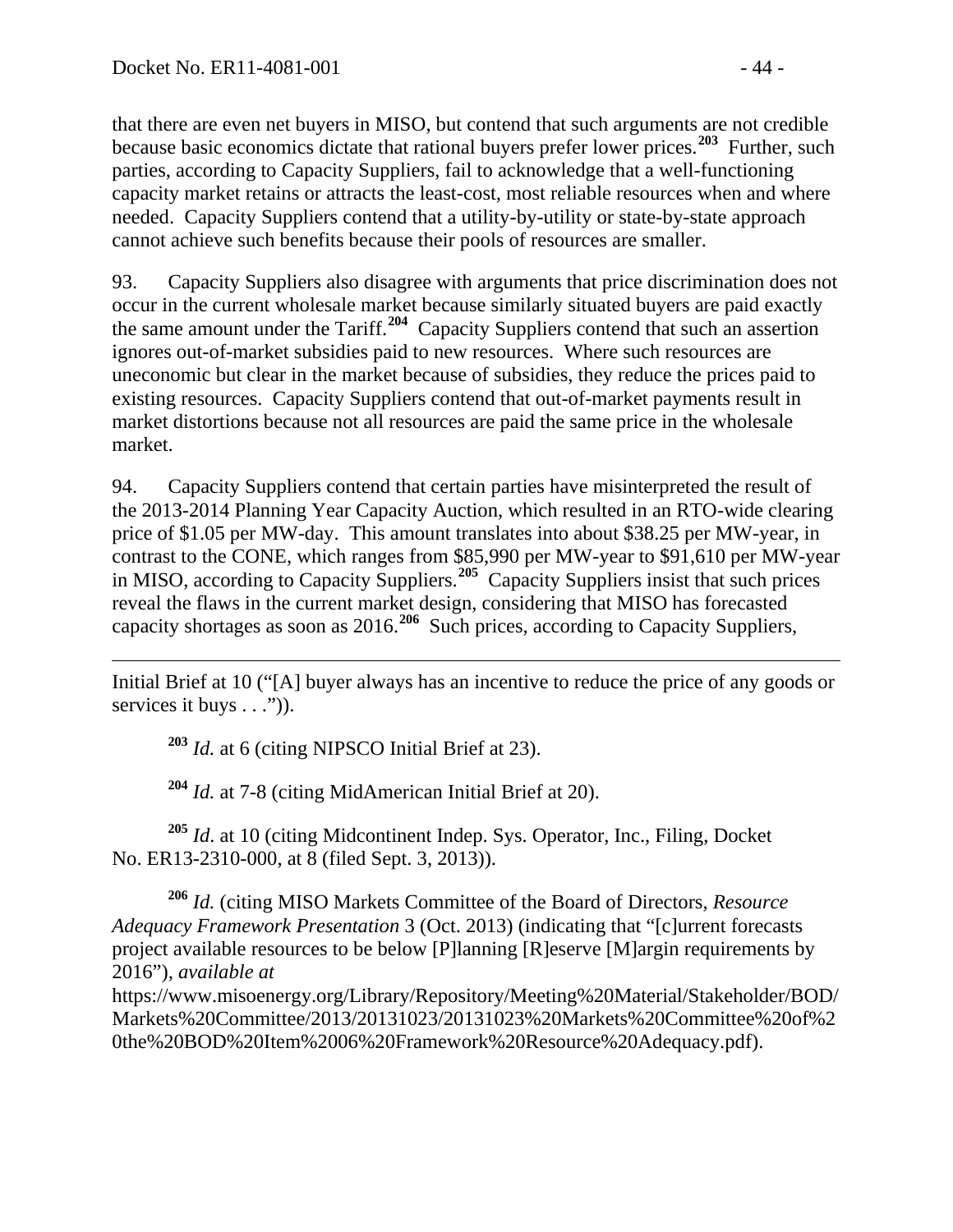indicate that almost all existing generation should retire. Capacity Suppliers also assert that certain parties contradict themselves by simultaneously describing the need for new capacity while asserting that there is no evidence that the current capacity construct, combined with state planning processes, is insufficient to ensure reliability.**[207](#page-44-0)**

95. Capacity Suppliers also disagree with arguments that LSEs have little incentive to suppress prices because the vast majority of offers were either self-scheduled or submitted as part of a fixed resource adequacy plan.<sup>[208](#page-44-1)</sup> They believe that such lack of participation reflects that the flawed capacity market forces merchants into the suppressed bilateral market. Capacity Suppliers point out that the Commission has found that such opted-out resources, once "seasoned" by operating as part of a fixed resource adequacy plan in the first year, could be offered in the auction at a zero price the following year and be exempt from mitigation.**[209](#page-44-2)**

96. Capacity Suppliers also contend that the relatively small amount of merchant generation in MISO does not, under the FPA, permit the Commission to allow undue discrimination against minority interests. Capacity Suppliers also take issue with arguments that so-called "gambling" generators who rely upon wholesale capacity market prices are not worthy of just and reasonable rates and may be discriminated against.**[210](#page-44-3)** Capacity Suppliers contend that the Commission has never suggested that capacity markets should feature prices so low so as to be punitive in this manner. Capacity Suppliers also contend that prices in the wholesale market affect all existing generators and that a MOPR does not solely benefit participants in the wholesale market. Additionally, Capacity Suppliers argue that it is contradictory to argue that merchants are too small to require a MOPR but too large to avoid seller market power mitigation. Further, they disagree with assertions that the anti-manipulation rule alone is sufficient to deter the exercise of buyer-side market power. Capacity Suppliers contend that the more tailored approach of a MOPR is more effective than broad catch-all standards. Capacity Suppliers also disagree with arguments that asymmetric mitigation is permissible because generators can choose what market to participate in while LSEs are trapped. They contend that the capacity market is also "asymmetric" in that it is mandatory for sellers, but voluntary for buyers, and that generators can only sell in other markets under certain

<span id="page-44-0"></span>**<sup>207</sup>** *Id.* at 10-11.

**<sup>208</sup>** *Id.* at 12 (citing NIPSCO Initial Brief at 2).

**<sup>209</sup>** *Id*. (citing June 11 Order, 139 FERC ¶ 61,199 at P 68).

<span id="page-44-3"></span><span id="page-44-2"></span><span id="page-44-1"></span>**<sup>210</sup>** *Id*. at 13-14 (citing Midwest TDUs Initial Brief at 4-5; APPA/NRECA Initial Brief at 18).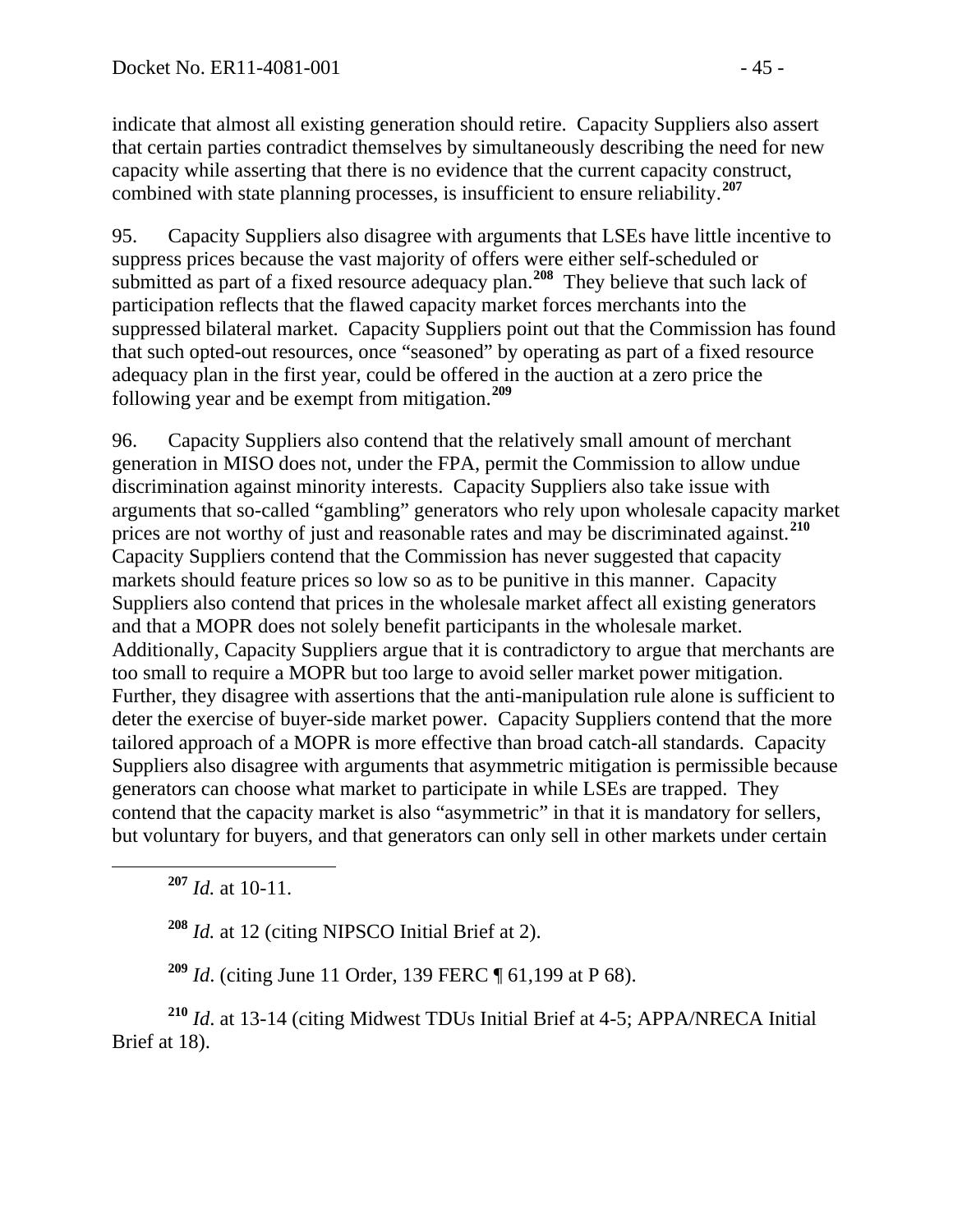conditions.**[211](#page-45-0)** They argue that neither side should be permitted to artificially influence prices.

97. Capacity Suppliers also contend that the FPA explicitly confers jurisdiction to the Commission over wholesale sales of electricity and transmission such that, pursuant to sections 205 and 206 of the FPA, the Commission is required to ensure that rates charged for jurisdictional transactions are just and reasonable.**[212](#page-45-1)** Consequently, Capacity Suppliers contend that states cannot be allowed to determine the reasonableness of resource adequacy if such choices interfere with the Commission's determination of just and reasonable rates. In such cases, according to Capacity Suppliers, there is need for an independent market monitor or RTO to intrude on state decisional processes, contrary to the positions of certain buyers. Consequently, the Commission cannot permit states or other capacity buyers to suppress prices in the wholesale market. They further contend that it is instead the obvious side-effect of state-sponsored new entry that bids into the wholesale market are below costs. Capacity Suppliers assert that the elimination of merchant generation cannot be the by-product of traditional regulation, be it accidental or intentional. Capacity Suppliers also assert that, even with a MOPR, which only prevents discrimination in the wholesale market, states remain free to make decisions affecting generation, including siting and policies in favor of certain resources.

98. Capacity Suppliers also argue that Congress and the Commission have already decided that they prefer competition and markets over traditional regulation.**[213](#page-45-2)** According to Capacity Suppliers, the Commission has found that PJM needs to protect against both buyer-side and seller-side market power. They argue that competition is more efficient, because factors other than efficiency, including utility desire to grow their rate bases, often drive traditional regulation. They also argue that uneconomic entry begets more required subsidized new entry to replace retiring resources that do not receive subsidies and that an effective MOPR would support the Commission's policy

**<sup>211</sup>** *Id.* at 15-17.

<span id="page-45-1"></span><span id="page-45-0"></span>**<sup>212</sup>** *Id*. at 18 (citing *New York v. FERC*, 535 U.S. 1, 16-17 (2002); 16 U.S.C. §§ 824(b), 824d, 824e).

<span id="page-45-2"></span>**<sup>213</sup>** *Id*. (citing *Regional Transmission Organizations*, Order No. 2000, FERC Stats. & Regs. ¶ 31,089 (1999), *order on reh'g*, Order No. 2000-A, FERC Stats. & Regs. ¶ 31,092 (2000), *aff'd sub nom. Pub. Util. Dist. No. 1 v. FERC*, 272 F.3d 607 (D.C. Cir. 2001)).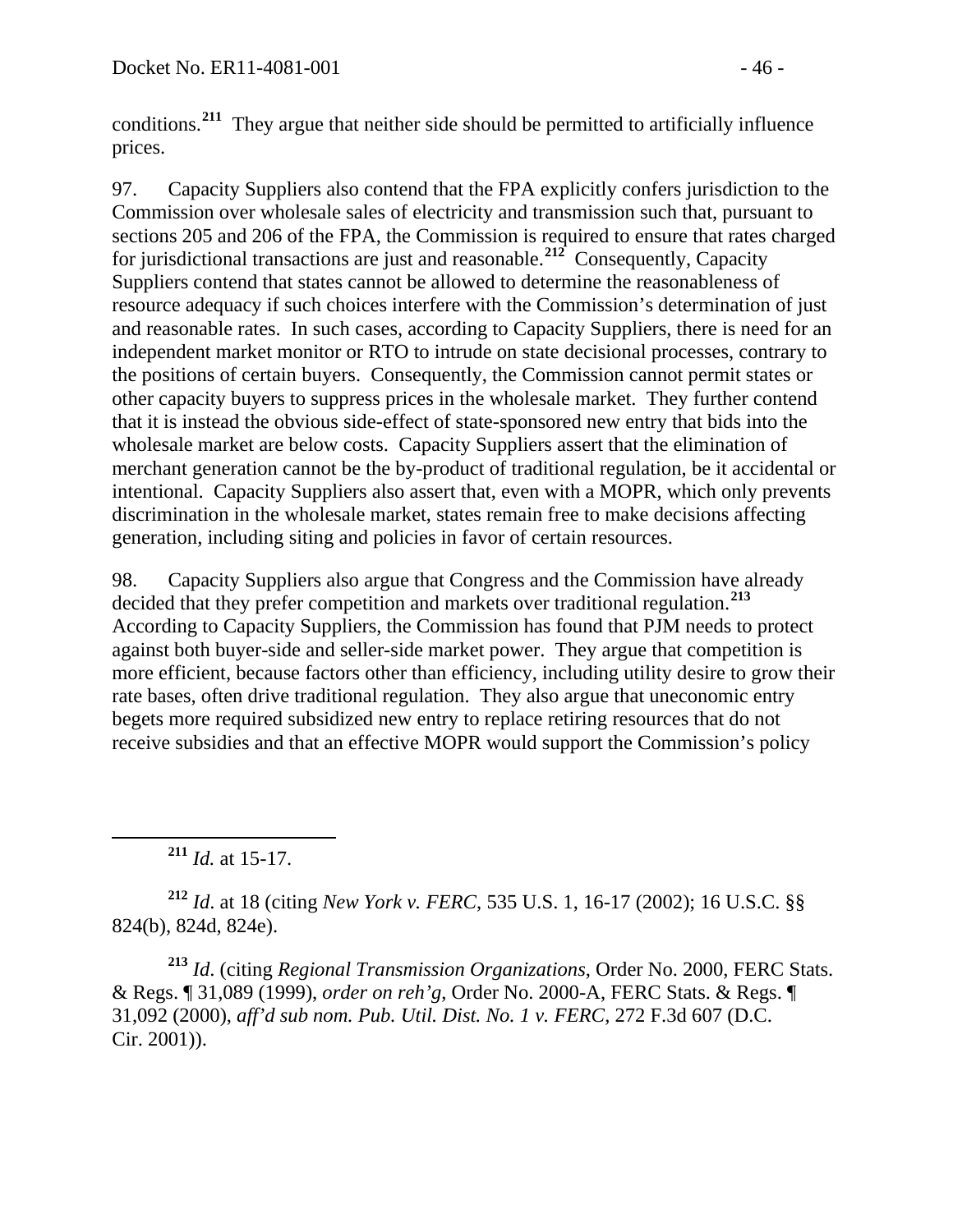objectives and statutory obligations in this regard by eliminating artificially suppressed prices and improving market signals.**[214](#page-46-0)**

99. Capacity Suppliers reiterate their contention that the MISO proposal must be revised to effectively mitigate buyer-side market power, including to address manipulation enabled by the fixed resource adequacy plan. Contrary to the assertions of certain parties, the Commission cannot abrogate its statutory duty based on stakeholder preferences with respect to the MOPR, as advocated by certain parties.**[215](#page-46-1)** Capacity Suppliers also note that although certain parties characterized Capacity Suppliers' preference for the MOPR to mitigate to 100 percent of net CONE as having been rejected by the Commission, the Commission has recently approved such mitigation in PJM.**[216](#page-46-2)**

## **d. Reply Briefs Opposing MOPR**

100. Several parties reiterate their opposition to the MOPR, both as proposed by MISO and as proposed to be revised by the Market Monitor, Capacity Suppliers, and NRG.**[217](#page-46-3)**

101. Several commenters allege that the Market Monitor, by questioning the necessity of a MOPR depending on the purpose of the MISO capacity market, effectively concedes that a MOPR is not necessary in MISO.**[218](#page-46-4)** For example, Midwest TDUs argue that the MISO capacity market serves only as a spot capacity balancing market, and that resource owners receive long-term price signals from bilateral markets and ownership reviews.**[219](#page-46-5)** Similarly, MidAmerican argues that the Market Monitor misstates the purpose of the capacity market as providing "a mechanism for ensuring long-term resource adequacy in the MISO footprint." MidAmerican asserts that LSEs and their regulators, not MISO, are responsible for assuring resource adequacy in the MISO region, and that the MISO

**<sup>214</sup>** *Id.* at 23-24.

**<sup>215</sup>** *Id.* at 25-26 (citing Organization of MISO States Initial Brief at 20).

<span id="page-46-2"></span><span id="page-46-1"></span><span id="page-46-0"></span>**<sup>216</sup>** *Id*. at 26 (citing *PJM Interconnection, L.L.C.*, 143 FERC ¶ 61,090, at PP 195- 98 (2013)).

<span id="page-46-4"></span><span id="page-46-3"></span><sup>217</sup> For example, NIPSCO notes that nearly every party that submitted an Initial Brief supported the Commission's decision to reject the MOPR. NIPSCO Reply Brief at 2-3.

**<sup>218</sup>** *E.g.*, Midwest TDUs Reply Brief at 3-6; NIPSCO Reply Brief at 6-8.

<span id="page-46-5"></span>**<sup>219</sup>** Midwest TDUs Reply Brief at 4.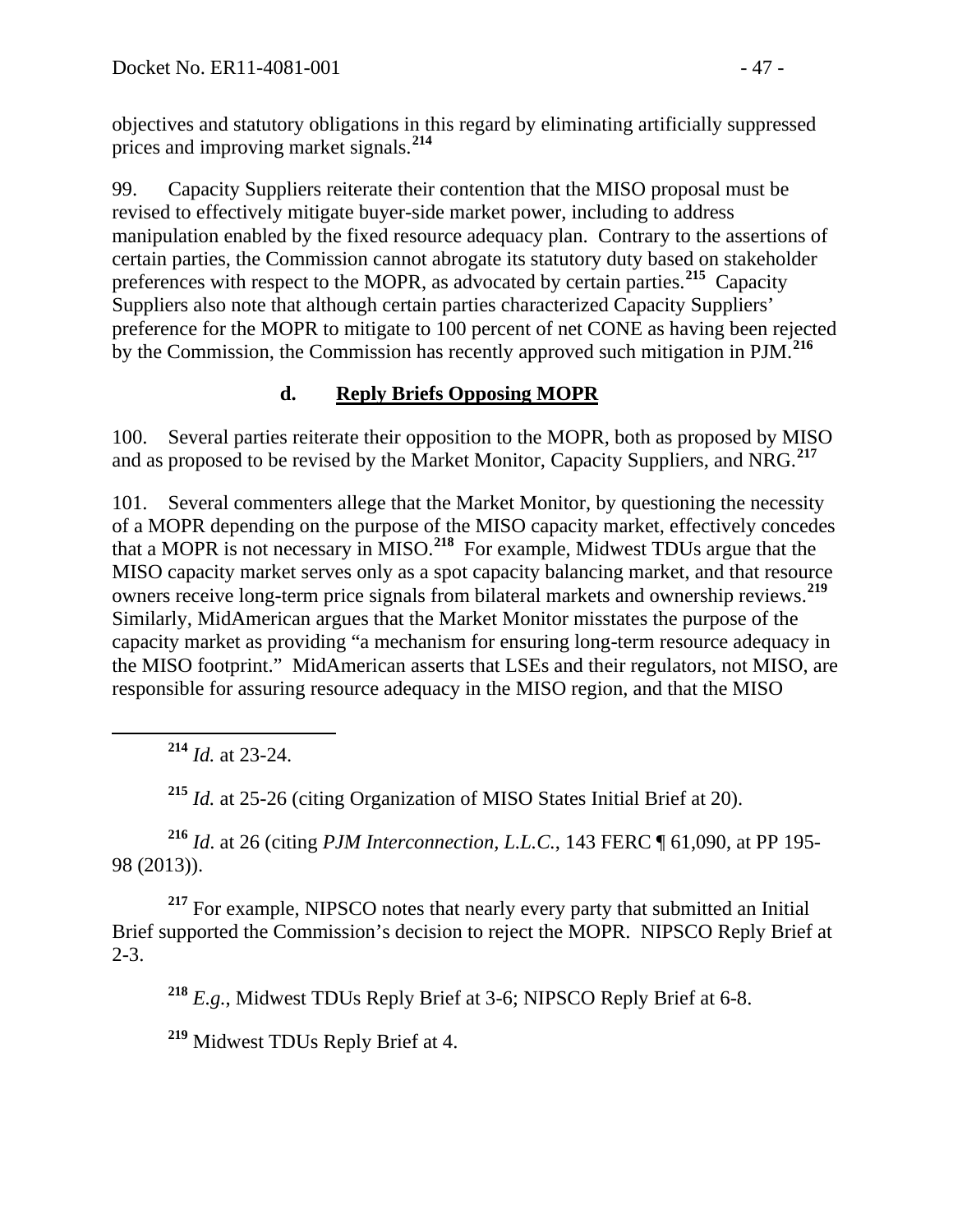resource adequacy construct, which is an incremental tool for acquiring short-term capacity, can assist in that effort, but cannot supplant or conflict with it.**[220](#page-47-0)** The Organization of MISO States further alleges that the Market Monitor's question misses the point of the proceeding, as the question at issue is whether the Commission should impose a MOPR in pursuit of a goal to cause the price signal produced by the MISO capacity auction to become the predominant (or only) influence on investment, retirement, and maintenance decisions in MISO.**[221](#page-47-1)** In addition, commenters argue that MOPR supporters provide no evidence that the MISO region's existing resource adequacy paradigm will incent the region's LSEs and states to exercise the buyer-side market power that the MOPR supposedly mitigates.<sup>[222](#page-47-2)</sup> Duke, citing examples from Eastern RTOs, further argues that, because of the open and transparent nature of state regulatory action, even if a state did intend to exercise buyer-side market power through its LSEs, the Commission will have sufficient forewarning to prevent any actual attempt at price suppression.**[223](#page-47-3)**

102. Commenters argue that MOPR supporters have failed to demonstrate that a MOPR is appropriate for the MISO region.**[224](#page-47-4)** For example, MidAmerican alleges that NRG and Capacity Suppliers describe the necessity of a MOPR in a market that is very different than the MISO market. MidAmerican emphasizes that the MISO capacity construct is characterized by a preponderance of long-term bilateral contracting, a one-year auction occurring only two months in advance of the Planning Year, and an auction created for incremental capacity purposes.**[225](#page-47-5)** MidAmerican also asserts that NRG promotes a wholesale market design that stands at odds with the typical state-regulated resource planning function that exists in most of the MISO region, and notes the opposition to a MOPR from both the Organization of MISO States and the Joint Consumer Advocates (i.e., the two groups with significant statutory obligations for regulating and advocating on behalf of consumers).**[226](#page-47-6)** MidAmerican further argues that Capacity Suppliers'

<span id="page-47-0"></span>**<sup>220</sup>** MidAmerican Reply Brief at 7-8.

<span id="page-47-1"></span>**<sup>221</sup>** Organization of MISO States Reply Brief at 3.

<span id="page-47-2"></span>**<sup>222</sup>** Midwest TDUs Reply Brief at 11; Duke Reply Brief at 7-11.

<span id="page-47-3"></span>**<sup>223</sup>** Duke Reply Brief at 4-7.

**<sup>224</sup>** *E.g.*, Midwest TDUs Reply Brief at 7-12.

**<sup>225</sup>** MidAmerican Reply Brief at 11.

<span id="page-47-6"></span><span id="page-47-5"></span><span id="page-47-4"></span>**<sup>226</sup>** *Id.* at 14. The Joint Consumer Advocates are the Indiana Office of Utility Consumer Counselor, the Iowa Office of Consumer Advocate, the Minnesota Department

(continued...)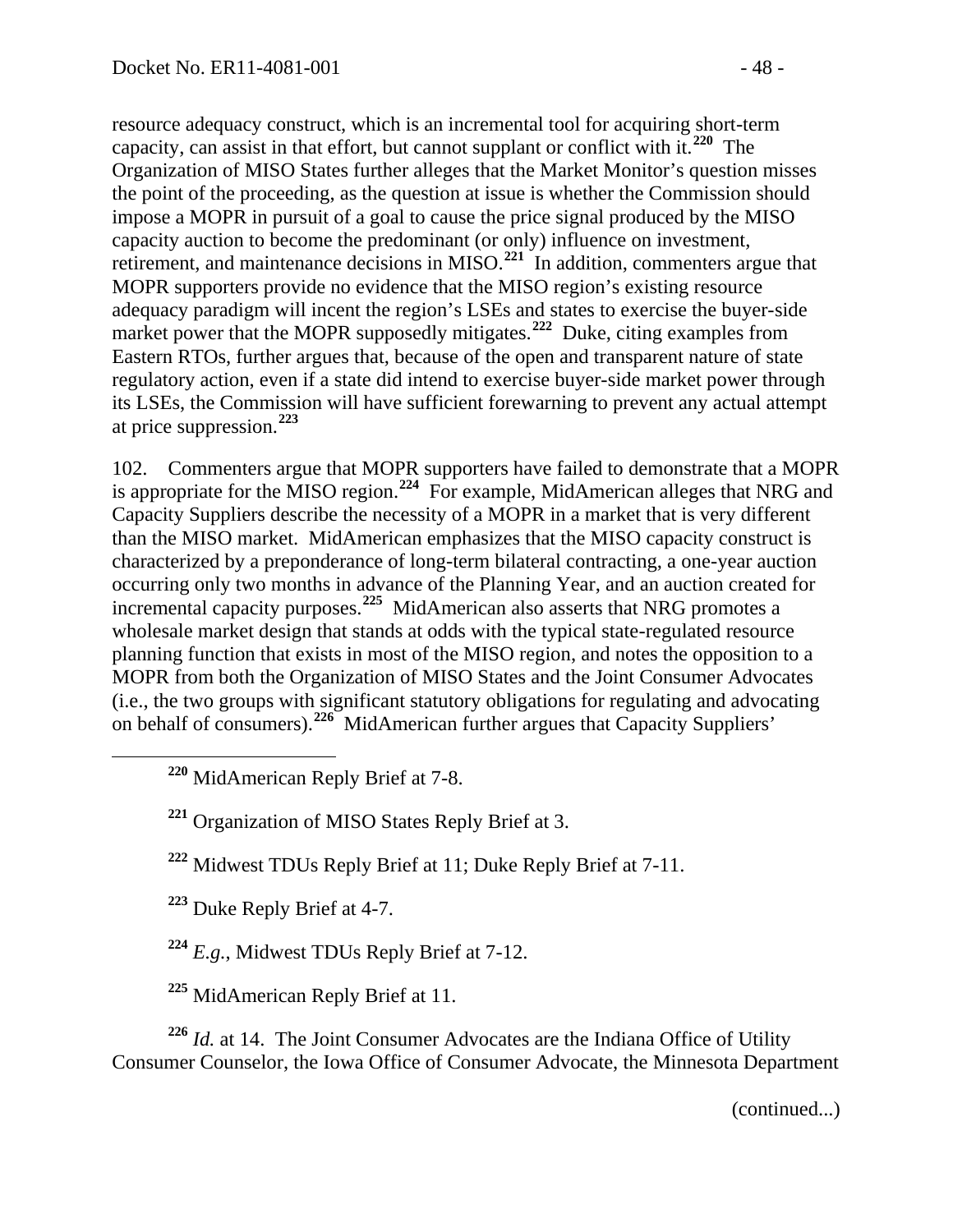proposed revisions to the MOPR conflict with state regulation and arbitrarily eliminate self-supply unless regulators are held hostage to a "truly nondiscriminatory auction process.<sup>727</sup> Numerous parties allege that MOPR supporters have also failed to demonstrate that the existing MISO resource adequacy construct will be unable to address anticipated capacity shortages in coming years.**[228](#page-48-1)**

103. Parties also argue that bilateral markets are unlikely to take their price signals from the MISO capacity auction, given the short-term nature of the purchase and the long-term nature of the bilateral market.<sup>[229](#page-48-2)</sup> Numerous parties reiterate that there is no incentive to exercise buyer-side market power in the MISO market. NIPSCO further alleges that Capacity Suppliers incorrectly argue that neither the amount of bilateral contracting nor the amount or generation divestiture in the MISO footprint should have any bearing on whether a MOPR is instituted; to the contrary, they allege that adoption of a MOPR would inject unwarranted uncertainty into the traditional state-driven procurement process in MISO.**[230](#page-48-3)** Other parties similarly argue that theoretical claims that a MOPR can accommodate self-supply or state integrated resource planning processes are unsupported.**[231](#page-48-4)** Other commenters argue that MOPR supporters failed to substantiate their assertions about the amount of merchant generation in the MISO footprint.**[232](#page-48-5)**

104. Several parties argue that certain MOPR supporters' initial briefs address issues that are beyond the scope of the Commission's briefing order, and ask the Commission to

 $\overline{a}$ of Commerce, the Missouri Office of the Public Counsel, the Montana Consumer Counsel, and the Citizens Utility Board of Wisconsin. The Joint Consumer Advocates filed a motion to intervene and protest to MISO's July 2011 filing in which MISO proposed the MOPR. *See also*, *e.g.*, American Municipal and the Michigan South Central Power Agency Reply Brief at 5-7.

<span id="page-48-0"></span>**<sup>227</sup>** MidAmerican Reply Brief at 16.

<span id="page-48-1"></span>**<sup>228</sup>** *E.g.*, APPA/NRECA Reply Brief at 5-7.

<span id="page-48-2"></span>**<sup>229</sup>** *E.g.*, MidAmerican Reply Brief at 17.

<span id="page-48-3"></span>**<sup>230</sup>** NIPSCO Reply Brief at 11-13.

<span id="page-48-4"></span>**<sup>231</sup>** *E.g.*, APPA/NRECA Reply Brief at 9-11.

<span id="page-48-5"></span>**<sup>232</sup>** NIPSCO Reply Brief at 10-11.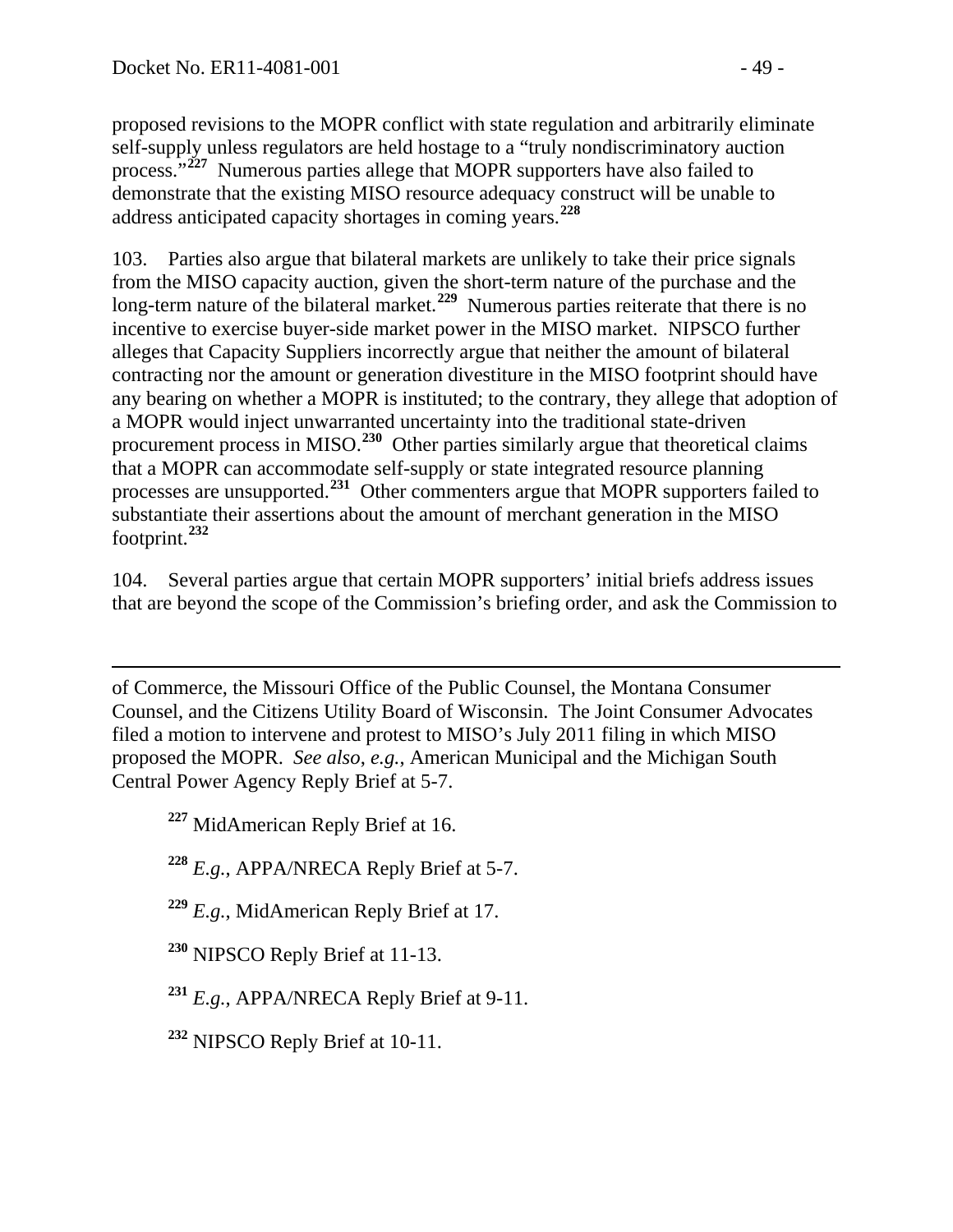adopt proposed revisions to the MOPR that are beyond what MISO proposed and the Commission rejected.**[233](#page-49-0)**

#### **4. Commission Determination**

105. We deny rehearing of the decision to reject MISO's proposed MOPR. In brief and as noted above, in the June 11 Order, the Commission concluded that buyers lacked the incentive to suppress auction prices in the MISO capacity market. The Commission's reasoning was that most capacity in MISO is owned by traditionally-regulated utilities that would not need to purchase a significant amount of capacity through the auction, and thus, would not benefit significantly from lower auction prices. On rehearing, some parties argued that the Commission's rationale was flawed, because about one-fourth of capacity in MISO is not owned by traditionally-regulated utilities. After receiving further information, we continue to conclude that a MOPR is not needed at this time for the MISO capacity market. While some capacity in MISO is owned by merchants rather than traditionally-regulated utilities, the record before us indicates that most merchant capacity has been sold under long-term contracts. The purchasers of this capacity would not benefit significantly from suppressing prices in the MISO capacity market, because the purchasers do not purchase a significant amount of capacity through the auction, and thus, would not benefit significantly from lower auction prices. In its briefs, Midwest TDUs present data demonstrating that most merchant generators, including those owned by Capacity Suppliers, are under long-term contracts, a fact which is not disputed. LSEs in MISO that own or have long-term contractual rights to capacity for most or all of their capacity requirements are unlikely to be able to recoup the expense of subsidizing new resources through reduced prices in the organized capacity market, because such LSEs buy little or no capacity in the organized capacity market.

106. Capacity Suppliers do not dispute Midwest TDUs' conclusion that most merchant generators are under long-term contracts. In response, Capacity Suppliers argue that the extent of long-term contracting is irrelevant, because buyers always prefer lower prices. We agree that buyers prefer lower prices. However, Capacity Suppliers' argument ignores the fact that loads do not pay current capacity market prices for capacity that they have acquired in the past under long-term contracts, but rather a price agreed upon in the past. Subsidizing uneconomic entry that suppresses current capacity market prices would not suppress prices that have previously been locked in by long-term contract. Because, based on the record before us, the vast majority of capacity in MISO has been acquired by LSEs either through ownership or through long-term contracts, the potential benefits

<span id="page-49-0"></span>**<sup>233</sup>** *E.g.*, Coalition of MISO Customers Reply Brief at 2-4; Midwest TDUs Reply Brief at 13; NIPSCO Reply Brief at 8; American Municipal and the Michigan South Central Power Agency Reply Brief at 3.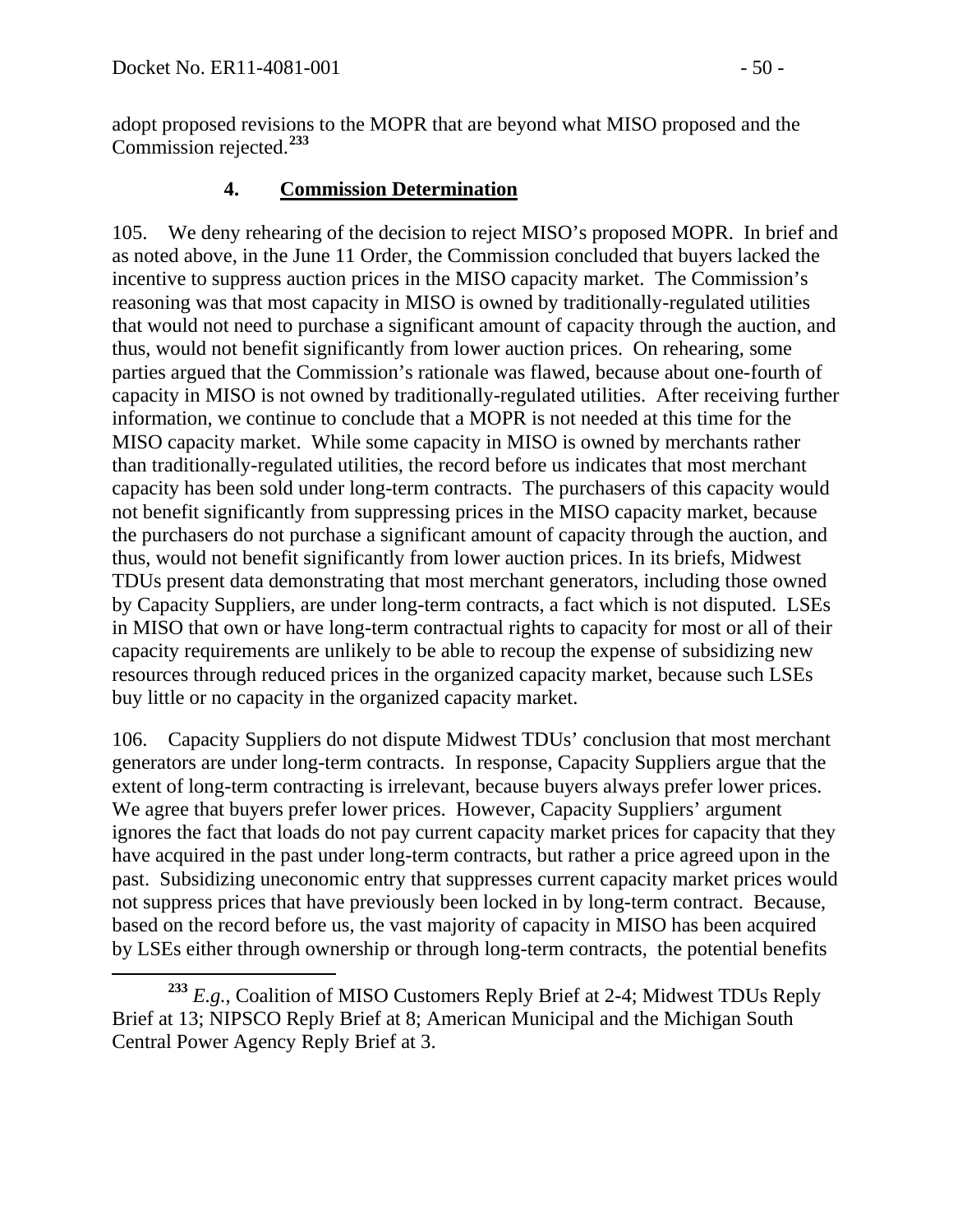of, and thus incentive to engage in, price suppression are greatly diminished, which indicates that a MOPR is unnecessary.

107. NRG contends that the June 11 Order did not address the interplay between the bilateral market and the Commission's centralized resource adequacy construct. Similarly, Capacity Suppliers argue that a MOPR is necessary because prices in the capacity market heavily influence bilateral contract prices. We agree that the spot capacity market is an alternative to the bilateral market, so contracting parties are likely to consider expected future spot market prices when determining the prices they are willing to accept in bilateral contracts. But several factors mute the effect of spot market prices on bilateral prices. First, any price effects on long-term bilateral contracts would occur only slowly over time as contracts expire and new contracts are negotiated. Second, the MISO capacity auction involves one year of capacity auctioned two months before the start of the Planning Year, while bilateral capacity purchases generally are for longer terms. So, to the extent contracting parties consider spot market prices in negotiating long-term bilateral contracts, they are likely to consider expected spot market prices over time – not spot market prices in any single year.

108. As recognized by some of the parties, bilateral contracts negotiated in any one year are unlikely to reflect the prices in the MISO capacity auction in any one year. A substantial amount of uneconomic capacity over many years would be needed in order to have a significant effect on bilateral contract prices, and those price effects would not be felt on contracts that have not yet expired. The costs of such uneconomic entry would be substantial and any resulting reductions in bills due to lower bilateral contract prices would need to be discounted because they would occur in the future. NRG and Capacity Suppliers have provided no evidence that buyers in MISO or their agents could profitably engage in uneconomic investment in order to suppress prices. We also disagree with Capacity Suppliers that the amount of bilateral contracting is irrelevant. To the extent that the overall amount of bilateral contracting is relatively small (with most resources owned by the LSEs) the amount of resources whose prices would be influenced each year by changes in the auction prices diminishes, rendering profitable price suppression through uneconomic entry harder still.

109. We also disagree with the assertion that low auction participation rates indicate that prices are not just and reasonable. Certain LSEs may prefer the cost certainty of using their own resources or relying on long-term contracts. Further, contrary to NRG's and Capacity Suppliers' claims that buyer-side market power needs to be mitigated, there is no evidence in the record of any exercise of buyer-side market power in MISO auctions or bilateral prices.

110. Additionally, low prices, in and of themselves, do not demonstrate that a market is not just and reasonable. For instance, such prices are justified in instances where a region contains substantial excess capacity unrelated to intentional uneconomic entry. Similarly, we disagree with NRG's argument that the current MISO capacity market structure lacks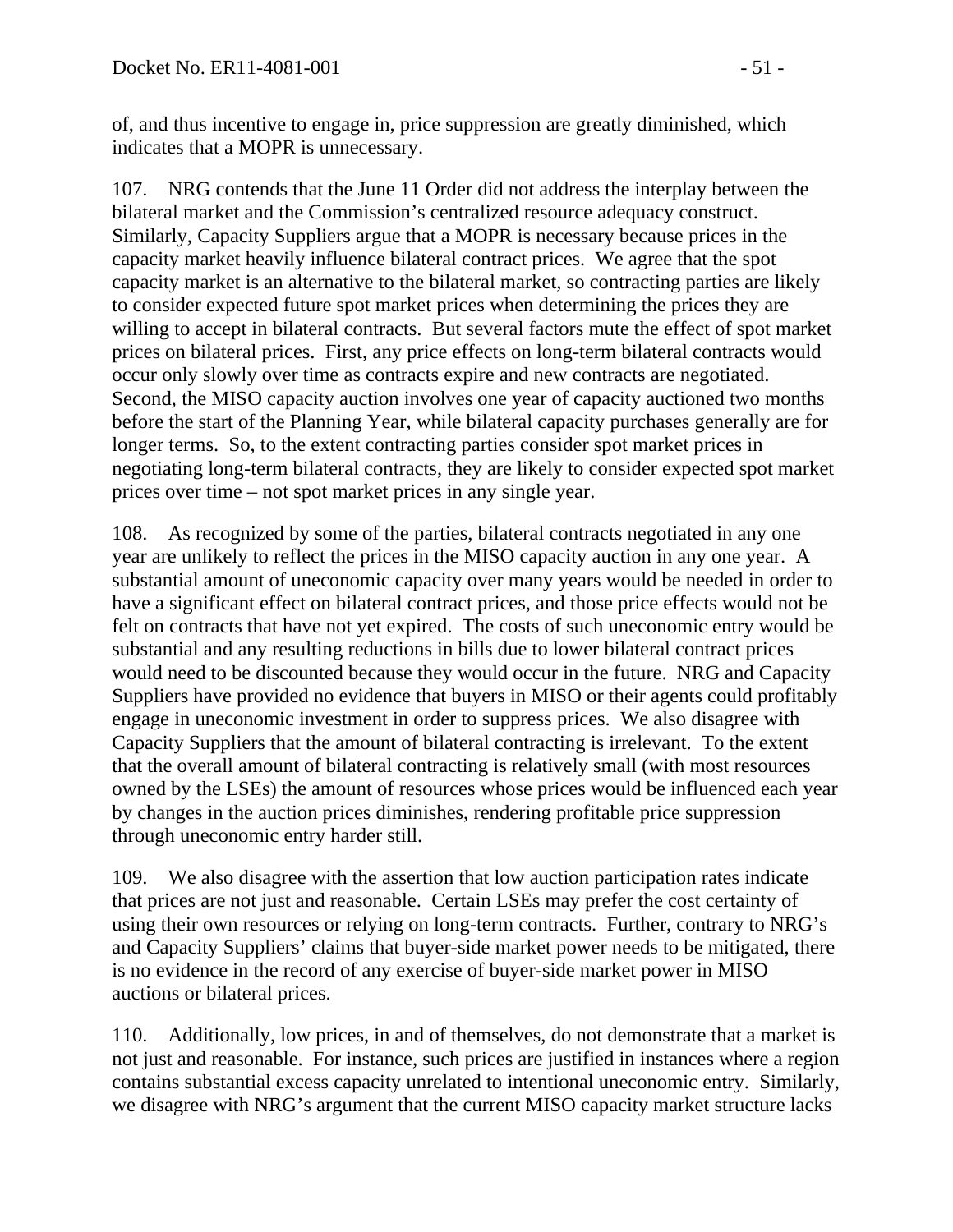a robust and transparent means of incenting merchant generators to remain viable. Such resources could sell capacity as part of long-term bilateral contracts, locking in a level of capacity revenues based on their expected value over the life of the agreements or could sell their capacity in the auction each year. In neither case must rates, in order to be just and reasonable, assure viability of such resources, so long as the prices in the market reflect supply and demand conditions. Depending on these conditions, merchant generators, particularly those that elect to sell into the auction, could be considerably more or less profitable than resources whose costs are recovered through cost of service rates.

111. NRG points to the Commission's recognition of the importance of buyer-side mitigation in ISO-NE and PJM and disagrees with the contention that buyer-side mitigation rules are appropriate for Eastern RTOs but not for MISO. However, as noted in the June 11 Order and by several parties, unlike Eastern RTOs, the MISO region is largely comprised of traditional obligation-to-serve utilities without restructured retail markets. This composition enables LSEs and regulators in the region to undertake longer-term commitments to generation resources, either in the form of direct construction by incumbent LSEs or through comparable long-term contracts.

112. Capacity Suppliers also disagree with arguments that, because similarly situated buyers are paid exactly the same amount under the Tariff, price discrimination does not occur in the current wholesale market.**[234](#page-51-0)** Capacity Suppliers contend that out-of-market subsidies result in market distortions because not all resources are paid the same price in the wholesale market. We do not find this argument persuasive in this context because, in MISO, the lower auction price that may result from this strategy would provide little benefit because auction volumes are so small. While such a strategy may be theoretically possible, it would require the new resource to offer all or most of its capacity in the auction and the LSE buyer to buy a significant amount in the auction in order to be of benefit. There is no evidence in the record of such market behavior by LSE buyers. Such a strategy of out of market payments would not impact the cost of other supplies that are also owned or under long-term contract.Also, differences between the price in the MISO capacity market in any given year and prices in bilateral contracts do not necessarily reflect undue discrimination, in part because the term lengths are different. The MISO capacity market commits the resource for one year, and the prices in the MISO auction thereby reflect market conditions during that year. By contrast, bilateral contracts in MISO are often for much longer than one year, and the prices in these contracts reflect expected market conditions over these longer periods.

<span id="page-51-0"></span>**<sup>234</sup>** Capacity Suppliers Reply Brief at 7-8 (citing MidAmerican Initial Brief at 20).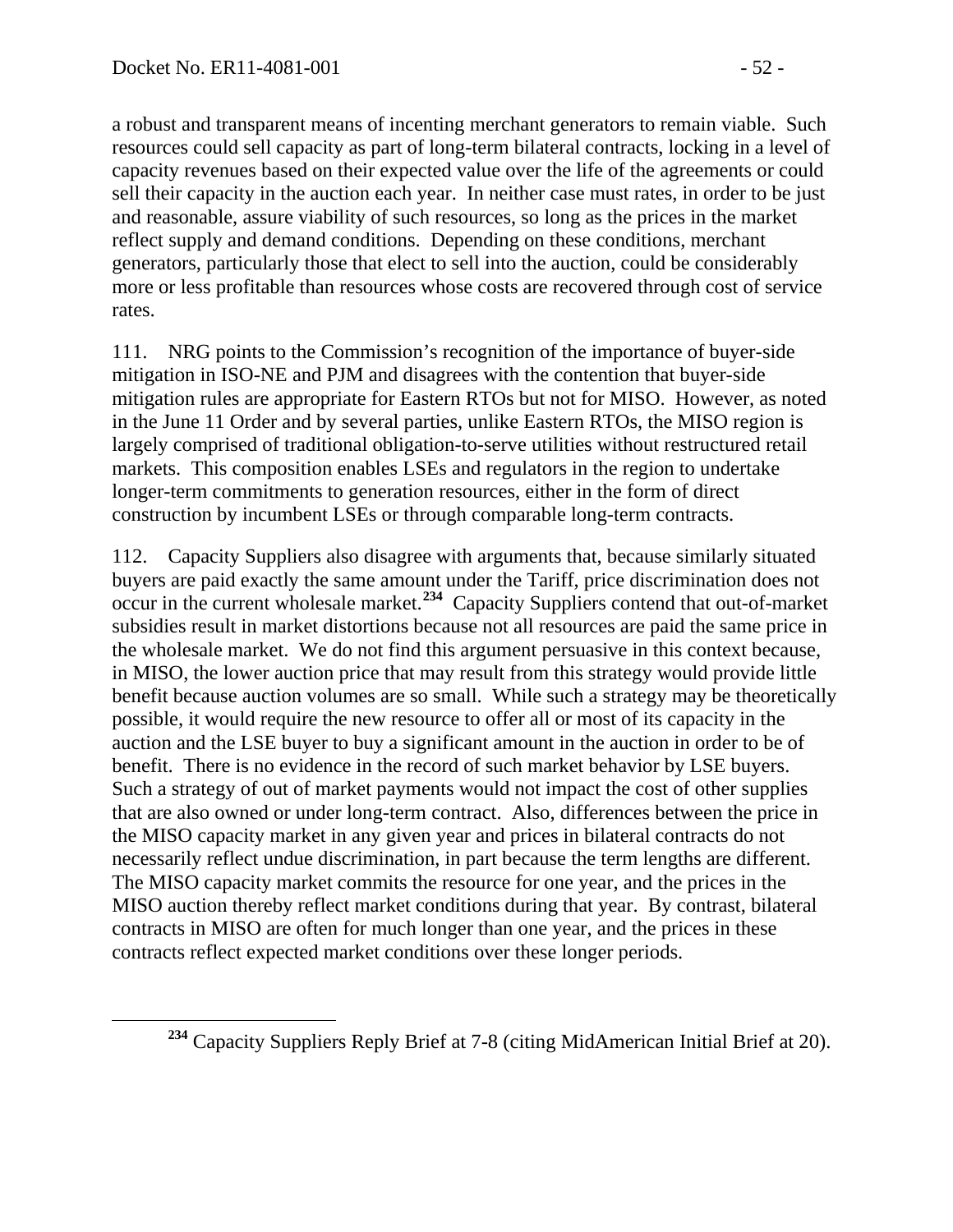113. We also disagree with Capacity Suppliers' argument that the absence of a MOPR unduly discriminates against the minority of parties that rely on the capacity market. As discussed above, we find no evidence in the record of price suppression in the auction or of the ability of LSEs to profit from a price suppression strategy.

114. Capacity Suppliers also argue that the Commission must prevent undue discrimination against merchant generators that arises because the capacity market is mandatory for sellers, but voluntary for buyers. We find that there need not be symmetry between mitigation for buyers and sellers because of differences in how they could exercise market power. As discussed above in this section, based on the record before us, LSEs do not appear to have the incentive to exercise buyer-side market power, and thus, buyer-side market power mitigation through mandatory participation in an auction with a MOPR is not necessary. By contrast, exercising seller market power requires no multiyear time horizon or upfront investment, only the withholding of existing resources, rendering it easier to execute.

115. Capacity Suppliers also claim that it is the obvious side-effect of state-sponsored new entry that bids into the wholesale market are made below costs. However, they fail to provide evidence of their claim and therefore do not demonstrate that a MOPR is necessary at this time. Additionally, Capacity Suppliers argue that sections 205 and 206 of the FPA require the Commission to assert jurisdiction over wholesale sales of electricity, such that the Commission cannot abdicate such a role to the states for MISO's capacity market. We disagree with the contention that a continued planning role for states is mutually exclusive with the Commission assuring just and reasonable prices for the capacity market. We are not allowing states to determine the reasonableness of resource adequacy, as Capacity Suppliers argue. LSEs must still satisfy their capacity obligations, as determined by MISO's FERC-jurisdictional tariff.

116. As the Commission previously found with respect to the MISO resource adequacy requirement,<sup>[235](#page-52-0)</sup> we generally accept the role for state regulatory authorities in resource adequacy requirements set forth in MISO's proposal. However, the role for state authorities cannot undercut this Commission's authority to review resource adequacy and reserve margins that affect matters within our jurisdiction, i.e., provisions that affect our authority under sections 201, 205, and 206 of the FPA to ensure that the provisions of the tariff will result in just and reasonable and not unduly discriminatory or preferential rates. The Commission has in other instances also addressed its jurisdiction over resource adequacy requirements.**[236](#page-52-1)**

(continued...)

<span id="page-52-0"></span>**<sup>235</sup>** March 2008 Order, 122 FERC ¶ 61,283 at P 52.

<span id="page-52-1"></span>**<sup>236</sup>** *See ISO New England Inc.*, 119 FERC ¶ 61,161, at PP 27-29 (2007); *Cal.*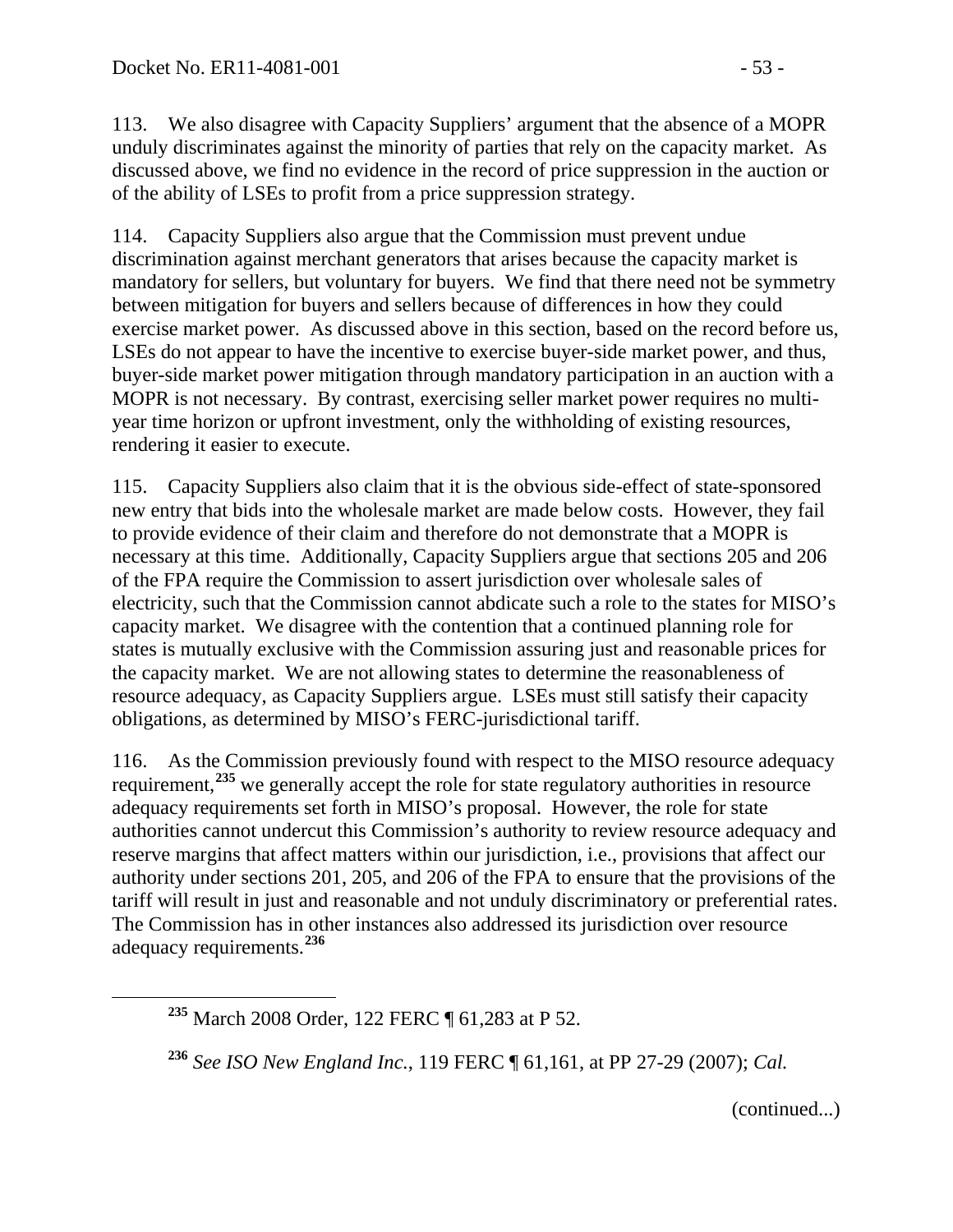117. Capacity Suppliers also argue that Congress and the Commission have already decided that they prefer competition and markets over traditional regulation and that an effective MOPR would support the Commission's policy objectives and statutory obligations in this regard by eliminating artificially suppressed prices and improving market signals. We agree with Capacity Suppliers with regard to the value of competition, but find that Capacity Suppliers have not demonstrated that a MOPR is needed in MISO to protect competition. Further, although the Commission has supported market-based capacity constructs, it has given regions substantial discretion to design their resource adequacy constructs based on their conditions and stakeholder preferences. While Capacity Suppliers cite Order No. 2000 to support their statement that the Congress and the Commission have expressed a preference for competition over traditional regulation, we note that Order No. 2000 did not endorse specific capacity market constructs.

118. Because, as described above, we find that it has not been demonstrated that a MOPR is needed in MISO, we need not address arguments on how elements of the MISO resource adequacy requirement, including the partial opt-out through the fixed resource adequacy plan, allow circumvention of a potential MOPR. For the same reason, we will not address arguments regarding how to improve the proposed MOPR to make it more effective.

119. Further, arguments that recent developments in MISO, including the entry of Entergy into MISO's footprint, demonstrate the need for a more robust capacity construct with a MOPR are speculative. In particular, NRG has not demonstrated that Entergy has exercised buyer-side market power or could do so profitably within the MISO resource adequacy construct. Further, we find that Indicated Capacity Suppliers have not demonstrated a causal link between the results of the MISO OMS Survey and the lack of a MOPR in MISO.

120. Also speculative are Capacity Suppliers' claims that MISO's current capacity construct without a MOPR will lead to market price distortions and suppressed marketwide clearing prices. Although NRG argues that ratepayers of integrated utilities are in no way disadvantaged by a competitive capacity procurement mechanism that includes buyer-side market power mitigation rules and that establishing a MOPR-type mechanism is consistent with allowing states with integrated resource planning programs to plan their systems, for the reasons discussed above, we do not find that a MOPR is necessary to

 $\overline{a}$ *Indep. Sys. Operator Corp.*, 119 FERC ¶ 61,076, at PP 540-564 (2007); *Cal. Indep. Sys. Operator Corp.*, 116 FERC ¶ 61,274, at PP 1112-1120 (2007) (citing *Cal. Indep. Sys. Operator Corp.*, 115 FERC ¶ 61,172, at P 36 (2006); *Gainesville Utils. Dep't. v. Florida Power Corp.*, 402 U.S. 515, 529 (1971)).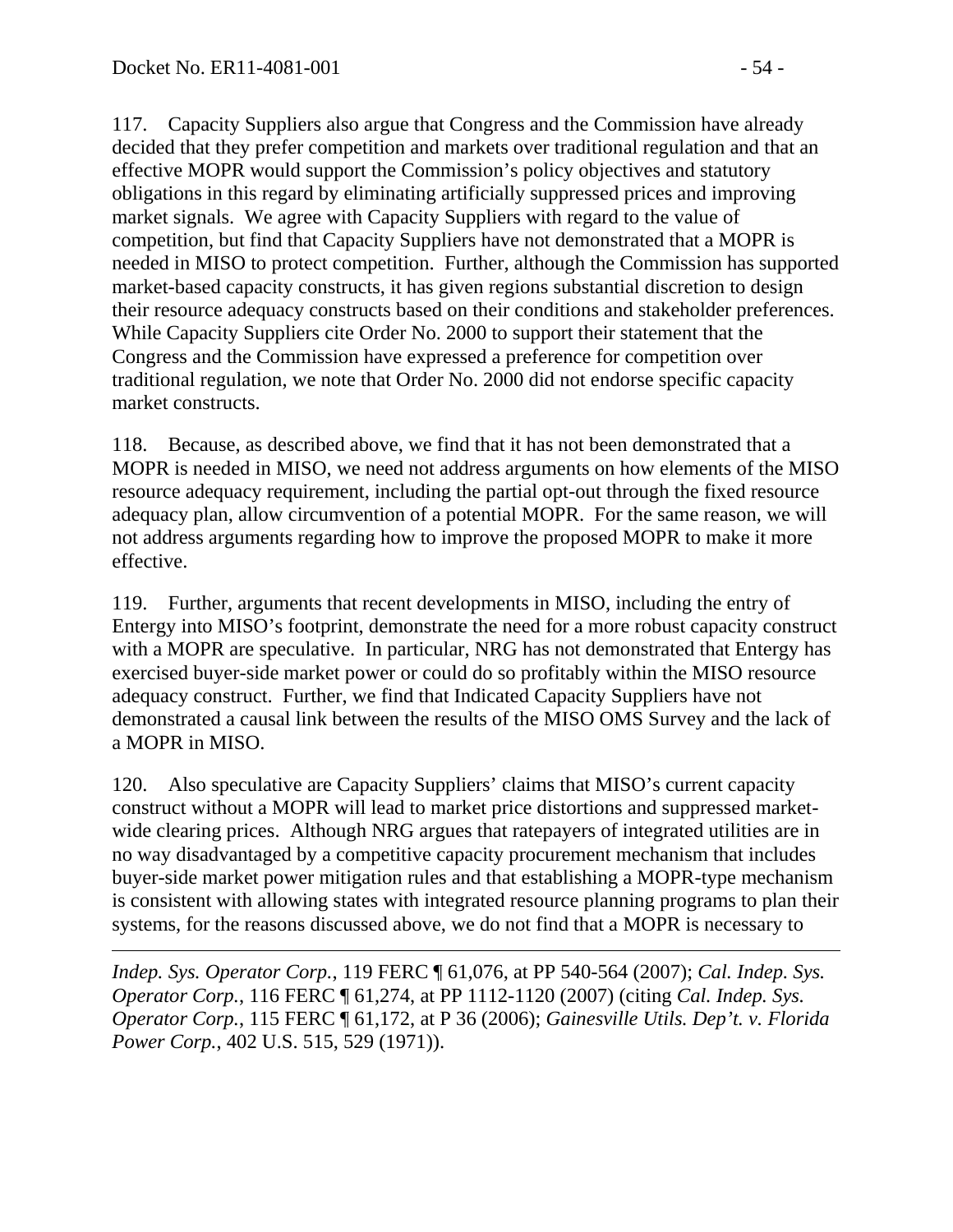ensure just and reasonable rates in the MISO region, as we have in other regions.<sup>[237](#page-54-0)</sup> For the reasons discussed above, we deny rehearing on these issues. We also do not address explanations of how a theoretical MOPR would work,**[238](#page-54-1)** since they are beyond the scope of this proceeding.

# **C. Fixed Resource Adequacy Plan**

## **1. June 11 Order**

121. In its July 2011 filing, MISO proposed that LSEs can "opt out" of the auction by submitting a fixed resource adequacy plan demonstrating that they have sufficient resources to cover all or a portion of their resource requirements. The Commission accepted MISO's proposed opt-out provisions, observing that the proposal would enable LSEs to manage how they fulfill their capacity requirements. Additionally, the Commission noted that MISO's opt-out provisions would ensure that MISO's resource adequacy construct would retain the voluntary nature of Module E. **[239](#page-54-2)**

## **2. Requests for Rehearing**

122. Capacity Suppliers and Demand Response Supporters both argue that the fixed resource adequacy plan is inconsistent with precedent.<sup>[240](#page-54-3)</sup> According to Demand Response Supporters, the Commission has observed that the goal of eliciting a reliable,

**<sup>238</sup>** *See* NRG Reply Brief at 5.

**<sup>239</sup>** June 11 Order, 139 FERC ¶ 61,199 at PP 19, 41.

<span id="page-54-3"></span><span id="page-54-2"></span><span id="page-54-1"></span>**<sup>240</sup>** Capacity Suppliers Request for Rehearing at 18 (citing *PJM Interconnection, L.L.C.*, 137 FERC  $\P$  61,145 at P 175 ("PJM . . .explains that, due to the nature of [PJM's Reliability Pricing Model] and the [Fixed Resource Requirements] option, [LSEs] should not be able to serve their load partially through [PJM's Reliability Pricing Model] and partially through the [Fixed Resource Requirements] option. PJM argues that such an allowance could give rise to gaming opportunities.")); Demand Response Supporters Request for Rehearing at 4.

<span id="page-54-0"></span>**<sup>237</sup>** With respect to various points raised by parties regarding the features of a competitive and functional capacity market, and comparisons between the MISO resource adequacy construct and resource adequacy constructs in other RTOs, we consider these arguments to be generally applicable to the MISO resource adequacy construct rather than the reasonableness of the MOPR. Accordingly, we do not address these issues here but instead address them elsewhere in this order.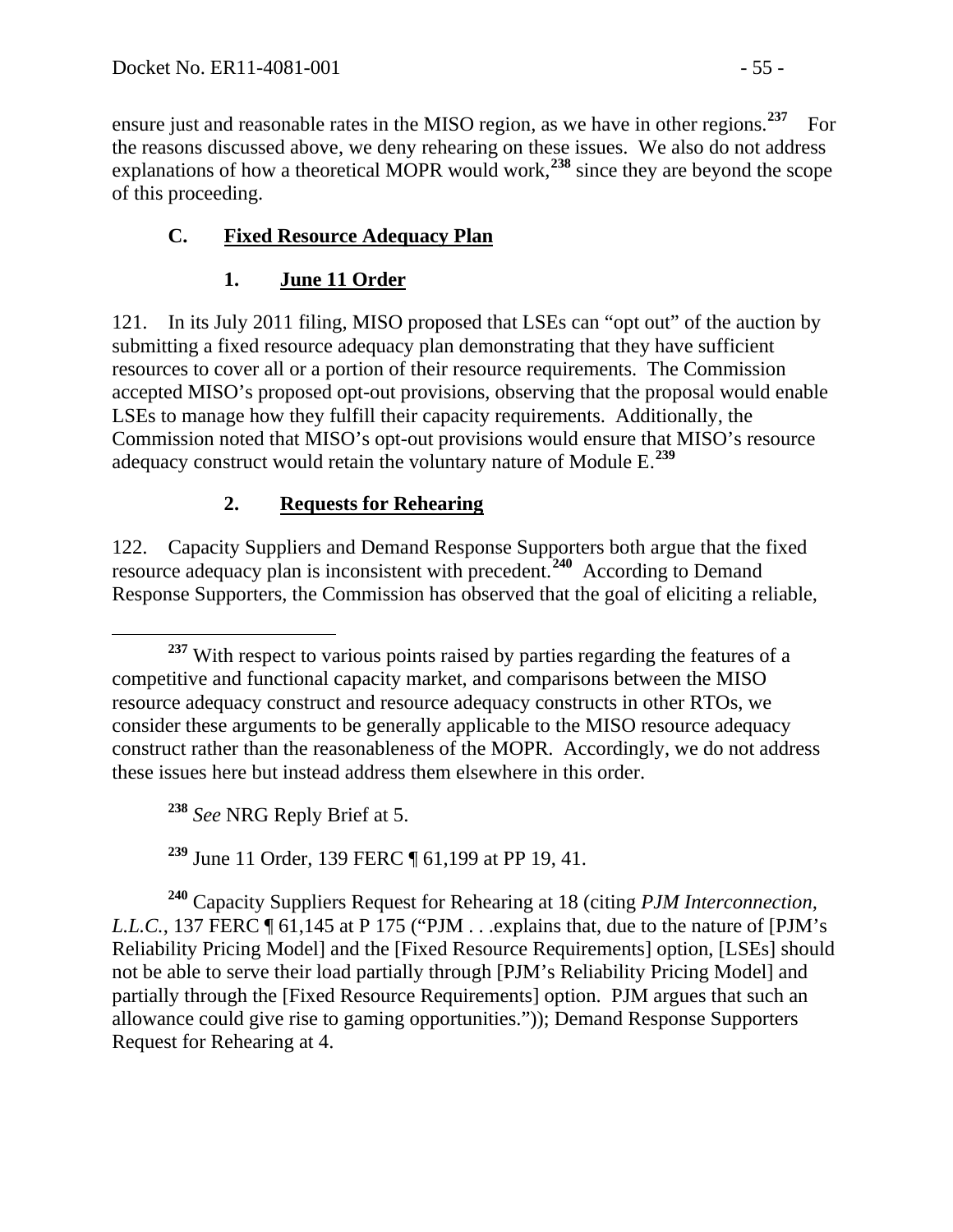long-term supply of capacity would not be compromised by an opt-out mechanism so long as the LSE commits to procure a specified amount of capacity for an extended period of time.**[241](#page-55-0)** Demand Response Supporters also assert that the Commission's approval of the fixed resource adequacy plan contradicts the Energy Policy Act of 2005 and contradicts the Commission's prior statements by creating a barrier to participation by demand response resources.**[242](#page-55-1)**

123. Capacity Suppliers also state that the Commission's approval of the fixed resource adequacy plan erroneously relies on regional differences. Capacity Suppliers argue that any regional differences that may exist do not justify the Commission's "approval of an opt-out mechanism that …can easily suppress prices."**[243](#page-55-2)** Specifically, Capacity Suppliers contend that, regardless of whether entities purchase the majority of their capacity bilaterally or through an auction, suppressed prices at auction will affect all capacity prices and allow buyers to "price squeeze competitors out of the market."**[244](#page-55-3)**

124. Capacity Suppliers contend that the Commission failed to consider evidence in the record. Specifically, Capacity Suppliers assert that evidence in the record supports the notion that there is no need for an opt-out mechanism.<sup>[245](#page-55-4)</sup> However, Capacity Suppliers state that the affidavit of Dr. Shanker describes "key details of any workable opt-out," which should include: (1) designation of specific generation in the opt-out at least as far in advance as the rest of the market; (2) opt-out resources must meet locational requirements for the LSE; (3) recognition that LSEs that opt-out may be carrying lower levels of reserves and thus have lower levels of reliability than in-market resources; and (4) a deficiency charge above the CONE.**[246](#page-55-5)**

**<sup>242</sup>** *Id.*

**<sup>243</sup>** Capacity Suppliers Request for Rehearing at 19.

**<sup>244</sup>** *Id*

<span id="page-55-4"></span><span id="page-55-3"></span><span id="page-55-2"></span>**<sup>245</sup>** *Id.* at 20 (citing Capacity Suppliers Motion to Intervene and Protest, Shanker Aff. at 25).

<span id="page-55-5"></span>**<sup>246</sup>** *Id.* (citing Capacity Suppliers Motion to Intervene and Protest, Shanker Aff. at 31-33).

<span id="page-55-1"></span><span id="page-55-0"></span>**<sup>241</sup>** Demand Response Supporters Request for Rehearing at 4 (citing *PJM Interconnection, L.L.C.*, 115 FERC ¶ 61,079, at P 102 (2006)).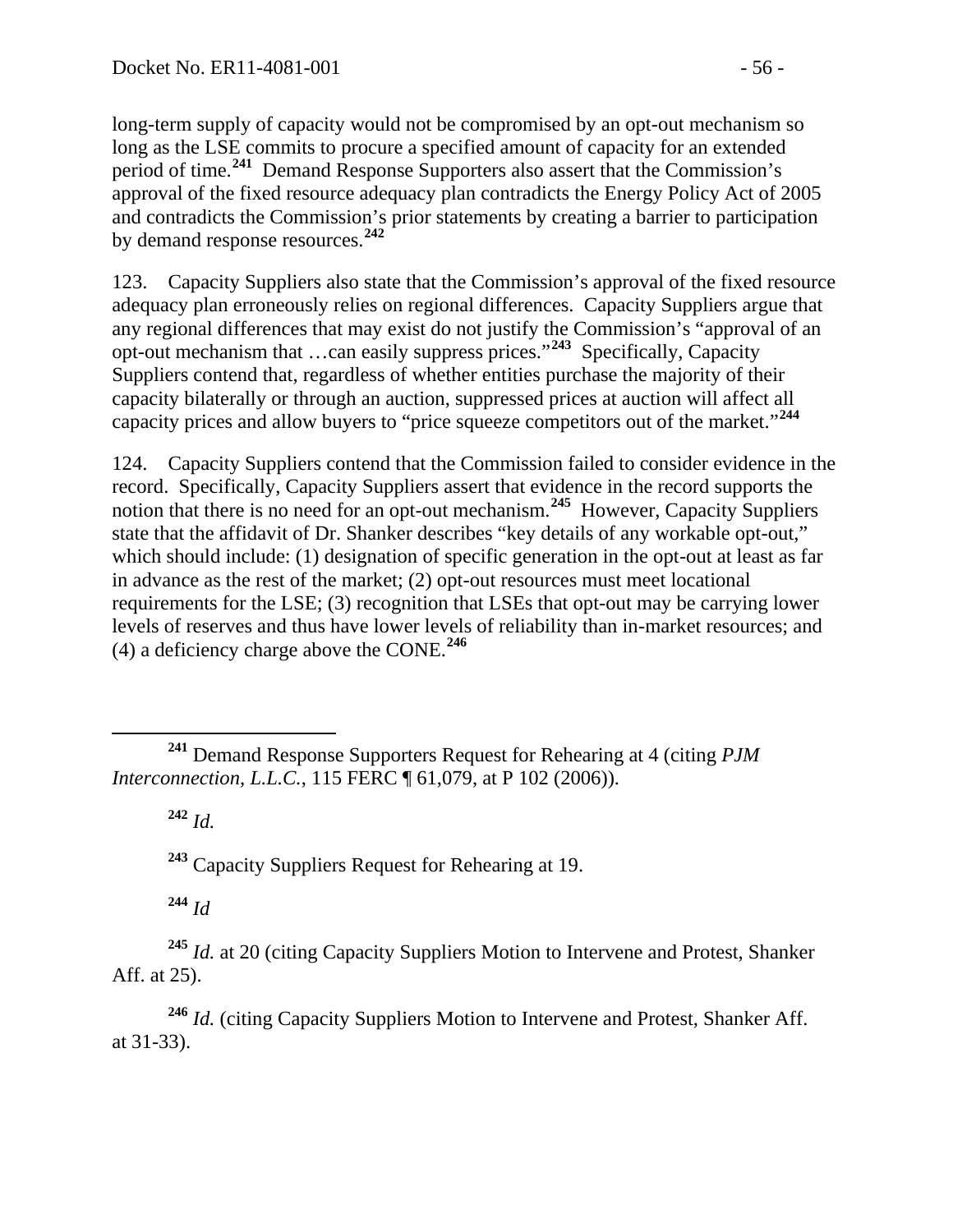125. Capacity Suppliers and Demand Response Supporters both urge the Commission to reverse its approval of MISO's fixed resource adequacy plan provisions. Capacity Supplies argue that the fixed resource adequacy plan would allow load to game the capacity market. According to Capacity Suppliers, the June 11 Order recognizes as much in its discussion of the MOPR.**[247](#page-56-0)** Demand Response Supporters state that permitting LSEs to partially opt-out of the capacity auction in one year, and participate in the next, will create pricing distortions. As an example, Demand Response Supporters note that LSEs may choose to self-supply high cost resources while offering low cost resources in the auction. Such distortions, in turn, impair the ability of other participants to evaluate and participate in the market. Demand Response Supporters note that this impairment is particularly important to demand response resources that must register prior to the LSE opt-out deadline.**[248](#page-56-1)**

126. Alternatively, if the Commission does not grant rehearing of its determination with respect to the opt-out, Capacity Suppliers argue that the opt-out mechanism must be changed to "an all-in or all-out mechanism with a minimum duration requirement."**[249](#page-56-2)** Moreover, Capacity Suppliers state that any opt-out must include the aforementioned features described by Dr. Shanker.

#### **3. Commission Determination**

127. We deny requests for rehearing with respect to the fixed resource adequacy plan. The Commission's discussion in the June 11 Order of potential gaming behavior that results from the fixed resource adequacy plan was a hypothetical example only. The Commission found in the June 11 Order, cited by Capacity Suppliers, that LSEs do not have an incentive to exercise market power in the MISO region. Therefore, in this context in which the Commission determined that the possibility for market manipulation was unlikely, our acceptance of the fixed resource adequacy plan option is reasonable. We are not persuaded by Capacity Suppliers' and Demand Response Supporters' assertions and hypothetical examples that LSEs could game capacity by "price squeezing" behavior to push competitors out of MISO's market. Specifically, we have no evidence in the record of the "price squeezing" behavior that Capacity Suppliers

<span id="page-56-1"></span><span id="page-56-0"></span>**<sup>247</sup>** Capacity Suppliers Request for Rehearing at 17-18 (citing June 11 Order, 139 FERC ¶ 61,199 at P 68) ("If an LSE wanted to suppress the price in the capacity auction through uneconomic entry, it could do so by any of the [fixed resource adequacy plan] opt-out provisions.").

**<sup>248</sup>** Demand Response Supporters Request for Rehearing at 5.

<span id="page-56-2"></span>**<sup>249</sup>** Capacity Suppliers Request for Rehearing at 20.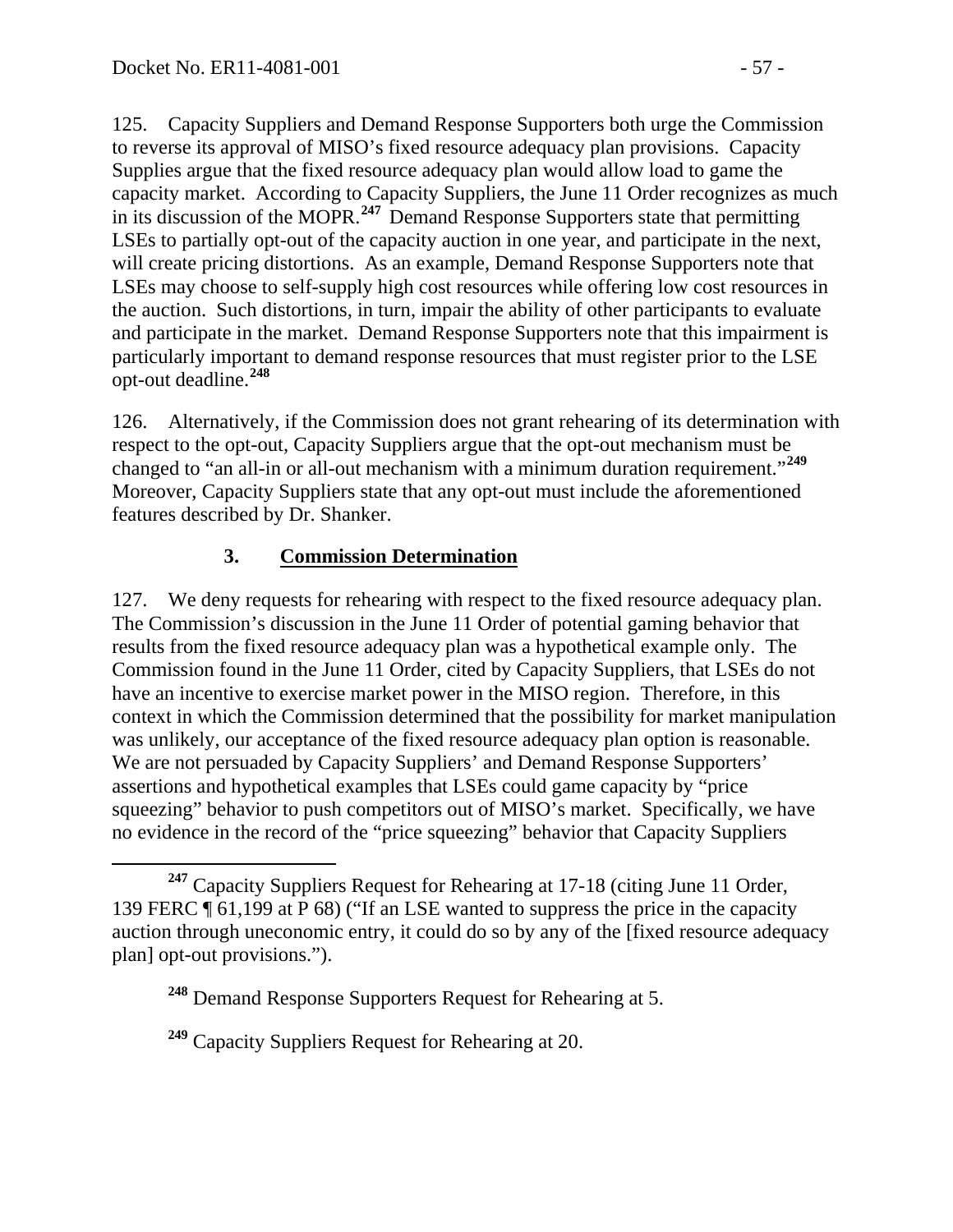reference, nor do we see evidence of competitors being pushed out of the market and a resultant decrease in reserve margins due to "price squeezing". Furthermore, as discussed in section VI.B.4, Capacity Suppliers and Demand Response Supporters have not demonstrated how LSEs could recoup the expense of subsidizing new resources through reduced capacity prices and thereby exercise market power in the manner discussed in their hypothetical examples.**[250](#page-57-0)**

128. For the same reasons, we see no need to revise the fixed resource adequacy plan so that it is an all-in or all-out mechanism with a minimum duration requirement or other various restrictions on fixed resource adequacy plan participation. LSEs have little to be gained by attempting to suppress prices in the MISO auction,**[251](#page-57-1)** and therefore there is no basis for Capacity Suppliers' and Demand Response Supporters' assumption that LSEs would shift their designations and purchases of capacity resources between the fixed resource adequacy plan and the auction and between zones in order to exercise market power. With respect to the other elements of Capacity Suppliers' proposed workable optout, Capacity Suppliers have not demonstrated that such provisions are necessary. Given MISO's vertical demand curve, LSEs cannot manipulate the result of the auction through either opting in and out between years or partially opting out in a given year. Every MW that an LSE includes in a fixed resource adequacy plan correspondingly reduces the amount of MW that must be procured from the auction. Assuming the opted out MWs would be self-scheduled, which logic dictates would be the case to keep the LSE indifferent to market results, the supply and demand curves shift in tandem as a result of opting out, leaving the auction clearing price unchanged.

129. Our task in this proceeding is to evaluate whether MISO's proposal is just and reasonable. Accordingly, our determination must be based on the record in this proceeding. It is not our task here to determine if other RTOs have identical options, as Capacity Suppliers contend, and for this reason we deny the request for rehearing on this basis. We do not agree with Capacity Suppliers' conclusion that the record of this proceeding shows that there is no need for a fixed resource adequacy plan mechanism. The evidence cited by Capacity Suppliers - a statement in the affidavit of their witness Dr. Shanker that opt-out mechanisms are not desirable because of their impact on price signals – has no bearing on the necessity for a fixed resource adequacy plan mechanism.

<span id="page-57-1"></span>**<sup>251</sup>** *See supra* section VI.B.4.

<span id="page-57-0"></span>**<sup>250</sup>** *See supra* section VI.B.4.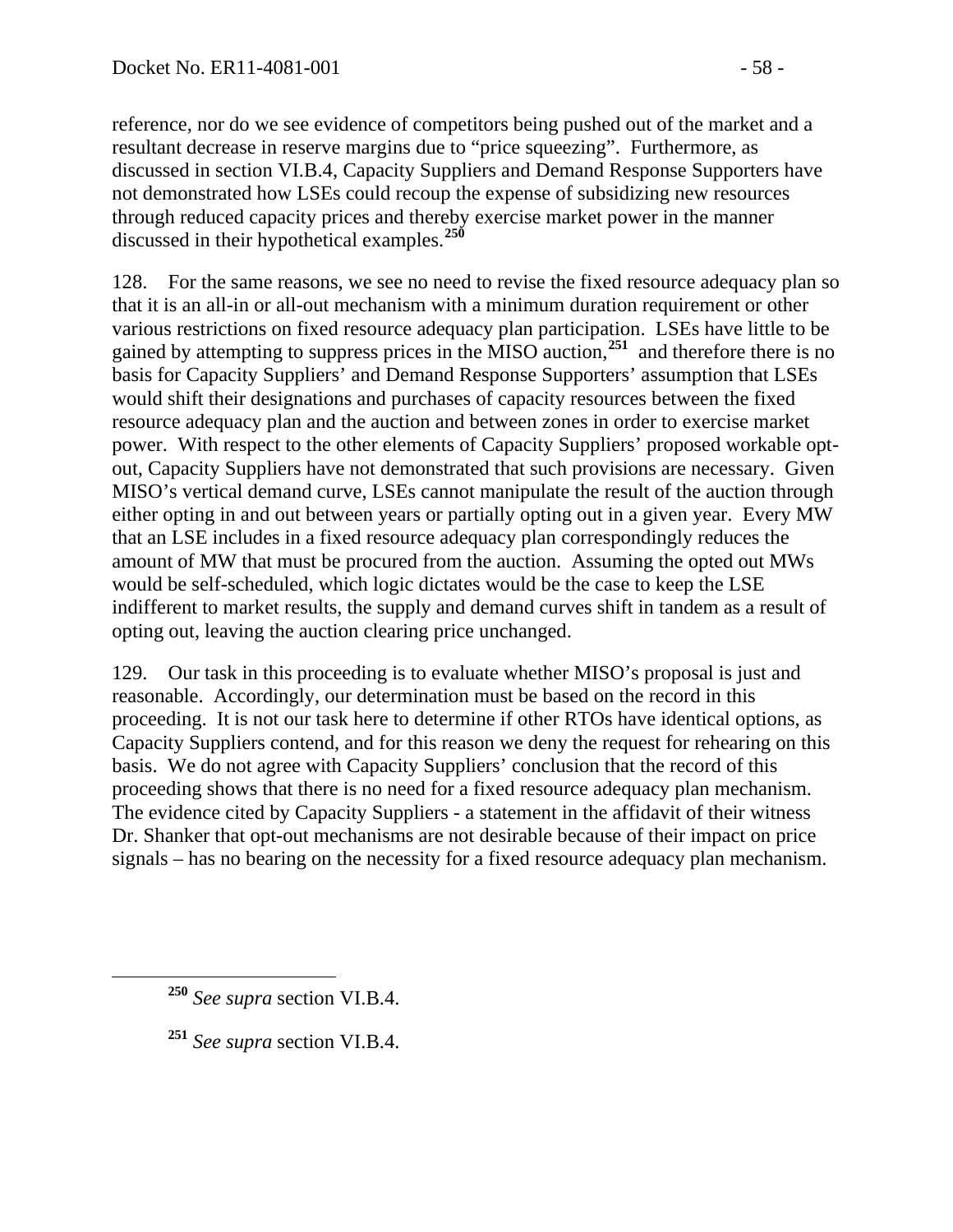#### **D. Annual Planning Resource Auction and Forward Period**

### **1. June 11 Order**

130. In the June 11 Order, the Commission accepted MISO's proposed one-year auction term and two-month forward period.**[252](#page-58-0)** The Commission explained that MISO's proposal reasonably tied the one-year auction term to MISO's Planning Year. Moreover, the Commission found that MISO's proposal reasonably requires resources participating in the auction to be committed two months before the Planning Year. The Commission also rejected alternative frameworks proposed by protestors, observing that it need not choose the most reasonable alternative amongst a series of proposals.**[253](#page-58-1)**

## **2. Requests for Rehearing**

131. Ameren and Capacity Suppliers contend that the Commission erred in approving MISO's proposed two-month forward period and should require MISO to adopt a longerterm forward period. Ameren argues that the Commission's failure to respond to arguments raised by Ameren and others that the two-month forward commitment period would result in poor price signals and an ineffective market renders the Commission's findings arbitrary, capricious, and inconsistent with reasoned decision-making.**[254](#page-58-2)** Similarly, Capacity Suppliers contend that the June 11 Order offers "scant support" for the Commission's approval of the two-month forward period and the Commission's statement that the proposal is reasonable is insufficient to rebut the record evidence to the contrary.**[255](#page-58-3)** For instance, Ameren argues that the Commission failed to respond to Ameren's claims that the two-month forward period proposed by MISO would provide market participants with insufficient time to respond to the auction's price signals.<sup>[256](#page-58-4)</sup> Ameren and Capacity Suppliers argue that, due to this shortcoming, the auction will not effectively encourage long-term capital investment. Ameren further states that the Commission failed to respond to its assertions that failure to adopt a forward period that

**<sup>252</sup>** June 11 Order, 139 FERC ¶ 61,199 at P 187.

<span id="page-58-2"></span><span id="page-58-1"></span><span id="page-58-0"></span>**<sup>253</sup>** *Id.* (citing *ISO New England, Inc.*, 138 FERC ¶ 61,042, at P 84 n.97 (2012); *ISO New England, Inc.*, 138 FERC ¶ 61,027 at P 75 n.109; *Oxy USA, Inc. v. FERC*, 64 F.3d at 692).

**<sup>254</sup>** Ameren Request for Rehearing at 8-14.

<span id="page-58-3"></span>**<sup>255</sup>** Capacity Suppliers Request for Rehearing at 23.

<span id="page-58-4"></span>**<sup>256</sup>** Ameren Request for Rehearing at 8-9.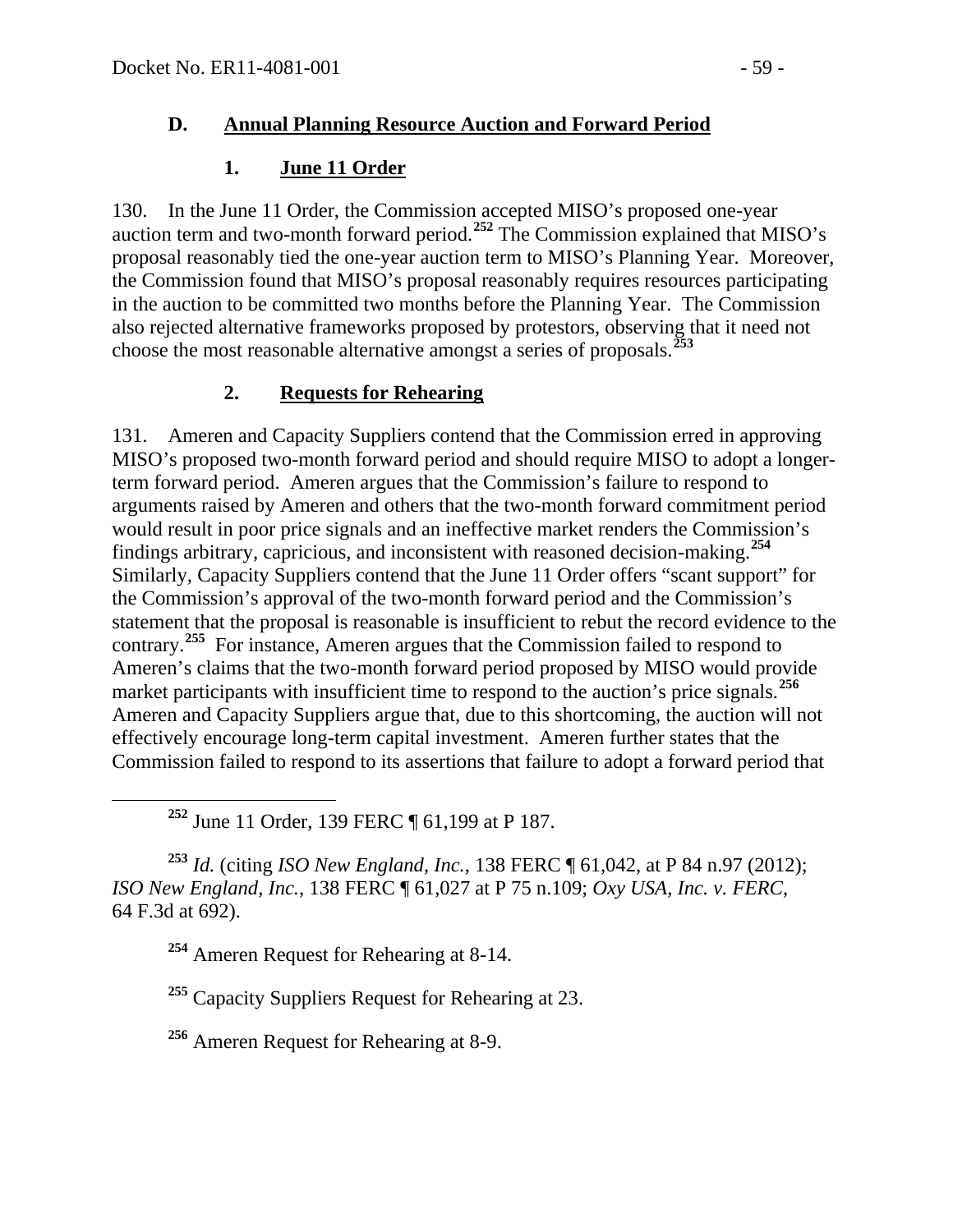would send the proper price signals could impair reliability. Capacity Suppliers assert that new resources "will have to look elsewhere, and one of the fundamental purposes of a capacity market construct—attracting economic new entry at the time and place in which it is needed—will be lost."<sup>[257](#page-59-0)</sup> Capacity Suppliers also argue that the affidavit of Dr. Shanker demonstrates that a two-month forward period fails to provide the forward price signal needed by existing merchant resources to consider making capital intensive upgrades.**[258](#page-59-1)** Capacity Suppliers suggest that record evidence demonstrates that a twomonth forward period will prevent transmission solutions from competing in the capacity auctions on equal footing with generation and demand response. In addition, Capacity Suppliers argue that Dr. Shanker's affidavit shows that a two-month forward period will result in an extremely volatile market with "no merchant entry into the market."**[259](#page-59-2)** Further, Capacity Suppliers highlight evidence suggesting that such volatility "makes it difficult to address fast-moving market changes—such as coal retirements caused by new environmental regulations."**[260](#page-59-3)**

132. Ameren and Capacity Suppliers also contend that the Commission neglected to respond to protestors' assertions that MISO's proposed resource adequacy construct would be inconsistent with MISO's earlier recognition that a longer forward period was necessary to give LSEs time to plan to upgrade or retire facilities, and that the pending integration of the Entergy companies necessitated a longer and more rational planning period.**[261](#page-59-4)**

133. Ameren also argues that the Commission's findings are contrary to its prior determination that a three-year forward commitment is necessary for adequate consideration of both generation and transmission options for achieving resource adequacy.<sup>[262](#page-59-5)</sup> Ameren states that the Commission has "specifically found '[t]he purpose of holding [PJM's Reliability Pricing Model] three years in advance of the Delivery Year

**<sup>258</sup>** *Id.* at 24.

**<sup>259</sup>** *Id.* at 25.

**<sup>260</sup>** *Id.* at 27-29.

<span id="page-59-5"></span><span id="page-59-4"></span><span id="page-59-3"></span><span id="page-59-2"></span>**<sup>261</sup>** Ameren Request for Rehearing at 9 (citing Capacity Suppliers Protest at 23; NRG Protest at 10); Capacity Suppliers Request for Rehearing at 29-30.

**<sup>262</sup>** Ameren Request for Rehearing at 11.

<span id="page-59-1"></span><span id="page-59-0"></span>**<sup>257</sup>** Capacity Suppliers Request for Rehearing at 23 (citing *PJM Interconnection, L.L.C.*, 119 FERC ¶ 61,318, at P 92 (2007)).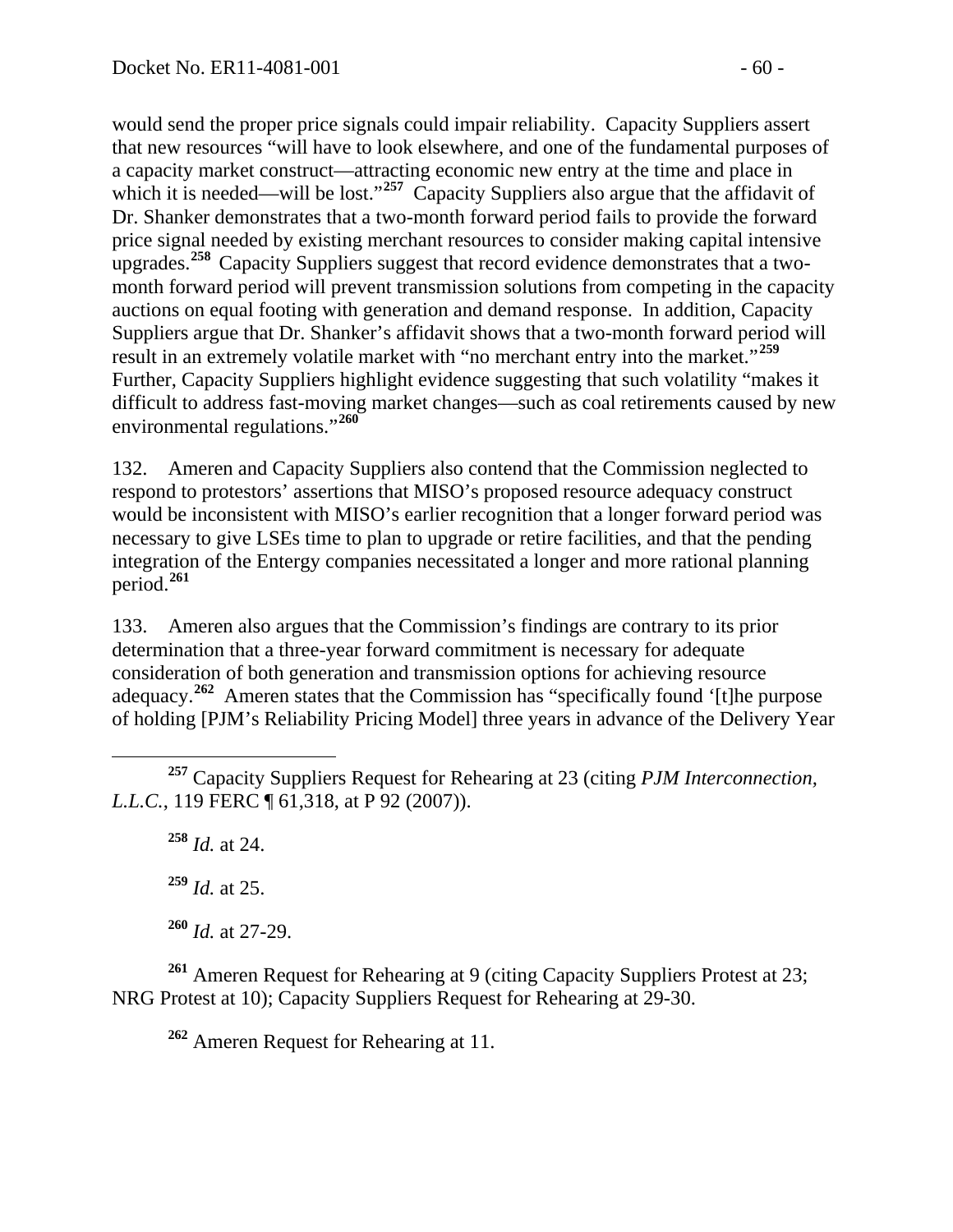is to ensure that both new generation and transmission can be considered in determining reliability.<sup>"[263](#page-60-0)</sup> Ameren argues that under a two-month commitment period, a resource that has not yet been built cannot participate in time to be available for the Planning Year. As a result, Ameren concludes that the Commission has failed to explain this departure from precedent.

134. Ameren further argues that the Commission failed to engage in reasoned decisionmaking by basing its findings on the presumption that most LSEs will continue to obtain most or all of their capacity resources outside of the auction.<sup>[264](#page-60-1)</sup> Ameren states that such a finding ignores the fact that "[t]he MISO region is not static and may become less vertically-integrated [sic] over time."**[265](#page-60-2)** Ameren also asserts that the Commission's finding with respect to the two-month forward period ignores the fact that changes in environmental regulations require a longer forward commitment period in order to get generation built and ensure resource adequacy.**[266](#page-60-3)**

135. Additionally, Ameren argues that the June 11 Order is internally inconsistent.**[267](#page-60-4)** Ameren states that on the one hand, the Commission recognized that capacity portability is a key issue that needs to be addressed. However, on the other hand, Ameren states that the Commission's failure to require a three- to five-year forward commitment period will maintain a seam between MISO and PJM. Ameren states that the maintenance of such a seam is contrary to the Commission's policy in favor of interregional coordination and could interfere with the development of system enhancements to improve resource adequacy.**[268](#page-60-5)**

<span id="page-60-2"></span><span id="page-60-1"></span><span id="page-60-0"></span> **<sup>263</sup>** *Id.* (quoting *PJM Interconnection, L.L.C.*, 128 FERC ¶ 61,157, at P 125 (2009)).

 *Id*. at 12. **<sup>265</sup>** *Id*. *Id.* at 13. *Id.* at 14.

<span id="page-60-5"></span><span id="page-60-4"></span><span id="page-60-3"></span>**<sup>268</sup>** *Id.* (citing *Transmission Planning and Cost Allocation by Transmission Owning and Operating Public Utilities*, Order No. 1000, FERC Stats. & Regs. ¶ 31,323, at PP 368-70 (2011), *order on reh'g and clarification*, Order No. 1000-A, 139 FERC ¶ 61,132, *order on reh'g and clarification*, Order No. 1000-B, 141 FERC ¶ 61,044 (2012), *aff'd sub nom. S.C. Pub. Serv. Auth.* v. *FERC*, 762 F.3d 41 (D.C. Cir. 2014)).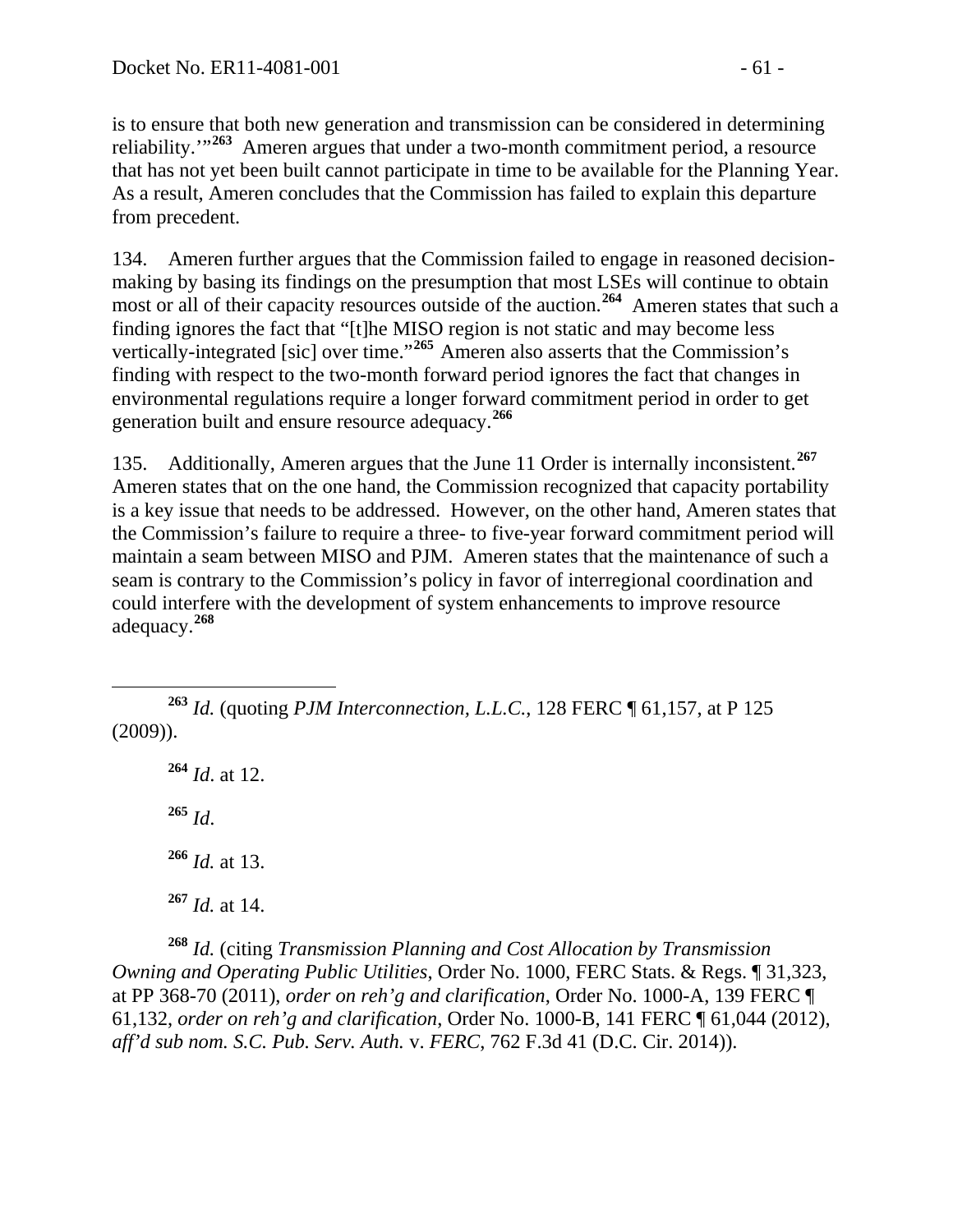136. If the Commission does not grant Ameren's request for rehearing, Ameren states that the Commission should direct MISO to evaluate the effectiveness of its capacity markets once they have commenced and to determine whether the use of a three-to-fiveyear forward period would be more effective.**[269](#page-61-0)** Ameren suggests that such a requirement would be consistent with the Commission's recognition of the need to address capacity portability and seams between MISO and other regions.**[270](#page-61-1)**

137. Ameren also requests that the Commission clarify that the deficiency charge required by the Commission in the June 11 Order should take into account any additional costs the market participant faces to bring resources to market due to the abbreviated two-month forward period.**[271](#page-61-2)**

## **3. Commission Determination**

138. We deny rehearing. We disagree with Ameren's and Capacity Suppliers' claims that the two-month forward period proposed by MISO is not just and reasonable because it would provide insufficient time to respond to the auction's price signals and thus fail to encourage sufficient long-term investment to ensure reliability. While a forward auction can be helpful in encouraging long-term investment, especially in restructured markets, there is nothing in the record to demonstrate that an auction with a long forward period is necessary to encourage long-term investment in markets such as in MISO, where traditionally-regulated utilities predominate. In MISO, most generation is either under long-term contract or owned by utilities regulated under cost-of-service regulation. Either of these models provides long-term revenue assurances of cost recovery to new resources. Revenue from the capacity market is not necessary in MISO to finance needed new generation, and thus, ensuring reliability does not require an auction with a long forward period. The flaw in Ameren's and Capacity Suppliers' argument is the assumption that market participants wait for the two-month forward period to make their supply arrangements. In fact, most market participants in MISO are making long-term supply arrangements continually as they negotiate bilateral arrangements and develop owned-resources. By the time the two-month forward period commences, many LSEs have already made their plans and decided their strategy for obtaining capacity. Accordingly, the only new meaningful activity occurring during the two-month forward period is wrapping up any final sales and purchases prior to the auction.

<span id="page-61-1"></span>**<sup>270</sup>** *Id.* at 15.

<span id="page-61-2"></span>**<sup>271</sup>** *Id.* at 15-16.

<span id="page-61-0"></span>**<sup>269</sup>** *Id.* at 14-15.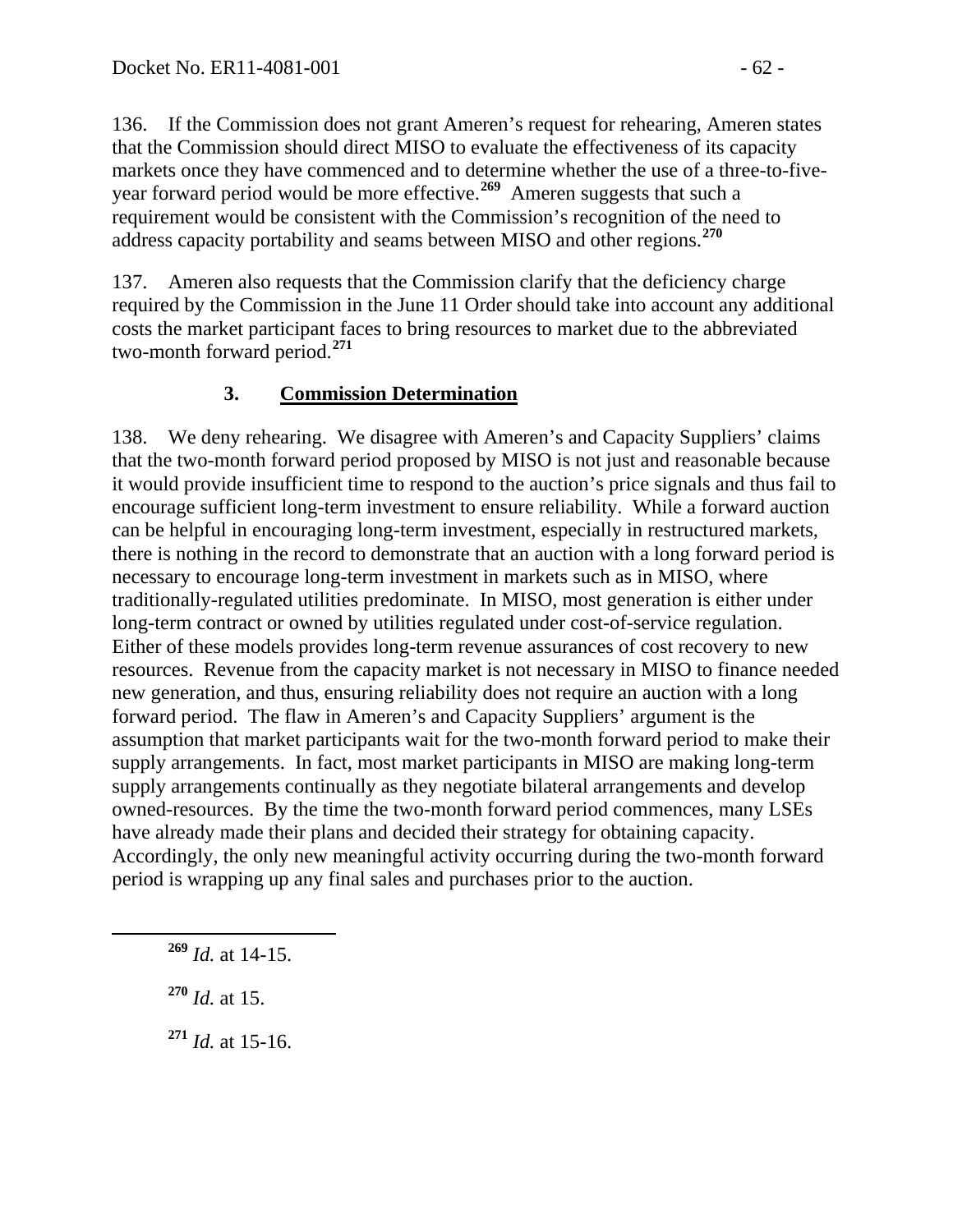139. Inasmuch as the two-month forward period does not play a significant role in resource planning in MISO, we do not see a basis for assuming that a longer forward period is needed to encourage long-term capacity investment. Nor do we consider the two-month forward period to be unreasonable because planned resources cannot compete against existing resources in the auction. Planned resources and existing resources are competing in the negotiation process for long-term bilateral arrangements and development plans of LSEs. The competition for residual capacity not already committed to long-term arrangements is not significant, and therefore not a basis for faulting the lack of competition in the MISO resource adequacy construct. In this framework, we dispute Capacity Suppliers' contention that the forward period requires new resources to look elsewhere in order to sell their capacity.

140. Ameren states that the Commission failed to respond to its assertions that failure to adopt a forward period would not send the proper price signals and could impair reliability. In the June 11 Order, the Commission disagreed that the proposed annual auction term will harm long-term reliability. The Commission stated that under MISO's resource plan framework, most LSEs will continue to obtain most of their supplies outside the auction and we have no basis for assuming that a longer auction term is needed to ensure resource sufficiency.**[272](#page-62-0)** We affirm that finding, as discussed in the previous paragraph. In any case, Ameren's claims are speculative, as Ameren has provided no compelling evidence that failure to provide a longer forward period will harm reliability.

141. Although Ameren and Capacity Suppliers argue that the Commission neglected to respond to protestors' assertions that MISO's proposed resource adequacy construct would be inconsistent with MISO's earlier recognition that a longer forward period was necessary, as noted in the June 11 Order, MISO's planning period was the outcome of MISO's stakeholder process.**[273](#page-62-1)** Differences between what MISO proposed in the stakeholder process, to that ultimately proposed to the Commission, represents a compromise among MISO stakeholders. While MISO and some stakeholders may have favored longer-term frameworks, when faced with competing proposals, the Commission may approve a proposal as just and reasonable.**[274](#page-62-2)**

<span id="page-62-1"></span><span id="page-62-0"></span>142. Ameren also points to a PJM capacity market order to argue that the Commission's findings are contrary to its prior determination that a three-year forward

**<sup>273</sup>** *Id.* P 182.

<span id="page-62-2"></span>**<sup>274</sup>** *Id.* n.300.

**<sup>272</sup>** *See* June 11 Order, 139 FERC ¶ 61,199 at P 187.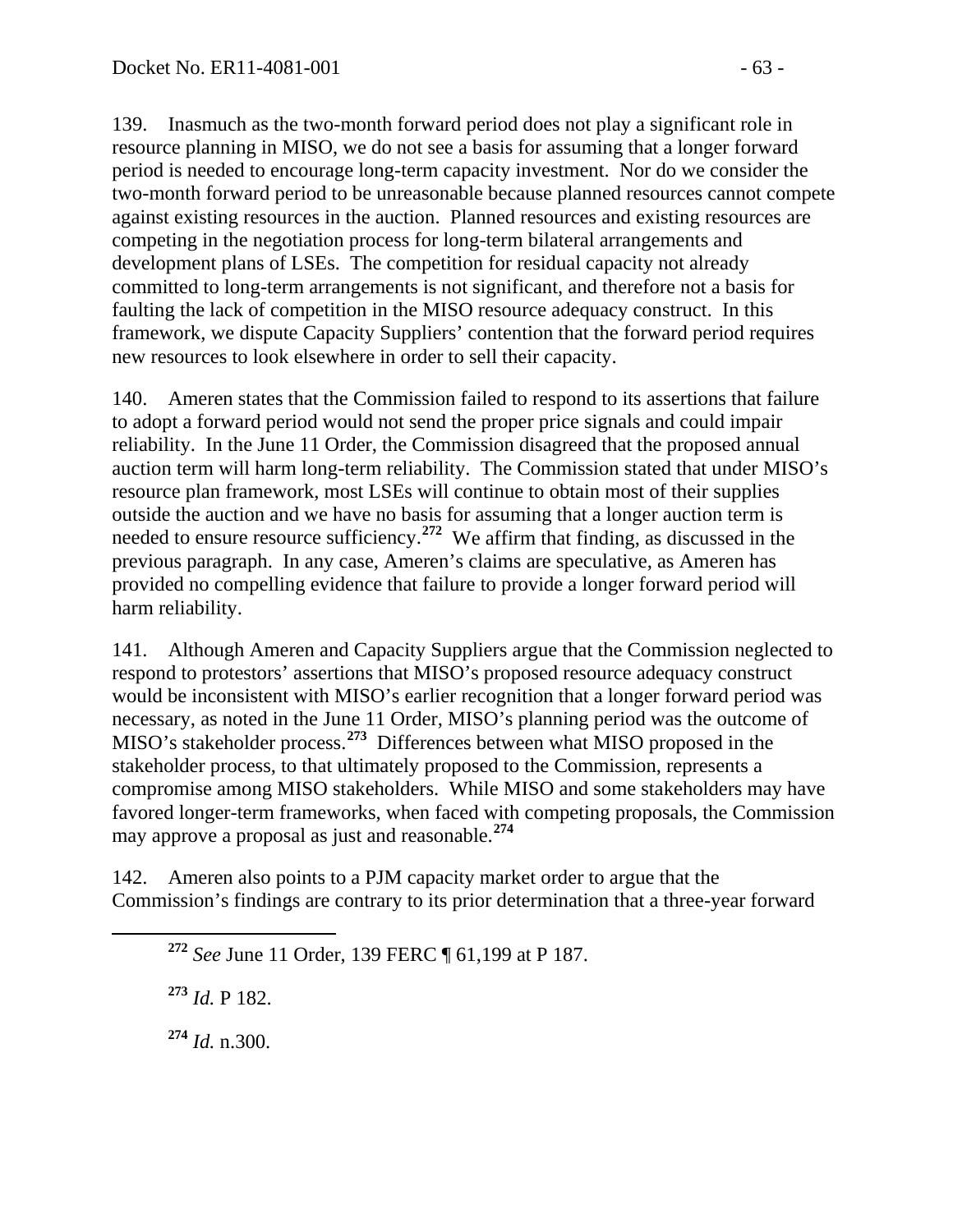commitment is necessary for adequate consideration of both generation and transmission options for achieving resource adequacy. However, as the Commission stated in its order on PJM's proposed capacity market mechanism, "there is not a single just and reasonable method for satisfying capacity obligations."<sup>[275](#page-63-0)</sup> In a market, such as PJM, where the vast majority of generation resources are not owned by utilities, a longer forward period may be appropriate to ensure the consideration of both generation and transmission solutions for maintaining reliability. However, in MISO, the overwhelming majority of load is served by vertically integrated utilities who, through integrated resource planning, consider both transmission upgrades and building or acquiring generation capacity to maintain reliability. Additionally, Ameren has not substantiated its contention that the closure of generation resources in MISO due to environmental regulations will render insufficient the existing processes for maintaining reliability.

143. With respect to Ameren's argument that the June 11 Order is internally inconsistent because the Commission recognized that capacity portability needs to be addressed, but that the Commission's determination will maintain a seam between MISO and PJM, we disagree. The two-month forward commitment period is an aspect of MISO's resource adequacy proposal. As the Commission noted in the order, capacity issues that are not part of MISO's proposed resource adequacy requirement revisions to the Tariff are beyond the scope of this proceeding. Further, Ameren has not demonstrated that capacity portability problems between MISO and PJM due to inefficiencies in the seam between them substantively stems from differences in forward periods.

144. We decline to grant Ameren's request to direct MISO to evaluate the effectiveness of its capacity markets once they have commenced. Although we recognize the need to address capacity portability and seams between MISO and other regions, these issues are under discussion elsewhere.**[276](#page-63-1)** Additionally, we decline to grant Ameren's request to modify the deficiency charge to take into account any additional costs the market participant faces to bring resources to market due to the abbreviated two-month forward period. The design of the deficiency charge is addressed in the compliance proceeding in Docket No. ER11-4081-002**[277](#page-63-2)**

<span id="page-63-1"></span><span id="page-63-0"></span>145. We also disagree with Capacity Suppliers' assertion that a two-month forward period would prevent transmission solutions from competing on even footing with

**<sup>275</sup>** *PJM Interconnection, L.L.C.*, 115 FERC ¶ 61,079 at P 103.

**<sup>276</sup>** *See, e.g.*, Docket Nos. AD12-16-000 and AD14-3-000.

<span id="page-63-2"></span>**<sup>277</sup>** *Midwest Indep. Transmission Sys. Operator, Inc.*, 153 FERC ¶ 61,230.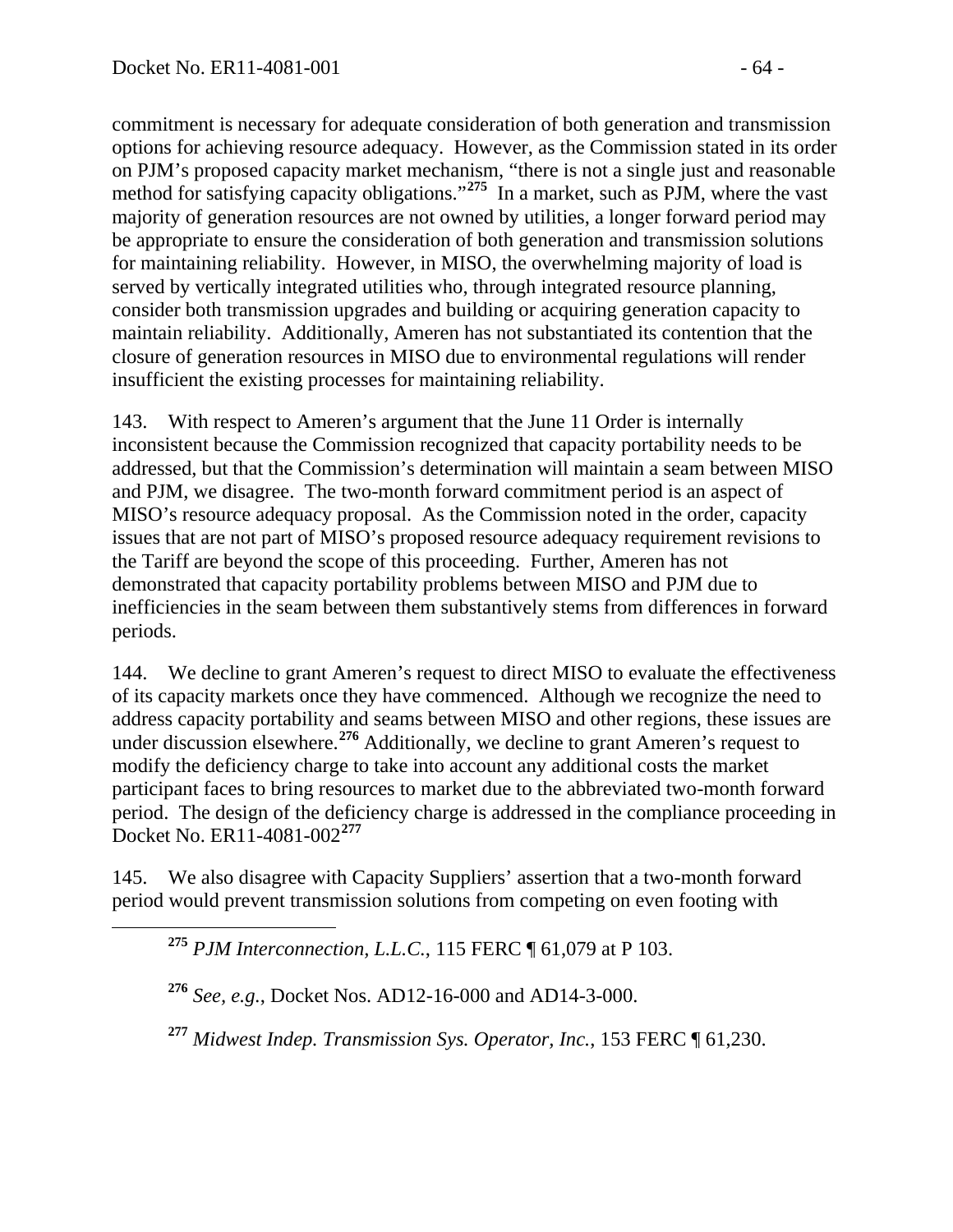generation and demand response resources. Most capacity in MISO is obtained via longterm bilateral arrangements. Among other processes, it is during the negotiations and planning for these long-term commitments, that various resource and transmission options are considered – not during a two-month forward period. We also disagree with Capacity Suppliers' contention that a two-month forward period would result in high volatility and "no merchant entry into the market."**[278](#page-64-0)** As described above, the entry of merchant generators into a market is reflected in the negotiation of long-term bilateral arrangements. Despite Capacity Suppliers' assertions, MISO has featured ongoing merchant entry and the development of utility-owned resources.<sup>[279](#page-64-1)</sup> The flaw in Capacity Suppliers' argument is the premise that the annual capacity auction is the primary mechanism for LSEs to adjust their resource planning for significant changes. Based on the history of resource planning in MISO, this assumption is incorrect. Further, high volatility does not necessarily render a market unjust and unreasonable if such volatility accurately reflects underlying supply and demand conditions.

146. We consider Capacity Suppliers' argument that MISO's forward period and vertical demand curve prevent new resources from fully competing in the auction**[280](#page-64-2)** to be an argument that the forward period alone is the cause of this result. Capacity Suppliers' discussion – i.e., new resources take longer than two months to plan and build – applies only to the two-month forward period. Our discussion earlier in this section addresses this concern.

## **E. Vertical Demand Curve**

#### **1. June 11 Order**

147. In the June 11 Order, the Commission accepted MISO's proposal to establish a fixed reliability target expressed as a single MW value, otherwise known as a vertical demand curve.**[281](#page-64-3)** The Commission explained that it has historically allowed RTOs substantial latitude in determining their reliability requirements. Additionally the Commission explained that there is not a single just and reasonable method of satisfying capacity obligations and, in fact, the Commission has approved the use of both downward

**<sup>278</sup>** Capacity Suppliers Request for Rehearing at 23.

<span id="page-64-3"></span><span id="page-64-2"></span><span id="page-64-1"></span><span id="page-64-0"></span>**<sup>279</sup>** *See supra* section VI.B.3.b (Midwest TDUs recitation of new resource development).

**<sup>280</sup>** Capacity Suppliers Request for Rehearing at 23.

**<sup>281</sup>** *See* June 11 Order, 139 FERC ¶ 61,199 at PP 238, 245.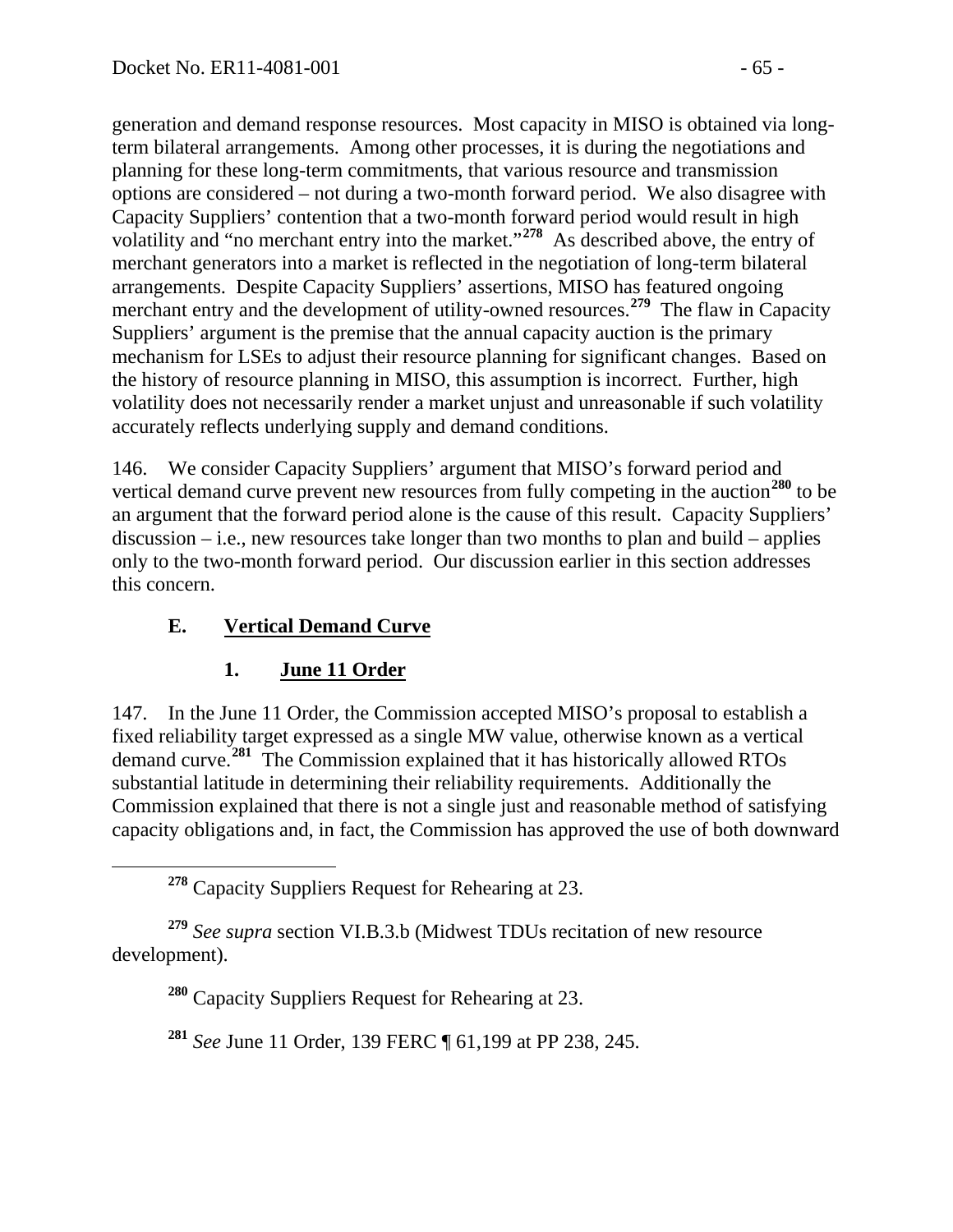sloping and vertical demand curves in different regions.**[282](#page-65-0)** The Commission noted that MISO proposed to retain its fixed reliability target for resource planning and its methodology for determining the planning resource requirement contained in its existing resource adequacy construct. Consequently, the Commission accepted MISO's proposal because it was consistent with MISO's previously approved tariff provisions.

## **2. Requests for Rehearing**

148. The Market Monitor, Capacity Suppliers, and NRG argue that the Commission erred in approving this component of MISO's proposal and in rejecting an administrative, sloped demand curve. While conceding that the Commission has previously approved a vertical demand curve in MISO, the Market Monitor argues that this fact does not suggest that it is reasonable to carry this framework forward under the new resource adequacy construct.**[283](#page-65-1)** The Market Monitor asserts that the performance of the existing resource adequacy construct has not been demonstrated to have produced reasonable market outcomes.**[284](#page-65-2)** According to the Market Monitor, capacity prices in MISO have consistently remained close to zero, even in months with very little surplus capacity.**[285](#page-65-3)** The Market Monitor states that this problem would be exacerbated in the construct approved by the Commission.

149. The Market Monitor explains that the clearing prices in MISO's existing capacity auctions are attributable to the presence of a vertical demand curve, which is inconsistent with the underlying reliability value provided by capacity.<sup>[286](#page-65-4)</sup> According to the Market Monitor, a vertical demand curve implies that the last MW of capacity needed to satisfy the reserve requirement has a value equal to the deficiency price and the first MW of surplus has a value of zero. The Market Monitor explains that this interpretation is incorrect because in reality, each unit of surplus will improve reliability and lower costs for consumers.

**<sup>283</sup>** Market Monitor Request for Rehearing at 4-5.

**<sup>284</sup>** *Id.* at 5.

<span id="page-65-3"></span>**<sup>285</sup>** *Id.*

<span id="page-65-4"></span>**<sup>286</sup>** *Id.* at 6-7.

<span id="page-65-2"></span><span id="page-65-1"></span><span id="page-65-0"></span>**<sup>282</sup>** *Id.* P 245 (citing *N.Y. Indep. Sys. Operator, Inc.*, 103 FERC ¶ 61,201, *reh'g denied*, 105 FERC ¶ 61,108 (2003)).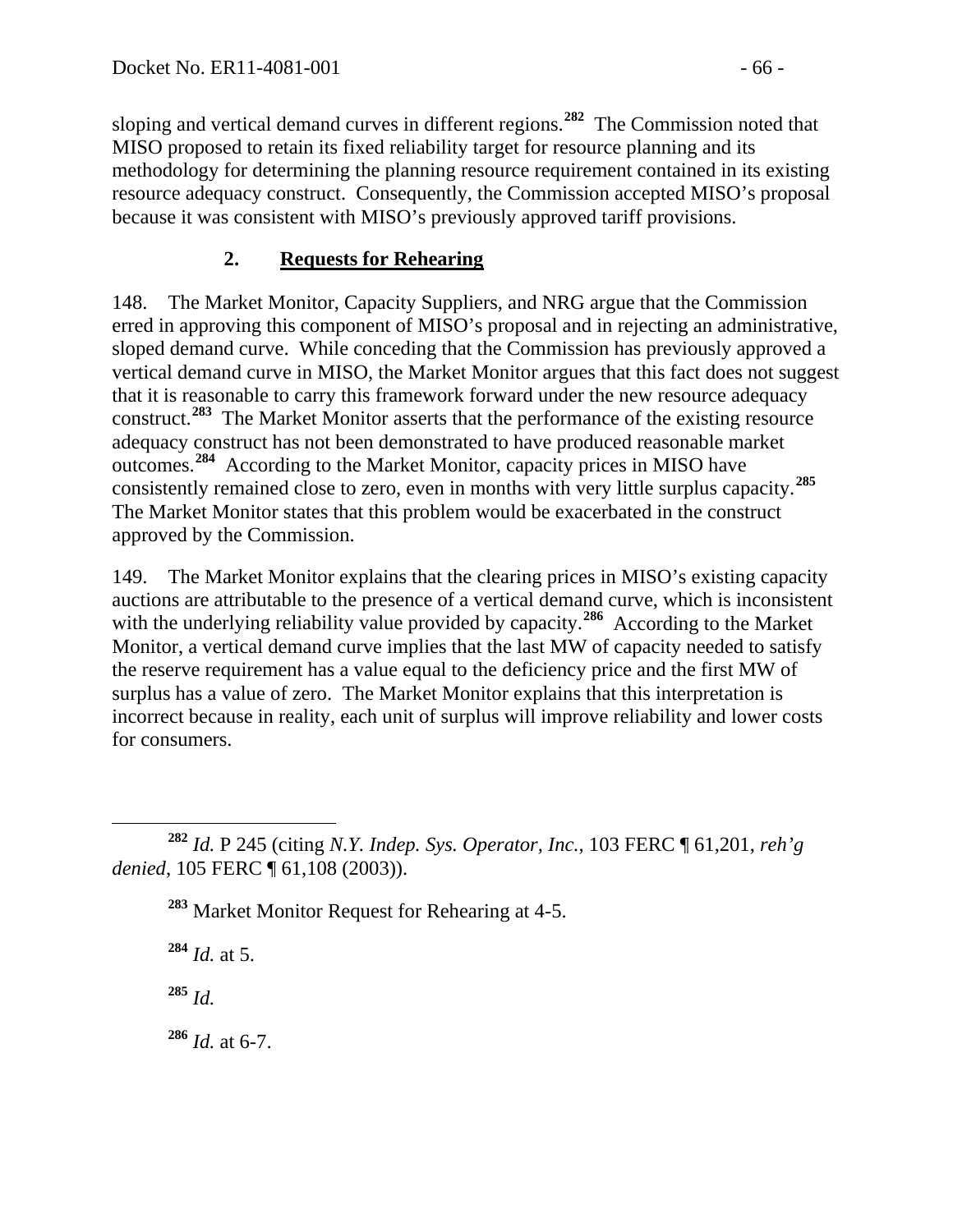150. The Market Monitor additionally argues that the presence of a vertical demand curve is significant despite the fact that very little capacity clears through MISO's auction because the auction price provides a transparent spot price that should influence bilateral prices.<sup>[287](#page-66-0)</sup> Further, the Market Monitor states that the performance of MISO's capacity auction will become increasingly significant over the next few years as environmental regulations are likely to cause a large quantity of coal resources to become uneconomic and result in a significant amount of retirements.

151. The Market Monitor contends that the approved market structure would be particularly devastating for investment in demand response resources. The Market Monitor states that without efficient market signals in the capacity market, demand response resources will not have efficient incentives to develop new resources.**[288](#page-66-1)**

152. The Market Monitor also claims that the record contains no evidence that contradicts its findings or otherwise suggests that the vertical demand curve proposed by MISO will produce just and reasonable clearing prices.<sup>[289](#page-66-2)</sup> In particular, absent sloped demand curves, the Market Monitor states that locational capacity prices will not distinguish the zones where capacity margins are falling and capacity shortages may be expected in the short-term.**[290](#page-66-3)** Similarly, Capacity Suppliers assert that the June 11 Order failed to respond to record evidence concerning the volatility and flawed price signals created by a vertical demand curve. Capacity Suppliers assert that the Commission did not meaningfully respond to recommendations from the Market Monitor and others in favor of a sloped demand curve.**[291](#page-66-4)** Capacity Suppliers contend that a sloped demand curve is essential to reduce the price volatility that will be caused by MISO's two-month forward period.**[292](#page-66-5)**

<span id="page-66-1"></span><span id="page-66-0"></span> **<sup>287</sup>** *Id.* at 7. *Id.* at 8. *Id.* at 8-9. *Id*. at 5.

**<sup>291</sup>** Capacity Suppliers Request for Rehearing at 29.

<span id="page-66-5"></span><span id="page-66-4"></span><span id="page-66-3"></span><span id="page-66-2"></span>**<sup>292</sup>** *Id.* at 25. Capacity Suppliers point out that a sloped demand curve is coupled with a short forward period in the markets administered by New York Independent System Operator, Inc. in order to reduce volatility. *Id.* at 26.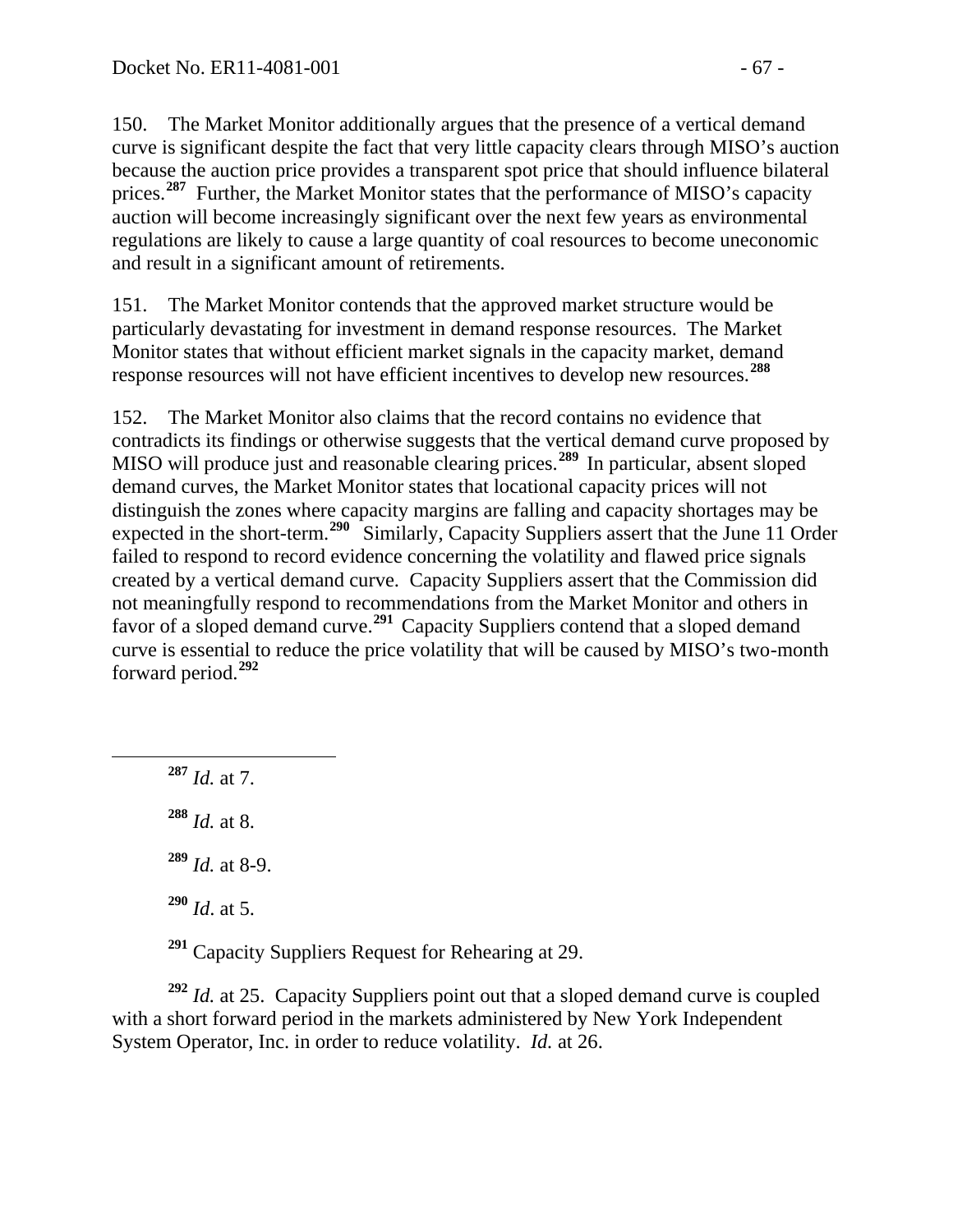153. NRG and the Market Monitor argue that the Commission's decision to accept MISO's proposed vertical demand curve deviates from the Commission's precedent. Specifically, the Market Monitor points out that the adverse effects of a vertical demand curve are mitigated in ISO-NE by a series of price floors that effectively establish horizontal demand curves.**[293](#page-67-0)** Similarly, NRG argues that the presence of features such as the de-list process, a mandatory auction, and buyer-side mitigation in ISO-NE are designed to ameliorate the adverse impacts of a vertical demand curve, all of which are absent in the MISO's construct.**[294](#page-67-1)** NRG further states that the Commission has previously recognized the benefits of sloped demand curves.**[295](#page-67-2)** In particular, NRG contends that sloped demand curves: (1) provide a better estimate of the true value of capacity; (2) allow capacity procured above the installed reserve margin to have value; and (3) reduce the incentives for net buyers of capacity to bring new capacity resources into the market or strategically selecting a portion of load to remove from the auction via the opt-out mechanism. NRG asserts that the June 11 Order ignores these benefits in approving a construct that will "exacerbate the inability of the market to provide capacity prices above the current near-zero prices."**[296](#page-67-3)**

#### **3. Commission Determination**

154. We deny the requests for rehearing of the Market Monitor, NRG, and Capacity Suppliers with respect to the Commission's acceptance of MISO's use of a vertical demand curve.

155. We disagree with the Market Monitor's claim that the MISO resource adequacy plan is producing unreasonable market outcomes that can be attributed to the vertical demand curve. Based on the supply and demand conditions in the 2013/2014 Planning Resource Auction, whose results are part of the record in this proceeding, we do not consider the clearing prices in this auction to be unreasonable, nor do we consider the results of this auction to be an indication that the auction clearing prices are not providing accurate information on the value of reliability. The record in this proceeding provides no evidence of insufficient resource development where it is needed to ensure reliability. We do not dispute the Market Monitor's position that a sloped demand curve can provide

**<sup>294</sup>** NRG Request for Rehearing at 12.

<span id="page-67-3"></span><span id="page-67-2"></span><span id="page-67-1"></span><span id="page-67-0"></span>**<sup>295</sup>** *Id.* at 11 (citing *PJM Interconnection L.L.C.*, 119 FERC ¶ 61,318 at PP 76, 94, 99).

**<sup>296</sup>** *Id.* at 11-12.

**<sup>293</sup>** Market Monitor Request for Rehearing at 4.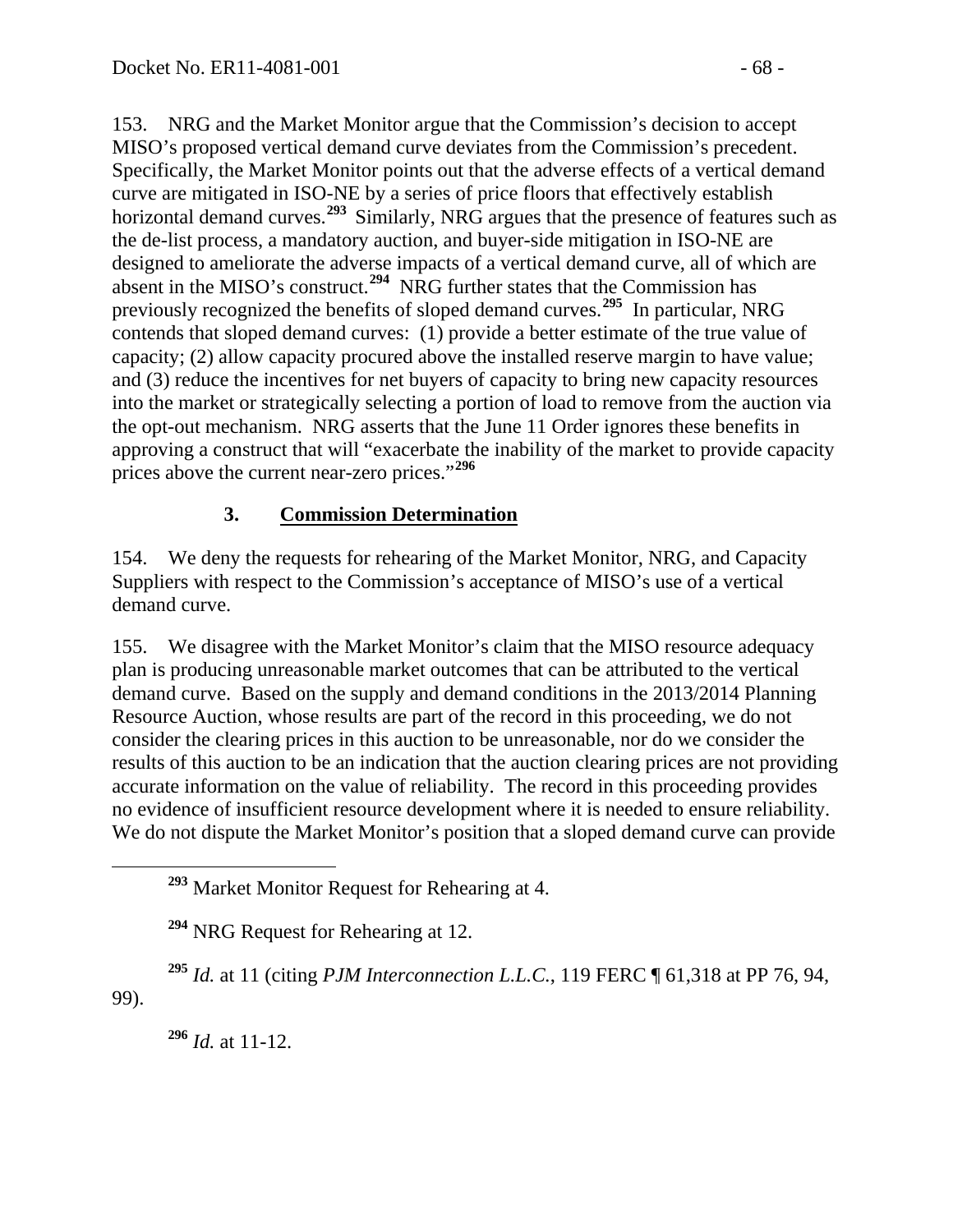additional information on the value of capacity or NRG's position that sloped demand curves can provide benefits. However, we find that an administratively-determined sloped demand curve would inappropriately diminish the deference given to states in the MISO capacity construct, which the Commission has previously recognized. **[297](#page-68-0)** Even if states in MISO have not yet exercised their right to do so, the MISO resource adequacy construct allows them to determine the demand curve based on their own reserve requirements. An administratively-determined demand curve would inhibit states from doing so. Additionally, we have found that the vertical demand curve is a reasonable method for ensuring that LSEs procure sufficient capacity and our task here is not to choose among several reasonable alternatives.**[298](#page-68-1)**

156. In response to Capacity Suppliers' argument that the June 11 Order did not address the Market Monitor's comments on the MISO resource adequacy proposal, we disagree.**[299](#page-68-2)** The one issue not explicitly addressed in the June 11 Order was the Market Monitor's concern that a vertical demand curve provides an incentive for withholding of capacity.**[300](#page-68-3)** We do not consider this concern to be a basis for rejecting MISO's proposal as unreasonable. As the Market Monitor admits, a sloped demand curve does not eliminate the potential for the exercise of market power, and therefore mitigation measures are necessary for both vertical and sloped demand curves.

157. As discussed in section VI.D.3, the possibility that capacity prices may be more volatile is not a basis to reject MISO's proposal as unreasonable. In the event that capacity prices are volatile in MISO, they are capped at CONE, a price the Commission has determined to be reasonable.

**<sup>297</sup>** *Consumers Energy Co.*, 150 FERC ¶ 61,125, at P 78 (2014).

<span id="page-68-1"></span><span id="page-68-0"></span>**<sup>298</sup>** *See ISO New England, Inc.*, 138 FERC ¶ 61,042 at P 84 n. 97 ("Faced with competing proposals, the Commission may approve a proposal as just and reasonable; it need not be the only reasonable proposal or even the most accurate."); *ISO New England, Inc.*, 138 FERC ¶ 61,027 at P 75 n.109; *Oxy USA, Inc. v. FERC*, 64 F.3d at 692 (finding that under the FPA, as long as the Commission finds a methodology to be just and reasonable, that methodology "need not be the only reasonable methodology, or even the most accurate one.").

**<sup>299</sup>** June 11 Order, 130 FERC ¶ 61,199 at PP 239, 245.

<span id="page-68-3"></span><span id="page-68-2"></span>**<sup>300</sup>** Market Monitor Comments, Docket No. ER11-4081-000, at 9 (filed Sept. 16, 2011).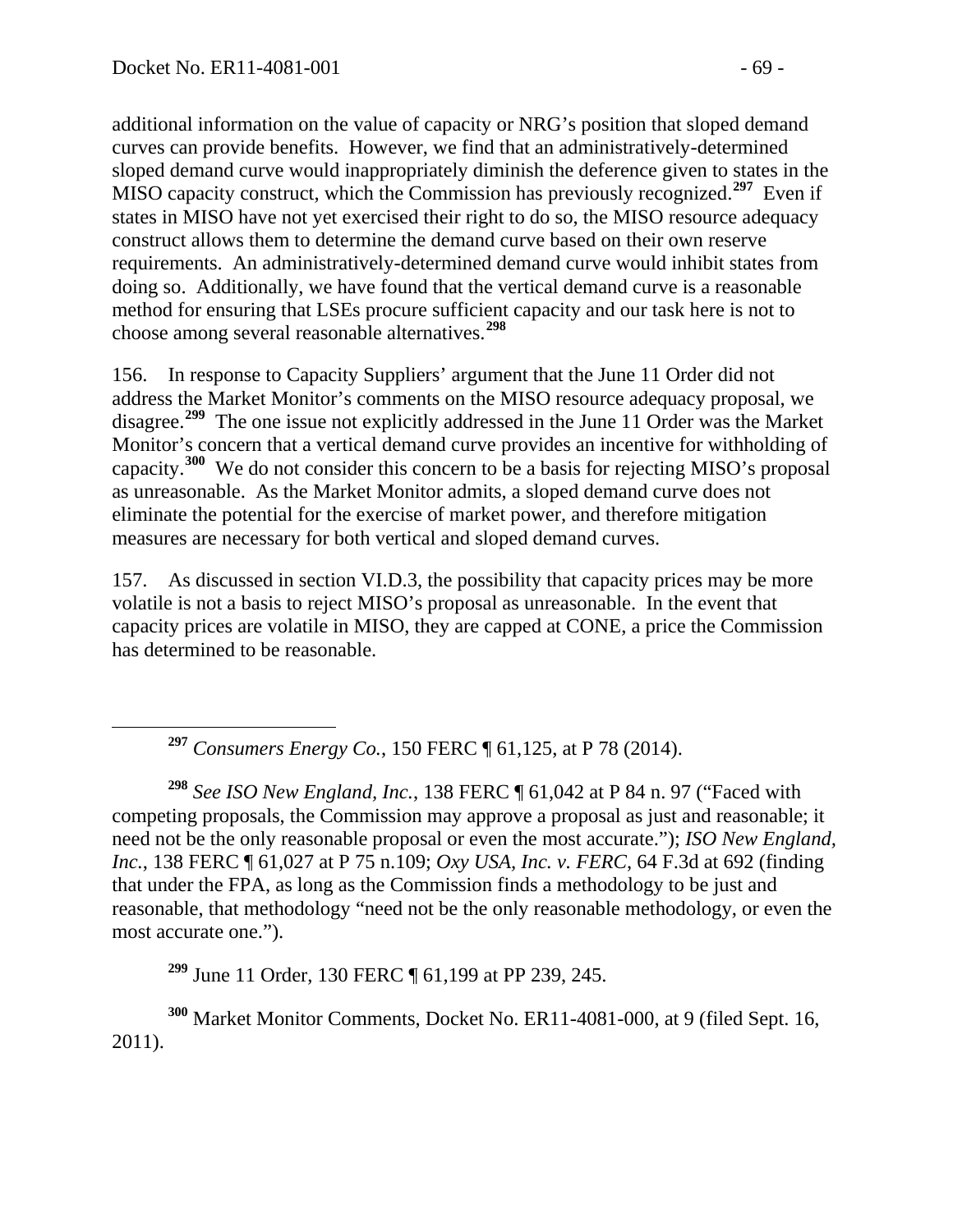158. We disagree with the claim by Capacity Suppliers that a sloped demand curve is essential to ensure just and reasonable compensation and to provide incentives for new entry. As discussed above, the record shows that LSEs in MISO rely heavily on longterm power purchase agreements and owned resources for their capacity needs. The price of capacity under these long-term arrangements is not based on the auction price, and therefore the slope of the demand curve for auction prices is not essential to ensure just and reasonable compensation, nor would a sloped demand curve provide an incentive for new entry for generation with long-term bilateral contracts.

159. With respect to NRG's claim that the Commission has recognized that vertical demand curves reduce the incentive for net buyers of capacity to bring new resources into the auction, thereby reducing prices to zero, or strategically selecting a portion of load to remove from the auction via the opt-out, again forcing prices to zero the Commission has provided substantial flexibility to regions in determining their capacity construct demand curves. The Commission's support of a sloped demand curve in PJM does not therefore *de facto* require a sloped demand curve in MISO.

160. We disagree with the Market Monitor's contention that the vertical demand curve is not reasonable in a locational capacity market.**[301](#page-69-0)** The vertical demand curves in each of the Local Resource Zones provide price signals that indicate the supply-demand balance in each zone, taking into account deliverability constraints. Accordingly, the vertical demand curve does not hinder the efficient operation of locational price signals.

161. We dispute the characterization of the Market Monitor and NRG that the June 11 Order relied solely on previous approvals of vertical demand curves for ISO-NE to justify a vertical demand curve in MISO. The primary point made in the June 11 Order was that there is not a single just and reasonable method for satisfying capacity obligations. We affirm this finding and we have found no basis in the pleadings made by parties to conclude that sloped demand curves are the only reasonable option.

## **F. Locational Market Mechanisms**

# **1. Local Resource Zones**

# **a. June 11 Order**

<span id="page-69-0"></span>162. In the June 11 Order, the Commission accepted MISO's proposal to establish zones based on the best available deliverability analysis and evaluation of, among other things, the electrical boundaries of local balancing authorities, state boundaries, the

**<sup>301</sup>** Market Monitor Request for Rehearing at 5.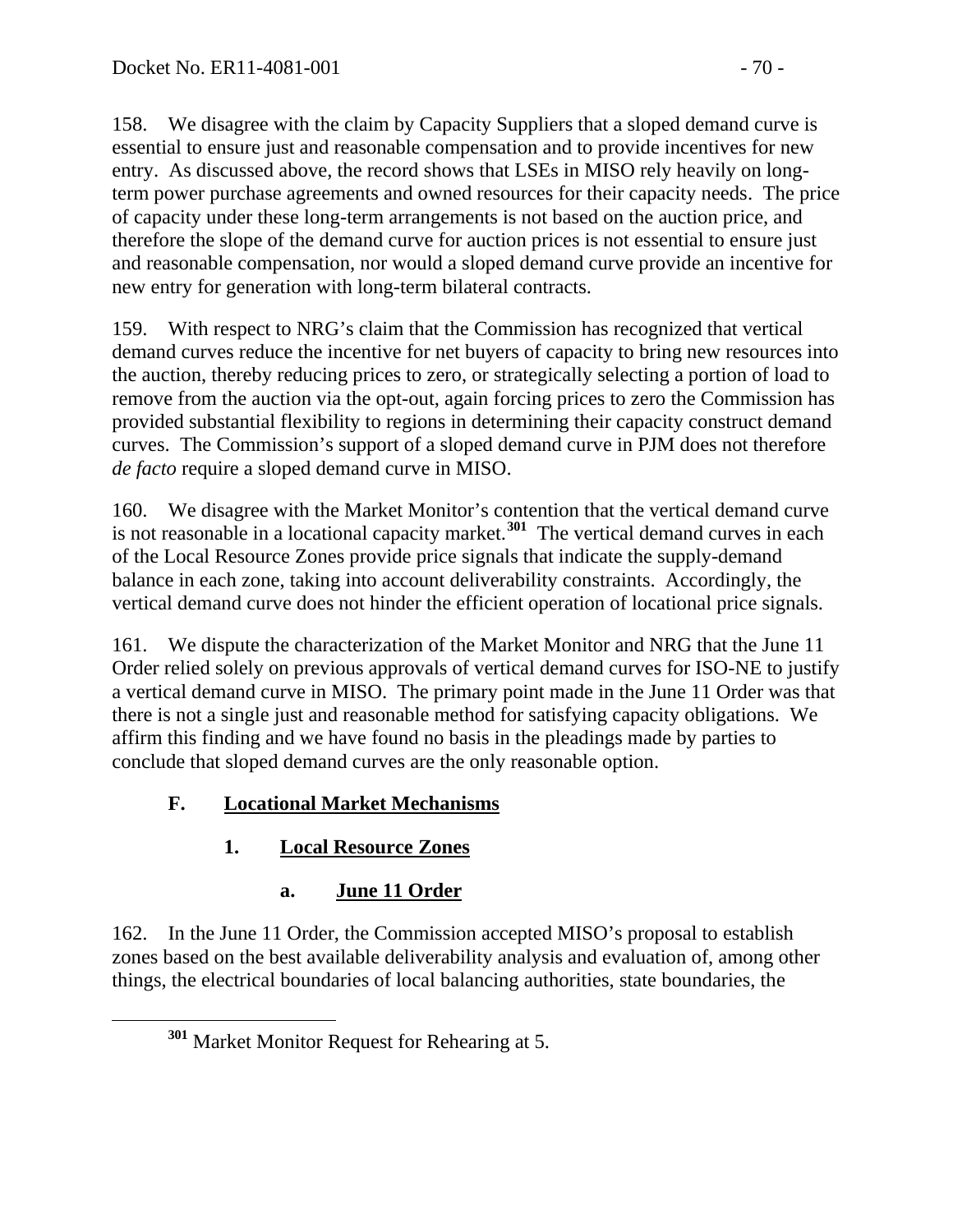relative strength of transmission interconnections between local balancing authorities, the result of loss of load expectation studies, the relative size of the Local Resource Zones, and natural geographic boundaries.**[302](#page-70-0)** However, because the location of the zonal boundaries will significantly impact jurisdictional rates and the costs LSEs will incur in order to achieve resource adequacy, the Commission required MISO to incorporate a map of the zonal boundaries into the Tariff. The Commission also required that, as part of that filing, MISO provide a justification for the proposed zonal boundaries and explain any analysis it relied upon as a basis for its proposal.**[303](#page-70-1)**

#### **b. Requests for Rehearing**

163. Ameren generally supports the Commission's decision to approve MISO's proposal to establish Local Resource Zones subject to the requirement that MISO file the initial boundaries as well as future modifications of those boundaries with the Commission.**[304](#page-70-2)** Ameren requests that the Commission direct MISO to take additional steps in order to ensure that market participants have adequate time to respond to changes in the zonal boundaries in light of the two-month forward period. Ameren asserts that MISO should develop a minimum notice period before any changes to the zonal boundaries are implemented. For instance, Ameren proffers that MISO could be prohibited from proposing boundary adjustments that would take effect less than one year before the annual auction for the applicable Planning Year. Ameren contends that if the Commission or MISO adopts a longer forward period, the notice period should be no less than the length of the forward period adopted.**[305](#page-70-3)** Additionally, Ameren proposes that MISO develop a minimum period in which the zonal boundaries will remain in effect. Ameren asserts that such a procedure would "help planning and provide financial certainty to market participants and other stakeholders."**[306](#page-70-4)**

164. Midwest TDUs argue that "[i]f and to the extent that" the Commission accepted MISO's proposals to establish capacity zones based primarily on the electrical boundaries of local balancing authority areas, the Commission erred in failing to address the undue

<span id="page-70-1"></span>**<sup>303</sup>** *Id.* P 86.

<span id="page-70-2"></span>**<sup>304</sup>** Ameren Request for Rehearing at 19.

<span id="page-70-3"></span>**<sup>305</sup>** *Id.* at 19-20.

<span id="page-70-4"></span>**<sup>306</sup>** *Id.* at 20.

<span id="page-70-0"></span>**<sup>302</sup>** June 11 Order, 139 FERC ¶ 61,199 at P 84.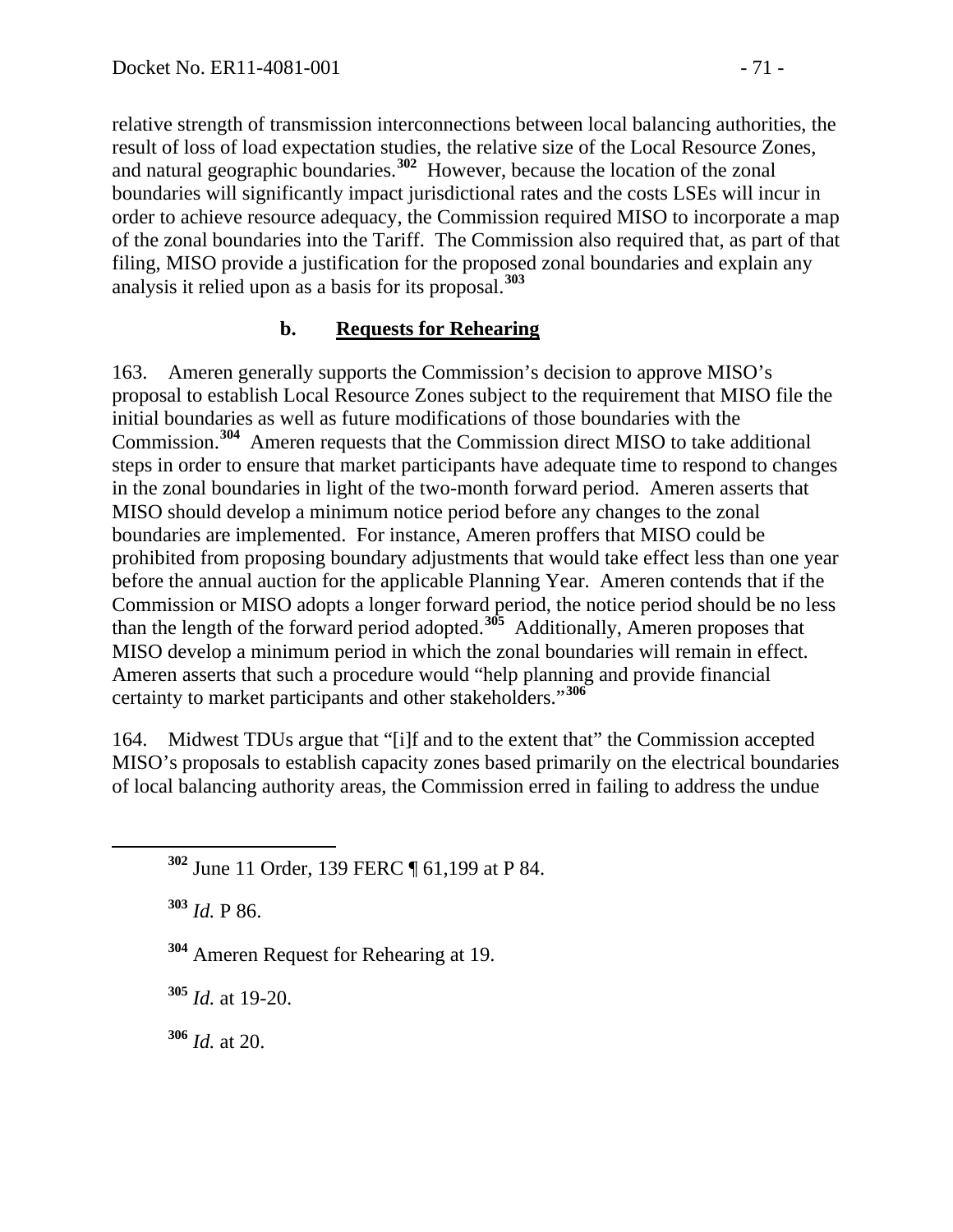discrimination that would result.**[307](#page-71-0)** Midwest TDUs state that, under MISO's proposal, the "first line-drawing parameter" is the electrical boundaries of local balancing authorities. In turn, Midwest TDUs state that the local balancing authority boundaries are based on the pre-MISO boundaries between transmission ownership areas.**[308](#page-71-1)** According to Midwest TDUs, those boundaries were designed to encompass the generation plant sites of major vertically-integrated transmission owners, and not transmission-dependent utilities. Thus, Midwest TDUs argue that transmission owners' loads and long-term capacity resources are contained primarily within their local balancing authorities, and by extension, their Local Resource Zones. Midwest TDUs state that, in comparison, transmission dependent utilities typically straddle one or more zonal boundaries.**[309](#page-71-2)** Consequently, transmission dependent utilities would be more likely to become subject to Zonal Deliverability Charges than major transmission owners.**[310](#page-71-3)** Midwest TDUs state that the Commission has recognized that "transmission pricing designed to charge more for crossing legacy transmission ownership boundaries is unduly discriminatory, and that the market distortion introduced by this discrimination weakens regional markets."**[311](#page-71-4)**

#### **c. Commission Determination**

165. We deny rehearing. Requiring MISO to adhere to a minimum notice period for zone changes longer than that required under the FPA is not necessary to ensure that the rates paid by LSEs for capacity are just and reasonable. Section 205 mandates that public utilities file proposed tariff revisions at least 60 days before such revisions are to take effect.**[312](#page-71-5)** Although Ameren is correct in observing that MISO's designation and modification of zonal boundaries will affect the rates that LSEs pay, Ameren has failed to

<span id="page-71-1"></span>**<sup>308</sup>** *Id.* at 42.

**<sup>309</sup>** *Id.*

**<sup>310</sup>** *Id.* at 43.

<span id="page-71-5"></span><span id="page-71-4"></span><span id="page-71-3"></span><span id="page-71-2"></span>**<sup>311</sup>** *Id.* (citing *Alliance Cos.*, 89 FERC ¶ 61,298, at 61,928 (1999), *order on reh'g*, 91 FERC ¶ 61,152 (2000), *reh'g denied*, 94 FERC ¶ 61,070 (2001)).

**<sup>312</sup>** 16 U.S.C. § 824d(d) (2012).

<span id="page-71-0"></span>**<sup>307</sup>** Midwest TDUs Request for Rehearing at 10, 42-44, 58. Notably, Midwest TDUs claim that MISO's proposal will have a discriminatory effect both against LSEs' "capacity resources post-dating the July 2011 Grandmother cut-off," *see id.* at 58, as well as LSEs' capacity resources that would otherwise qualify for treatment as Grandmother Agreements. *Id.* at 42-44.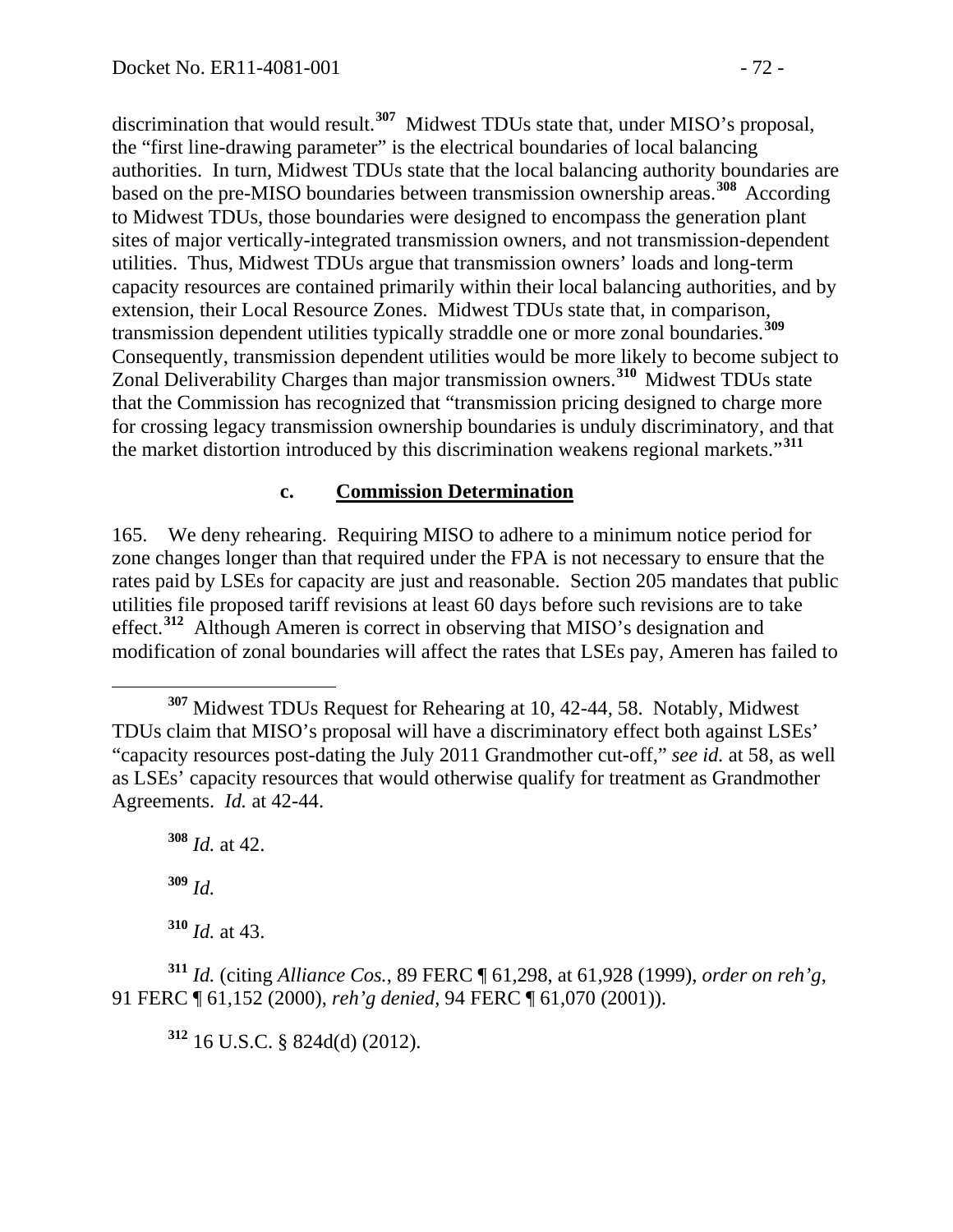explain why more notice is required to ensure just and reasonable rates. Based on the residual role played by the voluntary auction, as discussed,**[313](#page-72-0)** we do not find it necessary to require a minimum notice period tied to the auction's forward period. Further, Ameren's suggested one-year notice period would itself conflict with the Commission's regulations, which require that tariff revisions be filed no more than 120 days before they are to become effective.**[314](#page-72-1)**

166. Such an additional notice period is also unnecessary because all future modifications to the zonal boundaries will be subject to the Commission's approval. In the June 11 Order, the Commission explained that the specification of zonal boundaries will significantly impact jurisdictional rates.<sup>[315](#page-72-2)</sup> As a result, MISO is statutorily required to file all future modifications with the Commission, at which time interested parties will have the opportunity to intervene and submit comments supporting or opposing MISO's proposal.

167. Moreover, a notice period equal to the minimum notice required by the FPA is reasonable under the circumstances. As witness Moeller points out in his testimony, MISO anticipates that the zonal boundaries will largely remain static over time.**[316](#page-72-3)** Thus, market participants will not be subject to constantly shifting boundaries. However, when circumstances require that zonal boundaries be modified to ensure reliability, limiting the notice period for effecting such changes could be advantageous. Specifically, MISO's proposal enables MISO to retain the flexibility to seek regulatory approval of the necessary modifications to file zonal modifications as necessary.

168. Ameren's proposal to establish a minimum period during which the zonal boundaries would remain in effect would fundamentally conflict with the statutory framework of the FPA. Under section 205, transmission providers such as MISO have discretion to determine not only what to propose in its filing, but also when to submit such a filing.<sup>[317](#page-72-4)</sup> By effectively prohibiting MISO from proposing modifications to the

<span id="page-72-0"></span>**<sup>313</sup>** *See infra* section VI.A.

**<sup>314</sup>** 18 C.F.R. § 35.3 (2015).

**<sup>315</sup>** June 11 Order, 139 FERC ¶ 61,199 at P 86.

<span id="page-72-3"></span><span id="page-72-2"></span><span id="page-72-1"></span>**<sup>316</sup>** MISO Filing, Docket No. ER11-4081-000, at Moeller Aff. ¶ 23 (filed July 20, 2011).

<span id="page-72-4"></span>**<sup>317</sup>** *See Southwest Power Pool, Inc.*, 131 FERC ¶ 61,252, at P 117 (2010) (citing *W. Mass. Elec. Co.*, 23 FERC ¶ 61,025 (1983), *aff'd sub nom. Commonwealth of Mass. v. FERC*, 729 F.2d 886 (1st Cir. 1984) (indicating that under section 205, public utilities

(continued...)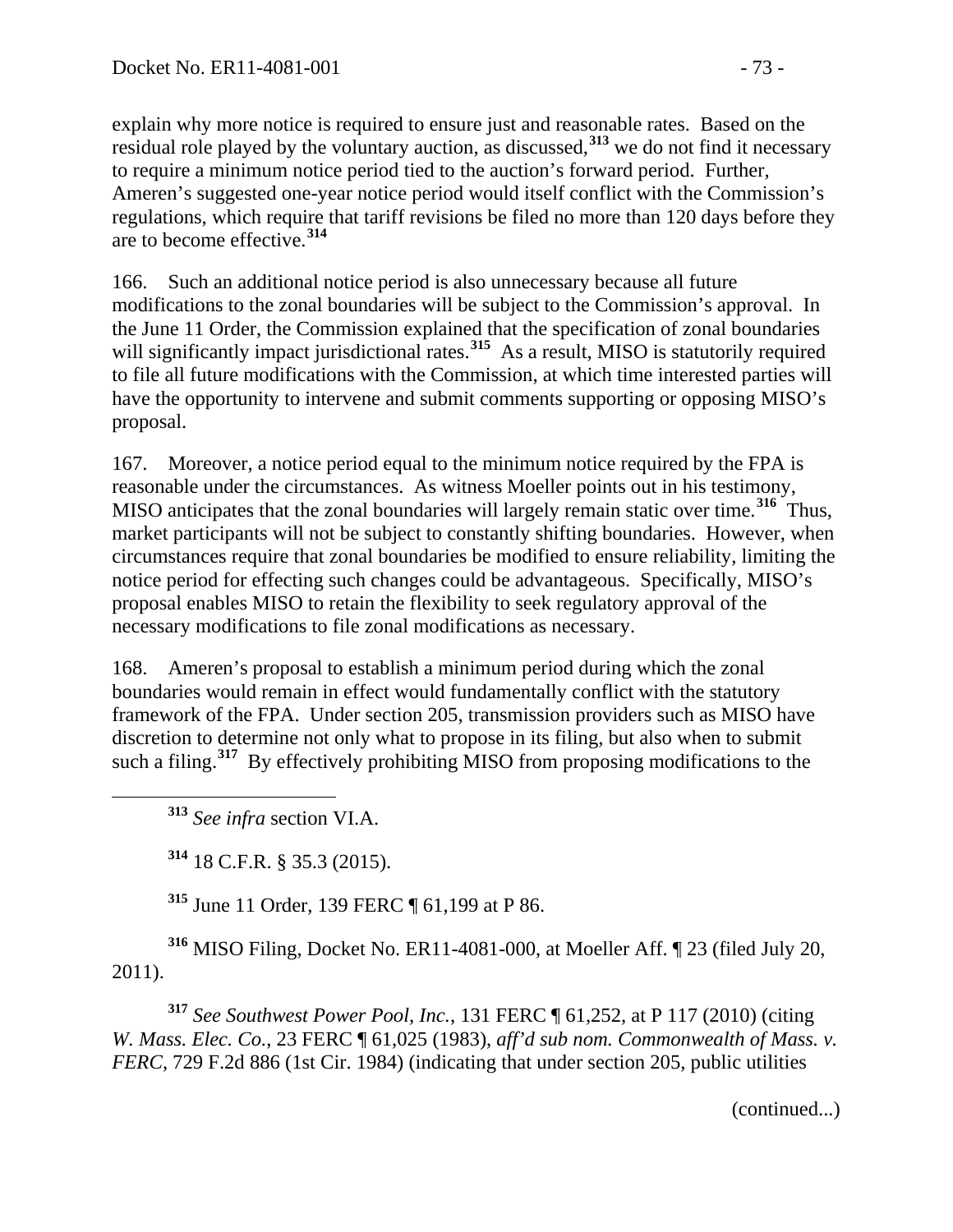Tariff for a specified period of time, Ameren's proposal would infringe upon MISO's statutory prerogative under the FPA. Therefore, we deny Ameren's requests for clarification.

169. We disagree with Midwest TDUs that MISO's proposal to establish Local Resource Zones will unduly discriminate against transmission dependent utilities. In its July 2011 filing, MISO proposed to consider six factors in developing the boundaries of its Local Resource Zones. One of those six factors is the electrical boundaries of local balancing authorities.**[318](#page-73-0)** The Commission accepted this proposal in the June 11 Order and expressly declined to require MISO to specify the weight it would assign to each factor.**[319](#page-73-1)** With respect to Midwest TDUs' argument that the location of MISO's zonal boundaries will more often expose transmission dependent utilities to the Zonal Deliverability Charge, Midwest TDUs erroneously assume that the zonal boundaries will be solely or primarily based on the electrical boundaries of local balancing authorities. Accordingly, we affirm that the factors considered in the specification of zonal boundaries in MISO's proposal are just and reasonable and are not unduly discriminatory.

170. Furthermore, we note that the location of the zonal boundaries themselves were not at issue in the June 11 Order. Rather, the Commission accepted the factors that MISO proposed to consider in formulating the zonal boundaries. Therefore, it is premature to take issue with the effect of the zonal boundaries on transmission dependent utilities' exposure to the Zonal Deliverability Charge. In the event that Midwest TDUs come to believe that the zonal boundaries implemented by MISO unduly discriminate against transmission dependent utilities, those issues are properly addressed in the compliance proceeding in Docket No. ER11-4081-002 and in the proceedings addressing future zonal boundary revisions.

### **2. Zonal Deliverability Charge and Grandmother Agreements**

#### **a. June 11 Order**

171. In the June 11 Order, the Commission conditionally accepted MISO's proposal to conduct auctions in each Local Resource Zone to ensure that LSEs purchase their

 $\overline{a}$ have the discretion to choose whether or not to file)).

<span id="page-73-1"></span><span id="page-73-0"></span>**<sup>318</sup>** June 11 Order, 139 FERC ¶ 61,199 at P 84; MISO Filing, Docket No. ER11- 4081-000, at 8 (filed July 20, 2011).

**<sup>319</sup>** June 11 Order, 139 FERC ¶ 61,199 at P 84.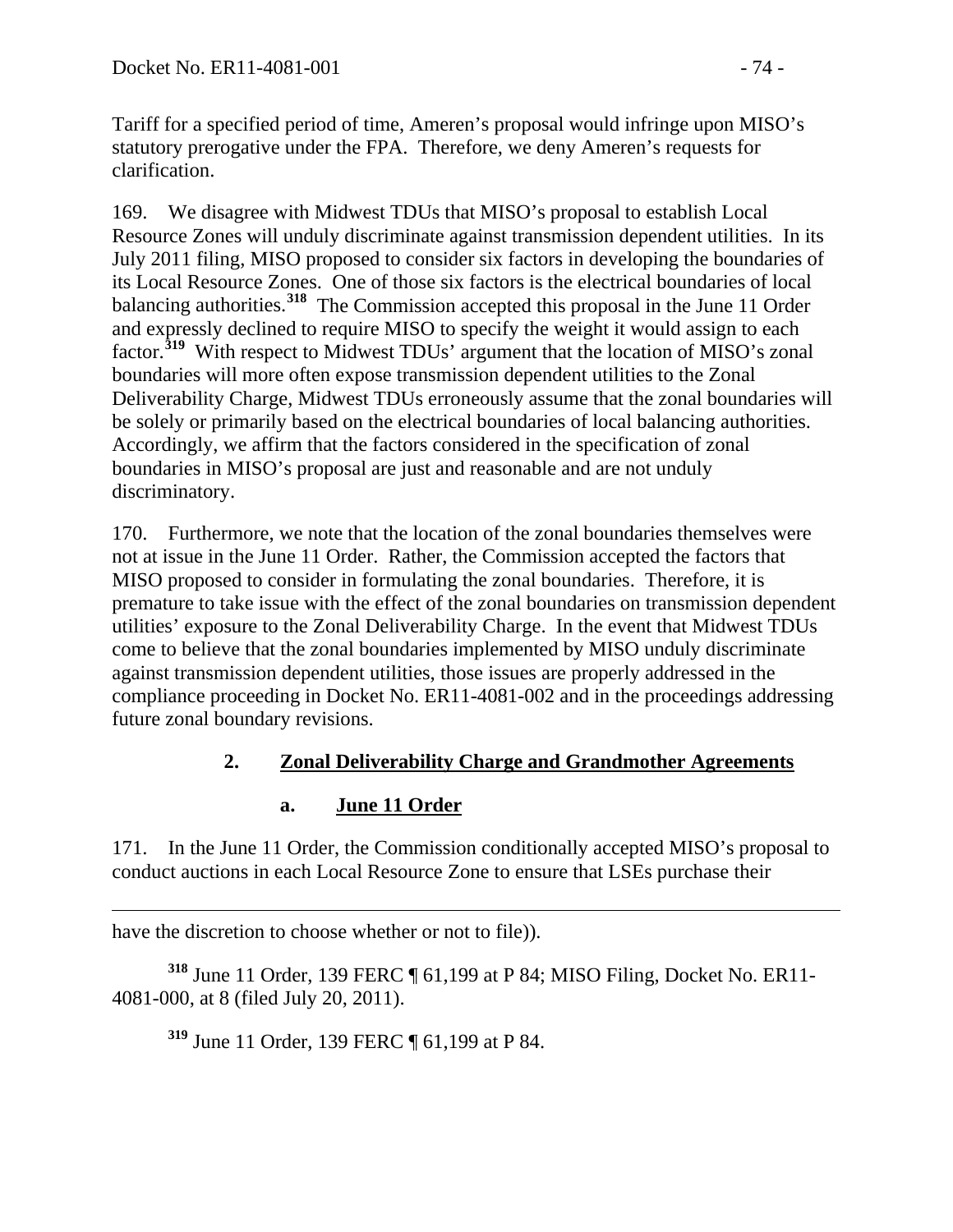resources at prices that reflect the locational price differences embodied in the auction clearing price of the zone in which the load is located. Under MISO's proposal, all planning resources that clear in the auction receive the auction clearing price for the Local Resource Zone during the applicable forward Planning Year on a daily basis. MISO explains that LSEs with load in higher cost zones will pay a higher price than they are receiving for their resources in the lower cost zones. MISO refers to this difference as a Zonal Deliverability Charge since it reflects locational price differences. In its acceptance, the Commission noted that the Zonal Deliverability Charge recognizes transmission constraints in resource planning and will help to ensure reliability.**[320](#page-74-0)**

172. The Commission determined that section 217 of the FPA does not bar implementation of the Zonal Deliverability Charge since the Zonal Deliverability Charge does not implicate the operation of transmission service under Module B of the Tariff or preclude LSEs from obtaining long-term firm transmission rights under FPA section 217.**[321](#page-74-1)** The Commission also rejected protestors' arguments that Zonal Deliverability Charges violate Order No. 681.**[322](#page-74-2)** The Commission found that Order No. 681 is not germane to MISO's proposal in general or to the Zonal Deliverability Charge in particular.

173. The Commission found that MISO's proposed Grandmother Agreement provisions, which would exempt LSEs from paying the Zonal Deliverability Charge if they possess firm transmission service from their resources to their load, were not compliant with the Commission's prior directives to establish locational market mechanisms in its resource adequacy construct.**[323](#page-74-3)** The Commission stated that MISO's proposal would have the effect of exempting from the Zonal Deliverability Charge all LSEs' resources with long-term firm transmission agreements. The Commission therefore concluded that MISO's proposal would render the other components of its locational market mechanism meaningless. Nevertheless, the Commission recognized that LSEs in the MISO region that have historically relied on remote generation may benefit from a period of time to adjust their resource portfolios and to plan for additional

<span id="page-74-0"></span> **<sup>320</sup>** *Id.* P 101 (citing Locational Requirements Order, 126 FERC ¶ 61,144 at P 47; Locational Requirements Compliance Order, 131 FERC ¶ 61,228 at P 23).

**<sup>321</sup>** *Id.* P 104 (citing 16 U.S.C. § 824q (2012)).

<span id="page-74-3"></span><span id="page-74-2"></span><span id="page-74-1"></span>**<sup>322</sup>** *Id.* P 106 (citing *Long-Term Firm Transmission Rights in Organized Electricity Markets*, Order No. 681, FERC Stats. & Regs. ¶ 31,226, at P 24, *reh'g denied*, Order No. 681-A, 117 FERC ¶ 61,201 (2006)).

**<sup>323</sup>** *Id.* P 113.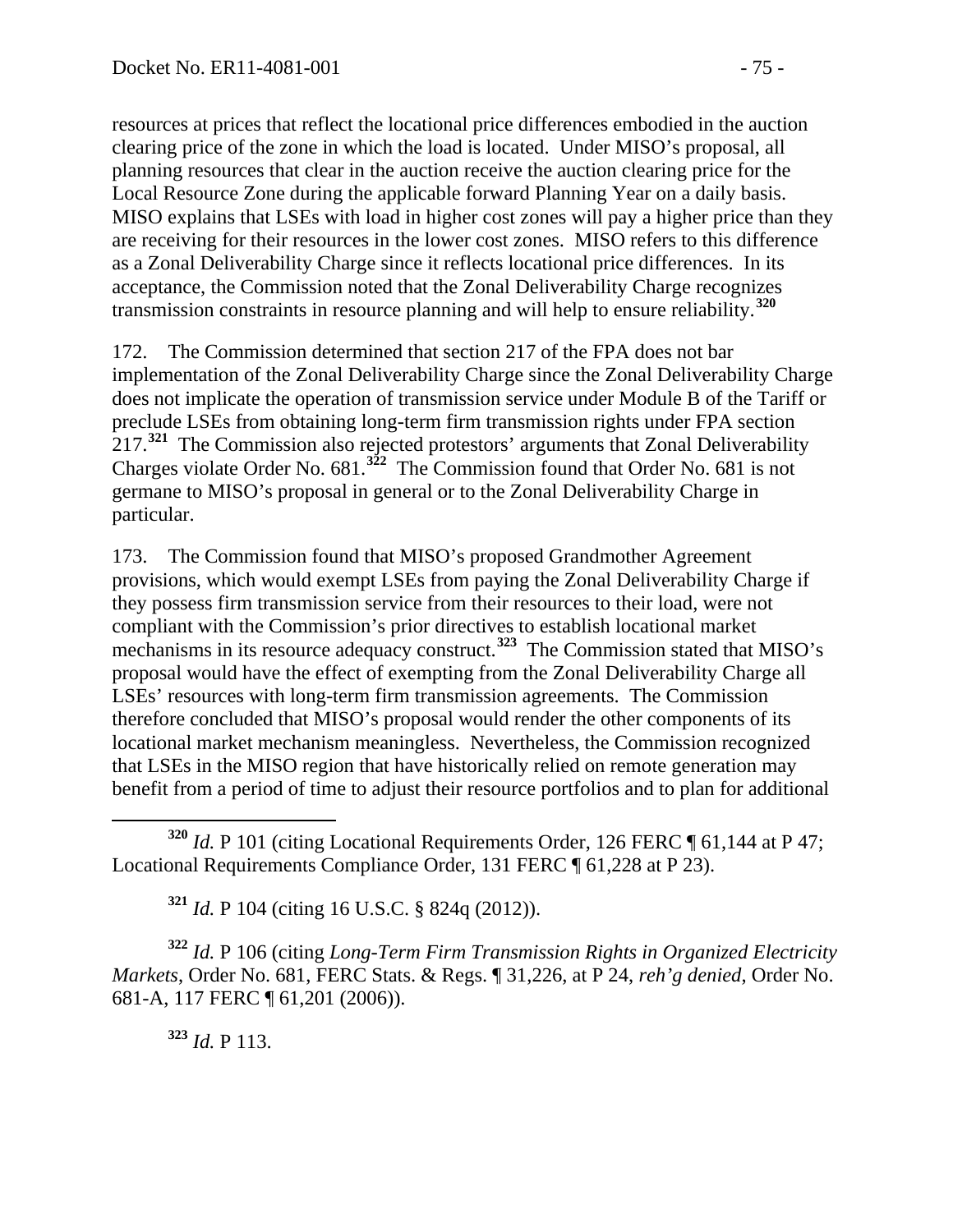resources in light of the impending effect of the Zonal Deliverability Charge.**[324](#page-75-0)** Consequently, the Commission accepted MISO's proposed Grandmother Agreements subject to the condition they will only be effective during a two-year transition period, concluding at the end of the 2014/2015 Planning Year.

174. The Commission further subjected its acceptance of MISO's proposal to two additional compliance requirements.<sup>[325](#page-75-1)</sup> First, the Commission stated that intrazonal capacity transactions that become interzonal transactions as a result of MISO's modifying the zonal boundaries should qualify as Grandmother Agreements. Further, the Commission explained that a combination of contracts that together provide for the delivery of capacity throughout the Planning Year meets the same purpose as a single contract that remains effective for the Planning Year. Consequently, the Commission directed MISO to file tariff revisions that would allow two or more contracts, which would in the aggregate otherwise satisfy the criteria for Grandmother Agreements, to be exempt from the Zonal Deliverability Charge during the two-year transition period.

### **b. Requests for Rehearing**

### **i. Grandmother Agreements**

175. Several parties contend that the Commission failed to adequately consider the penal effect of the Zonal Deliverability Charge on LSEs that procure capacity from interzonal resources.**[326](#page-75-2)** For instance, Midwest TDUs assert that price signals are most appropriately sent before LSEs commit to capacity resources and that application of the unhedged Zonal Deliverability Charge to resources that would otherwise be treated as Grandmother Agreements would be unreasonable because LSEs have already procured their inter-zonal resources.**[327](#page-75-3)** Among others, Wisconsin PSC suggests that LSEs cannot alter those contractual obligations.**[328](#page-75-4)** In this respect, Midwest TDUs add that the

**<sup>324</sup>** *Id.*

**<sup>325</sup>** *Id.* PP 114-115.

<span id="page-75-2"></span><span id="page-75-1"></span><span id="page-75-0"></span>**<sup>326</sup>** *See, e.g.*, Great River Energy Request for Rehearing at 4-5; Dairyland Request for Rehearing at 5; Midwest TDUs Request for Rehearing at 39-41; Wisconsin PSC Request for Rehearing at 7.

<span id="page-75-3"></span>**<sup>327</sup>** Midwest TDUs Request for Rehearing at 39-41; *cf.* Wisconsin PSC Request for Rehearing at 5, 14-15.

<span id="page-75-4"></span>**<sup>328</sup>** Wisconsin PSC Request for Rehearing at 15; *cf.* Great River Energy Request for Rehearing at 6-8.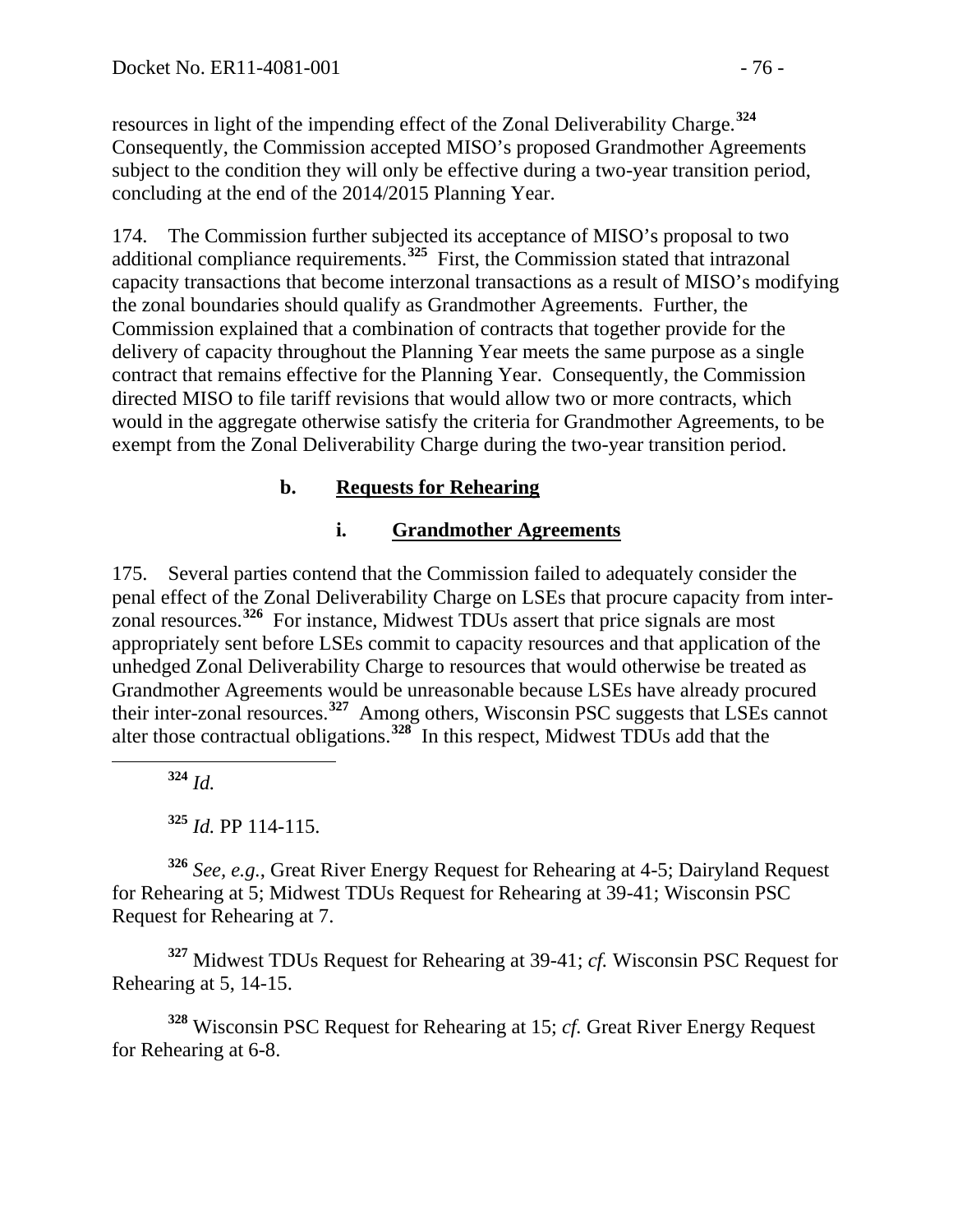Commission's holding would fail to honor LSEs' investment-backed capacity acquisitions that pre-dated MISO's proposal.**[329](#page-76-0)**

176. Similarly, Ameren argues that the June 11 Order fails to address Ameren's assertion that Grandmother Agreements are necessary to protect market participants from being harmed unfairly.**[330](#page-76-1)** Ameren states that the Commission also ignored the fact that in states where an LSE's resource was constructed pursuant to state integrated resource planning, the costs of that resource would be included in the LSE's retail rate base. **[331](#page-76-2)** Consequently, retail customers could be forced to pay for the cost of the resource as well as any applicable Zonal Deliverability Charge. Furthermore, Ameren states that "generation facilities that are owned, constructed or acquired by an LSE pursuant to a state-mandated or state-approved [integrated resource plan] and reflected in an LSE's retail rate base should remain exempt from the Zonal [Deliverability] Charge if construction of the facility commenced prior to the submission of the [July 2011 filing]."<sup>[332](#page-76-3)</sup>

177. Several parties also argue that the Commission erred in finding that approval of MISO's proposed Grandmother Agreements would allow LSEs to avoid using deliverability as part of their resource planning analyses and therefore negate the purpose and reliability benefits of the proposed locational market mechanism.**[333](#page-76-4)** Midwest TDUs and Wisconsin PSC both contend that LSEs' reliance on network transmission service does not allow LSEs to ignore deliverability.**[334](#page-76-5)** Rather, Midwest TDUs explain that LSEs have taken deliverability into account in procuring capacity resources because deliverability affects the cost of transmission service that an LSE must acquire to deliver capacity from a resource to load.**[335](#page-76-6)** Wisconsin PSC suggests that application of the

<span id="page-76-0"></span>**<sup>329</sup>** Midwest TDUs Request for Rehearing at 46-48.

<span id="page-76-1"></span>**<sup>330</sup>** Ameren Request for Rehearing at 17.

**<sup>331</sup>** *Id.*

**<sup>332</sup>** *Id.* at 18.

<span id="page-76-4"></span><span id="page-76-3"></span><span id="page-76-2"></span>**<sup>333</sup>** *See, e.g.*, Midwest TDUs Request for Rehearing at 39-46; Wisconsin PSC Request for Rehearing at 5, 14-15; Great River Energy Request for Rehearing at 4-11; Dairyland Request for Rehearing at 3-5; Ameren Request for Rehearing at 17.

<span id="page-76-6"></span><span id="page-76-5"></span>**<sup>334</sup>** Midwest TDUs Request for Rehearing at 41; Wisconsin PSC Request for Rehearing at 24-27.

**<sup>335</sup>** Midwest TDUs Request for Rehearing at 41.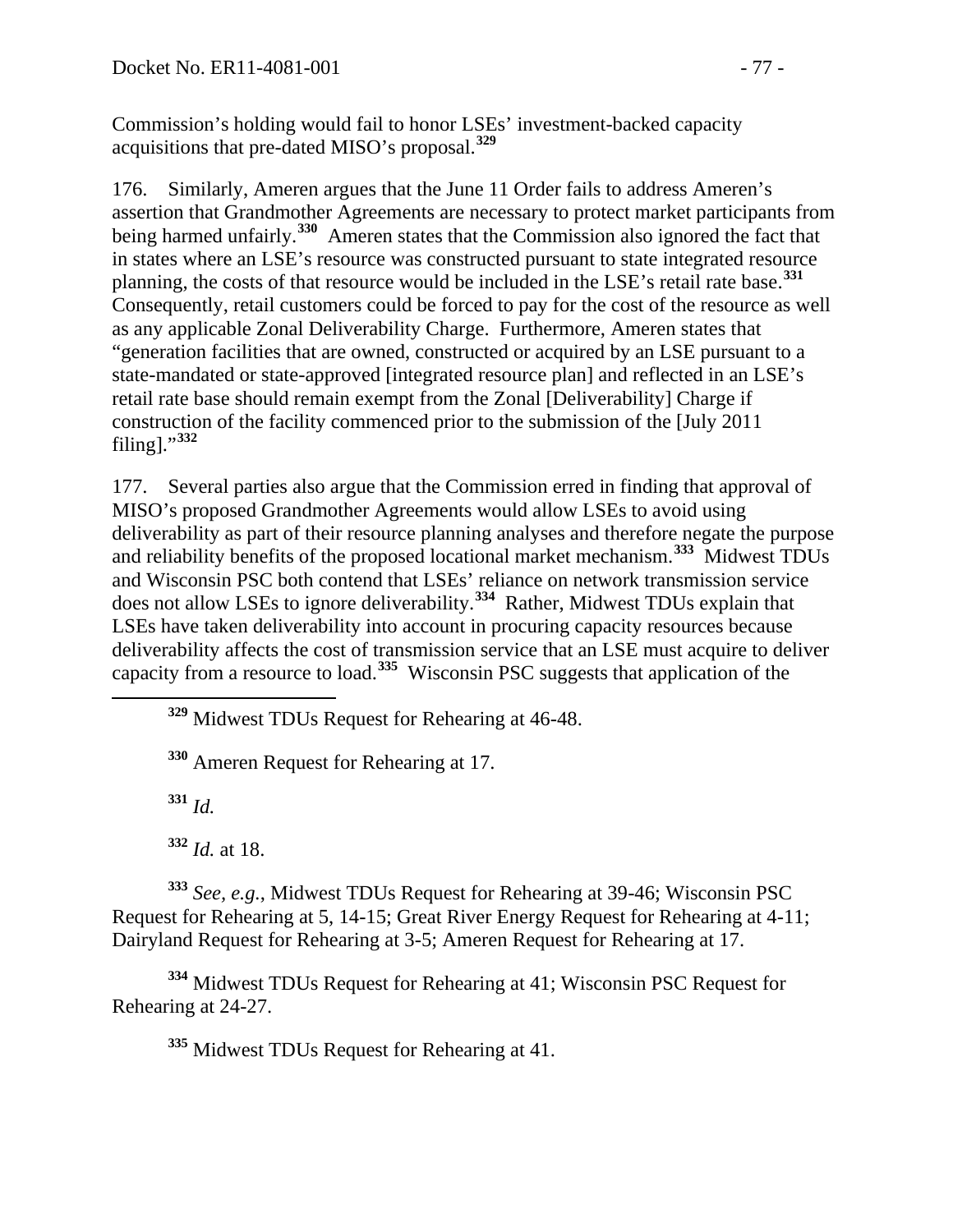unhedged Zonal Deliverability Charge to preexisting capacity transactions is unnecessary because firm transmission service guarantees the deliverability of inter-zonal resources.**[336](#page-77-0)** Dairyland adds that LSEs have already accounted for deliverability resources by funding transmission upgrades.**[337](#page-77-1)** Midwest TDUs additionally challenge the benefits provided by an unhedged Zonal Deliverability Charge.**[338](#page-77-2)** For example, Midwest TDUs suggest that the Zonal Deliverability Charge cannot influence procurement decisions to which MISO's proposed Grandmother Agreements would apply because those decisions have already been made and cannot be revised.**[339](#page-77-3)**

178. Additionally, Midwest TDUs assert that Order Nos. 888,**[340](#page-77-4)** 890,**[341](#page-77-5)** 2000,**[342](#page-77-6)** and their progeny fundamentally require MISO to provide long-term, firm delivery of customers' long-term-firm capacity resources.**[343](#page-77-7)** Midwest TDUs contend that, pursuant

<span id="page-77-1"></span><sup>337</sup> Dairyland Request for Rehearing at 5.

**<sup>338</sup>** Midwest TDUs Request for Rehearing at 44-46.

**<sup>339</sup>** *Id.* at 44-45.

<span id="page-77-4"></span><span id="page-77-3"></span><span id="page-77-2"></span>**<sup>340</sup>** *Promoting Wholesale Competition Through Open Access Non-Discriminatory Transmission Services by Public Utilities; Recovery of Stranded Costs by Public Utilities and Transmitting Utilities*, Order No. 888, FERC Stats. & Regs. ¶ 31,036 (1996), *order on reh'g*, Order No. 888-A, FERC Stats. & Regs. ¶ 31,048, *order on reh'g*, Order No. 888-B, 81 FERC ¶ 61,248 (1997), *order on reh'g*, Order No. 888-C, 82 FERC ¶ 61,046 (1998), *aff'd in relevant part sub nom. Transmission Access Policy Study Group v. FERC*, 225 F.3d 667 (D.C. Cir. 2000), *aff'd sub nom. New York v. FERC*, 535 U.S. 1 (2002).

<span id="page-77-6"></span><span id="page-77-5"></span>**<sup>341</sup>** *Preventing Undue Discrimination and Preference in Transmission Service*, Order No. 890, FERC Stats. & Regs. ¶ 31,241, *order on reh'g*, Order No. 890-A, FERC Stats. & Regs. ¶ 31,261 (2007), *order on reh'g*, Order No. 890-B, 123 FERC ¶ 61,299 (2008), *order on reh'g*, Order No. 890-C, 126 FERC ¶ 61,228 (2009), *order on* 

<sup>342</sup> Order No. 2000, FERC Stats. & Regs. ¶ 31,089.

<span id="page-77-7"></span>**<sup>343</sup>** Midwest TDUs Request for Rehearing at 21-24.

<span id="page-77-0"></span>**<sup>336</sup>** Wisconsin PSC Request for Rehearing at 24-27. Wisconsin PSC notably suggests that because firm transmission service is sufficient to ensure deliverability, the Commission further erred in failing to require MISO to provide a hedge for all capacity resources, including those resources acquired or developed after July 20, 2011, that would otherwise qualify for Grandmother Agreement status under MISO's proposal. *Id.*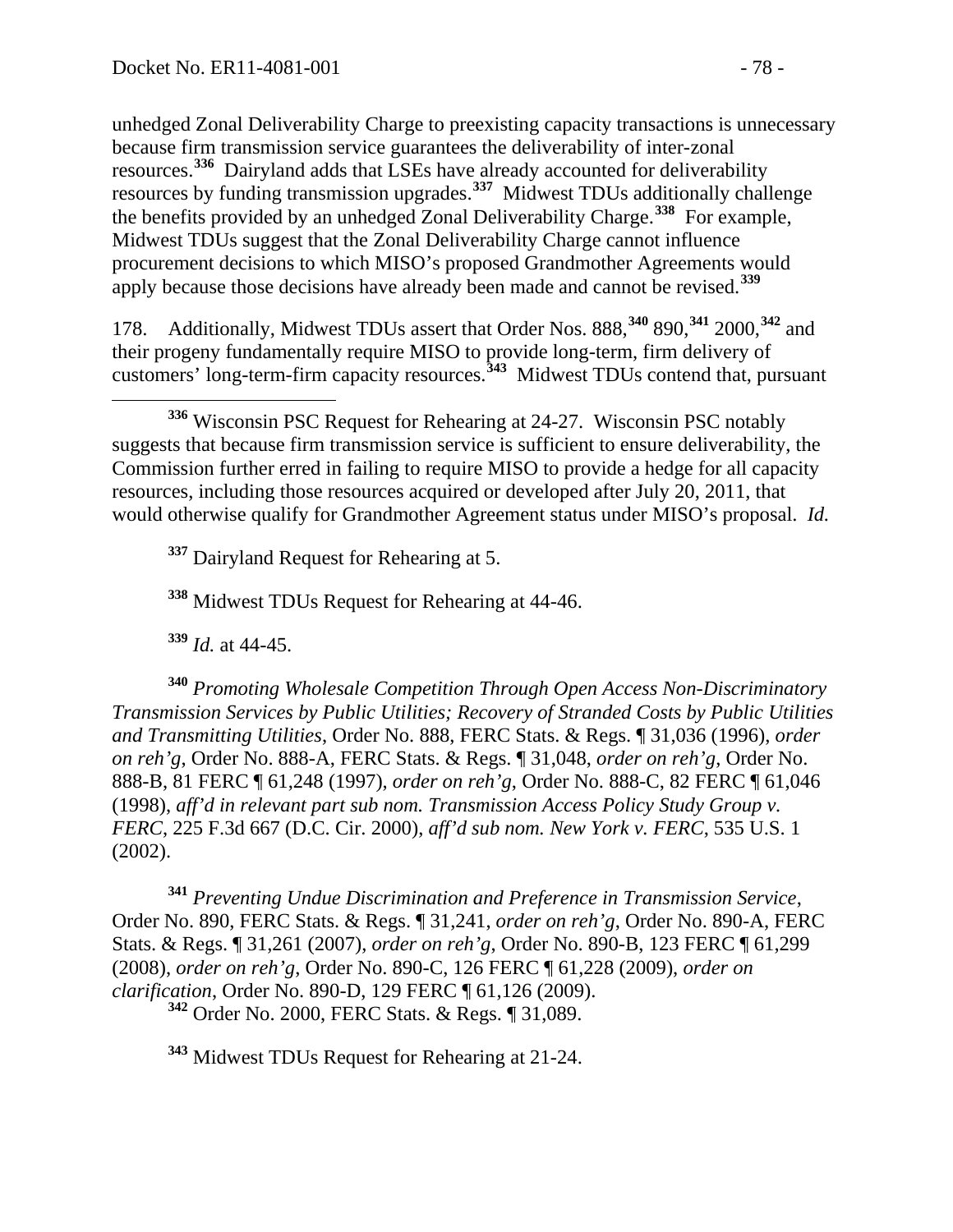to these authorities, the Commission has already established a contingency for addressing binding transmission constraints. Namely, Midwest TDUs state that "MISO . . . has had since its founding, and should retain, a fundamental open-access obligation to  $\dots$  plan and build the MISO Transmission System so as to maintain the long-term deliverability of resources to load."**[344](#page-78-0)** Midwest TDUs argue that, where the MISO transmission system cannot provide firm service to all firm customers, Commission precedent requires the consequences to be spread among all firm customers on a nondiscriminatory basis.**[345](#page-78-1)** Midwest TDUs observes that "[s]uch spreading of consequences generally takes the form of redispatch at shared cost, thus effecting a short-term, pro rata curtailment of all energy deliveries affecting the relevant constraint."<sup>[346](#page-78-2)</sup> Midwest TDUs proceed to point out that the consequences of a transmission constraint are not to be imposed on a few disfavored customers.**[347](#page-78-3)** Midwest TDUs add that curtailment pursuant to the Tariff and the resulting short-term loss of delivery is preferable to a loss of a generating resource's capacity value. In this respect, Midwest TDUs claim that under their proposal, transmission customers are protected against bearing the consequences of transmission constraints that become known after committing to a long-term resource. Moreover, Midwest TDUs assert that this is a defining feature of firm transmission service.**[348](#page-78-4)**

179. Midwest TDUs further assert that the Commission erred in failing to require MISO's transmission planning and development to be oriented towards maintaining the feasibility of existing firm capacity delivery commitments by resolving unhedged capacity congestion charges.**[349](#page-78-5)** Midwest TDUs state that the Commission imposed an

<span id="page-78-1"></span><span id="page-78-0"></span> **<sup>344</sup>** *Id.* at 22-24 (citing *Midwest Indep. Transmission Sys. Operator, Inc.*, 121 FERC ¶ 61,062, at PP 46-49 (2007)).

**<sup>345</sup>** *Id.* at 26-27.

**<sup>346</sup>** *Id.* at 27 (footnote omitted).

<span id="page-78-3"></span><span id="page-78-2"></span>**<sup>347</sup>** *Id.* Midwest TDUs urge the Commission to consider why an LSE that acquires a capacity resource that is later determined to be transmission constrained as a result of another LSE's fleet change should be "singled out to bear the deliverability consequences." *Id.* at 33 (citing *Fla. Mun. Power Agency v. Fla. Power & Light Co.*, 67 FERC ¶ 61,167, at 61,481 (1994); *Midwest Indep. Transmission Sys. Operator, Inc.*, 137 FERC ¶ 61,074, at PP 125-126 (2011)).

<span id="page-78-5"></span><span id="page-78-4"></span>**<sup>348</sup>** *Id.* at 27-28 (citing *Louisville Gas & Elec. Co., et al.*, 114 FERC ¶ 61,282, at P 125 (2006); Order No. 890-A, FERC Stats. & Regs. ¶ 31,261 at P 24 (discussing section 217 of the FPA)).

**<sup>349</sup>** *Id.* at 52-53.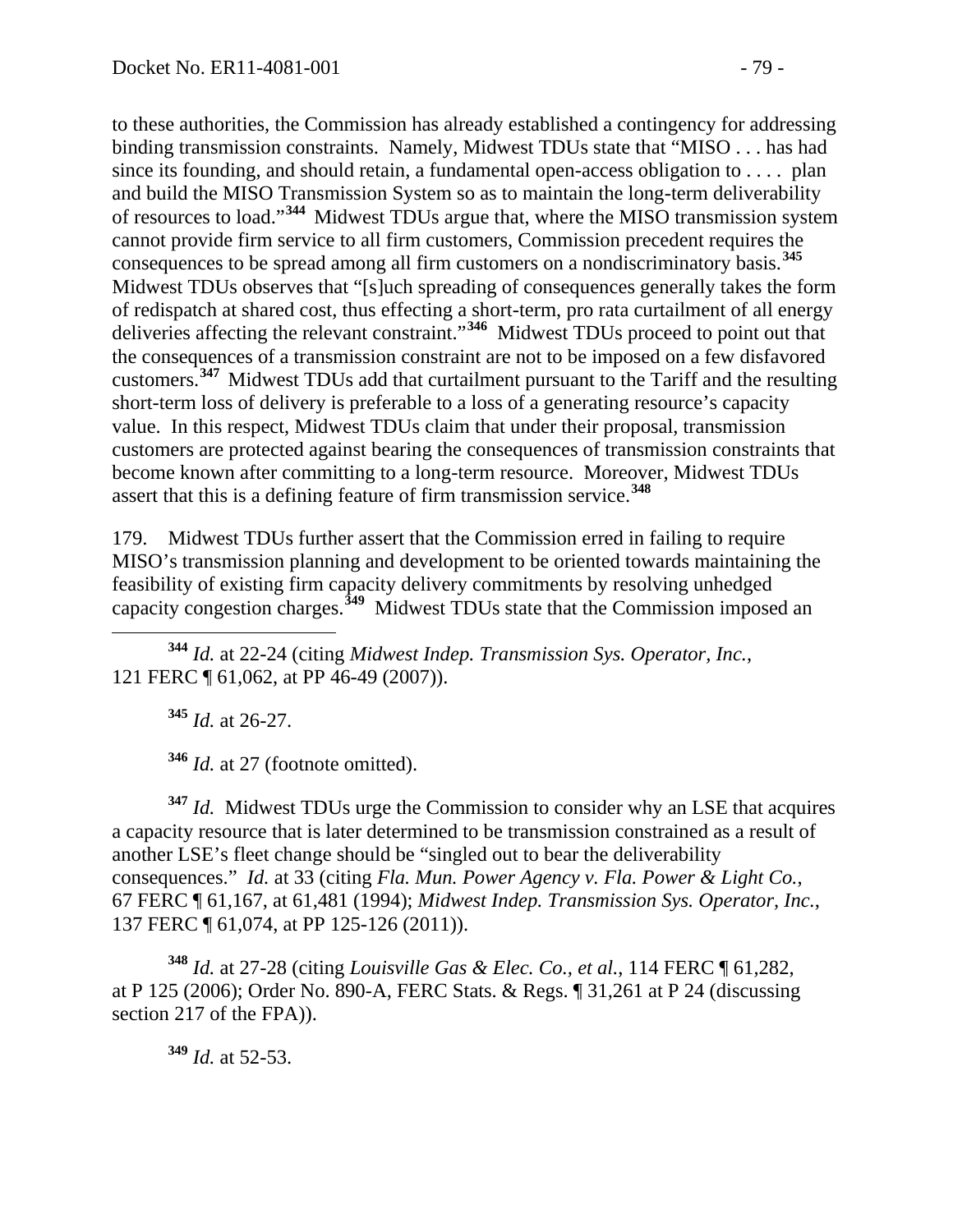analogous obligation on MISO in the context of energy congestion.**[350](#page-79-0)** Similarly, Wisconsin PSC argues MISO failed to explain why its proposed capacity market does not include an adequate long-term hedge against congestion such as that provided in Module C of the Tariff.**[351](#page-79-1)** Midwest TDUs add that MISO should be directed to publish long-term forecasts of the Zonal Deliverability Charge and, where those charges are substantial, to identify and construct transmission upgrades to relieve the underlying congestion.**[352](#page-79-2)**

180. Midwest TDUs further contend that the ongoing turnover of the generation fleet in the MISO region does not justify application of the Zonal Deliverability Charge.**[353](#page-79-3)** According to Midwest TDUs, the Commission's apparent intent to make particular entities disproportionately responsible for the consequences of the transmission owners' failure to develop sufficient infrastructure to accommodate future generation mixes is "neither necessary nor helpful to meet[] the ongoing challenge."**[354](#page-79-4)** Instead, Midwest TDUs argue that the Commission should have retained and reinforced the obligation of MISO and the transmission owners to plan and build transmission sufficient to accommodate changing transmission flows. For instance, Midwest TDUs state that reformation of the transmission planning process to take into consideration the source-tosink deliverability of resources can resolve the impact of fleet turnover.**[355](#page-79-5)**

181. Great River Energy and Dairyland argue that the Commission's rejection of MISO's proposed Grandmother Agreements is particularly unreasonable in comparison to the Commission's approval of the Zonal Deliverability Hedge.**[356](#page-79-6)** Great River Energy

<span id="page-79-0"></span> **<sup>350</sup>** *Id.* at 53 (citing *Midwest Indep. Transmission Sys. Operator, Inc.*, 119 FERC ¶ 61,143, at P 193, *order on reh'g*, 121 FERC ¶ 61,063 (2007), *order on reh'g*, 123 FERC ¶ 61,178 (2008)).

**<sup>351</sup>** Wisconsin PSC Request for Rehearing at 26-27.

<span id="page-79-3"></span><span id="page-79-2"></span><span id="page-79-1"></span>**<sup>352</sup>** Midwest TDUs Request for Rehearing at 53. According to Midwest TDUs, the decision of whether such an upgrade is necessary should be based on a comparison of the net present value cost of the upgrade to the benefits of the upgrade. *Id.*

**<sup>353</sup>** *Id.* at 65-70. **<sup>354</sup>** *Id.* at 65-66. **<sup>355</sup>** *Id.* at 67-70.

<span id="page-79-6"></span><span id="page-79-5"></span><span id="page-79-4"></span>**<sup>356</sup>** Great River Energy Request for Rehearing at 9; Dairyland Request for Rehearing at 5.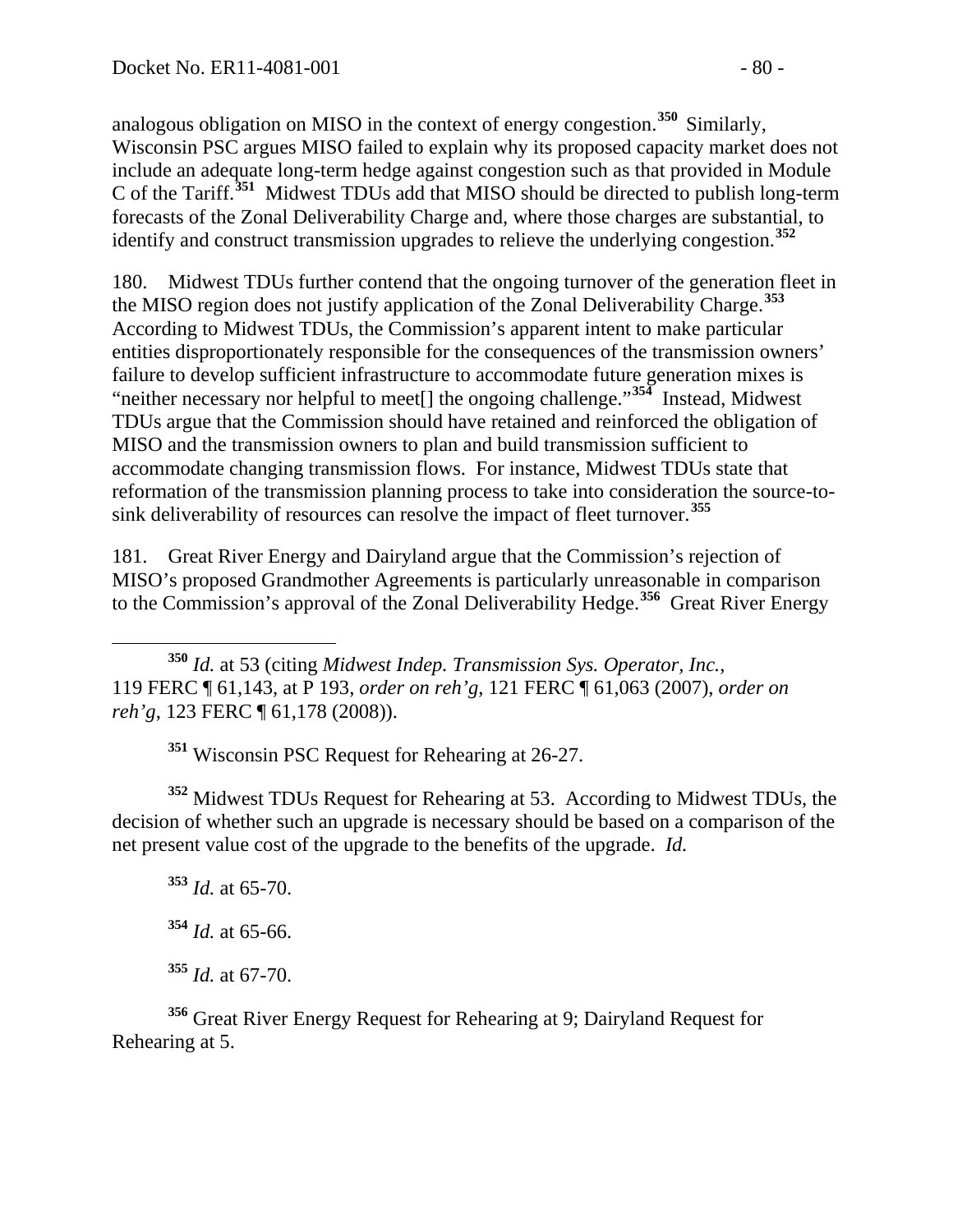posits that it is unclear why LSEs should not be granted a similar hedge reflecting their investment in existing transmission infrastructure.

182. Wisconsin PSC argues that the Commission's rejection of MISO's Grandmother Agreements violates the rule against retroactive ratemaking.<sup>[357](#page-80-0)</sup> Wisconsin PSC asserts that "'[p]redictability is an underlying purpose of both the filed rate doctrine and the rule against retroactive ratemaking'" and the test of predictability is whether the ratepayer had sufficient notice that a new charge is likely to be imposed and whether the ratepayer was able to know the consequences of its power procurements decisions."**[358](#page-80-1)** Wisconsin PSC states that the June 11 Order violates the prohibition of retroactive ratemaking by exposing LSEs that have made long-term resource commitments predicated on MISO's existing Tariff provisions to the unhedged Zonal Deliverability Charge. Wisconsin PSC explains that although the Zonal Deliverability Charge applies prospectively, it applies a new charge for the delivery of capacity to resource commitments that were made in the past.**[359](#page-80-2)** Wisconsin PSC adds that LSEs had no notice that their capacity procurements would be subject to a "whole new layer of charges."**[360](#page-80-3)** Wisconsin PSC argues that, among other things, the Commission's determination that the Zonal Deliverability Charge is not a transmission rate and the Commission's decision to grant a two-year grace period in which LSEs may hedge against the Zonal Deliverability Charge by using Grandmother Agreements each illustrate the Zonal Deliverability Charge's retroactive character.**[361](#page-80-4)** As an example, Wisconsin PSC describes a partnership with another LSE in the ownership of the 550 MW Weston power project. Wisconsin PSC argues that the two LSEs share equally pro rata to their respective ownership shares in burdens and benefits, but the partner located in the Weston power project Local Resource Zone continues to pay the same costs while the second partner cannot access its capacity without payment of the Zonal Deliverability Charge.**[362](#page-80-5)**

<span id="page-80-3"></span><span id="page-80-2"></span><span id="page-80-1"></span><span id="page-80-0"></span>**<sup>358</sup>** *Id.* at 9 (citing *Pub. Utils. Comm'n of Cal. v. FERC*, 988 F.2d 154, at 163-64 (D.C. Cir. 1985); *Towns of Concord v. FERC*, 955 F.2d 67, at 75 (D.C. Cir. 1992)).

**<sup>359</sup>** *Id.* at 8. **<sup>360</sup>** *Id.* at 10.

<span id="page-80-4"></span>**<sup>361</sup>** *Id.* at 11-14.

<span id="page-80-5"></span>**<sup>362</sup>** *Id.* at 11.

**<sup>357</sup>** Wisconsin PSC Request for Rehearing at 6-14.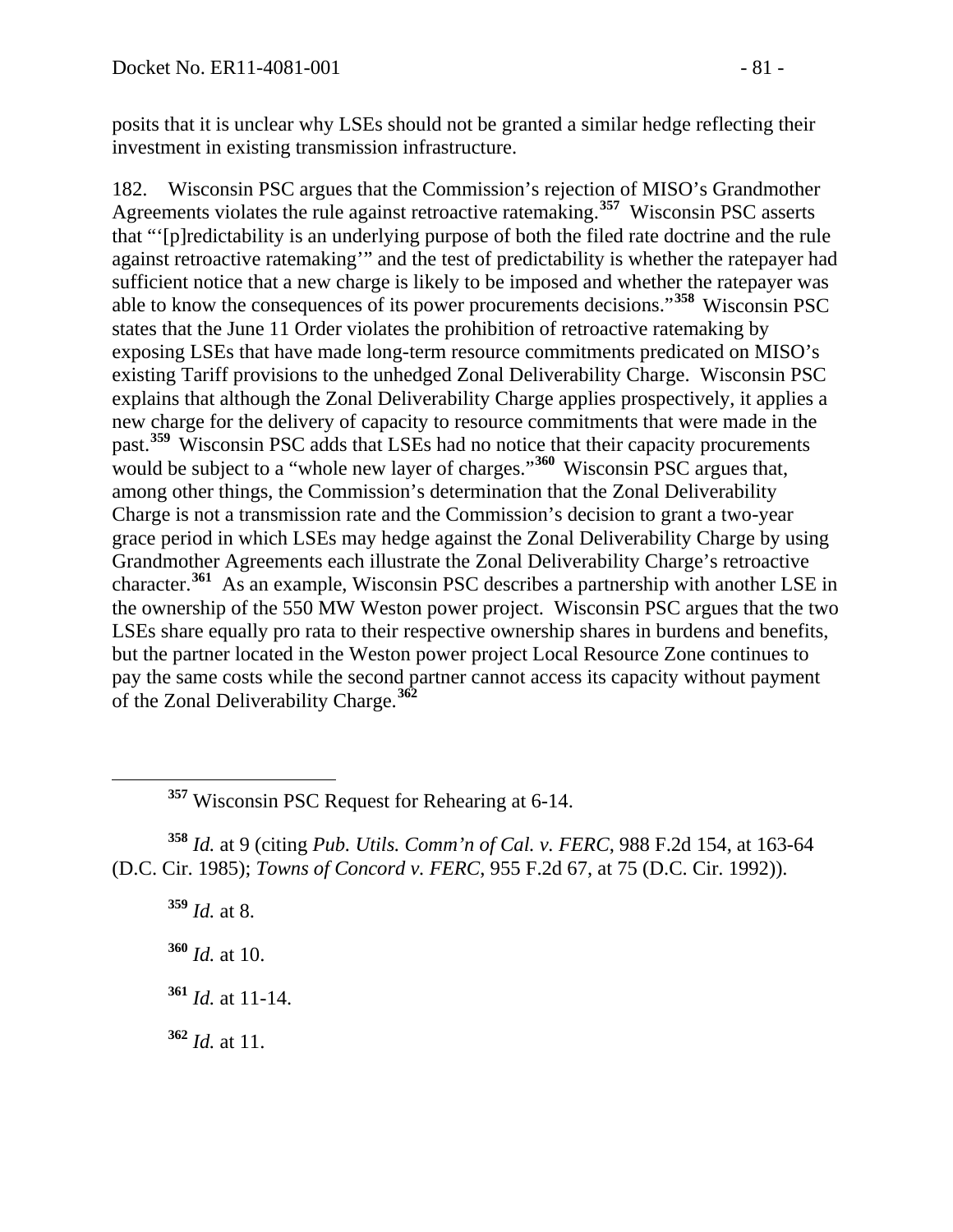183. In further support of the contention that the Commission erred in finding that MISO's proposed Grandmother Agreements would negate the proposed locational market mechanism, parties such as Dairyland and Ameren point out that the Grandmother Agreement exemption proposed by MISO was resource specific.**[363](#page-81-0)** Dairyland states that Grandmother Agreements would be limited to resources for which an LSE has already secured ownership or contractual rights and maintained annual firm transmission service. Going forward, Dairyland states that all new capacity resources would be subject to the Zonal Deliverability Charge. Ameren similarly explains that power supply agreements that would qualify as Grandmother Agreements remain in place for a limited term and expire. Thus, in Ameren's view, the Commission's holding is based on the erroneous presumption that "there are a significant amount of contracts that qualify as Grandmother Agreements that will remain in force indefinitely."**[364](#page-81-1)**

184. A number of parties also challenge the Commission's decision to permit MISO's proposed Grandmother Agreements for a period of two years.**[365](#page-81-2)** For instance, Wisconsin PSC observes that the two-year transition period established by the June 11 Order would not be available to LSEs whose commitments extend beyond two years.**[366](#page-81-3)** Midwest TDUs and APPA argue that the transition period should be lengthened to 10 years.**[367](#page-81-4)** Midwest TDUs explain that such a transition period would be commensurate with the minimum 10-year duration of long-term transmission rights.**[368](#page-81-5)** Midwest TDUs add that such a transition would mitigate any power supply disruption that would result from the Commission's rejection of MISO's proposed Grandmother Agreements. Great River Energy agrees that a 10-year transition period is more appropriate because a two-year transition would not provide LSEs with a sufficient opportunity to observe the effect of

<span id="page-81-2"></span><span id="page-81-1"></span>**<sup>365</sup>** *See, e.g.*, *id.* at 18; Great River Energy Request for Rehearing at 10-11; Wisconsin PSC Request for Rehearing at 5, 16; APPA Request for Rehearing at 5; Midwest TDUs Request for Rehearing at 51-52.

**<sup>366</sup>** Wisconsin PSC Request for Rehearing at 16.

<span id="page-81-5"></span><span id="page-81-4"></span><span id="page-81-3"></span>**<sup>367</sup>** Midwest TDUs Request for Rehearing at 51-52; APPA Request for Rehearing at 5.

**<sup>368</sup>** Midwest TDUs Request for Rehearing at 51-52.

<span id="page-81-0"></span>**<sup>363</sup>** *See, e.g.*, Dairyland Request for Rehearing at 3-5; Ameren Request for Rehearing at 17; Midwest TDUs Request for Rehearing at 44.

**<sup>364</sup>** Ameren Request for Rehearing at 17.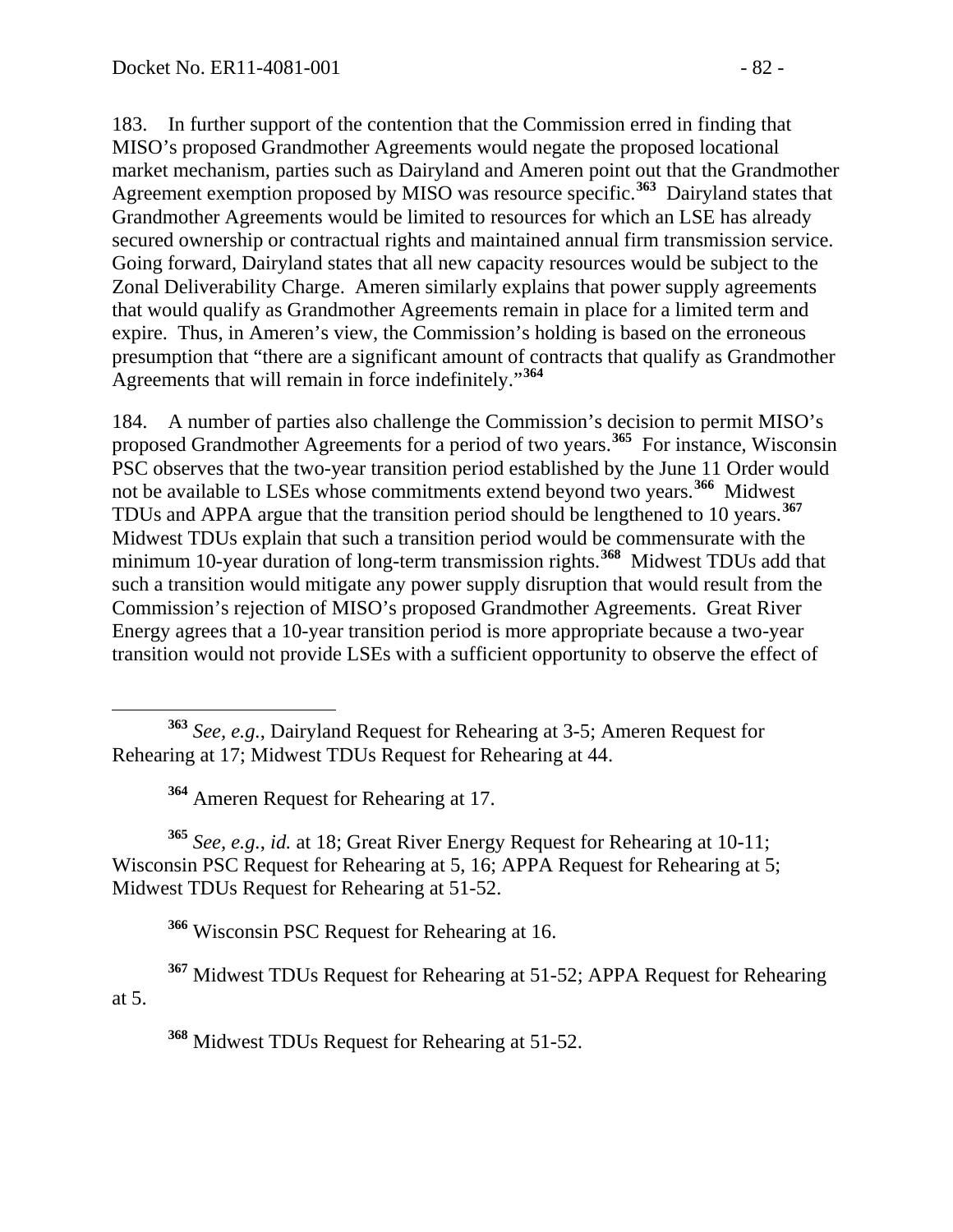the zonal auction and to properly adjust their resource portfolios.**[369](#page-82-0)** Additionally, Ameren states that the Commission failed to support its decision to set the transition period and that a longer time period would be appropriate.**[370](#page-82-1)** Rather, Ameren states that Grandmother Agreements should remain exempt from the Zonal Deliverability Charge until the agreement expires.

185. Moreover, Midwest TDUs argue that the Commission's rejection of MISO's Grandmother Agreements would constitute an unexplained departure from precedent. Midwest TDUs explain that such a decision would "contrast sharply with the procedural and substantive treatment of baseload resources and 'Grandfather Agreement' rights in hedging energy congestion."**[371](#page-82-2)** Midwest TDUs additionally argue that this injustice would be compounded by the fact that LSEs would have no other way to hedge against the Zonal Deliverability Charge.**[372](#page-82-3)**

#### **ii. Impact on New Network Resources**

186. Wisconsin PSC and Midwest TDUs each argue that the Commission's purported failure to extend the Grandmother Agreements to capacity resources developed after the July 2011 cut-off date will adversely affect competition in capacity markets. Notably, Wisconsin PSC contends that the Commission failed to address the destructive effects of an unhedged Zonal Deliverability Charge on competition, the existence of adequate mechanisms other than the Zonal Deliverability Charge to address deliverability concerns, and the need for the Zonal Deliverability Charge in light of those concerns.**[373](#page-82-4)** Wisconsin PSC adds that denying a hedge against the Zonal Deliverability Charge for capacity resources acquired after July 20, 2011 conflicts with the purposes of Multi-

<span id="page-82-2"></span><span id="page-82-1"></span>**<sup>371</sup>** Midwest TDUs Request for Rehearing at 48 (citing *Wis. Pub. Power Inc. v. FERC*, 493 F.3d 239, 249-50, 269-70 (D.C. Cir. 2007); *Niagara Mohawk Power Corp.*, 100 FERC ¶ 61,247 (2002); *Central Hudson Gas & Elec. Corp.*, 86 FERC ¶ 61,062, at 61,217-18 (1999)).

<span id="page-82-4"></span><span id="page-82-3"></span>**<sup>372</sup>** *Id.* at 48-49. Midwest TDUs add that the Locational Requirements Order does not foreclose such an outcome.

**<sup>373</sup>** Wisconsin PSC Request for Rehearing at 17-18.

<span id="page-82-0"></span>**<sup>369</sup>** Great River Energy Request for Rehearing at 10-11. Great River Energy adds that the two-year transition period set by the Commission is especially inadequate in light of the long lead time for generation development. *Id.*

**<sup>370</sup>** Ameren Request for Rehearing at 18.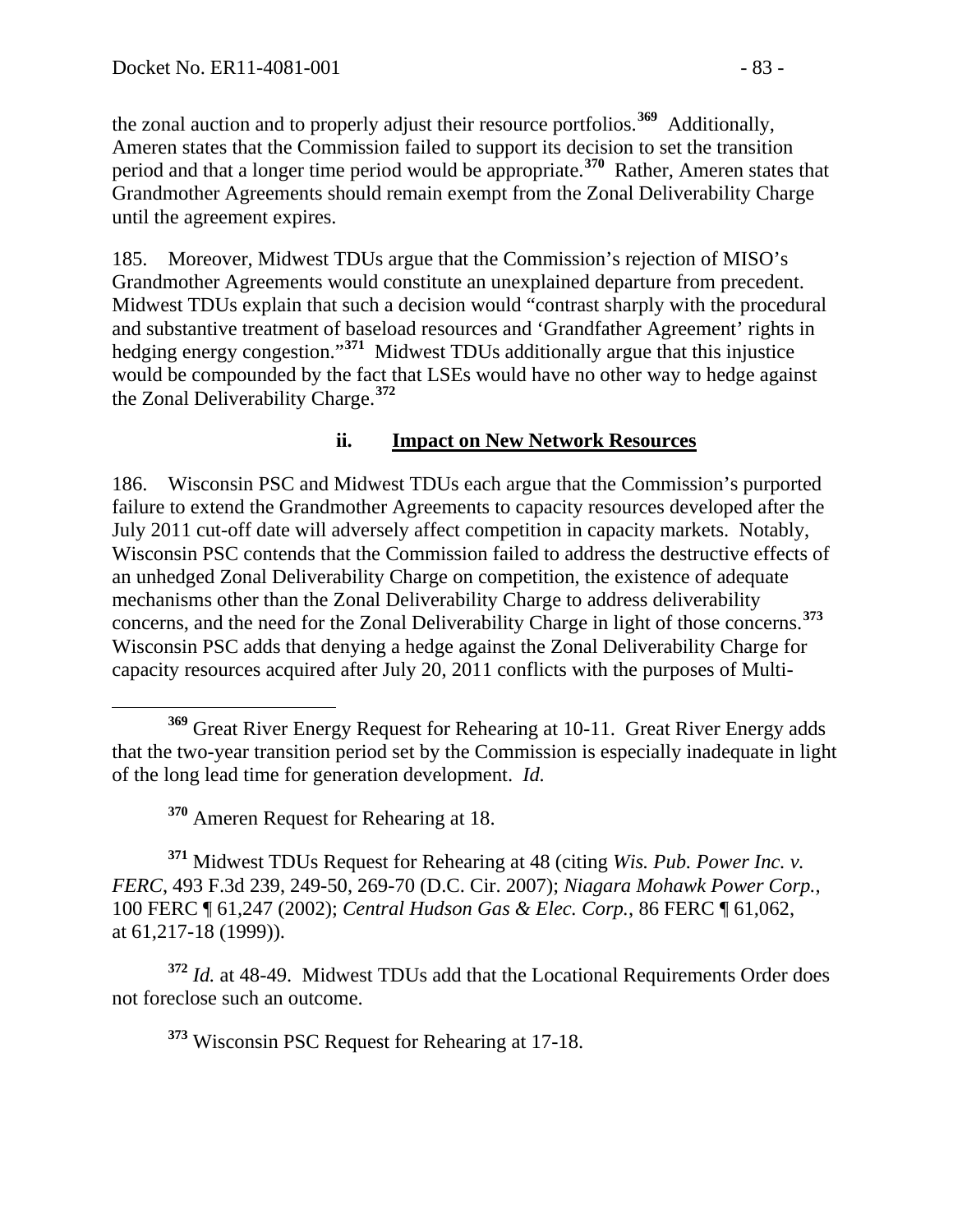Value Project cost allocation, Attachment X and Module B of the Tariff, and Order No. 1000, all of which Wisconsin PSC suggests are designed to promote regional and interregional delivery.**[374](#page-83-0)**

187. Regarding the effect of the June 11 Order on competition, Midwest TDUs additionally argue that the Commission's purported failure to extend the Grandmother Agreements to capacity resources developed after the July 2011 cut-off date will wrongly balkanize and truncate the capacity market in the MISO region.**[375](#page-83-1)** Midwest TDUs contend that the Zonal Deliverability Charge could cause a disconnect whereby resources are characterized as deliverable throughout MISO for purposes of determining marketbased rate authority, "while constraints that effectively require local purchasing confer market power within more narrow markets."<sup>[376](#page-83-2)</sup> Such a disconnect would cause power supply costs to rise, according to Midwest TDUs, by encouraging local, short-term capacity transactions. Midwest TDUs add that allowing LSEs to become exposed to the Zonal Deliverability Charge as a result of future modifications of the zonal boundaries will exacerbate this result.

188. Moreover, Wisconsin PSC contends that the unhedged application of the Zonal Deliverability Charge against any capacity resource will impair the ability of smaller LSEs to share risk associated with developing new capacity resources. Wisconsin PSC states that the Zonal Deliverability Charge will limit the number of potential partners to those LSEs residing in the same Local Resource Zone. Further, Wisconsin PSC adds that the Zonal Deliverability Charge would limit "the likelihood of a timely convergence of capacity needs that is a prerequisite to [such] a joint venture."**[377](#page-83-3)**

#### **iii. General Impacts: Discrimination, Markets, and Rates**

<span id="page-83-0"></span>189. Because the Zonal Deliverability Charge applies to interzonal transactions, but not to intrazonal transactions, Wisconsin PSC concludes that the Commission's holding approves "plain and simple 'old-school' discrimination**."[378](#page-83-4)**

**<sup>374</sup>** *Id.* at 19-20 (citing Order No. 1000, FERC Stats. & Regs. ¶ 31,323).

<span id="page-83-1"></span>**<sup>375</sup>** Midwest TDUs Request for Rehearing at 55-58.

<span id="page-83-2"></span>**<sup>376</sup>** *Id.* at 55.

<span id="page-83-3"></span>**<sup>377</sup>** Wisconsin PSC Request for Rehearing at 22.

<span id="page-83-4"></span>**<sup>378</sup>** *Id.* at 21-22.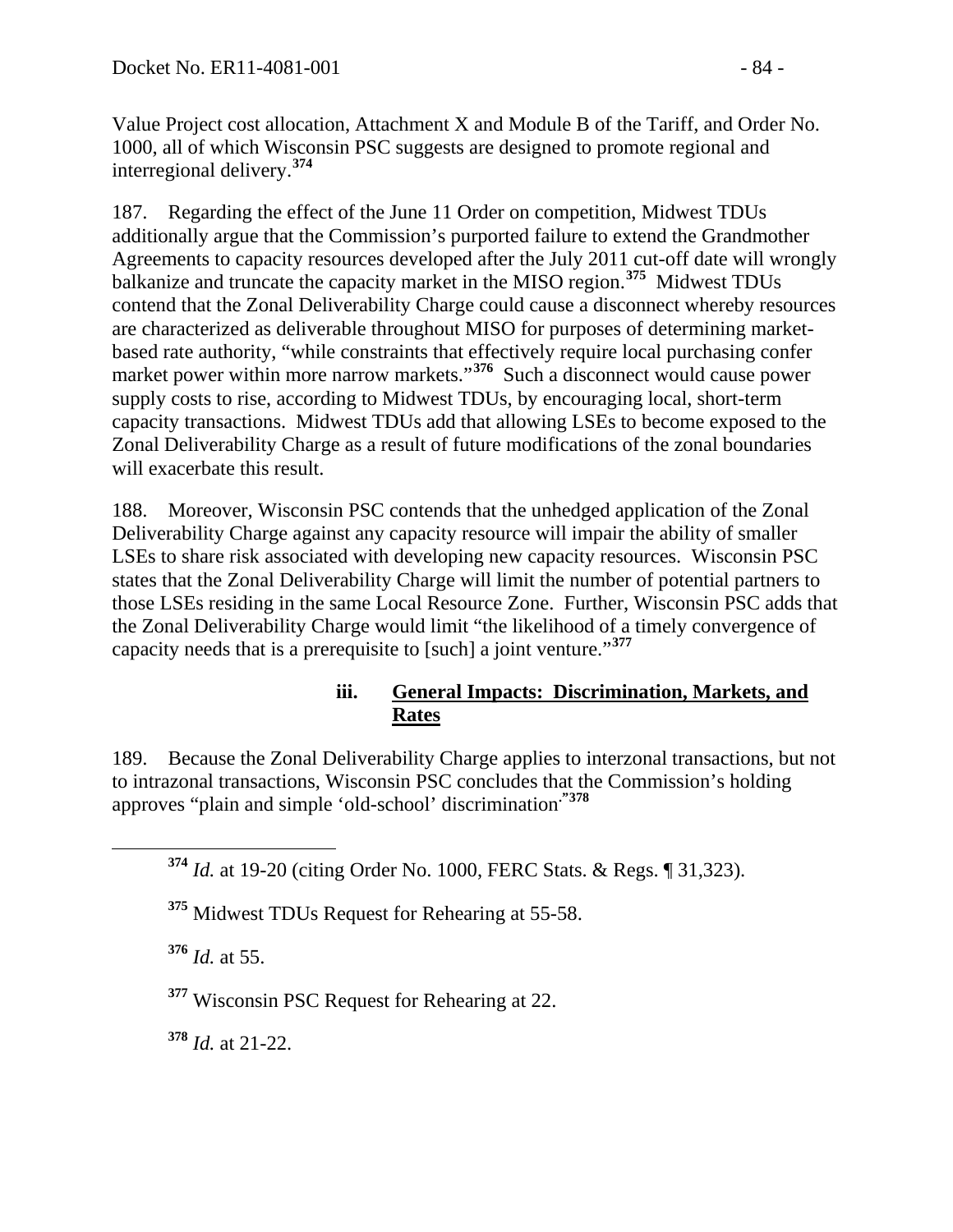190. Midwest TDUs explain that until now, the MISO capacity resource construct has been founded upon Order Nos. 888's and 890's first-come, first-served physical rights. Midwest TDUs fault the Commission for adopting a construct in which transmission customers are asked to take existing and later-arising transmission constraints as unyielding parameters and modify their resource selections to live within them. Midwest TDUs contend that the Commission-approved construct encourages MISO and its transmission owners to visit the consequences of transmission inadequacy on transmission-dependent utilities and to transfer to transmission owners the capacity cost savings that transmission dependent utilities would otherwise enjoy from lower cost capacity resources located in neighboring zones. Midwest TDUs argue that market participant transmission owners will therefore profit on the generation side if they apply their influence over transmission planning so as to maintain import constraints into their zones.**[379](#page-84-0)**

191. Wisconsin PSC and Midwest TDUs assert that the Zonal Deliverability Charge "is a 'pancake' on top of the base network charge," in violation of the Commission's statement in Order No. 2000 that tariffs must not result in customers paying multiple access charges to recover capital costs.**[380](#page-84-1)** Wisconsin PSC also contends that locational marginal pricing is the market mechanism for clearing congestion and ensuring deliverability.**[381](#page-84-2)** According to Wisconsin PSC, MISO has thus failed to justify application of the Zonal Deliverability Charge on top of the basic network charge and the locational marginal price.

#### **iv. Implications for Commission's Ratemaking Authority**

192. Wisconsin PSC also argues that the Commission should grant rehearing because the Zonal Deliverability Charge is ultra vires of sections 205 and 206 of the FPA because it is a charge that is "divorced from any service."**[382](#page-84-3)** According to Wisconsin PSC, the June 11 Order states that the Zonal Deliverability Charge is not a payment for firm transmission service.**[383](#page-84-4)** Further, Wisconsin PSC states that the Zonal Deliverability

**<sup>379</sup>** Midwest TDUs Request for Rehearing at 31-32.

<span id="page-84-3"></span><span id="page-84-2"></span><span id="page-84-1"></span><span id="page-84-0"></span>**<sup>380</sup>** Wisconsin PSC Request for Rehearing at 20 (citing Order No. 2000, FERC Stats. & Regs. ¶ 31,089 at 31,174); Midwest TDUs Request for Rehearing at 44.

**<sup>381</sup>** Wisconsin PSC Request for Rehearing at 26-27.

**<sup>382</sup>** *Id.* at 28.

<span id="page-84-4"></span>**<sup>383</sup>** *Id.* (citing June 11 Order, 139 FERC ¶ 61,199 at P 105).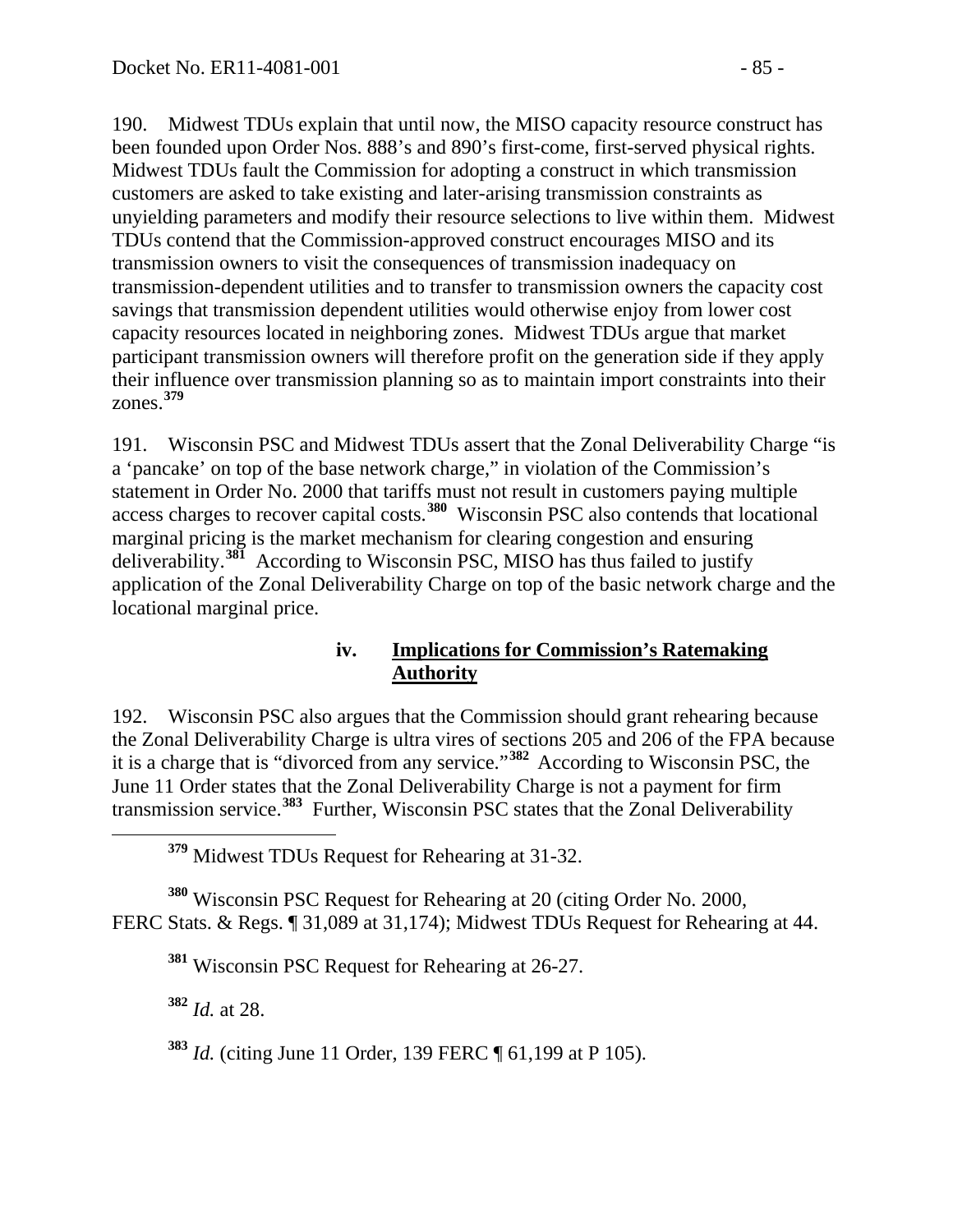Charge does not compensate recipients for any generation or ancillary services. Rather, Wisconsin PSC notes that the Zonal Deliverability Charge is intended to indicate the relative valuation of resources in zones and to provide a price signal to LSEs.**[384](#page-85-0)** However, Wisconsin PSC asserts that the FPA does not authorize MISO to impose charges based on the value of a service it does not provide.**[385](#page-85-1)** Additionally, Wisconsin PSC claims that there is no direct correlation between the cost of transmission between Local Resource Zones and the price separation between zones, upon which the Zonal Deliverability Charge is based.**[386](#page-85-2)** As a result, Wisconsin PSC concludes that the Zonal Deliverability Charge does not fall within the authority conferred by the FPA.**[387](#page-85-3)**

#### **v. Section 217 and Order No. 681 Implications**

193. A number of parties argue that the Commission's approval of MISO's Zonal Deliverability Charge and the rejection of MISO's proposed Grandmother Agreements contravenes both section 217 of the FPA and Order No. 681.**[388](#page-85-4)** For instance, Midwest TDUs aver that application of the Zonal Deliverability Charge to LSEs without the protection of the proposed Grandmother Agreements will abrogate what would otherwise be firm transmission service in violation of section 217 of the FPA.**[389](#page-85-5)** According to Midwest TDUs, in order to qualify as firm transmission service under section 217, the Commission has previously stated that such service must be firm as to both the physical and financial components.**[390](#page-85-6)** Specifically, Midwest TDUs claim that the Commission's rejection of the proposed treatment of Grandmother Agreements jeopardizes the financial

<span id="page-85-1"></span>**<sup>385</sup>** *Id.*

**<sup>386</sup>** *Id.*

**<sup>387</sup>** *Id.* at 30.

<span id="page-85-5"></span><span id="page-85-4"></span><span id="page-85-3"></span><span id="page-85-2"></span>**<sup>388</sup>** *See, e.g.*, Midwest TDUs Request for Rehearing at 29; Wisconsin PSC Request for Rehearing at 21-22; APPA Request for Rehearing at 4-5; Great River Energy Request for Rehearing at 8.

**<sup>389</sup>** Midwest TDUs Request for Rehearing at 29.

<span id="page-85-6"></span>**<sup>390</sup>** *Id.* (citing Order No. 681, FERC Stats. & Regs. ¶ 31,226 at P 82).

<span id="page-85-0"></span>**<sup>384</sup>** *Id.* at 29 (citing June 11 Order, 139 FERC ¶ 61,199 at P 105).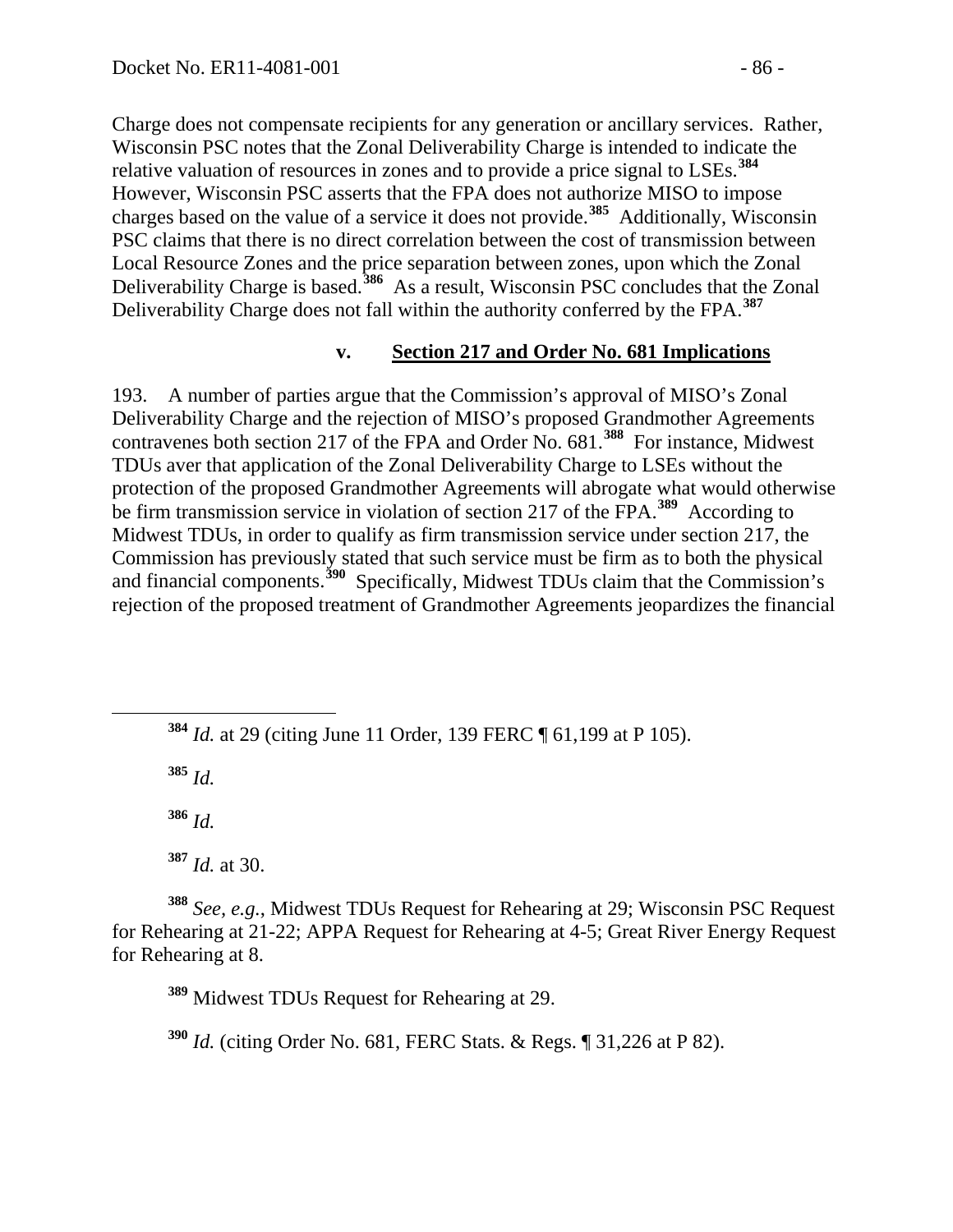component of customers' firm transmission rights**[391](#page-86-0)** and further requires LSEs to take existing and later-arising transmission constraints as unyielding parameters.**[392](#page-86-1)**

194. Midwest TDUs further note that the right of delivery includes the right of delivery of capacity, not just energy, and capacity is a component of firm physical rights for LSEs' long-term power arrangements.**[393](#page-86-2)** Midwest TDUs assert that section 217 obligates the Commission to exercise its authorities that take into account the policies expressed in sections  $217(b)(1)$ ,  $(b)(2)$ , and  $(b)(3)$  with respect to the many long-held resources that will be submitted for capacity resource credit under MISO's new resource adequacy construct. Midwest TDUs argue that by vitiating the firm transmission rights that Congress expressly called for the Commission to preserve, and making no provision for equivalent financial or tradable rights in their place, the June 11 Order violates this requirement.**[394](#page-86-3)**

195. APPA adds that capacity is a component of both physical firm transmission rights as well as LSEs' service obligations.**[395](#page-86-4)** Furthermore, Midwest TDUs and Wisconsin PSC each posit that section 217 and Order No. 681 require that MISO's proposed Grandmother Agreements should have been extended to all capacity resources, rather than only resources under construction prior to July 20, 2011.**[396](#page-86-5)**

196. Midwest TDUs fault the June 11 Order for stating that LSEs remain eligible for Auction Revenue Rights while also stating that Order No. 681 is not germane to MISO's proposal.**[397](#page-86-6)** Midwest TDUs consider these statements to be contradictory and therefore unsustainable.

<span id="page-86-0"></span>**<sup>391</sup>** *Id.*

<span id="page-86-1"></span>**<sup>392</sup>** *Id.* at 31.

<span id="page-86-2"></span>**<sup>393</sup>** *Id.* at 16-17 (citing section 28.3 of the MISO Tariff).

**<sup>394</sup>** *Id.* at 19.

**<sup>395</sup>** APPA Request for Rehearing at 4-5.

<span id="page-86-6"></span><span id="page-86-5"></span><span id="page-86-4"></span><span id="page-86-3"></span>**<sup>396</sup>** Midwest TDUs Request for Rehearing at 53-54; Wisconsin PSC Request for Rehearing at 21-22.

**<sup>397</sup>** Midwest TDUs Request for Rehearing at 20.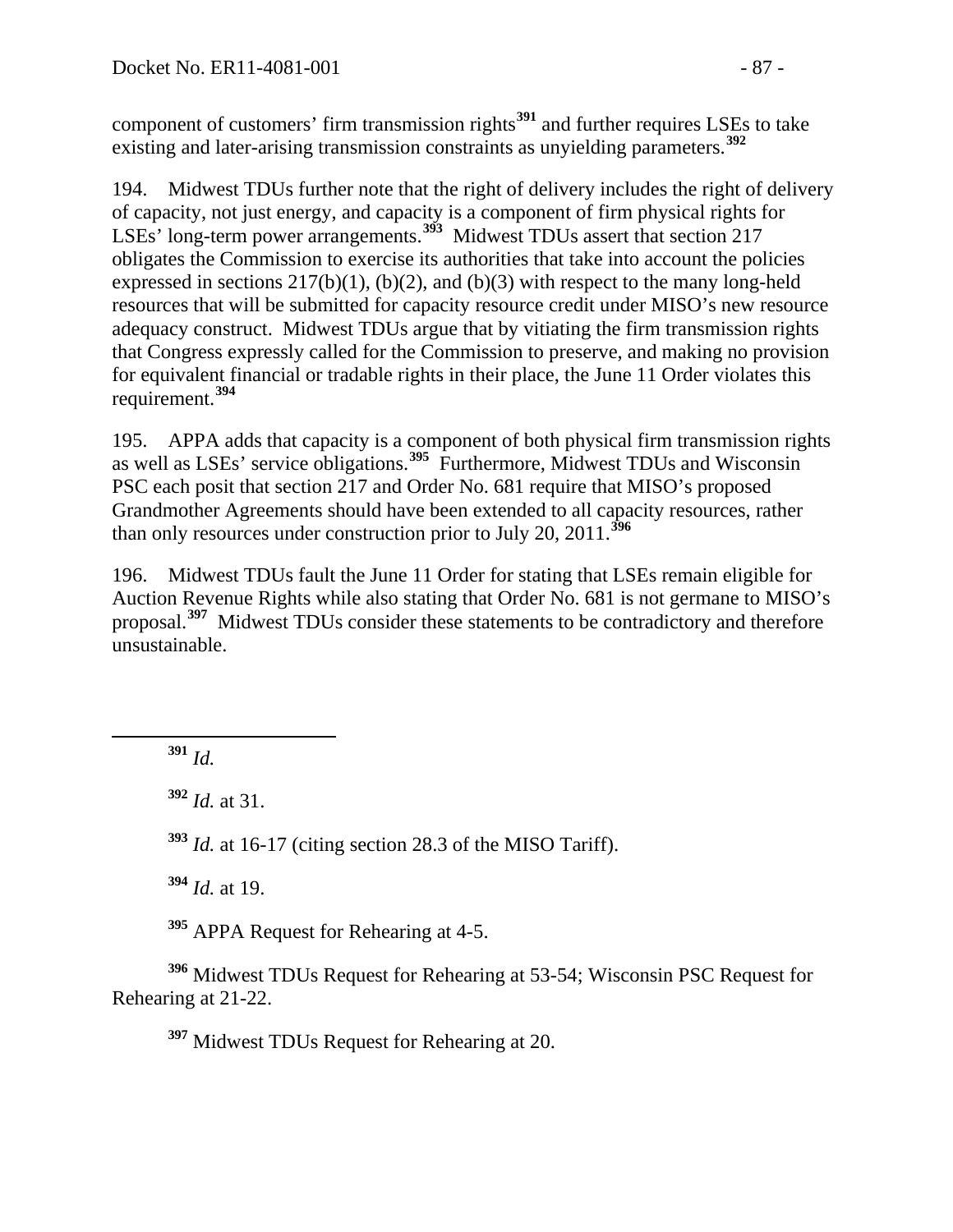#### **vi. Compliance**

197. Midwest TDUs contend that MISO's proposal complied with the Commission's prior directives in the Locational Requirements Order and the Locational Requirements Compliance Order.**[398](#page-87-0)** According to Midwest TDUs, the June 11 Order relied heavily on the proposition that under the Locational Requirements Order and the Locational Requirements Compliance Order, MISO was left with no choice but to impose the unhedged Zonal Deliverability Charge.<sup>[399](#page-87-1)</sup> To the contrary, Midwest TDUs state that the Commission's prior directives did not require such a proposal by MISO or otherwise prohibit Grandmother Agreements. Building on the premise that the Commission could not reject the proposed Grandmother Agreements without first making a reasoned finding that the proposal failed to satisfy the requirements of section 205 of the FPA, Midwest TDUs conclude that the June 11 Order must be overturned because the Commission made no such reasoned finding.**[400](#page-87-2)**

198. Specifically, Midwest TDUs allege that the Commission engaged in "unjustifiable revisionism" rather than reasoned decision-making in holding that the MISO's proposed Grandmother Agreements were inconsistent with the Commission's prior directives in the Locational Requirements Order and the Locational Requirements Compliance Order.**[401](#page-87-3)** Midwest TDUs state that the Locational Requirements Order is the sole authority that may be considered in determining whether MISO's Grandmother Agreements fell within the range allowed by the Locational Requirements Order.**[402](#page-87-4)** Midwest TDUs proceed to argue that on its face, the Locational Requirements Order did not require MISO to assess the unhedged Zonal Deliverability Charge.**[403](#page-87-5)** Midwest TDUs add that the Commission subsequently mischaracterized the Locational Requirements Order as requiring MISO to establish "market mechanisms such as locational pricing and locational market rules that provide incentives for market participants to obtain sufficient local resources to ensure reliability."**[404](#page-87-6)** According to Midwest TDUs, the Commission clarified this

<span id="page-87-2"></span><span id="page-87-1"></span><span id="page-87-0"></span> **<sup>398</sup>** *Id*. at 33-39. *Id.* at 33. **<sup>400</sup>** *Id. Id.* at 38. *Id.* at 37. *Id.* at 34-37.

(continued...)

<span id="page-87-6"></span><span id="page-87-5"></span><span id="page-87-4"></span><span id="page-87-3"></span>**<sup>404</sup>** *Id.* at 37 (quoting Locational Requirements Compliance Order, 131 FERC ¶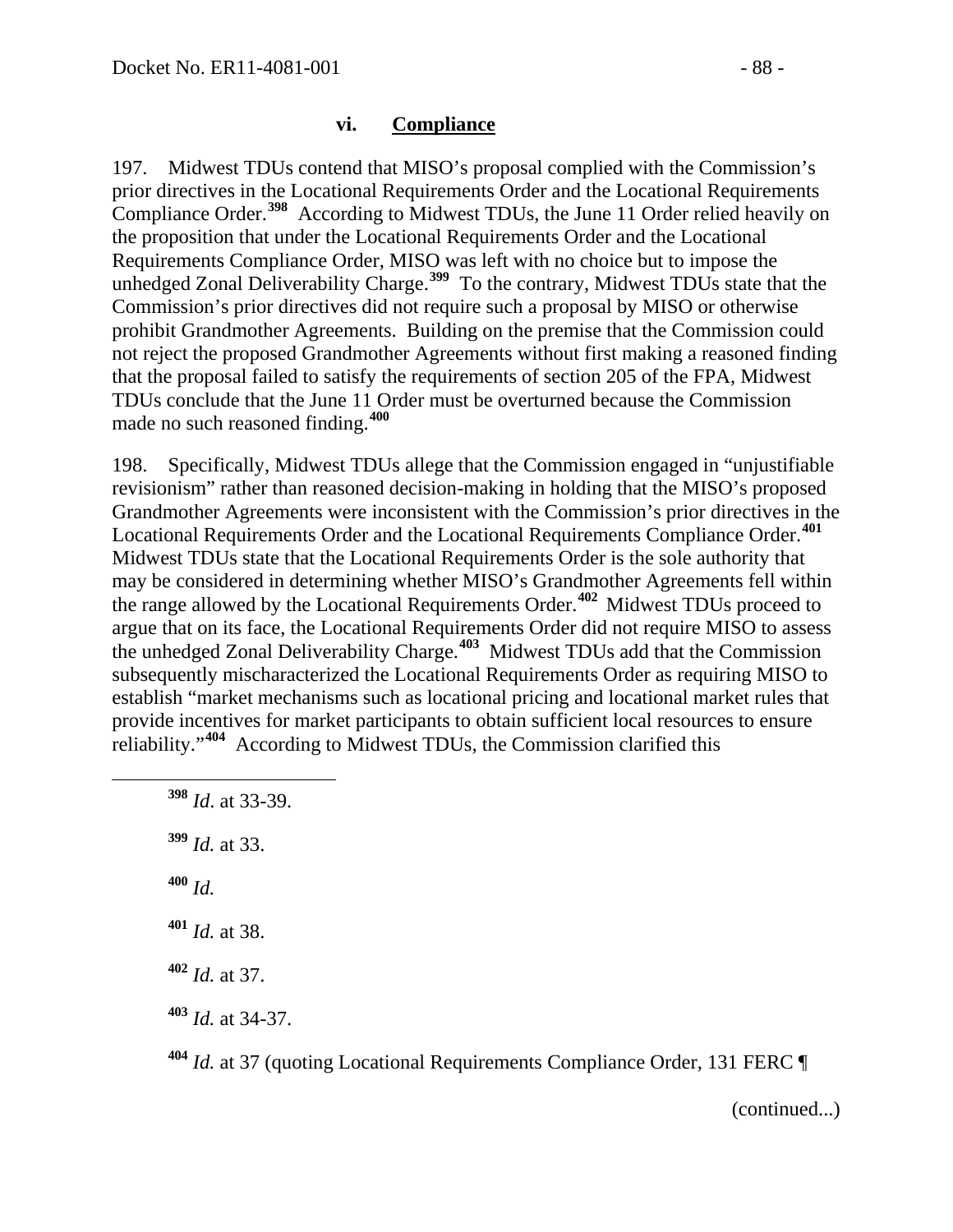mischaracterization on rehearing when it observed that "[n]othing in the Commission's [Locational Requirements] Compliance Order was intended to modify [MISO's] obligations under the [Locational Requirements Order]."**[405](#page-88-0)** As a result of that clarification, Midwest TDUs reason that the Locational Requirements Order was not subsequently revised by the Commission and was left "unchanged and extant as the only statement" of MISO's compliance requirement.**[406](#page-88-1)**

#### **c. Commission Determination**

199. We deny rehearing and affirm the Commission's findings in the June 11 Order for the reasons discussed below.

#### **i. Grandmother Agreements**

200. We do not agree that the Zonal Deliverability Charge that results from locational market prices is an arbitrary punishment or an inappropriate penalty on LSEs that have made long-term commitments to resources, as well as obtaining firm transmission service to guarantee deliverability of the resource's capacity to the LSE. The Commission determined in the June 11 Order, and we affirm here, that locational market prices are just and reasonable. None of the parties raising issues regarding Grandmother Agreements argue that locational market prices are an unreasonable basis for determining the cost of capacity. Rather, parties argue that they should receive an exemption from the impact of locational market prices because of special circumstances. The premise of their request for exemption is that LSEs with long-term resource commitments have firm transmission service that ensures deliverability of capacity from the resource to the load. We do not see this premise to be relevant to what constitutes a reasonable cost of capacity. Locational market prices ensure that LSEs pay for reliability based on the cost of reliability where that service is provided, namely at the load location. The resource location is not where the reliability service is being provided, and therefore the cost of the resource – at the resource location – under long-term commitment does not constitute the cost of capacity. MISO's annual local reliability analysis for each Planning Year is not based on long-term firm transmission rights. Rather, MISO annually evaluates the local clearing requirements in each zone based on an assessment of the local clearing requirement for resources, local capacity import limits and local capacity export limits.

61,228 at P 24).

 $\overline{a}$ 

<span id="page-88-1"></span><span id="page-88-0"></span>**<sup>405</sup>** *Id.* (citing *Midwest Indep. Transmission Sys. Operator, Inc.*, 135 FERC ¶ 61,081, at PP 6, 9 (2008)).

**<sup>406</sup>** *Id.* at 38.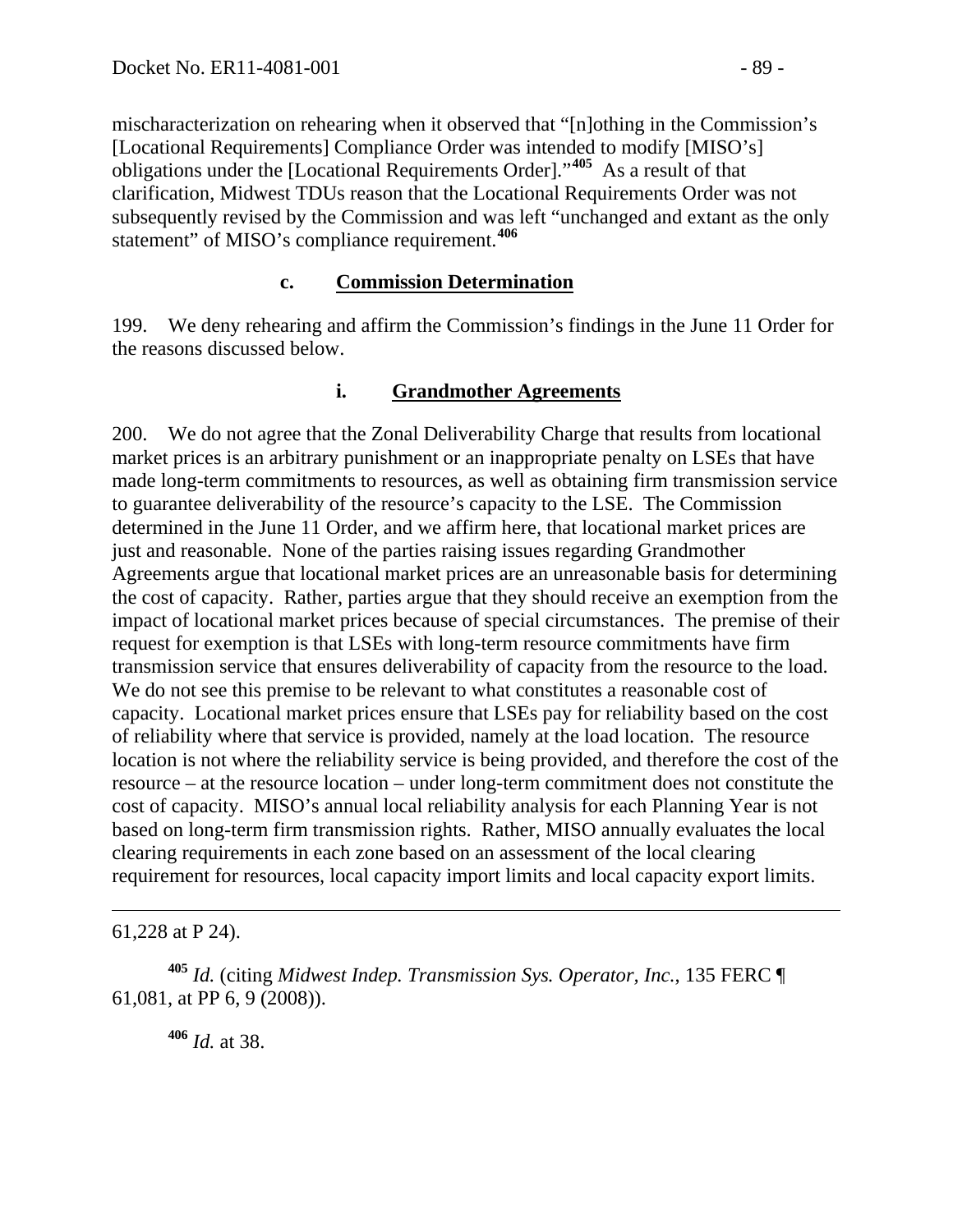201. As the foregoing makes clear, the fact that LSEs have already paid for deliverability in the firm transmission service charge is not germane to the cost of capacity. When LSEs pay locational market prices, they are not paying for transmission service. Instead, they are paying a locational market price based on the market-clearing price for capacity in the local zone. Therefore, the locational market price is not another layer of costs or "pancaked costs" on top of the transmission service charge. Also, the fact that MISO undertakes transmission planning is not germane to MISO's resource adequacy construct, contrary to Midwest TDUs' assertion.**[407](#page-89-0)** The Commission has determined that the relevant reliability analysis in MISO's resource adequacy construct is the annual reliability analysis of local clearing requirements, capacity import limits and capacity export limits discussed above. Accordingly, in response to Midwest TDUs, we do not consider it an error that the June 11 Order did not require modifications to the transmission planning process to account for the MISO resource adequacy construct. With regard to Midwest TDUs' interest in an enhanced transmission planning process that would be implemented instead of locational market prices and a Zonal Deliverability Charge, our task in this proceeding is not to determine the reasonableness of alternative proposals. Rather, the Commission's task in the June 11 Order was to evaluate the reasonableness of MISO's proposal, which it did, and therefore we see no need for consideration of further options. We also find Midwest TDUs' concern with who is responsible for transmission planning and who must bear the costs of transmission construction to be beyond the scope of this proceeding.

202. While Great River Energy asserts that the proposed Grandmother Agreement exemption is reasonable because it reflects the investment of LSEs in the transmission infrastructure,**[408](#page-89-1)** that is not the basis of the proposed exemption. Rather, the proposed exemption is based on the maintenance of firm transmission service.<sup>[409](#page-89-2)</sup> As discussed, firm transmission rights are not the basis for analyzing reliability requirements and therefore have no bearing on the cost of capacity. Accordingly, Great River Energy's

**<sup>407</sup>** *Id.* at 47.

**<sup>408</sup>** Great River Energy Request for Rehearing at 9.

<span id="page-89-2"></span><span id="page-89-1"></span><span id="page-89-0"></span>**<sup>409</sup>** *See* MISO FERC Electric Tariff, Module A, Grandmother Agreements ("Ownership of, or executed contractual rights to Planning Resources (including generating facilities under construction prior to July 20, 2011 that subsequently become Planning Resources) that are in place prior to July 20, 2011 and maintain annual firm transmission service from such Resources to load in a different [Local Resource Zone] which will provide an LSE with an exemption from the Zonal Deliverability Charge for the volume of such Planning Resources.")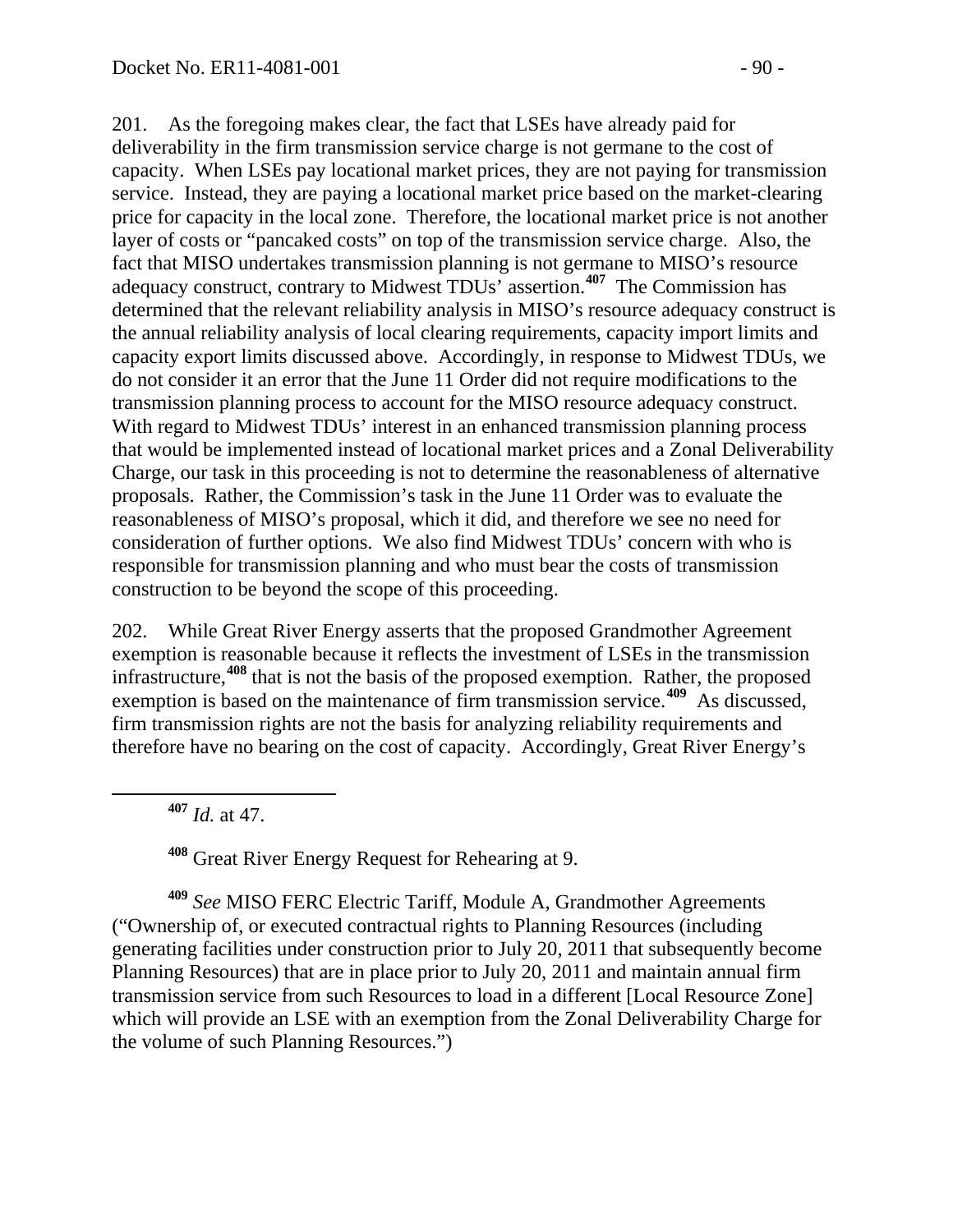analogy between the Grandmother Agreement exemption and the Zonal Deliverability Charge Hedge is misplaced. Whereas the Zonal Deliverability Charge Hedge is based on the capacity import limit impacts of a transmission expansion, the Grandmother Agreement exemption has no such analysis but rather provides an exemption for any firm transmission service held by an LSE. The Zonal Deliverability Charge Hedge will only allow an LSE to avoid the Zonal Deliverability Charge if a market participant funds a transmission system upgrade that increases the capacity import limit for a Local Resource Zone where the sink is located.<sup>[410](#page-90-0)</sup> As discussed in section VI.F.3.c below, the Commission approved this aspect of MISO's proposal because the Zonal Deliverability Charge Hedge would appropriately recognize the economic value of transmission development that relieves constraints. In comparison, MISO's proposal would not require Grandmother Agreements to have funded transmission upgrades that increase capacity import limits. Thus, while the Commission's acceptance of the Zonal Deliverability Charge Hedge was appropriate to incentivize the development of new transmission capacity because it explicitly required such development, the agreements for which MISO proposes to give Grandmother treatment include no such criterion justifying similar treatment.

203. We do not consider Ameren's argument that retail customers would have to pay additional costs for the Zonal Deliverability Charge to be a basis for a Grandmother Agreement exemption. Ameren's contention rests on the premise that retail customers should not have to pay any more for reliability services than they pay currently and therefore the Zonal Deliverability Charge is unreasonable, a position with which we disagree, as discussed. The locational market prices that result in Zonal Deliverability Charges are reasonable rates for the provision of reliability that benefits load.

204. With respect to Wisconsin PSC's arguments that the Commission's holding approves "plain and simple 'old-school' discrimination," the Commission has consistently recognized that undue discrimination is present where two or more similarly situated entities are treated differently.**[411](#page-90-1)** In fact, the Commission has broad discretion in determining when discrimination is undue.**[412](#page-90-2)** The two partners in Wisconsin PSC's Weston power project example are not similarly situated, contrary to Wisconsin PSC's assertion. One partner is near the power project and therefore is paying the same local zone price for reliability that the resource is receiving. The other partner that is distant

**<sup>410</sup>** June 11 Order, 139 FERC ¶ 61,199 at P 116.

**<sup>411</sup>** *See, e.g.*, *Cal. Indep. Sys. Operator Corp.*, 119 FERC ¶ 61,076 at P 369.

<span id="page-90-2"></span><span id="page-90-1"></span><span id="page-90-0"></span>**<sup>412</sup>** *Transmission Access Policy Study Gr. v. FERC*, 225 F.3d 667, 721 (D.C. Cir. 2000); *Cities of Bethany v. FERC*, 727 F.2d 1131, 1138 (D.C. Cir. 1984).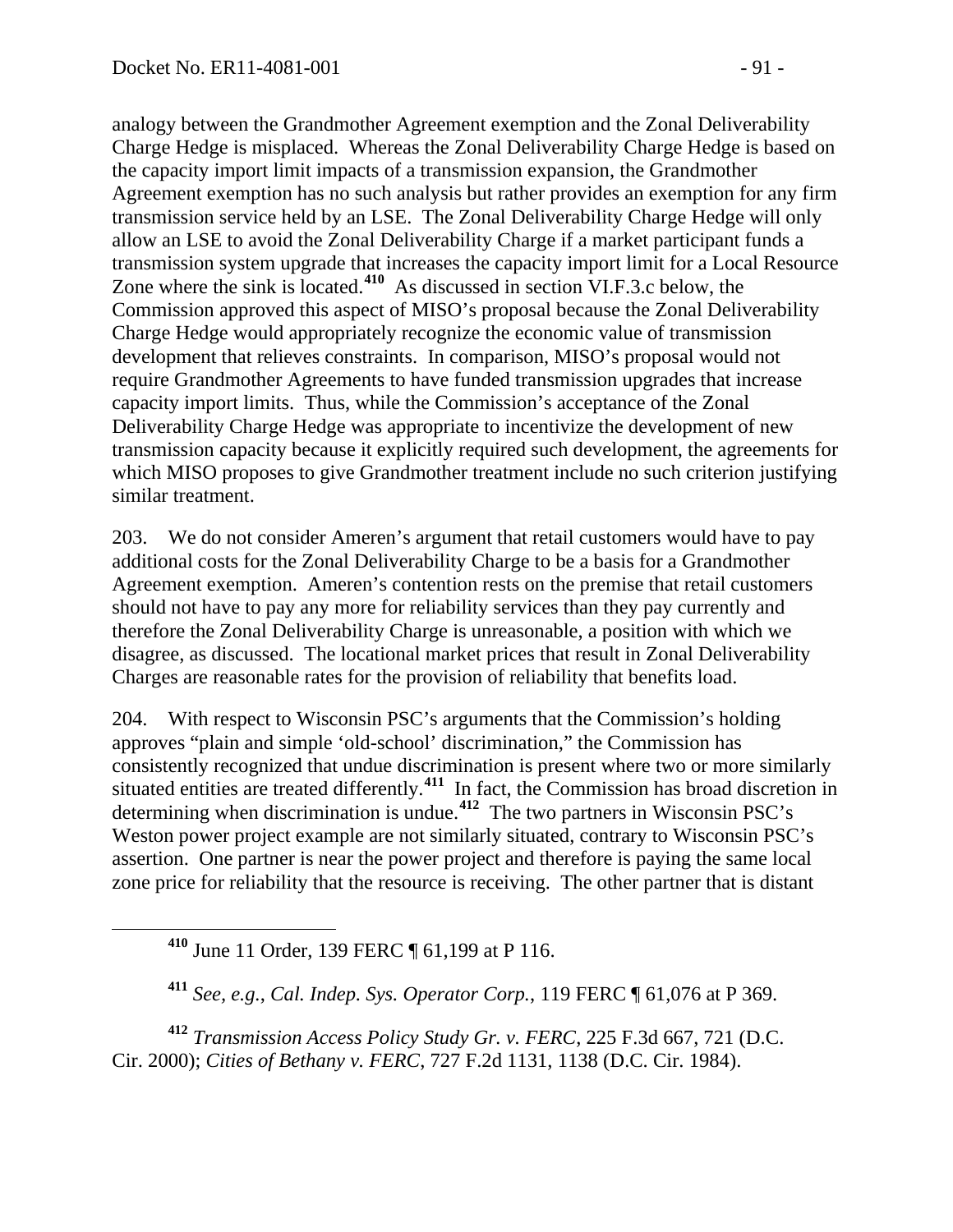from the power project is paying a different price for reliability based on the cost of capacity in its local zone. The basis for the difference in the cost of capacity is reasonable since it reflects the locational cost of capacity.

205. We consider Midwest TDUs' arguments that transmission owners are better positioned to avoid the Zonal Deliverability Charge than transmission dependent utilities because of their ability to rate-base transmission solutions and to build baseload units in their load zone**[413](#page-91-0)** to be speculative at this point. In this proceeding we have found no potential for undue discrimination and no record evidence that transmission dependent utilities are being discriminated against.

206. Midwest TDUs additionally mischaracterize the Commission's statement regarding the ongoing turnover of the generation fleet in the MISO region as the concern underlying the Commission's approval of the Zonal Deliverability Charge.**[414](#page-91-1)** In introducing the Commission's discussion of the locational market mechanism proposed by MISO, the Commission explained in the June 11 Order that MISO's proposal would ensure that sufficient capacity is available in import-restricted regions.**[415](#page-91-2)** The Commission then proceeded to highlight its historic concern with ensuring capacity deliverability in MISO. Notably, the Commission elaborated on this concern, stating that although "MISO has previously argued that its transmission planning processes have been sufficient to date in addressing constraints . . . the Commission's concern has been that MISO's existing processes may be inadequate to ensure continued deliverability."**[416](#page-91-3)** In this context, the Commission observed that future changes to the generation mix may create new constraints. Thus, taken in its proper context, it is clear that the Commission did not rely on the ongoing turnover of generation resources in the region as the basis for approving the Zonal Deliverability Charge.

207. Wisconsin PSC's argument that the imposition of a Zonal Deliverability Charge constitutes unlawful retroactive ratemaking is based on the premise that "LSEs have made long term Incumbent Resource commitments predicated on MISO's then existing Tariff mechanisms for transmission service at the time the commitment was made," and "The retroactive application of the [Zonal Deliverability Charge] changes the rules of the

<span id="page-91-2"></span>**<sup>415</sup>** June 11 Order, 139 FERC ¶ 61,199 at P 72.

<span id="page-91-3"></span>**<sup>416</sup>** *Id.*

<span id="page-91-0"></span>**<sup>413</sup>** Midwest TDUs Request for Rehearing at 43.

<span id="page-91-1"></span>**<sup>414</sup>** *See id.* at 65-70.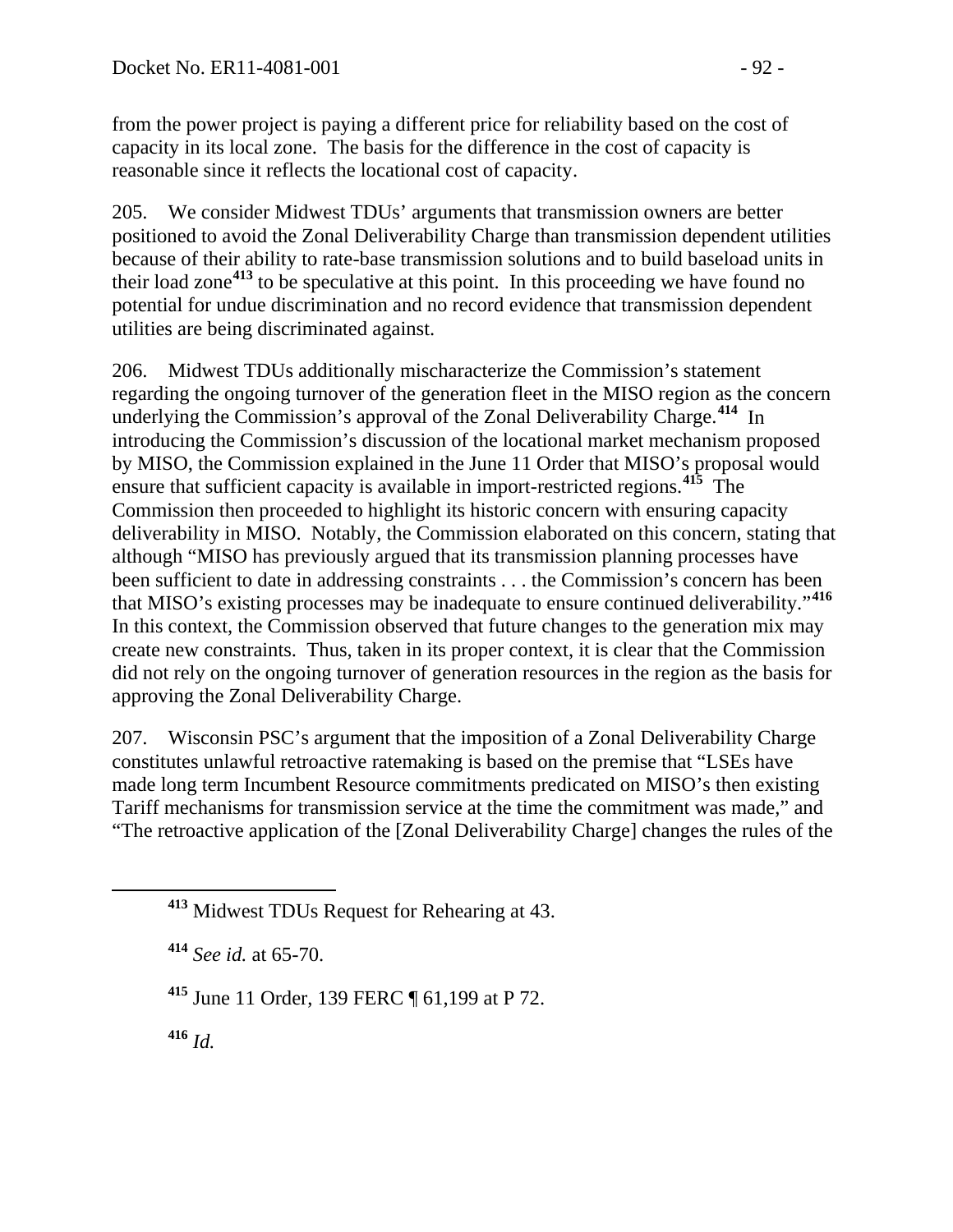game after it has already started."**[417](#page-92-0)** However, changing the rules prospectively does not mean that the Zonal Deliverability Charge was applied retroactively.

208. The filed rate doctrine and the corresponding prohibition of retroactive rate making bars a regulated seller from collecting a rate other than the one on file with the Commission and prohibits imposing a rate increase for service already provided.**[418](#page-92-1)** The rule generally prohibits entities from altering a rate retroactively or adjusting current rates to make-up for a utility's over-collection or under-collection.**[419](#page-92-2)** No such alteration of a previous rate is presented by the new Zonal Deliverability Charge, which undisputedly will be applied only prospectively after the Commission determines its justness and reasonableness. Wisconsin PSC's position – that LSEs did not have notice of the Zonal Deliverability Charge at the time their resources went into service, and therefore the Commission engaged in retroactive ratemaking when it accepted the Zonal Deliverability Charge and rejected the Grandmother Agreement exemption – is an argument for a guaranteed cost of capacity for the life of a resource, which is clearly not required by the filed rate doctrine or the rule against retroactive ratemaking. The relevant factor is that the LSEs had notice of the Zonal Deliverability Charge when it was proposed and before it goes into effect. Wisconsin PSC's position is an unreasonable standard inasmuch as such a definition would bar any changes in rates that may impact the cost of these resources to the LSE over the life of the resources. As discussed more fully above, the Commission determined in the June 11 Order and we are affirming here that the Zonal Deliverability Charge is just and reasonable because it accurately reflects the locational cost of capacity. We consider it appropriate that the cost of capacity reflect the locational cost of capacity, and therefore it is unreasonable to suspend locational reliability prices for the entire life of a resource. For these reasons, we reject Wisconsin PSC's interpretation of the filed rate doctrine and retroactive ratemaking.

209. We are not persuaded by the arguments of parties that Grandmother Agreements should be exempted from the Zonal Deliverability Charge because they do not cover all the resources committed by LSEs and that they will eventually terminate. No party has provided any evidence to dispute the Commission's finding in the June 11 Order that the Grandmother Agreement proposal would exempt most resources from the Zonal Deliverability Charge.**[420](#page-92-3)** The only information we have received in this regard are

<span id="page-92-2"></span>**<sup>419</sup>** *See, e.g.*, *Towns of Concord*, 955 F.2d 67 at 71 & n.2.

<span id="page-92-3"></span>**<sup>420</sup>** June 11 Order, 139 FERC ¶ 61,199 at P 113.

<span id="page-92-0"></span>**<sup>417</sup>** Wisconsin PSC Request for Rehearing at 8.

<span id="page-92-1"></span>**<sup>418</sup>** *Arkansas Louisiana Gas Co. v. Hall*, 453 U.S. 571, 577-78 (1981).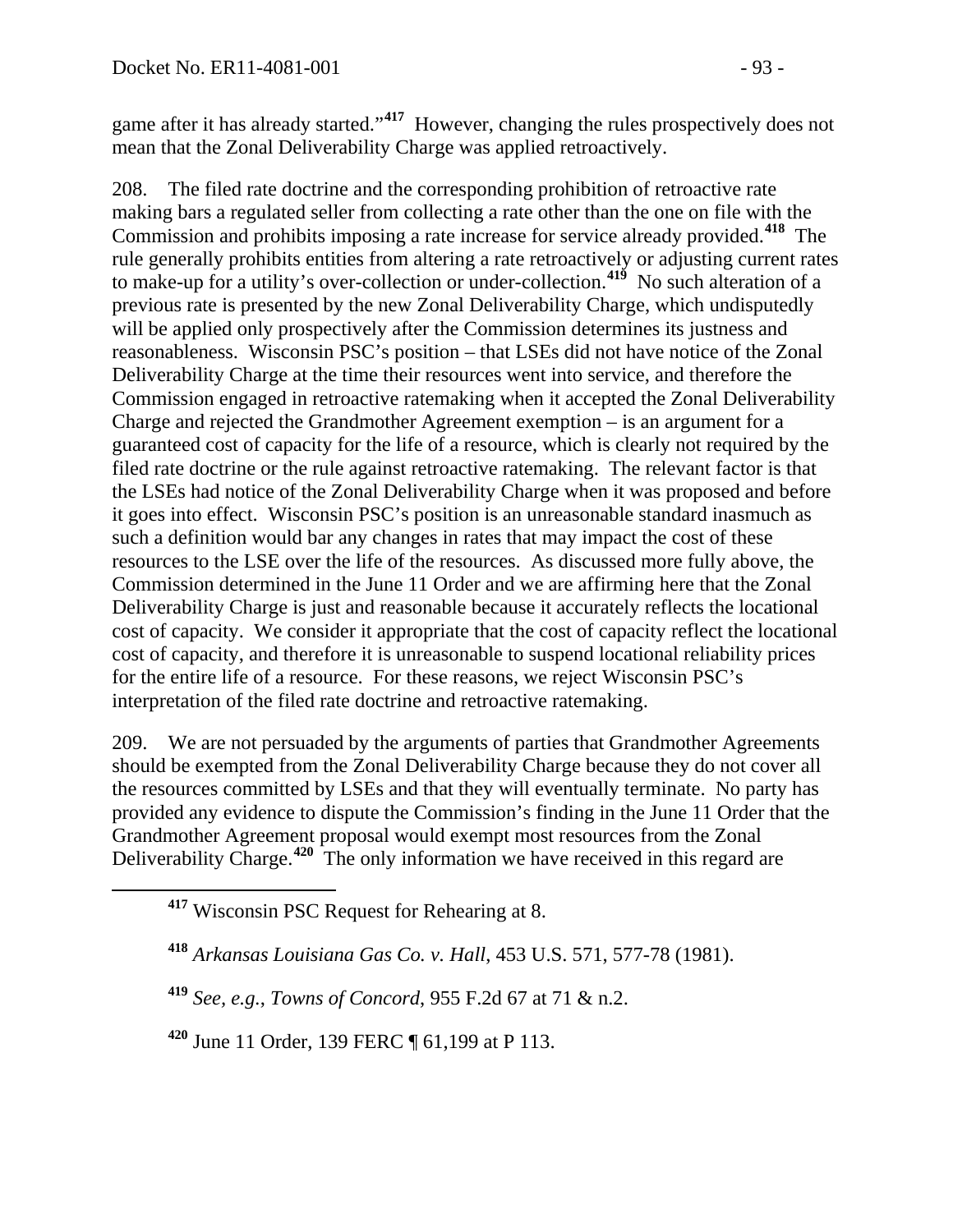concerns that the Zonal Deliverability Charge will result in supply disruptions and harm the competitive conditions in MISO. We can only infer from these concerns that the long-term resources committed under Grandmother Agreements are at least a significant portion of the resources in MISO. In any case, the position of parties does not provide a basis for an exemption – whatever the portion of resources affected by the June 11 Order. The Commission found locational market prices to be reasonable in the June 11 Order, and found no basis for an exemption. We affirm those findings in this order and accordingly we reject the requests for rehearing.

210. We also affirm the two-year transition for Grandmother Agreements in the June 11 Order. We have no basis in the record of this proceeding for assuming that locational market prices and the Zonal Deliverability Charge will cause supply disruptions, as Midwest TDUs claim in their argument that the transition period needs to be longer, and therefore we are not persuaded to extend the transition period on this basis. We also do not consider the 10-year term for long-term transmission rights cited by Midwest TDUs to be a basis for extending the transition period since long-term transmission rights do not apply to capacity, as discussed above. Responding to Great River Energy, we affirm the June 11 Order's determination that two years is sufficient for market participants to adjust their resource portfolios and plan for additional resources. By setting a two-year transition, the Commission was not expecting market participants to build new generation resources during the transition period. Rather, the transition period objective for new resources was that market participants would *plan* for additional resources only, as the Commission stated.

211. We clarify for Ameren that, as stated in the June 11 Order, the purpose of the transition is to provide time for adjusting portfolios and planning for additional resources. We consider two years to be a reasonable period of time to accomplish these tasks.

212. We also disagree with Midwest TDUs' position that the June 11 Order constitutes an unexplained departure from precedent.**[421](#page-93-0)** As an initial matter, none of the precedent cited by Midwest TDUs is binding in this case because none of those decisions exempted LSEs from a locational market mechanism such as the Zonal Deliverability Charge.

213. Also, unlike the Grandmother Agreements at issue in this proceeding, the *Wisconsin Public Power* precedent cited by Midwest TDUs addressed the modification of agreements with *Mobile-Sierra***[422](#page-93-1)** clauses that prohibit the Commission from abrogation

<span id="page-93-1"></span><span id="page-93-0"></span> **<sup>421</sup>** *See* Midwest TDUs Request for Rehearing at 48 (citing *Wis. Pub. Power Inc. v. FERC*, 493 F.3d 239 at 249-50, 269-70; *Niagara Mohawk Power Corp.*, 100 FERC ¶ 61,247; *Central Hudson Gas & Elec. Corp.*, 86 FERC at 61,217-18).

**<sup>422</sup>** *United Gas Pipe Line Co. v. Mobile Gas Serv. Corp.*, 350 U.S. 332 (1956);

(continued...)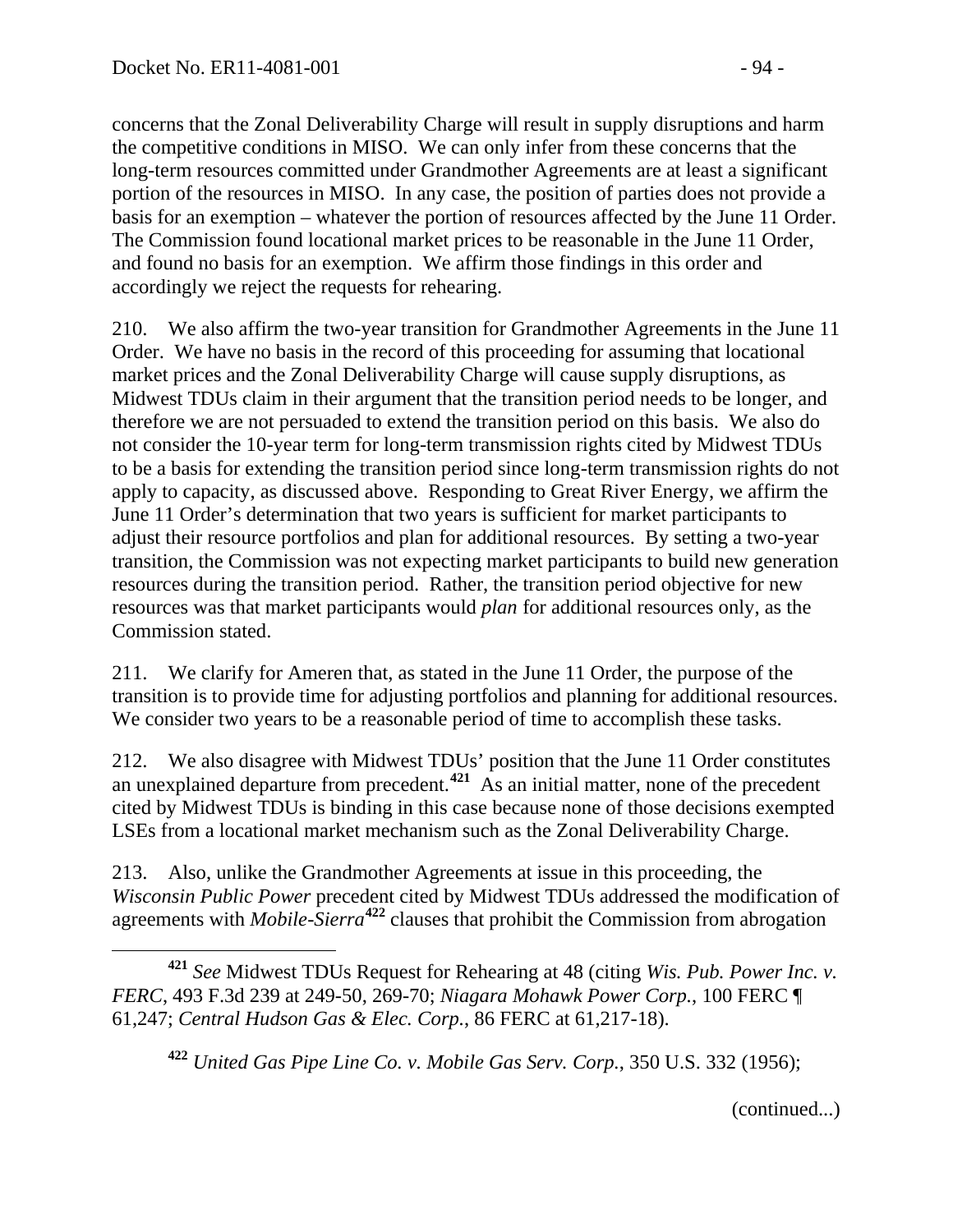or modification of freely negotiated private contracts setting service rates unless required by the public interest, since the tariff would have altered Grandfather Agreement parties' bargain by causing cost shifts between them due to pervasive disruption of their scheduling practices. By contrast, the Commission's determination with respect to Grandmother Agreements does not modify any existing agreements and thus does not involve the same *Mobile-Sierra* considerations. Accordingly, we consider the *Wisconsin Public Power* precedent cited by Midwest TDUs to be distinguishable from the Grandmother Agreements at issue in this proceeding.

#### **ii. Impacts on New Network Resources**

214. Wisconsin PSC's and Midwest TDUs' concerns regarding the competitive impacts of locational market pricing must be assessed in the context of the purpose of a resource adequacy construct, namely reliability. The relevant analysis for reliability in MISO's resource adequacy construct is the annual local reliability analysis of local clearing requirements, capacity import limits and capacity export limits. This analysis goes beyond simply providing firm transmission service and transmission planning, as discussed. While Wisconsin PSC's and Midwest TDU's position would encourage competition across all network resources, it would not account for local resource availability or local zone capacity limits, thereby negating the purpose of a resource adequacy construct to ensure reliability on the peak day. For this reason, we affirm the Commission's determination in the June 11 Order that the Zonal Deliverability Charge is reasonable.

215. Furthermore, such arguments fail to take account of the fact that all market participants will continue to have equal access to the transmission facilities in the MISO region. In this respect, the Zonal Deliverability Charge, absent the exemption offered by MISO's proposed Grandmother Agreements, is not at odds with Attachment X or Module B of the Tariff, or with MISO's proposed Multi-Value Project cost allocation provisions. Wisconsin PSC's unsubstantiated allegations that the June 11 Order conflicts with these authorities is unpersuasive.

216. Nor are we persuaded by Wisconsin PSC's and Midwest TDUs' assertion that the Zonal Deliverability Charge will discourage the planning and construction of transmission between zones. The Commission's requirements in support of regional transmission planning in Order Nos. 890 and 1000 remain in effect. Wisconsin PSC and Midwest TDUs provide no explanation of how these requirements would no longer be effective, and therefore we have no basis for concluding that the Zonal Deliverability Charge would negate the impact of these orders. In fact, the Zonal Deliverability Charge

 $\overline{a}$ *FPC v. Sierra Pac. Power Co.*, 350 U.S. 348 (1956).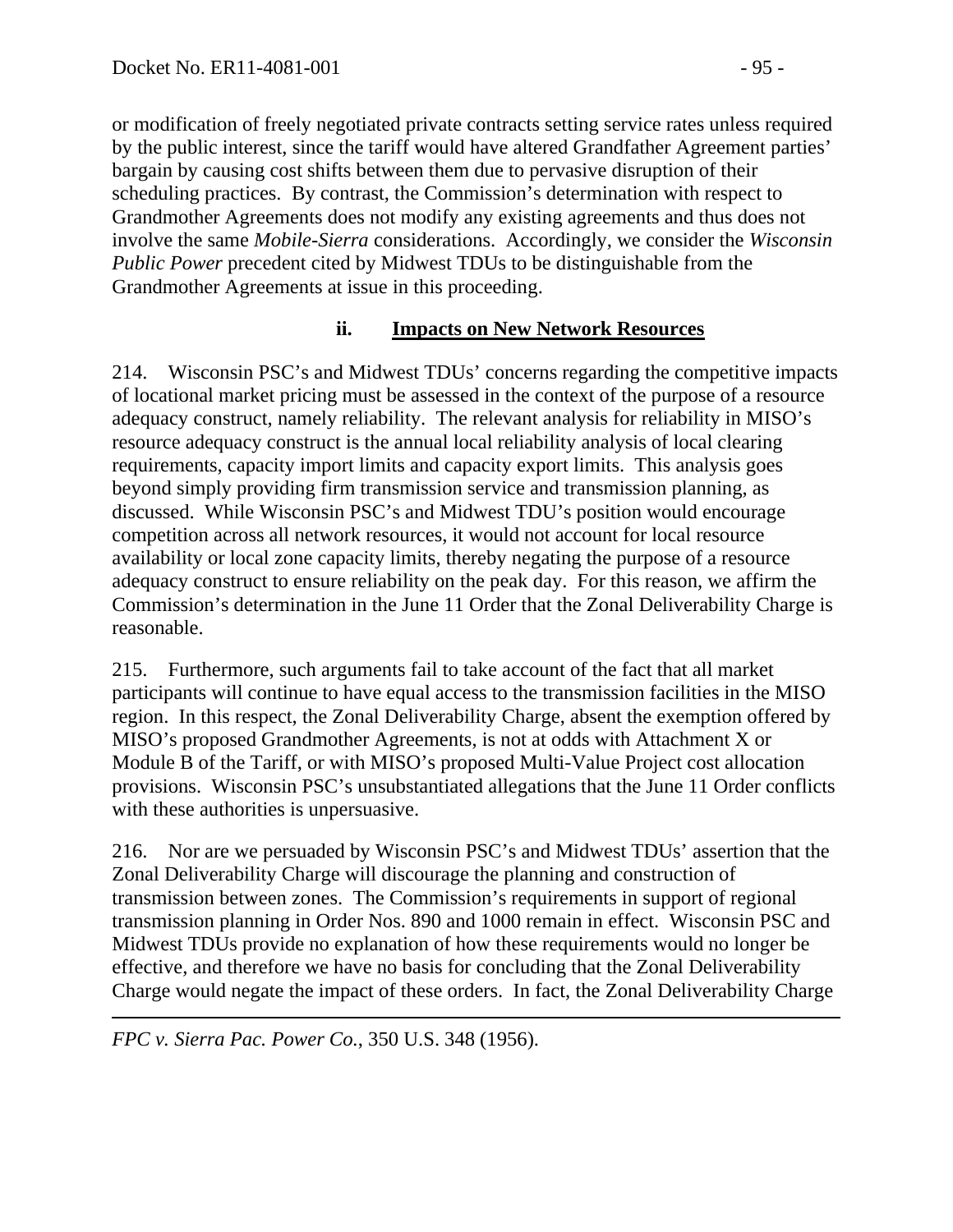Hedge encourages the planning and construction of transmission between zones because it ensures that an LSE can avoid the Zonal Deliverability Charge if the LSE builds capacity that increases the import limit into a zone.

217. The new network resource in Wisconsin PSC's example**[423](#page-95-0)** will receive a Zonal Deliverability Charge Hedge, and therefore will not be impacted by the Zonal Deliverability Charge, if it upgrades a transmission line to relieve a constraint when it applies for firm transmission service. However, obtaining a Generator Interconnection Agreement and receiving a designation as a network resource only indicates that the resource can access the MISO transmission network. The fact that a new network resource has firm transmission service, such as network integration service as noted by Midwest TDUs,**[424](#page-95-1)** or that MISO undertakes transmission planning, only has a bearing on the locational price paid for reliability to the extent that they impact the designation of zones and the locational price paid for reliability. Neither firm transmission nor MISO transmission planning are guarantees that there will be no price separation between a new network resource and load.

218. With regard to Wisconsin PSC's concerns with the practical effects of a Zonal Deliverability Charge without a hedge for new network resources,**[425](#page-95-2)** we do not dispute the claim that such a charge may have an impact on the participation of LSEs in various resource projects, particularly those that are outside constrained zones. However, participation in any and all projects is not an appropriate goal.

#### **iii. General Impacts: Discrimination, Markets and Rates**

219. In MISO's resource adequacy construct, all LSEs pay a locational market price based on the location of the LSE's load where the reliability benefit of resource adequacy is being provided. Therefore, we see no basis for Wisconsin PSC's claim that the Zonal Deliverability Charge discriminates against inter-zonal transactions. The Zonal Deliverability Charge simply ensures that LSEs with resources outside a constrained zone are paying a price for reliability that reflects the cost of capacity where reliability is being provided. Contrary to Wisconsin PSC's characterization, the Zonal Deliverability Charge is not a transmission service charge and therefore payment of the Zonal Deliverability Charge does not constitute paying a dissimilar rate for similar service.

<span id="page-95-0"></span>**<sup>423</sup>** Wisconsin PSC Request for Rehearing at 24.

<span id="page-95-1"></span>**<sup>424</sup>** Midwest TDUs Request for Rehearing at 41.

<span id="page-95-2"></span>**<sup>425</sup>** Wisconsin PSC Request for Rehearing at 23.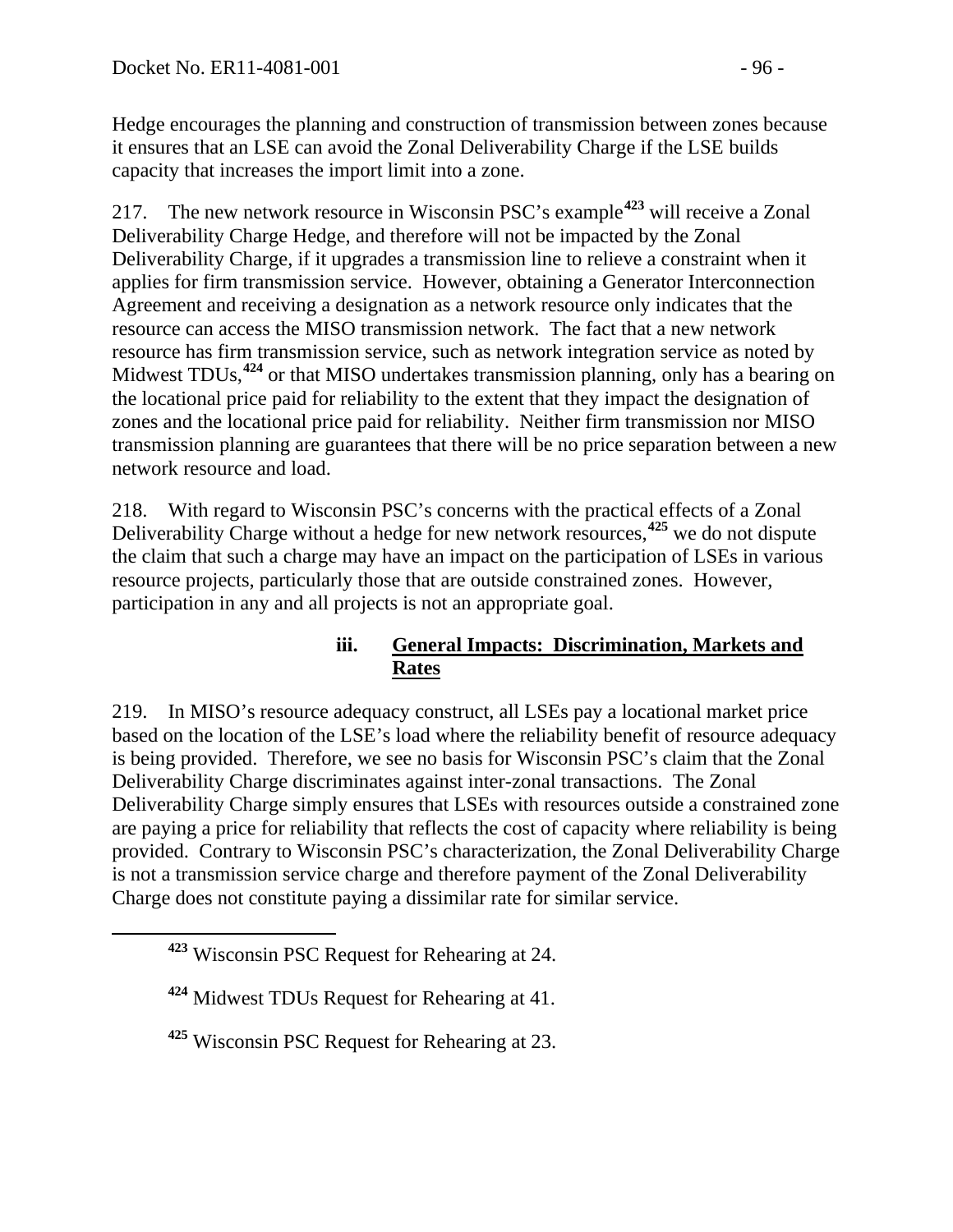220. Wisconsin PSC's and Midwest TDUs' reliance on Order Nos. 888, 890, and 2000 is misplaced. Each of the cited authorities ensures that transmission customers have nondiscriminatory access to transmission service.**[426](#page-96-0)**

221. Midwest TDUs argue that the Zonal Deliverability Charge could provide an incentive for vertically-integrated transmission owners to profit from constraints. But the Commission has established policies to counteract the incentives of transmission owners to exercise market power. For example, the revenues and profits of transmission owners are regulated under cost-of-service regulation, so transmission owners cannot profit in the long run from constraints created from failing to expand transmission capacity. Moreover, Order No. 1000 provides a process to expand transmission capacity when and where additional transmission capacity is needed. Such behavior would not be rational when there are programs and provisions encouraging transmission construction, as discussed above. Accordingly, we consider Midwest TDUs' concern to be speculative.

222. We find no basis for Wisconsin PSC's and Midwest TDUs' claim that the Zonal Deliverability Charge is a "pancake" rate on top of network transmission charges. As discussed, the Zonal Deliverability Charge is not a transmission charge, and therefore it is not possible for the Zonal Deliverability Charge to be added to network transmission charges, and therefore there are no implications for Order No. 2000. The Zonal Deliverability Charge does not undermine the basis for treating the MISO region as a single market for market-based rate purposes since it is not a transmission charge. As for the locational marginal price congestion charge, that charge applies to the cost of congestion for the delivery of energy whereas the Zonal Deliverability Charge is a capacity cost based on the locational value of resources.

### **iv. Implications for Commission's Ratemaking Authority**

223. With respect to Wisconsin PSC's assertion that the Zonal Deliverability Charge is ultra vires of section 205 and 206, we note that Wisconsin PSC did not argue that the Zonal Deliverability Charge is contrary to sections 205 and 206 of the FPA in either its initial comments or its subsequent answer prior to the issuance of the June 11 Order. The Commission has previously noted that a request for rehearing is not the appropriate venue

<span id="page-96-0"></span>**<sup>426</sup>** *See* Order No. 2000, FERC Stats. & Regs. ¶ 31,089 at 30,995 (describing the goal of Order No. 888 and Order No. 889 as ensuring "that customers have the benefits of competitively priced generation" through access to non-discriminatory open access transmission services); Order No. 890, FERC Stats & Regs. ¶ 31,241 at P 1.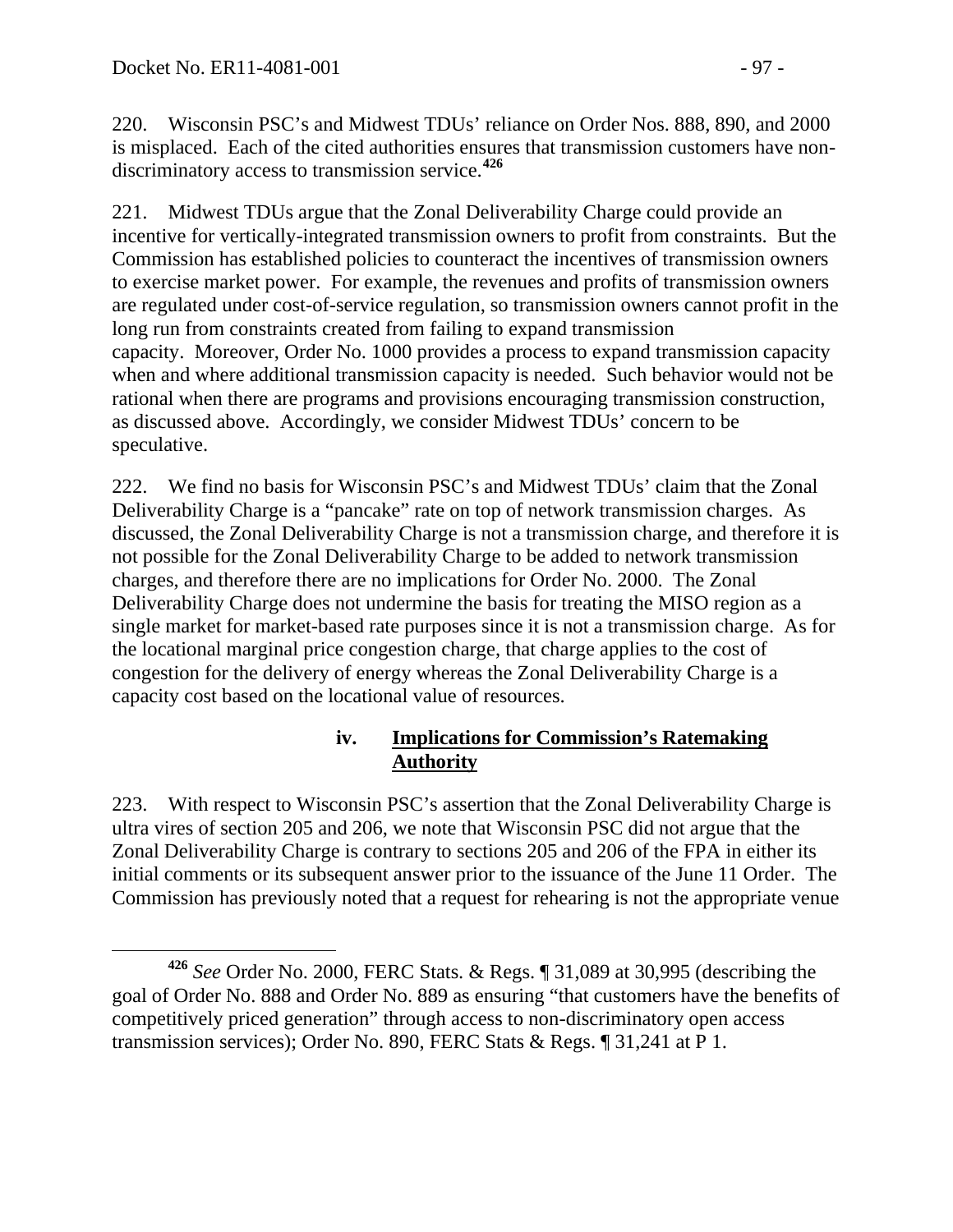to protest such issues in the first instance.**[427](#page-97-0)** Raising such issues for the first time on rehearing is disruptive to the administrative process and denies parties the opportunity to respond.**[428](#page-97-1)**

224. While we are rejecting the rehearing request on this issue based on procedural grounds, we will nonetheless respond to the merits of Wisconsin PSC's position. The Zonal Deliverability Charge ensures that an LSE's payment for capacity is based on the locational cost of capacity where the reliability service is being provided to load. LSEs that designate a resource in their fixed resource adequacy plan in each Planning Year are designating resources that have been interconnected and have been determined to have deliverability to the MISO network. However, the cost of capacity is appropriately based on the locational cost of capacity in the load zone – where the reliability service is being provided – as reflected in a market-based charge that recognizes the impact of transmission constraints and local reliability requirements. While Wisconsin PSC may argue that an LSE in a constrained zone only purchased capacity from a resource outside the zone and therefore should only pay the cost of that resource, nonetheless the LSE is being provided reliability at its load location, not at the resource location. A price based solely on the cost of this resource ignores the cost of capacity where the reliability service is provided and therefore ignores the impacts of transmission constraints and local reliability requirements that impact reliability where it is provided.

#### **v. Section 217 and Order No. 681 Implications**

225. We affirm the Commission's determination in the June 11 Order that the implementation of Zonal Deliverability Charges have no implications for the operation of transmission service under Module B and do not preclude LSEs from obtaining long-term firm transmission rights under FPA section 217.<sup>[429](#page-97-2)</sup> Generally, section 217 protects firm transmission rights to serve native load customers. While Midwest TDUs challenge the Commission's determination on the grounds that it violates section 217, the basis for their challenge is their interpretation of Order No. 681, specifically the statement in Order No. 681 that such service must be firm as to both the physical and financial components. Midwest TDUs assert that the Zonal Deliverability Charge violates this requirement by imposing an additional, unavoidable price for delivering capacity across zonal borders

**<sup>427</sup>** *PJM Interconnection, L.L.C.*, 126 FERC ¶ 61,030 (2009).

<span id="page-97-2"></span><span id="page-97-1"></span><span id="page-97-0"></span>**<sup>428</sup>** *Enron Power Marketing, Inc., et al.*, 122 FERC ¶ 61,015, at P 64 n.98 (2008); *Midwest Indep. Transmission Sys. Operator, Inc.*, 117 FERC ¶ 61,113, at P 188 (2006) (denying rehearing of new issues as outside the proper scope of the proceeding).

**<sup>429</sup>** June 11 Order, 139 FERC ¶ 61,199 at P 104.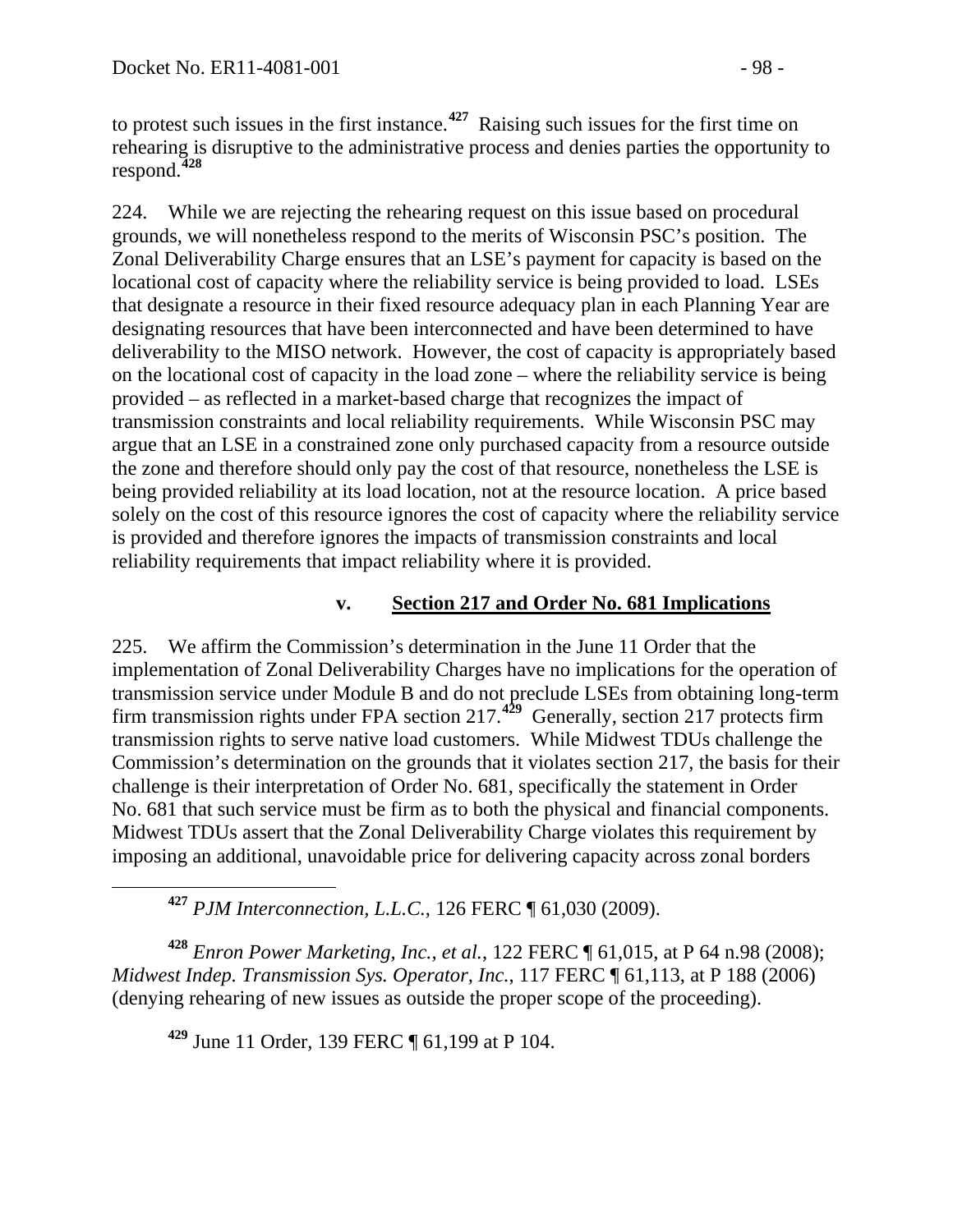that makes the transmission right to delivery of these resources non-firm. However, as pointed out in the June 11 Order, Order No. 681 is restricted to congestion management in energy and ancillary services markets and their impacts on long-term firm transmission rights.**[430](#page-98-0)** Therefore, Order No. 681 does not provide a basis for a hedge from capacity costs. Thus, we find no basis for Midwest TDUs' position that section 217 applies to the Zonal Deliverability Charge and requires the Commission to make provision for financial or tradable rights.

226. Nor do we find any basis for Wisconsin PSC's claim that Order No. 681 defines financial transmission rights as not only an energy market instrument, but any of various forms of financial transmission rights that exist in organized electricity markets**[431](#page-98-1)** – implying that Order No. 681 applies to capacity transactions. The cited paragraph in Order No. 681 makes clear that it only applies to energy market transactions, the impacts of locational marginal pricing and the use of various forms of financial transmission rights in energy markets. In a similar vein, we clarify that, in the June 11 Order, the Commission found that energy hedging is not germane to MISO's proposal including the Zonal Deliverability Charge. **[432](#page-98-2)** While LSEs can continue to obtain Auction Revenue Rights, those rights apply only to congestion in energy markets.

#### **vi. Compliance**

227. We find Midwest TDUs' assertion that Grandmother Agreements are consistent with the Commission's prior directives to be inapposite. The only issues in this proceeding are whether MISO's proposed locational mechanism is in compliance with those directives and whether the MISO proposal is just and reasonable. The Commission found that the Grandmother Agreements feature in MISO's proposal was not reasonable because it exempts LSEs from taking into account congestion that limits aggregate deliverability – contrary to the purpose of MISO's proposed locational mechanism. The Commission did not have before it a range of compliance options to evaluate, nor was it the Commission's task in the June 11 Order to consider a range of potential compliance options.

**<sup>432</sup>** June 11 Order, 139 FERC ¶ 61,199 at PP 104, 106.

**<sup>430</sup>** *Id.* P 106 (citing Order No. 681, FERC Stats. & Regs. ¶ 31,226 at P 24).

<span id="page-98-2"></span><span id="page-98-1"></span><span id="page-98-0"></span>**<sup>431</sup>** Wisconsin PSC Request for Rehearing at 22 (citing Order No. 681, FERC Stats. & Regs. ¶ 31,226 at P 5, n.11).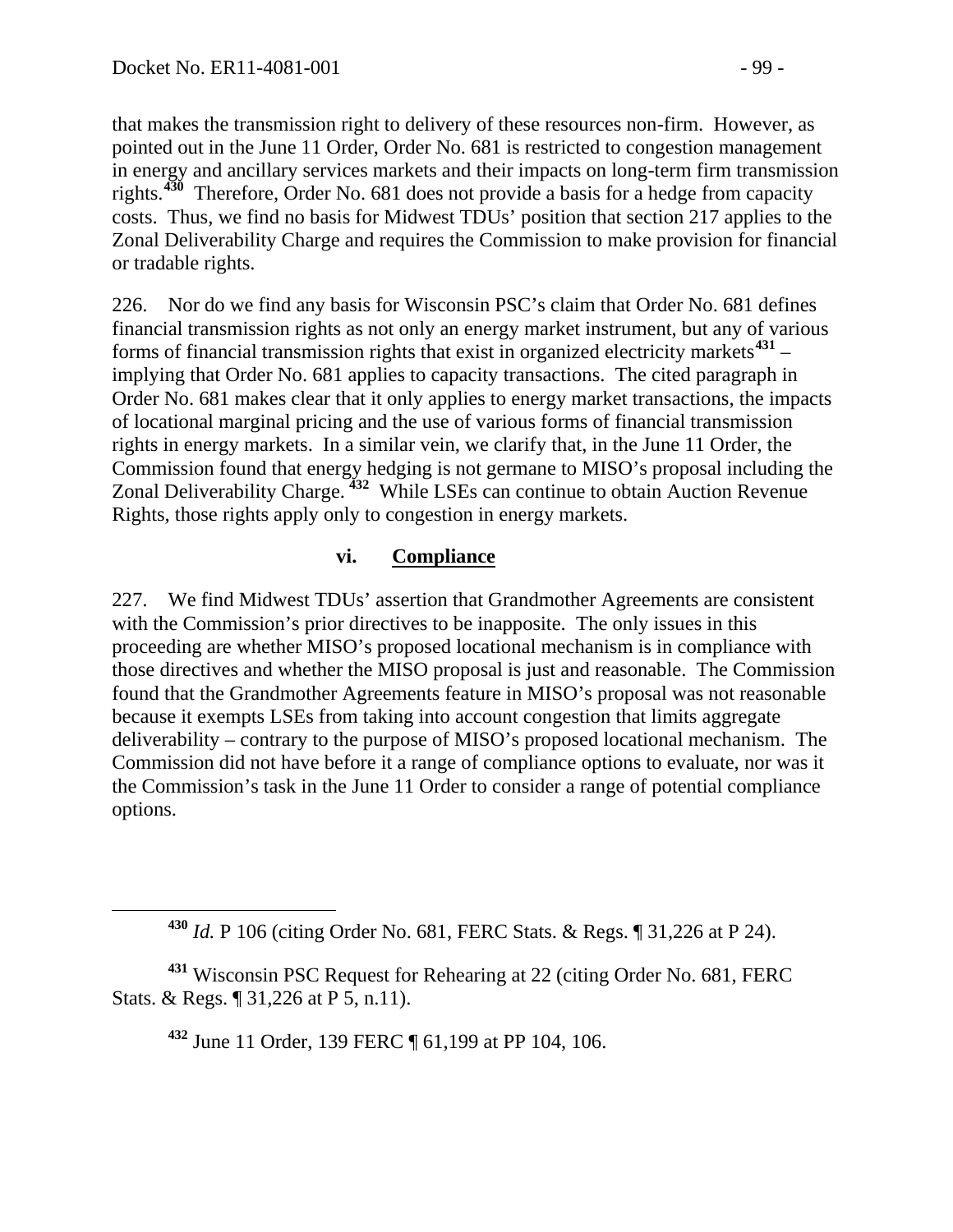#### **3. Zonal Deliverability Charge Hedge**

### **a. June 11 Order**

228. In the June 11 Order, the Commission accepted MISO's proposed Zonal Deliverability Charge Hedge.**[433](#page-99-0)** The Commission found that MISO's proposal appropriately recognizes the economic value of new capacity that mitigates constraints, thereby improving deliverability of resources to serve peak demand in constrained zones. The Commission explained that market participants who fund Network Upgrades that increase the import capability into a Local Resource Zone should have priority in receiving the financial benefit stemming from their investments.

### **b. Requests for Rehearing**

229. Midwest TDUs argue that the Commission erred in rejecting Midwest TDUs' proposal to require MISO to hedge then-existing resource commitments against the financial consequences of MISO's modifying the zonal boundaries. Further, Midwest TDUs contend that the Commission wrongly rejected its proposal as a collateral attack on the Locational Requirements Order and the Locational Requirements Compliance Order.**[434](#page-99-1)**

230. Midwest TDUs further assert that Zonal Deliverability Charge Hedges should not be tied to participant-funded network upgrades.**[435](#page-99-2)** First, Midwest TDUs contend that the Commission failed to adequately address their argument that MISO's proposed Zonal Deliverability Charge Hedge is illusory. Midwest TDUs explain that, in its protest, it argued that MISO studies new network resources only for aggregate deliverability, and does not consider resources' source-to-sink deliverability. As a result, Midwest TDUs state that an LSE's request for transmission service would not trigger a study of whether to add import capacity. Thus, Midwest TDUs conclude that, under the circumstances, an LSE will never be able to acquire a Zonal Deliverability Charge Hedge because such a

<span id="page-99-2"></span>**<sup>435</sup>** *Id.* at 58-65.

<span id="page-99-0"></span>**<sup>433</sup>** *Id.* PP 134-140. The Zonal Deliverability Charge Hedge is a mechanism that permits an LSE to avoid Zonal Deliverability Charge assessments through investment in new or upgraded Transmission System facilities which are a result of approved firm transmission service requests where the LSE's Planning Resource and load are in separate Local Resource Zones. MISO, Tariff, Definitions, § 30.0.

<span id="page-99-1"></span>**<sup>434</sup>** Midwest TDUs Request for Rehearing at 57-58.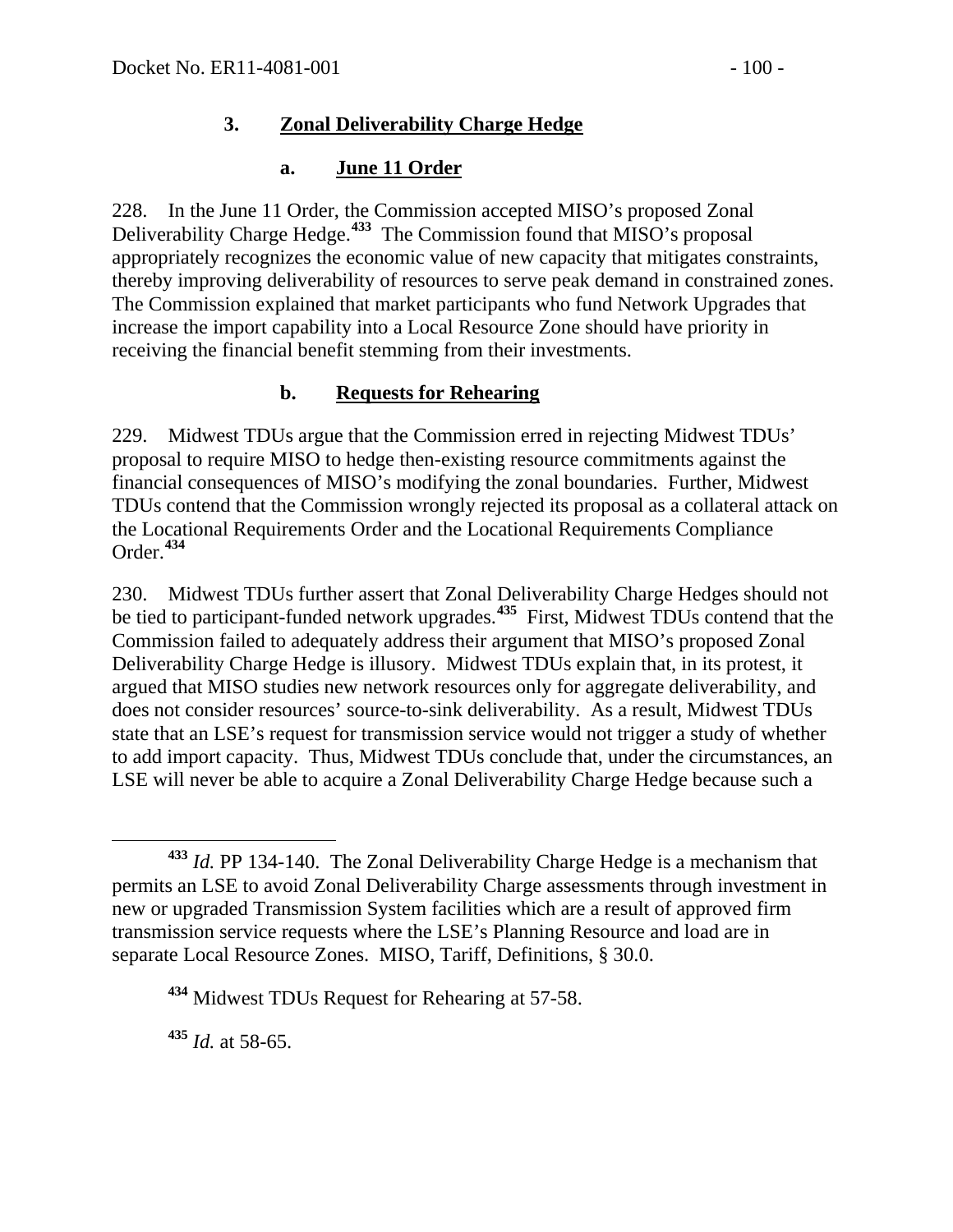request would not ever lead to an increase in the Capacity Import Limit.**[436](#page-100-0)** According to Midwest TDUs, the Commission dismissed this argument on the ground that "if a network resource designation request somehow does lead to a Network Upgrade identified to that request, then MISO will measure the resulting Capacity Import Limit . . . increase."**[437](#page-100-1)** Midwest TDUs assert that the Commission's response is a non sequitur.

231. Second, Midwest TDUs contend that the Commission erroneously approved MISO's proposal to tie Zonal Deliverability Charge Hedges to participant-funded upgrades.**[438](#page-100-2)** Midwest TDUs state that they argued in their protest that tying Zonal Deliverability Charge Hedges to participant-funded upgrades does not result in hedging proportionate to transmission service payments. However, Midwest TDUs argue that the Commission dismissed this concern "on the spurious ground that 'MISO's statement was in reference to the zonal deliverability benefit and its pro rata allocation—not the Zonal Deliverability Charge Hedge. This is clear from the language in . . . Hillman's affidavit."<sup>[439](#page-100-3)</sup> Midwest TDUs therefore conclude that the language at issue "really does assert that [Zonal Deliverability Charge] Hedges should be tied to incremental transmission payments" and the Commission was wrong to dismiss Midwest TDUs' substantive arguments by contending otherwise.**[440](#page-100-4)** Midwest TDUs urge the Commission to find that Zonal Deliverability Charge Hedges are, in fact, illusory.

232. Midwest TDUs assert that Zonal Deliverability Charge Hedges should relate to the timely designation of a long-term-firm resource and that granting a hedge to LSEs who pay to expand capacity across a constrained interface will create a perverse incentive to use constrained interfaces. Midwest TDUs also explain that the size of an import limit increase relates only tenuously to the size of a newly imported resource. Thus, tying Zonal Deliverability Charge Hedges to the size of the upgrade size would either unjustifiably confer a windfall to or expose an LSE to the Zonal Deliverability Charge. In addition, Midwest TDUs state that network resources that do not trigger network upgrades are not free-riders that should be subject to the Zonal Deliverability Charge in order to receive assured deliverability of their capacity resources. Rather, Midwest TDUs

<span id="page-100-3"></span>**<sup>439</sup>** *Id.*at 61.

<span id="page-100-4"></span>**<sup>440</sup>** *Id.* at 62.

<span id="page-100-2"></span><span id="page-100-1"></span><span id="page-100-0"></span>**<sup>436</sup>** *Id.* at 59 (citing Midwest TDUs Protest, Docket No. ER11-4081-000, at 27-28 (filed Sept. 15, 2011)).

**<sup>437</sup>** *Id.* (citing June 11 Order, 139 FERC ¶ 61,199 at P 135).

**<sup>438</sup>** *Id.* at 61-65.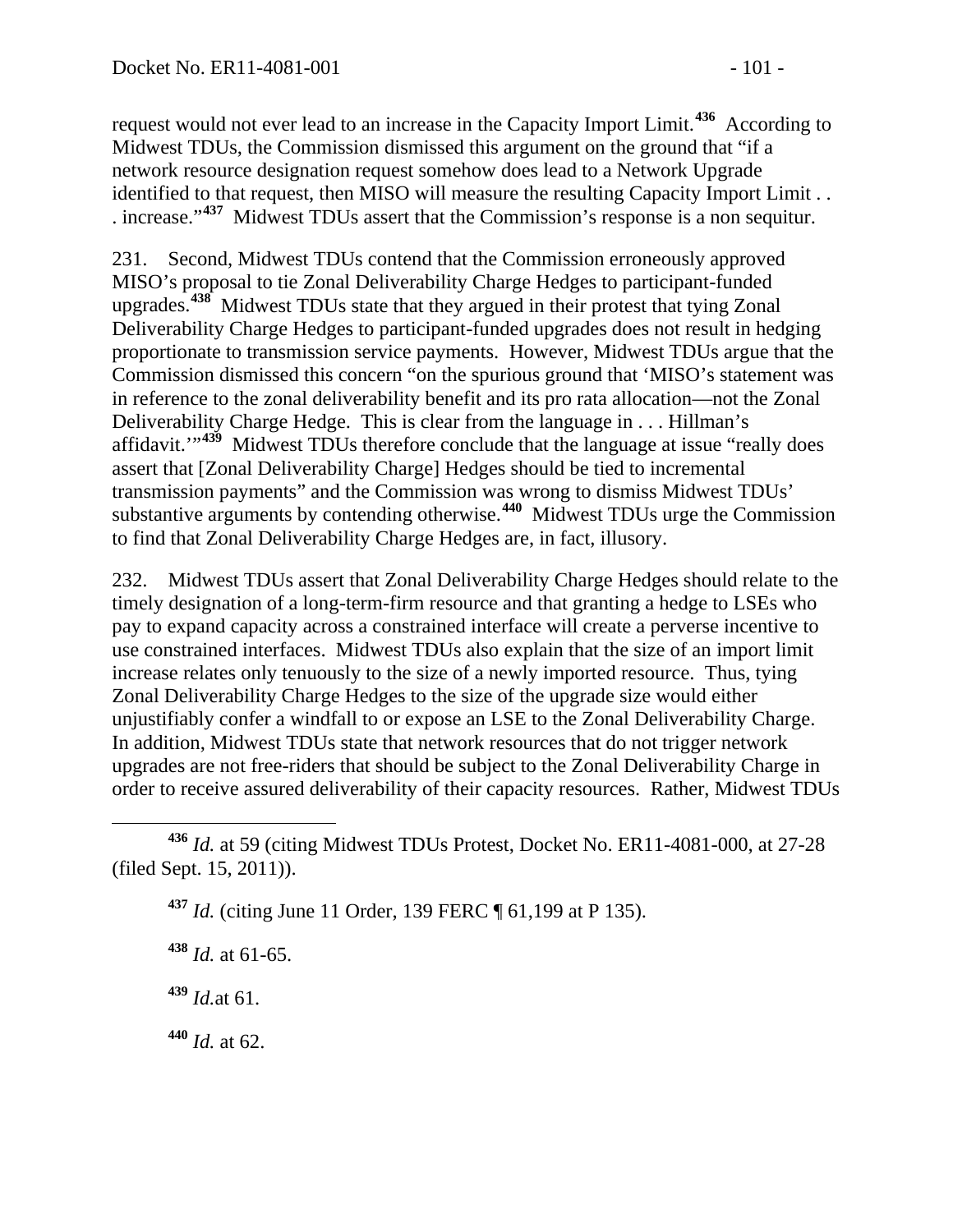reiterate their position that the rate for firm transmission service is designed to ensure deliverability.**[441](#page-101-0)**

233. Midwest TDUs conclude that Zonal Deliverability Charge Hedges must be distributed "in proportion to the exposure to [Zonal Deliverability Charges] that is due to designated . . . long-term-firm network resources."**[442](#page-101-1)** Midwest TDUs state that tying the availability and amount of Zonal Deliverability Charge Hedges to the funding of specific incremental network upgrades yields arbitrary results and has no valid basis. Midwest TDUs state that all network customers fund their allocated share of the entire MISO transmission system, whether they use more or less than their payment ratio of any particular network element. In return for LSEs' load ratio payments, Midwest TDUs contend that LSEs should receive either the full capacity value of their resources, or some fraction thereof that is in proportion to other LSEs located in the same zone.

### **c. Commission Determination**

234. We deny Midwest TDUs' request for rehearing. We affirm the determination that Midwest TDUs' request for a hedge when zonal boundaries change is a collateral attack on the Commission's findings in the Locational Requirements Order and the Locational Requirements Compliance Order. Contrary to the requirements of those orders, Midwest TDUs' proposed complete hedge for all firm transmission capacity and resources would not recognize the impact of transmission constraints in resource planning.

235. We can find no basis for Midwest TDUs' claim that the Zonal Deliverability Charge Hedge is illusory. Per the tariff provision and processes in the Business Practices Manual, market participants must identify the network upgrade they are funding and the associated transmission service request in their application for the Zonal Deliverability Charge Hedge.**[443](#page-101-2)** While it is true that a new network resource will only be evaluated for aggregate deliverability, this does not make the Zonal Deliverability Charge Hedge illusory. Rather, in the process of applying for firm transmission service from the new resource, an LSE can identify any network upgrades and thereby obtain a Zonal Deliverability Charge Hedge. Also, Midwest TDUs provide no basis for their claim that transmission service requests are unlikely to result in load-zone upgrades, and therefore we consider their position to be speculative.

<span id="page-101-0"></span>**<sup>441</sup>** *Id.* at 63-64.

<span id="page-101-1"></span>**<sup>442</sup>** *Id.* at 65.

<span id="page-101-2"></span>**<sup>443</sup>** *See* MISO Resource Adequacy Business Practices Manual, § 5.4.2.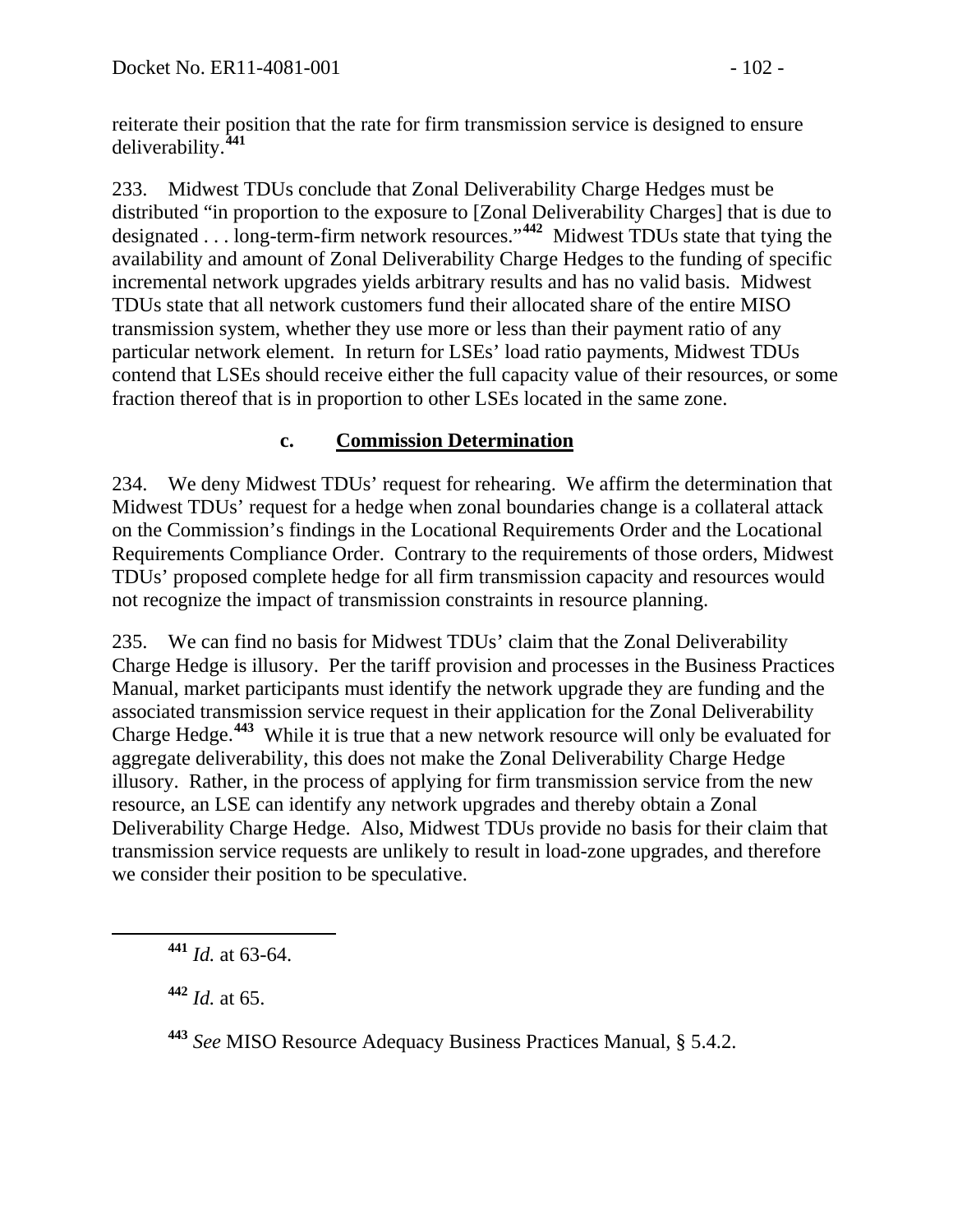236. Midwest TDUs are correct that MISO witness Hillman was referring to the Zonal Deliverability Charge Hedge, rather than the Zonal Deliverability Benefit as the Commission had concluded, in his discussion of hedging proportionate to transmission service payments. However, we find this error to have no significance for the Commission's determination in the June 11 Order and our affirmation of that determination in this order since the relation between the Zonal Deliverability Charge and transmission service payments played no role in the Commission's determination that the Zonal Deliverability Charge Hedge is reasonable. Rather, the basis for the Commission's determination that the Zonal Deliverability Charge Hedge is reasonable is because: (1) the hedge appropriately recognizes the economic value of new capacity that mitigates constraints, thereby improving the deliverability of resources used to serve peak demand in constrained zones; and (2) the hedge recognizes that market participants that fund network upgrades that increase import capability into a zone should have priority in receiving the financial benefit stemming from their investments.

237. We are not persuaded by Midwest TDUs' arguments in support of their position that Zonal Deliverability Charge Hedges should be distributed to all network resources in proportion to their exposure to the Zonal Deliverability Charge. The various deficiencies of the Zonal Deliverability Charge Hedge cited by Midwest TDUs, such as basing the hedge on network upgrades that increase the import limit into a zone, are needed to provide an incentive to improve deliverability into constrained zones. We consider the Zonal Deliverability Charge Hedge to be reasonable since improved deliverability will enhance reliability in peak demand periods. In contrast, Midwest TDUs' method of distributing the hedge will not enhance reliability since it provides no incentive for market participants to make the needed upgrades. Further, Midwest TDUs' distribution of hedges takes no account of deliverability and therefore defeats the purpose of the locational construct. For these reasons, we do not consider Midwest TDUs' method of tying the Zonal Deliverability Hedge to the resource MW – rather than the upgrade MW – to be reasonable.

238. Midwest TDUs justify the need to override these features and benefits of the MISO resource adequacy construct because LSEs need the certainty that the capacity value of their resources, including new resources, will be delivered. Inasmuch as Midwest TDUs' pleadings do not discuss any reliability benefits or other advantages of their method, we interpret Midwest TDUs' position to be that the Commission should accept their method because LSEs have a right to the full capacity value of their resources. We draw this conclusion based on their references to energy congestion hedges as the appropriate analogy for their capacity hedge method.**[444](#page-102-0)** As discussed

<span id="page-102-0"></span>**<sup>444</sup>** Midwest TDUs Request for Rehearing at 63.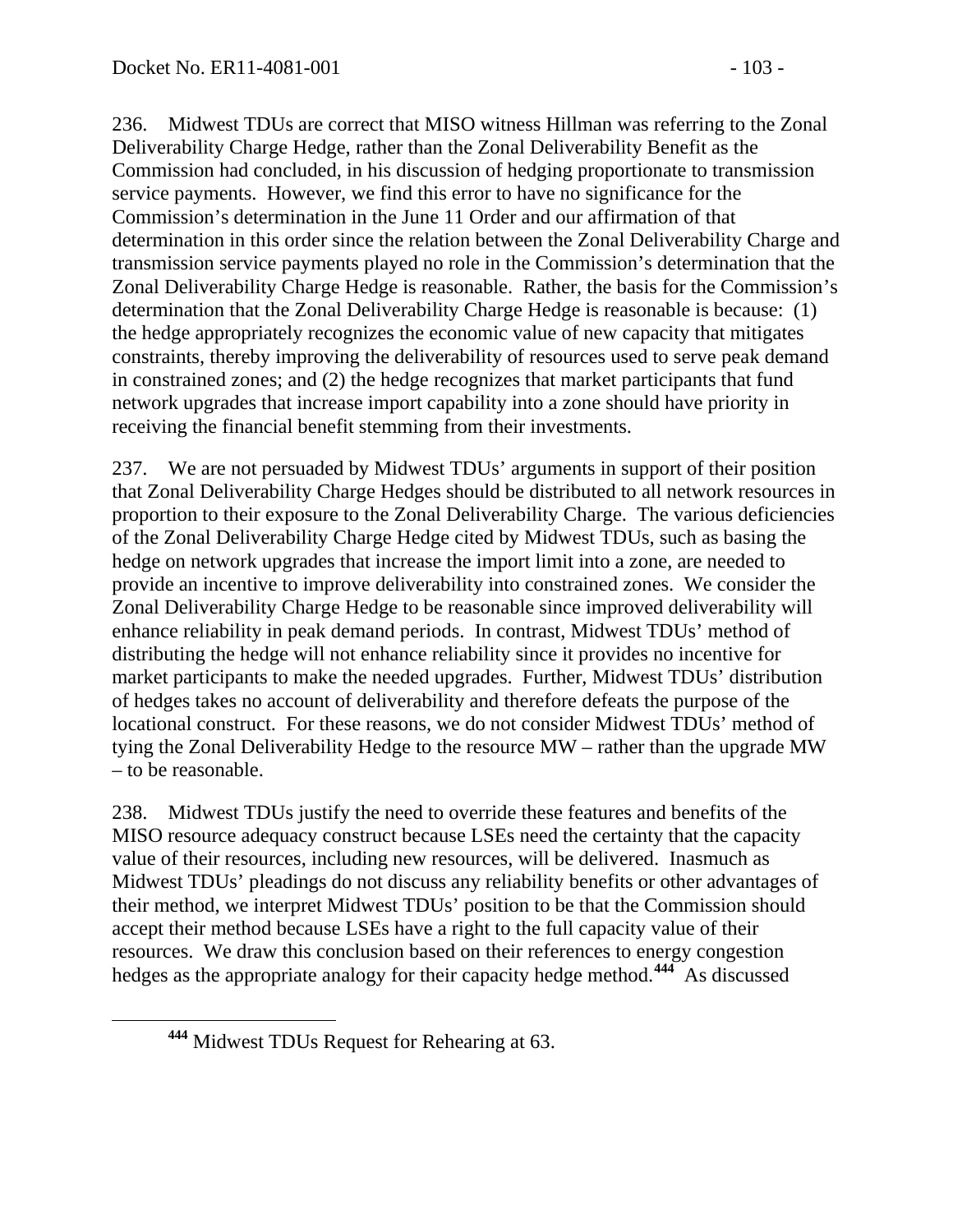above,**[445](#page-103-0)** we find no basis in section 217 and Order No. 681 for a right to the capacity value of an LSE's resources.

239. We do not see any connection between the Zonal Deliverability Charge, and by inference the Zonal Deliverability Charge Hedge, and the transmission rate. As discussed,**[446](#page-103-1)** the Zonal Deliverability Charge is not a transmission charge and therefore is not a payment for deliverability or compensation for planning, providing and operating the transmission system. Accordingly, we find no basis for Midwest TDUs' argument that in return for paying their load-ratio share of the costs of the transmission system, LSEs should receive the capacity value of their network resources.

## **4. Zonal Deliverability Benefit**

## **a. June 11 Order**

240. The Commission conditionally accepted MISO's proposal to offer market participants a Zonal Deliverability Benefit based on their *pro rata* share of demand within a zone. The Commission found it reasonable to allocate any excess debits, after Grandmother Agreements and the Zonal Deliverability Charge Hedge are funded, based on the relative share of each LSE's Planning Reserve Margin in the zone. The Commission stated that such an allocation ensures that the benefit is commensurate with the costs incurred for LSEs importing resources in the zone as well as providing a deliverability benefit to those LSEs that have managed their resource planning to recognize locational constraints. **[447](#page-103-2)**

### **b. Requests for Rehearing**

241. Midwest TDUs contend that the method of distributing revenues generated from the Zonal Deliverability Charge to LSEs would unfairly redistribute resources from transmission dependent utilities to large vertically-integrated utilities.**[448](#page-103-3)** Midwest TDUs add that this redistribution is inconsistent with Order No. 888-A, in which, according to Midwest TDUs, the Commission "determined that the integrated network's transfer capabilities, including both its capability to import power from outside zones and its

<span id="page-103-0"></span>**<sup>445</sup>** *Supra* section VI.F.2.c.v.

<span id="page-103-1"></span>**<sup>446</sup>** *Supra* section VI.F.2.c.i.

<span id="page-103-2"></span>**<sup>447</sup>** June 11 Order, 139 FERC ¶ 61,199 at P 150.

<span id="page-103-3"></span>**<sup>448</sup>** Midwest TDUs Request for Rehearing at 49-50.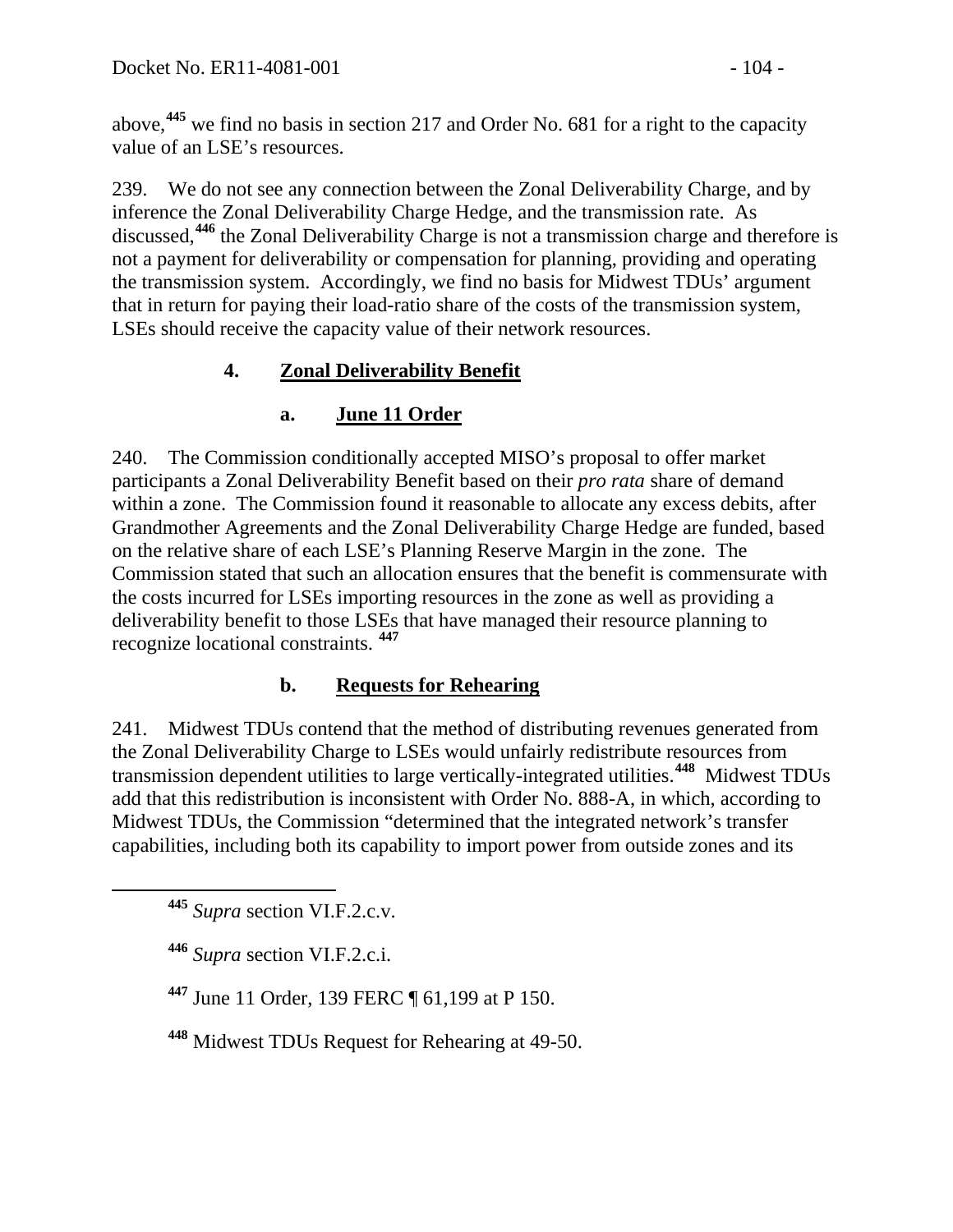capabilities to move power among sub-areas of a transmission provider's system, are all available to all network customers for first-come, first-served usage."**[449](#page-104-0)**

### **c. Commission Determination**

242. We deny Midwest TDUs' request for rehearing. We do not consider the *pro rata* allocation of the Zonal Deliverability Benefit to be an expropriation of the value of existing resource commitments of transmission dependent utilities, as Midwest TDUs claim. As discussed in sections VI.F.2.c and VI.F.3.c, existing resource commitments have no bearing on the price of reliability being paid at the load location. Accordingly, these commitments do not provide a basis for allocating excess credits in each zone.

243. The Zonal Deliverability Benefit is based on the difference between the resource costs paid by LSEs in a zone and the revenues paid to resources that cleared in the auction for any zone. Hence, as discussed in section VI.F.2.c, firm transmission service and the Commission's precedent on firm transmission rights are not the basis for locational market prices and the Zonal Deliverability Charge. Accordingly, Midwest TDUs' citations to Commission precedent on use of the transmission system by network customers are not relevant to the appropriate allocation of the zonal deliverability benefit.

### **G. Power Purchase Agreements as Capacity Resources**

### **1. Seasonal Power Purchase Agreements**

### **a. June 11 Order**

244. In the June 11 Order, the Commission rejected Dairyland's request for clarification that seasonal power purchase agreements could qualify as capacity resources even if they do not meet the proposed definition of a diversity contract. The Commission stated that it had previously accepted the Tariff provisions regarding power purchase agreements in the Locational Requirements Order and the Locational Requirements Compliance Order. Therefore, the Commission rejected Dairyland's arguments as collateral attacks on the Commission's findings in those orders.**[450](#page-104-1)**

<span id="page-104-1"></span>**<sup>450</sup>** June 11 Order, 139 FERC ¶ 61,199 at P 339.

<span id="page-104-0"></span>**<sup>449</sup>** *Id.* at 49 (citing Order No. 888-A, FERC Stats. & Regs. ¶ 31,048 at 30,304-05).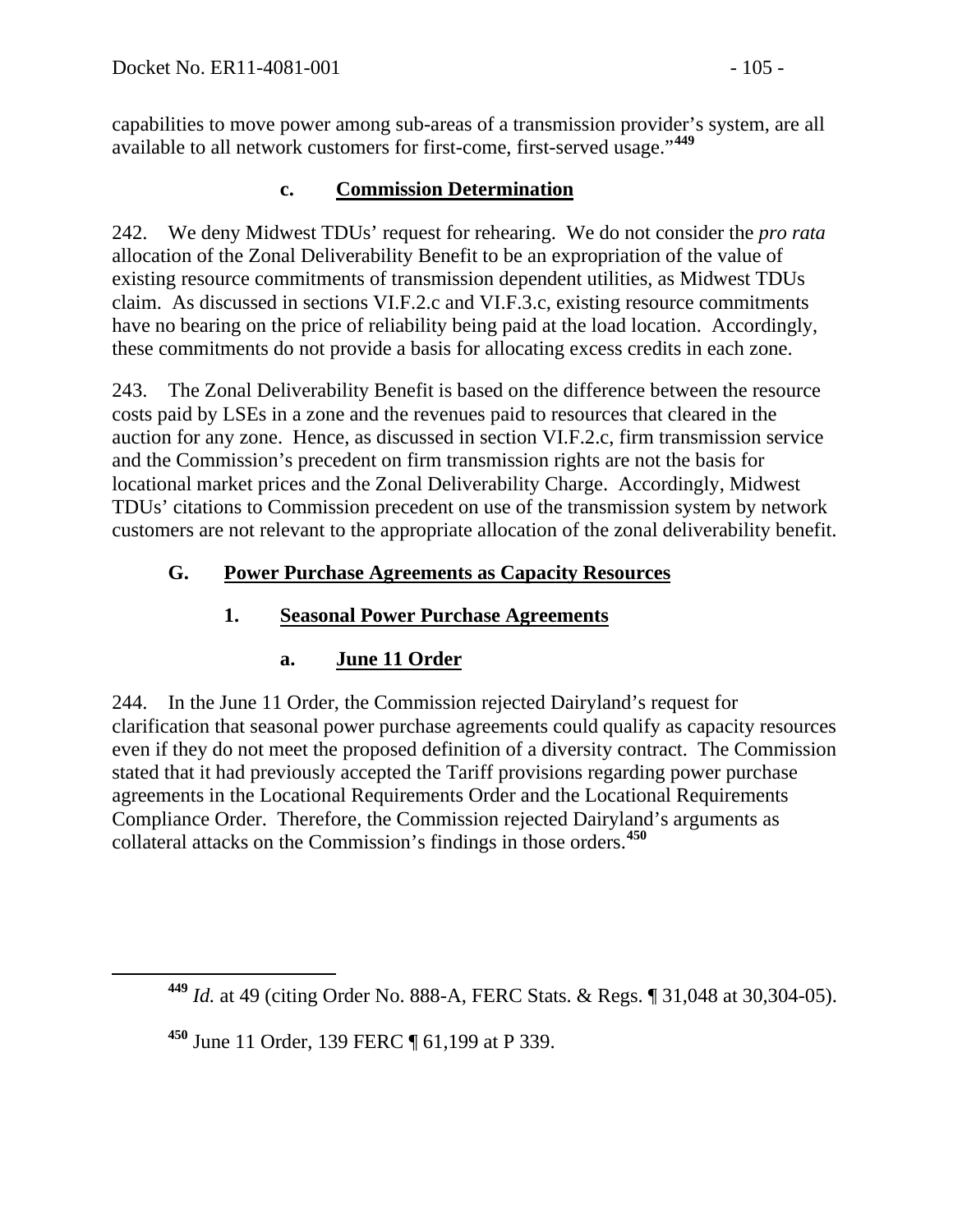### **b. Request for Rehearing**

245. Dairyland argues that that its requested clarification did not collaterally attack any Commission order.**[451](#page-105-0)** Dairyland therefore renews its request for clarification.

246. Illinois Municipal requests that the Commission clarify that a power purchase agreement "that ends during the [P]lanning [Y]ear, or otherwise extends for only part of the [P]lanning [Y]ear, can be a qualified Capacity Resource if all of the other qualifications are met and that capacity will be replaced through an extension of the existing contract or under the terms of an otherwise qualifying new contract or generation ownership."**[452](#page-105-1)** Although this argument was included in Illinois Municipal's protest, Illinois Municipal states that the Commission neglected to address the point in the June 11 Order. Illinois Municipal explains that section 69A.3.1.c of the Tariff allows a power purchase agreement to qualify as a Capacity Resource, but does not explicitly include an agreement for any term less than the Planning Year. Illinois Municipal argues that MISO's proposal is designed to ensure that capacity is available to meet expected forecasts. In this respect, Illinois Municipal claims that it "should not matter whether that capacity comes, in part, from one contract or another, or from a contract and a new facility, or any verifiable combination of contract, facility or demand response."**[453](#page-105-2)** Furthermore, Illinois Municipal contends that allowing partial-year power purchase agreements to qualify may provide needed flexibility and encourage necessary capacity additions.

### **c. Commission Determination**

247. While Dairyland characterizes its request as pertaining to the definition of Diversity Contracts, in fact it is asking, and Illinois Municipal is asking, for interpretation of the provisions applicable to power purchase agreements. As the Commission stated in the June 11 Order, these provisions were accepted in previous orders. Therefore, they are beyond the scope of this proceeding and for this reason we deny the rehearing requests.

<span id="page-105-2"></span>**<sup>453</sup>** *Id.* at 4.

<span id="page-105-0"></span>**<sup>451</sup>** Dairyland Request for Rehearing at 6-7.

<span id="page-105-1"></span>**<sup>452</sup>** Illinois Municipal Request for Rehearing at 3-4.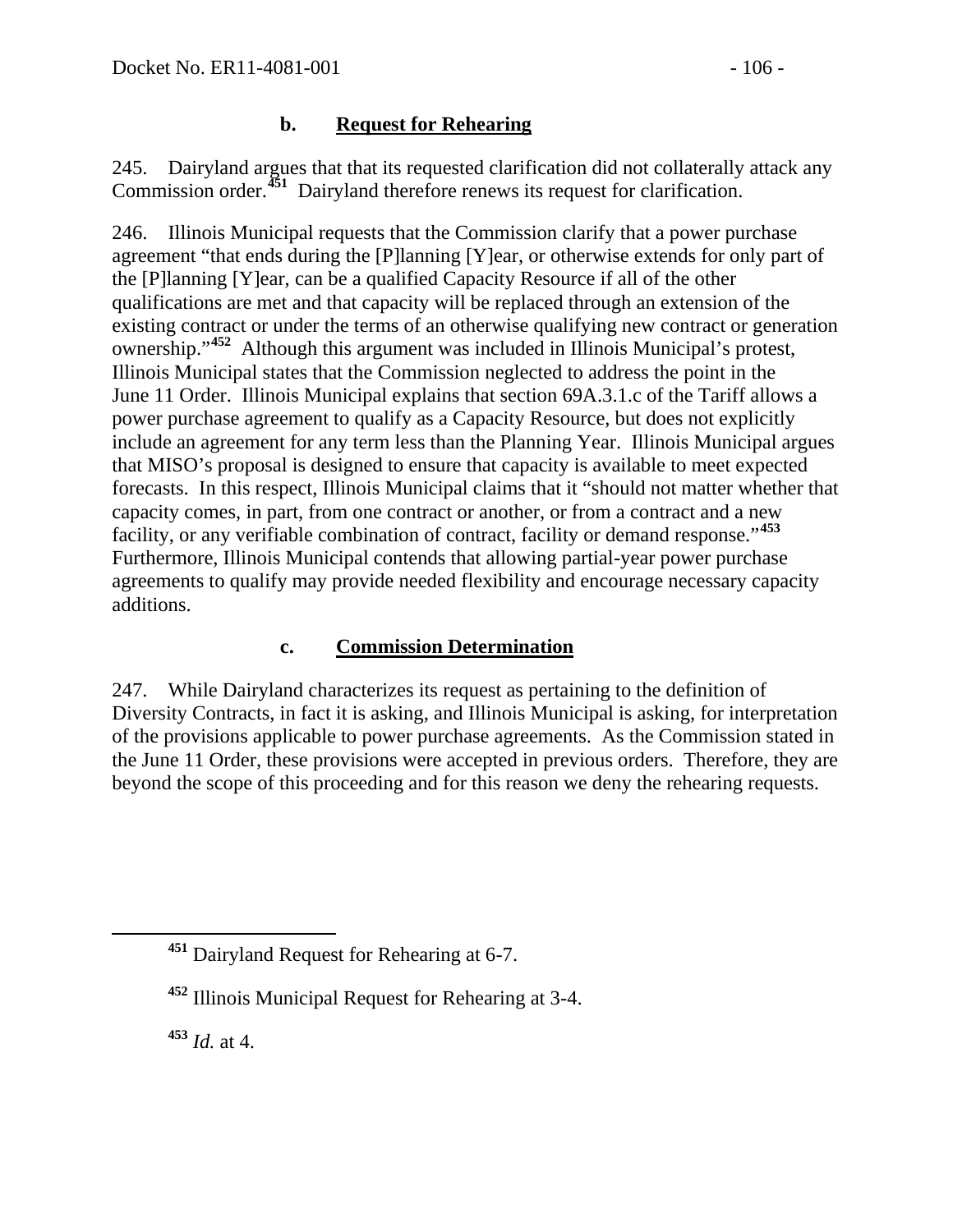### **H. Load Forecasting in Retail Choice Areas**

## **1. June 11 Order**

248. In the June 11 Order, the Commission found unreasonable MISO's proposed default method for coincident peak demand allocation where an electric distribution company in a retail-choice region does not provide a procedure for assigning LSEs' obligations, and MISO and the electric distribution company cannot agree on an alternative method. Under MISO's proposed default methodology, MISO would apportion the daily capacity charges related to obligations arising from the planning reserve requirement during the Planning Year *pro rata* on a daily energy basis. The Commission explained that MISO's proposed default methodology was unreasonable because the methodology relied on energy data, rather than capacity data. Accordingly, the Commission directed MISO to use the peak load contribution methodology, which relies on capacity data, as its default methodology for assigning capacity obligations. In addition, with respect to entities that lack data necessary to use the peak load contribution methodology, the Commission directed MISO to use a daily peak load methodology. However, once MISO has acquired sufficient historical data to develop peak load contribution for each LSE, the Commission directed MISO to begin utilizing the peak load contribution methodology.**[454](#page-106-0)**

## **2. Request for Rehearing**

249. Coalition of MISO Customers argue that the Commission's holding is unduly discriminatory because it will result in the resource adequacy requirements of LSEs in retail choice states being calculated according to a different methodology than will be used for LSEs in non-retail choice states.**[455](#page-106-1)** Additionally, Coalition of MISO Customers argue that the default of using a daily peak load methodology may result in an overprocurement or an under-procurement of capacity relative to the levels needed to meet a forecast coincident peak load.

250. Coalition of MISO Customers also argue that the June 11 Order fails to consider a just and reasonable alternative to approving two different methodologies for determining LSEs' resource adequacy obligations based on the location of the LSEs' service territories.**[456](#page-106-2)** Coalition of MISO Customers point out that the Commission directs MISO

<span id="page-106-2"></span>**<sup>456</sup>** *Id.* at 5.

<span id="page-106-0"></span>**<sup>454</sup>** June 11 Order, 139 FERC ¶ 61,199 at PP 222-223.

<span id="page-106-1"></span>**<sup>455</sup>** Coalition of MISO Customers Request for Rehearing at 4.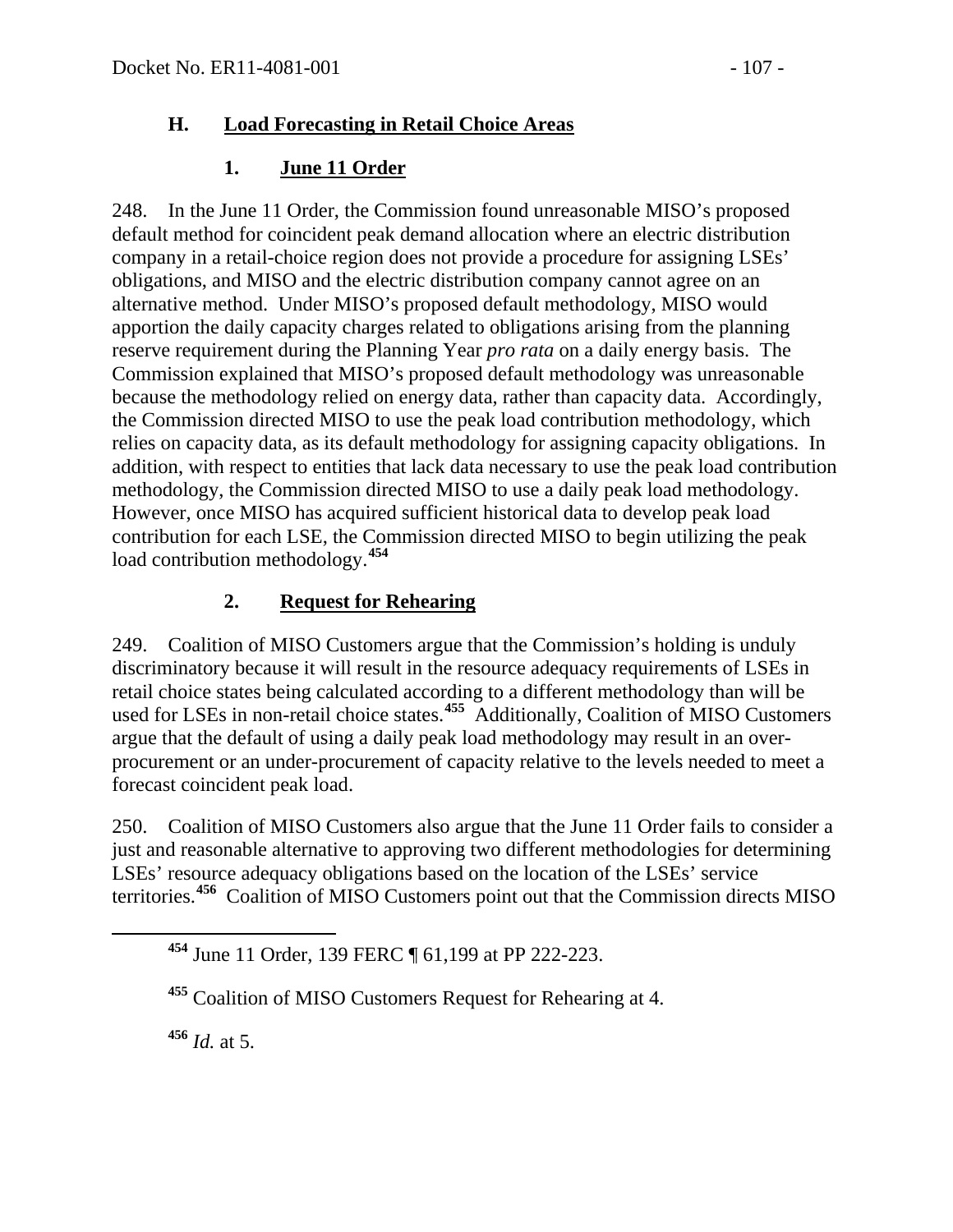to essentially collect data on LSEs until it gathers sufficient information to develop a peak load contribution for each LSE. Coalition of MISO Customers contend that MISO should use actual historical usage data presently in MISO's or the electric distribution company's possession for LSEs serving load in retail choice states. Coalition of MISO Customers assert that such a requirement would minimize the use of different methodologies for calculating resource adequacy obligations by requiring MISO to use historical data where available. **[457](#page-107-0)**

## **3. Commission Determination**

251. We deny Coalition of MISO Customers' request for rehearing. We find that the use of the daily peak load contribution methodology until sufficient data exists to use the peak load contribution methodology does not represent undue discrimination against LSEs in retail choice states. The difference in methodology is not undue because, as the Commission found in the June 11 Order, there may not be sufficient data to use the peak load contribution methodology initially in some instances. Requiring MISO to use available historical information, as Coalition of MISO Customers recommend, does nothing to resolve this data gap because MISO cannot force electric distribution companies to provide the necessary data.**[458](#page-107-1)**

## **I. Energy Efficiency Resources**

# **1. June 11 Order**

252. In the June 11 Order, the Commission conditionally accepted MISO's proposal to include Energy Efficiency Resources as Planning Resources in its resource adequacy construct, subject to MISO's submission of tariff revisions to add to the Tariff the terms and conditions of service for Energy Efficiency Resources.**[459](#page-107-2)** In response to concerns that the owners of Energy Efficiency Resources could be compensated twice, the Commission found that the Tariff "is clear that energy efficiency resources are treated as

**<sup>457</sup>** *Id.* at 5-6.

<span id="page-107-2"></span><span id="page-107-1"></span><span id="page-107-0"></span>**<sup>458</sup>** June 11 Order, 139 FERC ¶ 61,199 at P 215 (MISO also claims that it will be unable to obtain the necessary retail information to calculate forecasts using the peak load contribution because MISO cannot force them to provide the data).

**<sup>459</sup>** *Id.* PP 233-236.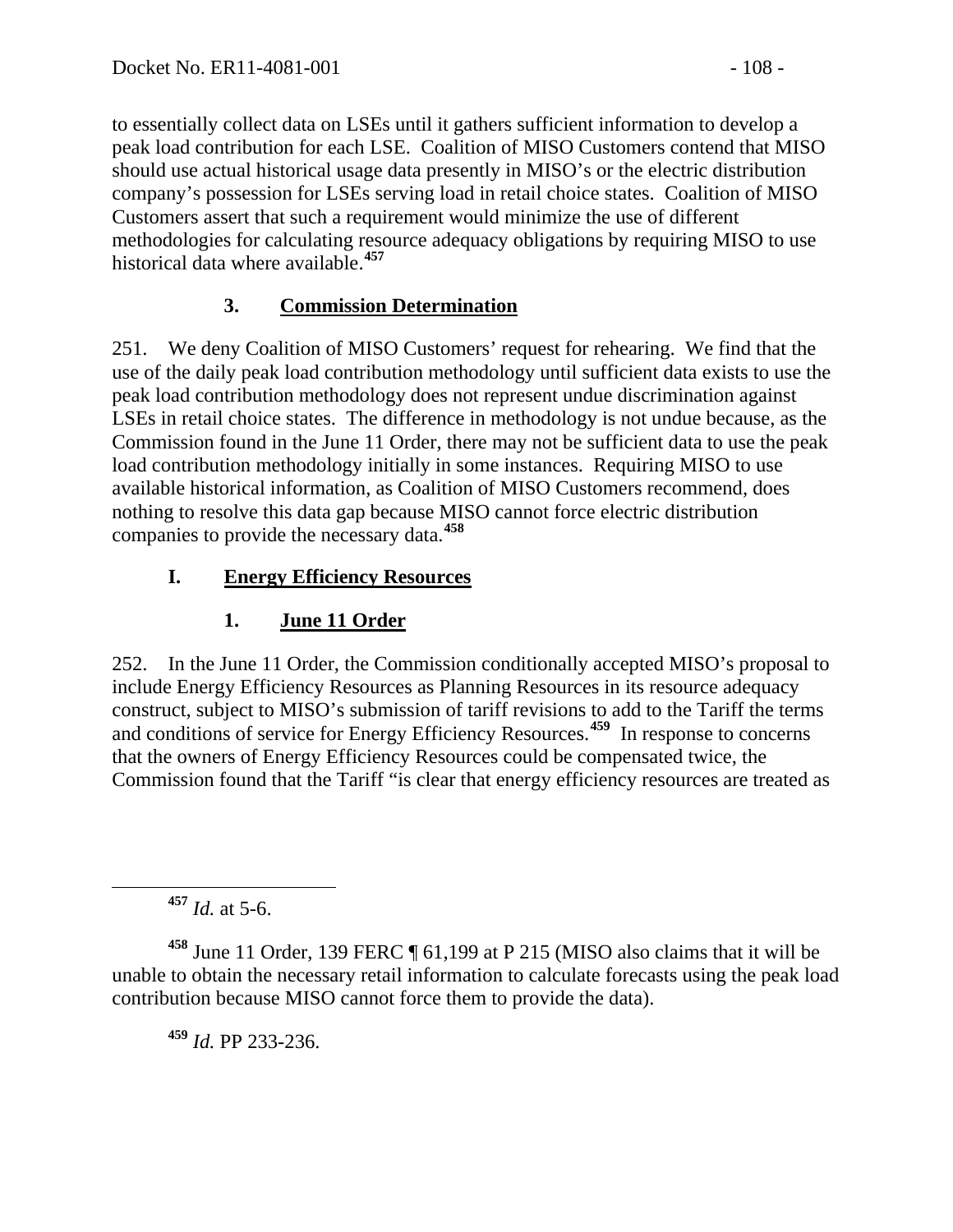resources and not calculated in the load forecast."**[460](#page-108-0)** As a result, the Commission stated that double compensation is not allowable under the Tariff.

#### **2. Request for Rehearing**

253. Wisconsin Electric requests that the Commission clarify that the market participant that registers an Energy Efficiency Resource must be the market participant that also increases its reported Coincident Peak Demand.**[461](#page-108-1)** Wisconsin Electric argues that if a market participant other than the market participant that registers an Energy Efficiency Resource is required to increase its reported Coincident Peak Demand, the owner of the resource would effectively be compensated twice.**[462](#page-108-2)** According to Wisconsin Electric, the owner of the resource would be compensated twice—first, by not being required to purchase capacity from the LSE, and again, by selling the resource's capacity. Wisconsin Electric points out that in such a case, the utility would still be required to purchase the amount of capacity available from the Energy Efficiency Resource from the market.

254. In the alternative, Wisconsin Electric seeks rehearing of the June 11 Order to the extent that it would permit double compensation, as described above. Wisconsin Electric states that the Commission's failure to ensure against double compensation would be arbitrary, capricious and an abuse of discretion. Moreover, Wisconsin Electric asserts that such a determination would result in an unjust and unreasonable shifting of costs among market participants in violation of section 205 of the FPA.**[463](#page-108-3)**

# **3. Commission Determination**

255. We deny Wisconsin Electric's request for rehearing. We understand Wisconsin Electric's position to be that because retail customers can sell Energy Efficiency Resources and thereby receive double compensation—first, for the resource sale and second as a reduced payment to the utility—it considers MISO's Energy Efficiency Resource proposal to be unreasonable. To remedy this outcome, Wisconsin Electric proposes that only LSEs serving the service territory of the retail customer should be allowed to register Energy Efficiency Resources. We disagree. We do not consider it

<span id="page-108-2"></span>**<sup>462</sup>** *Id.* at 4-5.

<span id="page-108-3"></span>**<sup>463</sup>** *Id.* at 6-7.

<span id="page-108-0"></span>**<sup>460</sup>** *Id.* P 234.

<span id="page-108-1"></span>**<sup>461</sup>** Wisconsin Electric Request for Rehearing at 6.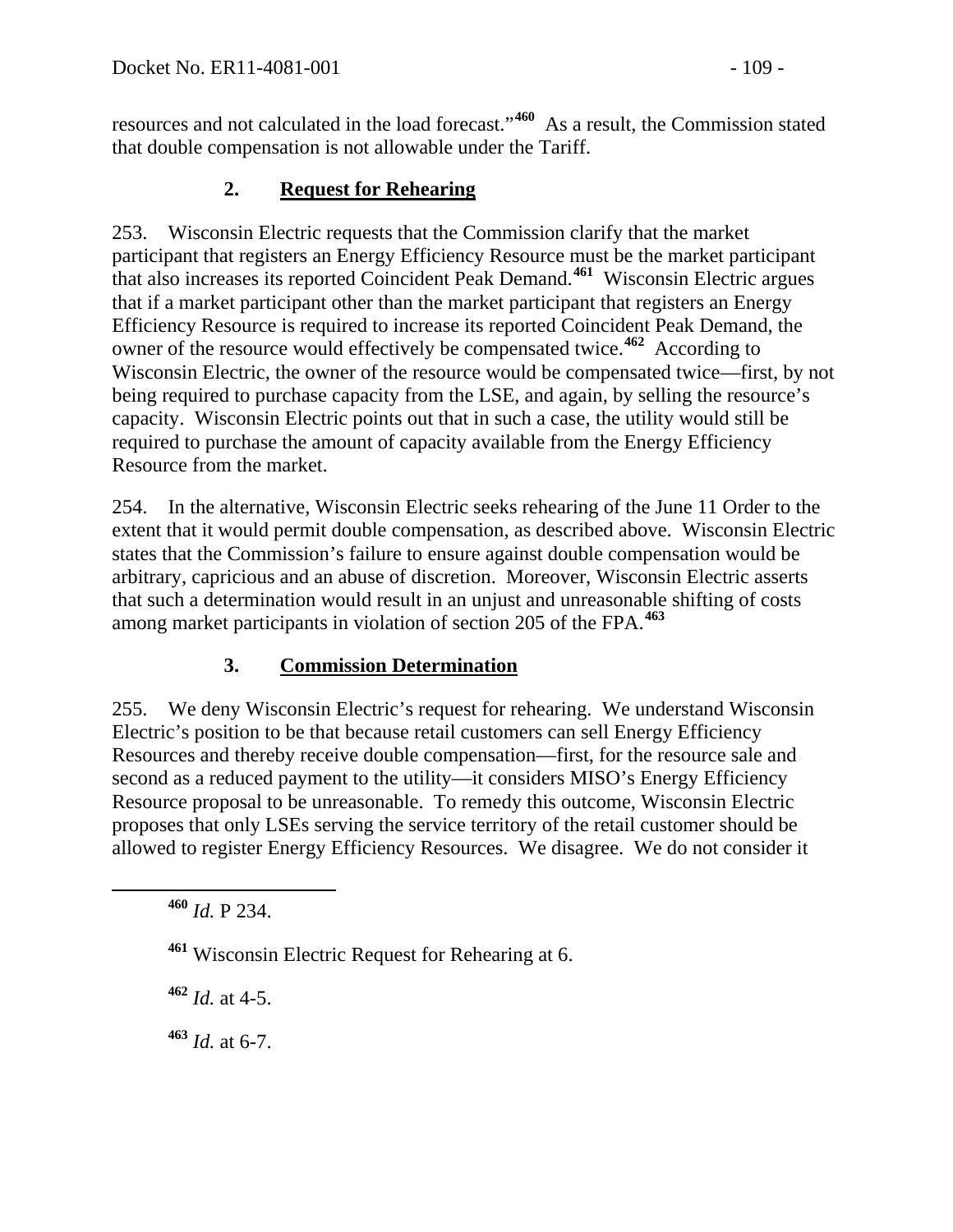reasonable to restrict the ownership or contractual rights to Energy Efficiency Resources to the LSE making the peak demand forecast. Entities other than LSEs, such as industrial customers, can own Energy Efficiency Resources and we see no reason to foreclose these entities from participation in MISO's resource adequacy plan. For this reason, we consider it to be unreasonable to bar market participants from offering Energy Efficiency Resources into MISO's resource adequacy plan.

## **J. Cost of New Entry**

# **1. June 11 Order**

256. In the June 11 Order, the Commission conditionally accepted MISO's proposal to set at CONE both the maximum price associated with Zonal Resource Credit offers and the auction clearing price where there is insufficient volume to cover the relevant zone's Local Clearing Requirement or Planning Reserve Margin Requirement.**[464](#page-109-0)** The Commission explained that the existing process, which requires MISO to make a section 205 filing with its annual CONE determination, appropriately details the assumptions and methodologies used to derive the CONE estimate. The Commission required MISO to revise the definition of CONE to indicate that CONE represents the costs within a zone. Further, the Commission required MISO to propose tariff revisions that would require MISO to file its CONE estimate September 1 of each year.

## **2. Request for Rehearing**

257. Illinois Municipal agrees that MISO is required to file any future CONE determination with the Commission pursuant to section 205 of the FPA. However, Illinois Municipal argues that "to the extent that the Commission is in this proceeding approving past practices for setting CONE values in the penalty context . . . it should grant rehearing and make clear it makes no such finding here."**[465](#page-109-1)** Illinois Municipal contends that MISO's historical methods of estimating CONE are insufficient to determine CONE in light of the significance of CONE in setting capacity rates and charges under MISO's resource adequacy construct.

# **3. Commission Determination**

<span id="page-109-0"></span>258. We clarify that the Commission's determination in the June 11 Order was not accepting a method for setting CONE values. MISO's filing did not specify a CONE

**<sup>464</sup>** June 11 Order, 139 FERC ¶ 61,199 at PP 281, 288.

<span id="page-109-1"></span>**<sup>465</sup>** Illinois Municipal Request for Rehearing at 8.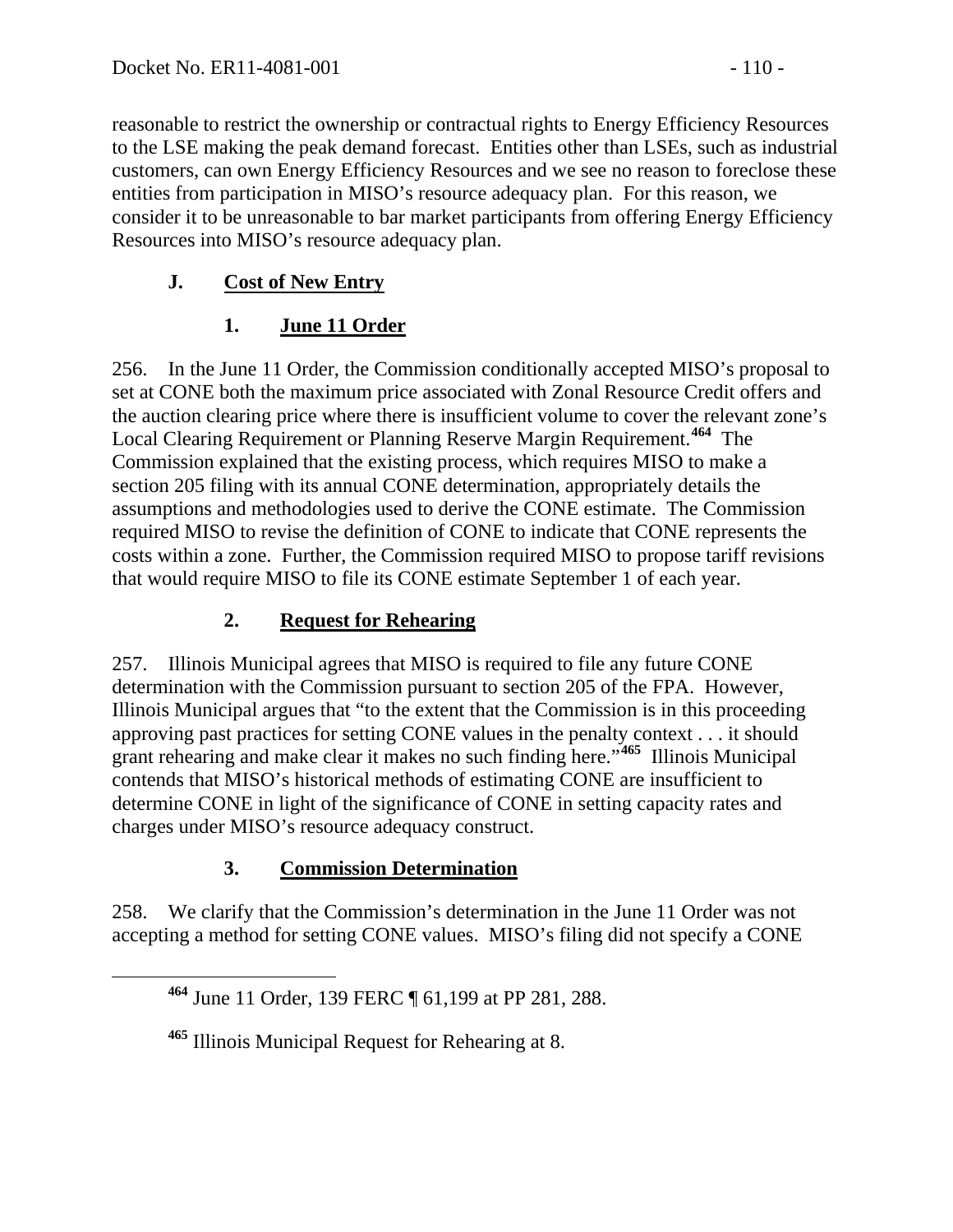estimate, or a method for setting the zonal CONE values, and therefore the Commission's acceptance of the proposed CONE provision in the June 11 Order did not encompass such estimates or methods.

## **K. Behind the Meter Generation**

### **1. Request for Rehearing**

259. Illinois Municipal contends that the Commission failed to respond to its arguments pertaining to Behind the Meter Generation in the June 11 Order.**[466](#page-110-0)** Illinois Municipal explains that such an oversight constitutes a failure of reasoned decision-making. According to Illinois Municipal, Behind the Meter Generation can qualify as a Capacity Resource. However, under the MISO Tariff, Behind the Meter Generation cannot be netted against an LSE's Coincident Peak Demand in the Forecast LSE Requirement calculation. Thus, Illinois Municipal states it is unclear whether, pursuant to section 69A.9 of the Tariff, an LSE can opt out for a portion of a particular load using its Behind the Meter Generation to do so. Illinois Municipal urges the Commission to require that the Tariff be revised to make two clarifications. First, Illinois Municipal states that the Tariff should make clear that an LSE can opt out for "a portion of the load of a member of a joint action agency."**[467](#page-110-1)** Rather than opting out member-by-member, Illinois Municipal states that such a revision would allow joint action agencies to opt out of only part of the member's load. Second, Illinois Municipal requests that the Tariff be revised to clarify that a fixed resource adequacy plan "can be flexible enough to allow switching capacity alternatives." For example, Illinois Municipal explains that LSEs should be permitted to satisfy their resource adequacy requirements by using Behind the Meter Generation or capacity from a power purchase agreement, or both.

#### **2. Commission Determination**

260. We clarify that the opt-out provision and an LSE's plan for showing resource sufficiency are separate issues. When an LSE opts out for all or a portion of its peak load requirement with a fixed resource adequacy plan, it must show that there are sufficient resources to meet the peak load requirement of the fixed resource adequacy plan portion. For an LSE using Behind the Meter Generation, the LSE must list the Behind the Meter Generation resources as Capacity Resources - not as a load reduction. We see no need to make the tariff revisions requested by Illinois Municipal. The opt-out can be for a portion of the LSE's load, which could include Joint Action Agency loads. Also, there is

<span id="page-110-0"></span>**<sup>466</sup>** *Id.* at 10.

<span id="page-110-1"></span>**<sup>467</sup>** *Id.* at 9.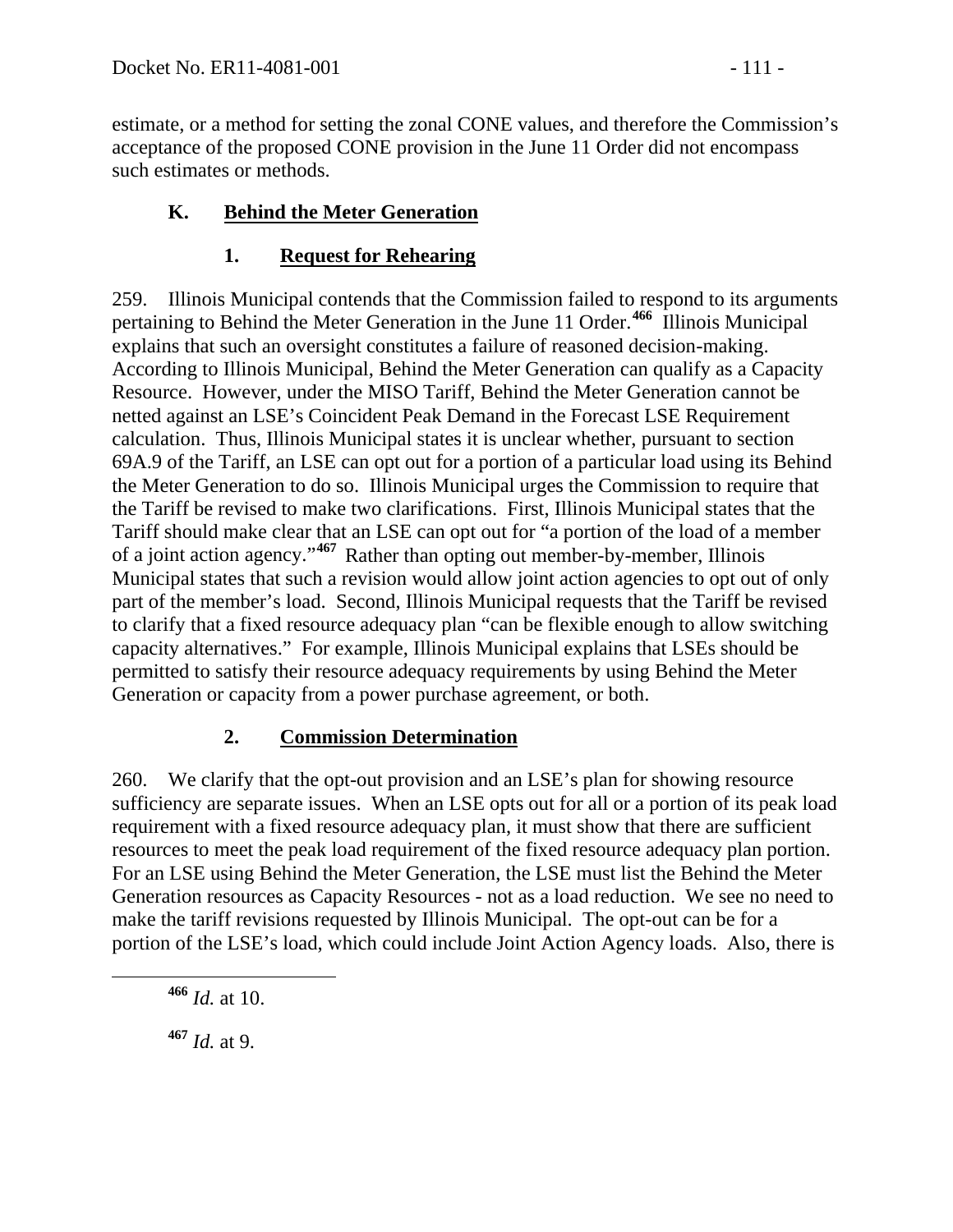no restriction on the resources (or power purchase agreements) used in a fixed resource adequacy plan. The requirement that Behind the Meter Generation be counted as a Capacity Resource is only a restriction pertaining to how this resource is accounted for in the Planning Reserve Margin Requirement calculation. There are no provisions in Module E-1 limiting the use or mix of resources listed in sections 69A.3.1 through 69A.3.6, and therefore there is no need to revise the Tariff.

#### The Commission orders:

(A) The requests for rehearing of the June 11 Order are denied, as discussed in the body of this order.